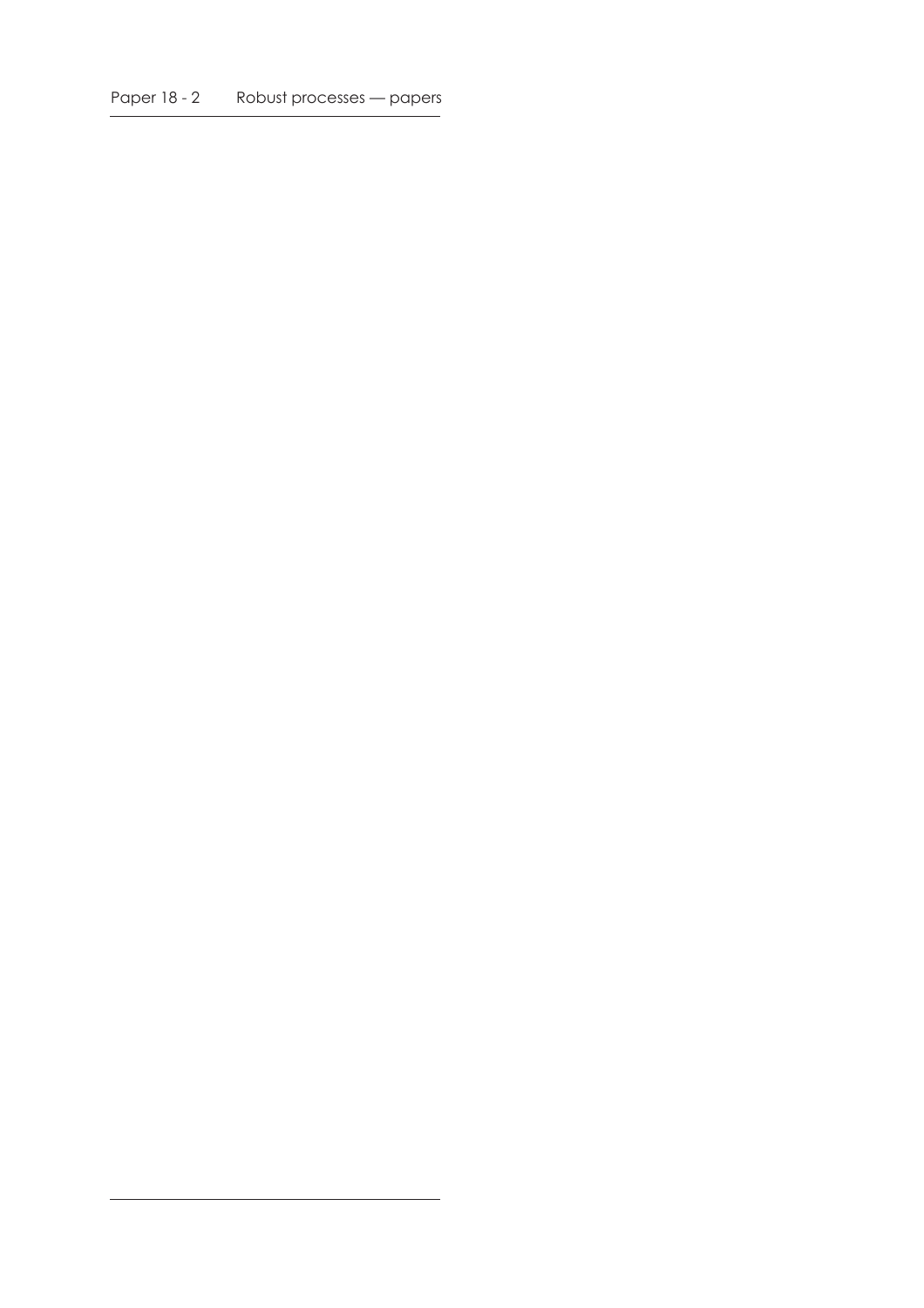This is a resource document for members of local area consultative committees, whose task it is to guide a process of community consultation associated with road planning in Queensland. The process is intended to provide effective communication between community members, officers of the Department of Transport, and others.

The process will be judged successful if there is very widespread community involvement, effective communication between community and Department, and increased understanding between the various people involved.

The two aspects of this process which will do most to ensure the success of the consultation are ...

- $\Box$  local area consultative committees which use their skills, energy and enthusiasm to involve others in constructive interaction; and
- community citizens who involve themselves as individuals, who speak for themselves, who try to take into account information from all those affected, and who are willing to pursue the good of the community as a whole.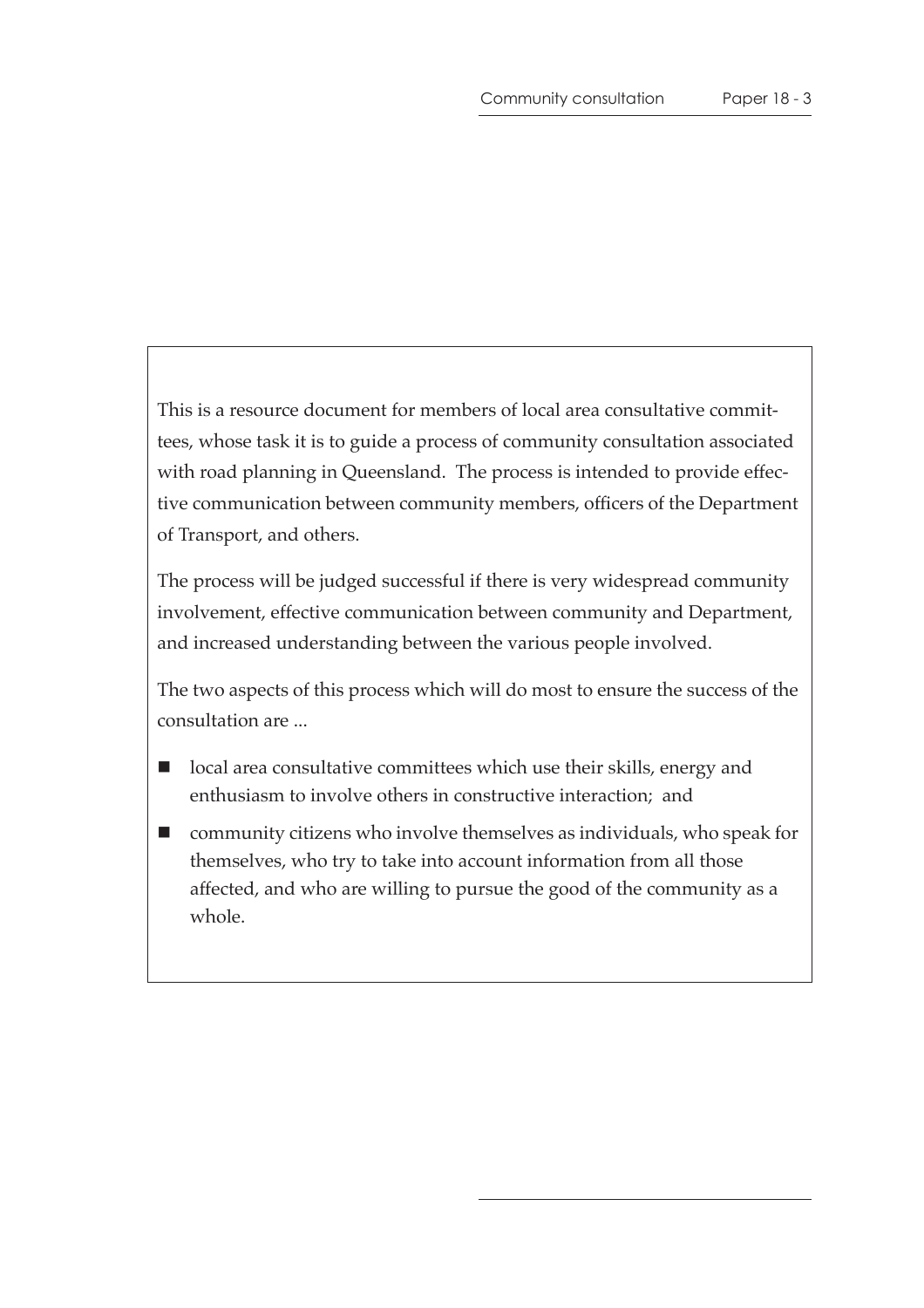#### **Summary ...**

... which provides an outline of the consultative process, and a guide to the document. This summary is intended to be a convenience for those who have already read the document, or for those who are looking for particular information within it.

The consultative process has a clear purpose: to provide for a readier and more constructive interchange of information, most commonly between the community and the Department of Transport. To do this, local area consultative committees are formed. They act as intermediaries between community and Department.

The consultative processes used might be characterised as collaborative, and participative. That is, they provide effective communication so that people are helped to develop a real understanding of a range of points of view, and a breadth of vision which encompasses the wider community; and they involve as many of the stakeholders as possible in the process.

Most issues will probably originate with requests from either Department or members of the community. Local consultative committees respond by identifying the stakeholders, defining the type of involvement required, and then choosing the process which will involve as many stakeholders as possible in addressing the issue.

When a method is chosen, it is then designed in more detail, its implementation is planned, and it is carried out.

See *Chapter 3: Committees and other groups*, which describes the setting up of committees and their role

See *Chapter 2: Assumptions*, which explains nonadversarial and participative approaches

See *Chapter 4: Guiding the consultative process*, which identifies some types of issue, and briefly describes appropriate methods

See the detailed descriptions in Part 3

Part 2 of the document, consisting of chapter 5, is directed towards the interim committees which set in place the consultative structure. It outlines that consultative structure, and describes the process which can be used to set it up.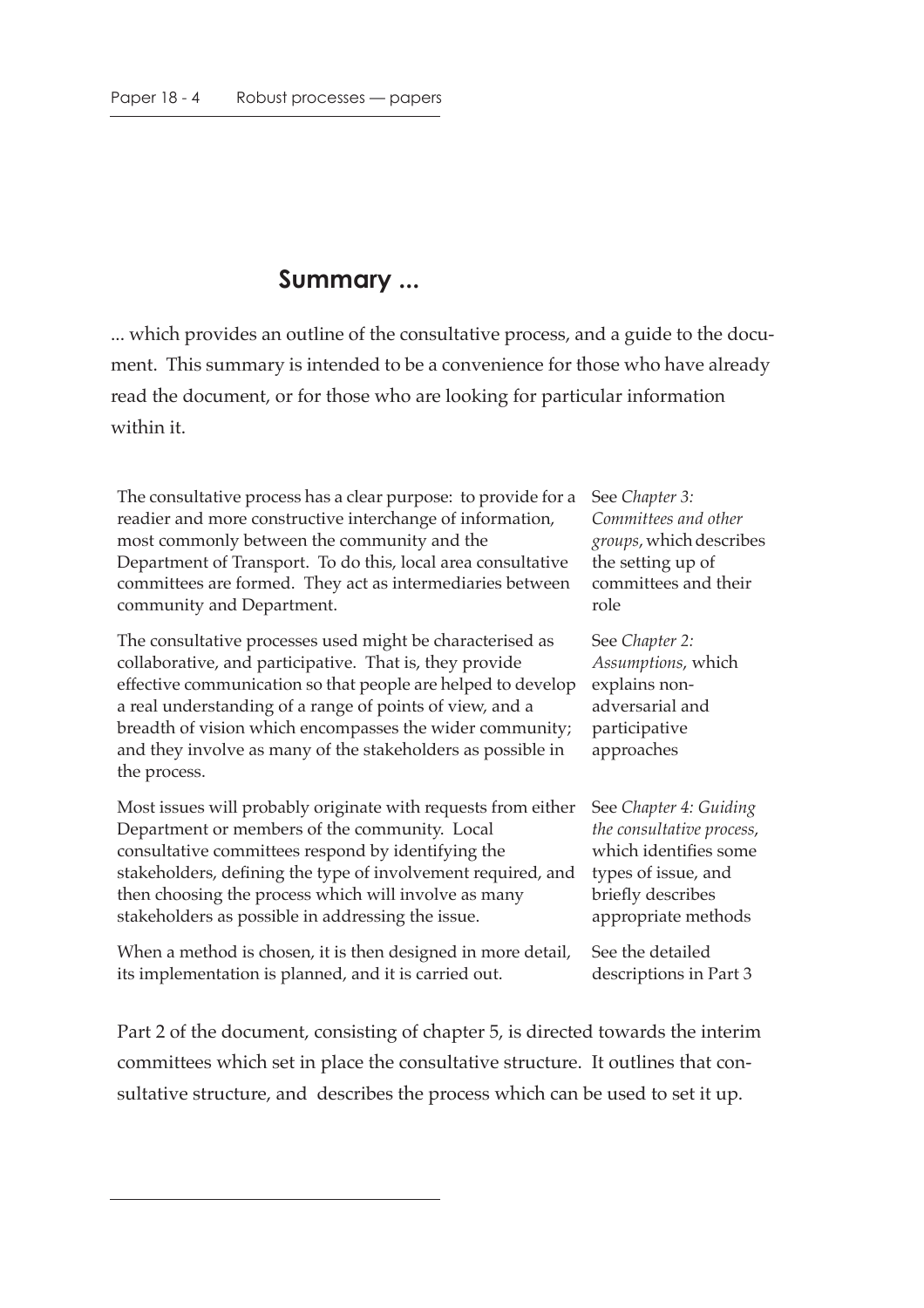A consultative structure is set in place to enable consultation to occur. The consultative process is guided by a local area consultative committee, created by an interim committee, itself using a consultative process.

See *Chapter 5: Creating the consultative structure*

The remainder of the document, from Chapter 6 onwards, describes a number of processes which can be used for community consultation. It expands upon the brief descriptions given in Chapter 4.

| Action planning: a planning method which develops a<br>detailed action plan for achieving a goal, and a plan for<br>monitoring goal achievement.                                                                                                                                  | See Chapter 6: Action<br>planning                    |
|-----------------------------------------------------------------------------------------------------------------------------------------------------------------------------------------------------------------------------------------------------------------------------------|------------------------------------------------------|
| Interviewing: A technique for collecting information through<br>sensing interviews. The process described is convergent<br>interviewing. It is structured for rigour and economy; the<br>content is left open so that the information is not pre-<br>determined by the questions. | See Chapter 7:<br>Convergent interviewing            |
| Delphi: A technique for generating agreement out of<br>disagreement using a highly-structured process and a skilled<br>facilitator. A face-to-face version is described.                                                                                                          | See Chapter 8: Face-to-<br>face delphi               |
| Small-group surveys: A more-participative and robust<br>alternative to mail surveys, for collecting information. The<br>version described is an action-oriented version of group<br>feedback analysis.                                                                            | See Chapter 9: Group<br>feedback analysis            |
| Managing intergroup conflict: A process is given for<br>intergroup conflict resolution, a technique for exchanging<br>information between groups for increased mutual<br>understanding and mutually-satisfying outcomes.                                                          | See Chapter 10:<br>Intergroup conflict<br>resolution |
| Juries: Random selection, or stratified random selection, is<br>described as an alternative to elections or other methods of<br>choice. This may precede information collection or<br>information exchange.                                                                       | See Chapter 11: Juries<br>and panels                 |
| Committee meetings: Some general principles and<br>guidelines are presented, to help committees run their own                                                                                                                                                                     | See Chapter 12:<br>Meetings for committees           |

meetings productively and enjoyably.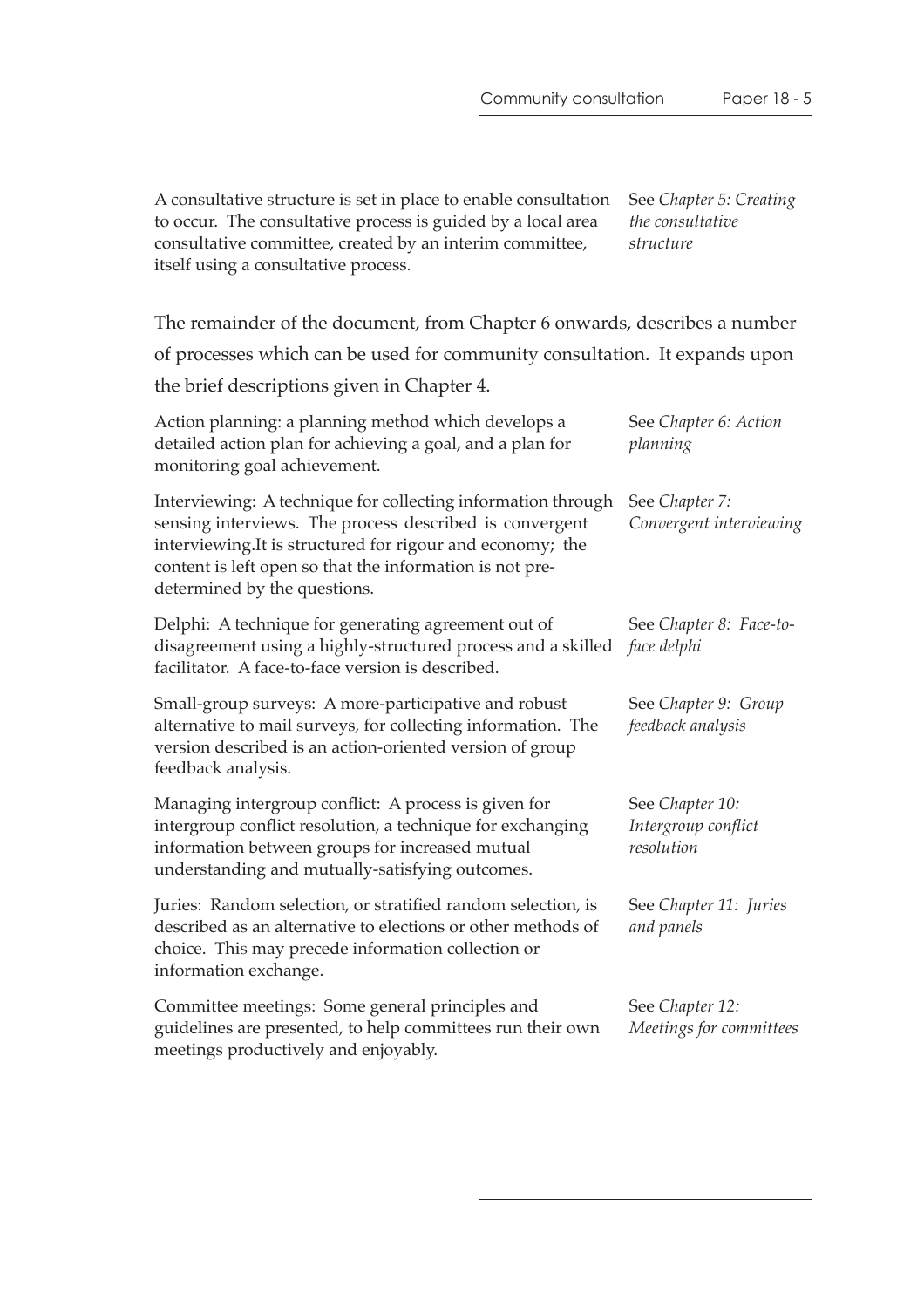| Community meetings: Here are some general principles for<br>using meetings in community consultation.                                                                                                                                                                                               | See Chapter 13:<br>Meetings for<br>consultation |
|-----------------------------------------------------------------------------------------------------------------------------------------------------------------------------------------------------------------------------------------------------------------------------------------------------|-------------------------------------------------|
| Neighbourhood meetings: Community members are used to<br>host meetings within their own neighbourhood. These<br>meetings have many uses, but especially information<br>collection or information exchange. They produce unusually<br>high participation rates compared to most other methods.       | See Chapter 14:<br>Neighbourhood meetings       |
| Generating agreement: The process described is "option<br>$1\frac{1}{2}$ , a simple technique which can be used within other<br>processes when they are not working well.                                                                                                                           | See Chapter 15:<br>Option $1\frac{1}{2}$        |
| Strategic planning: Search, a large group technique for<br>strategic planning and information collection, is described. It<br>generates higher levels of consensus than many methods,<br>and can also be a catalyst for generating community<br>involvement at the start of a consultation program. | See Chapter 16:<br>Search                       |
| Stakeholder analysis: This is a method for helping a group to<br>decide who to involve, and how to approach them.                                                                                                                                                                                   | See Chapter 17:<br>Stakeholder analysis         |
| Surveys: Survey feedback, a means of collecting information<br>economically from large numbers of people, is presented.                                                                                                                                                                             | See Chapter 18: Survey<br>feedback              |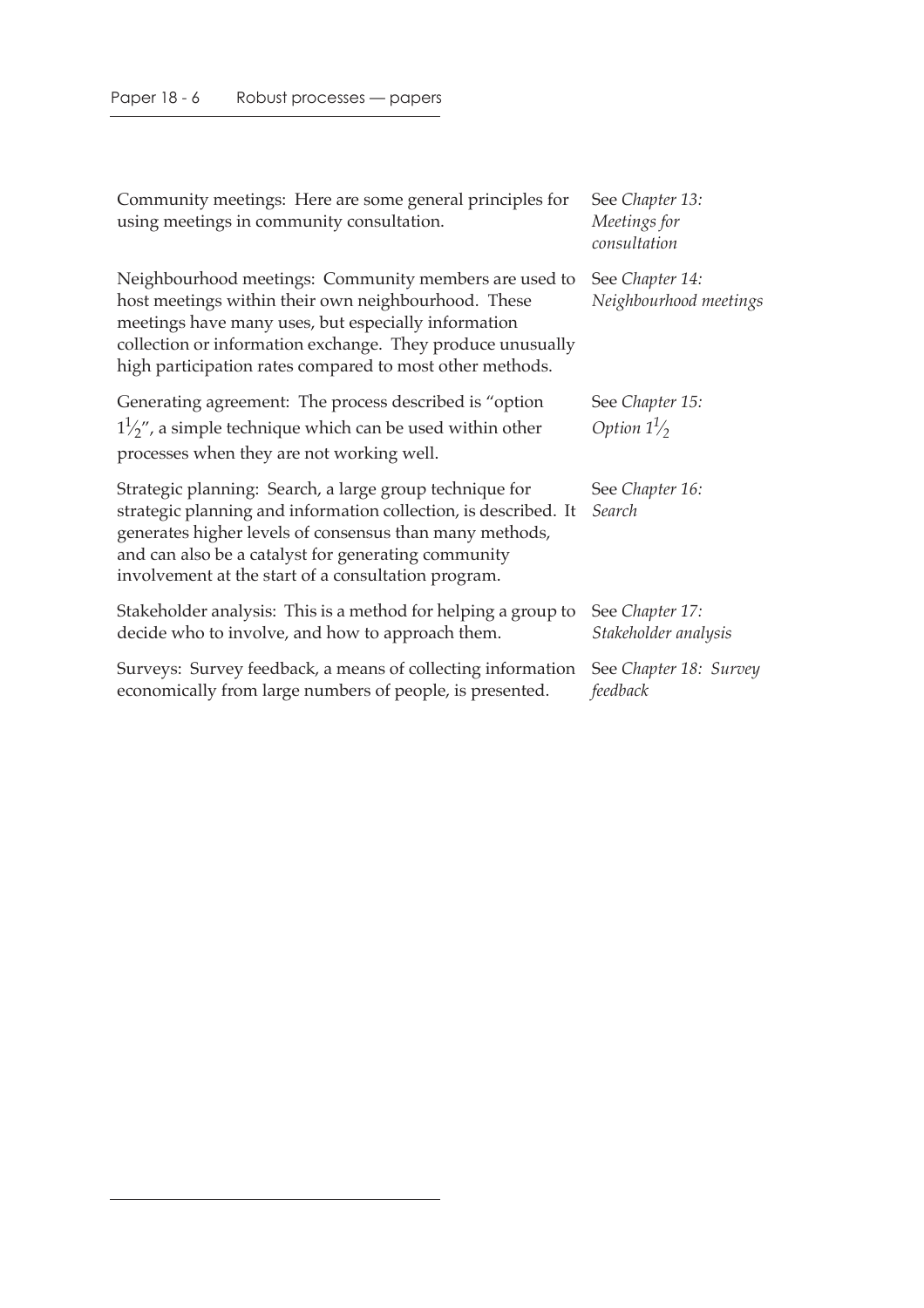# **Contents**

| Part 1                                               |  |
|------------------------------------------------------|--|
|                                                      |  |
|                                                      |  |
|                                                      |  |
|                                                      |  |
|                                                      |  |
|                                                      |  |
|                                                      |  |
|                                                      |  |
|                                                      |  |
|                                                      |  |
|                                                      |  |
|                                                      |  |
|                                                      |  |
|                                                      |  |
| The composition and formation of local committees 35 |  |
|                                                      |  |
|                                                      |  |
|                                                      |  |
|                                                      |  |
|                                                      |  |
|                                                      |  |
|                                                      |  |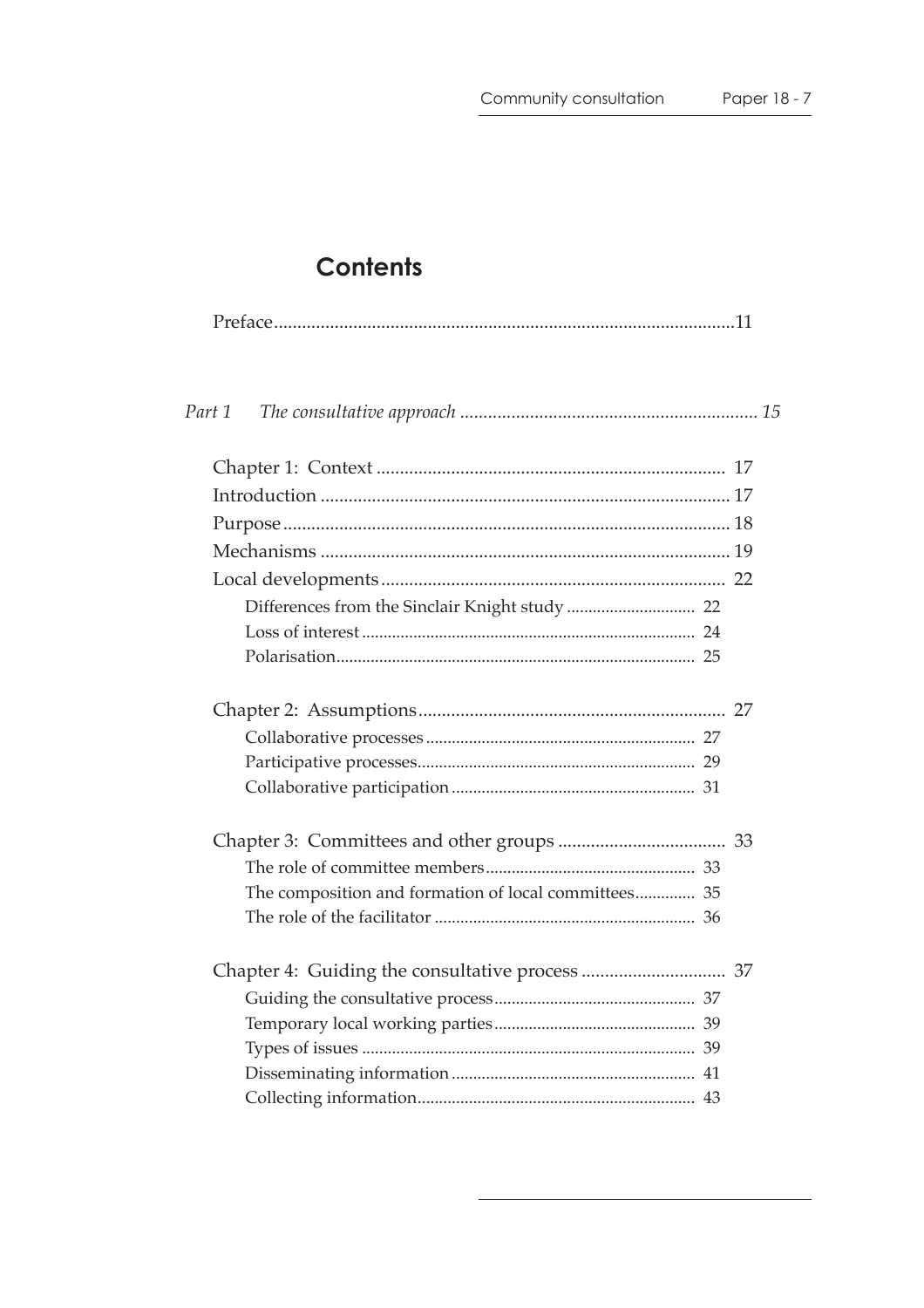| Part 2                                             |  |
|----------------------------------------------------|--|
|                                                    |  |
|                                                    |  |
|                                                    |  |
|                                                    |  |
|                                                    |  |
|                                                    |  |
| Part 3                                             |  |
|                                                    |  |
|                                                    |  |
|                                                    |  |
|                                                    |  |
|                                                    |  |
|                                                    |  |
|                                                    |  |
| Managing relationships in a face-to-face delphi 91 |  |
|                                                    |  |
|                                                    |  |
|                                                    |  |
|                                                    |  |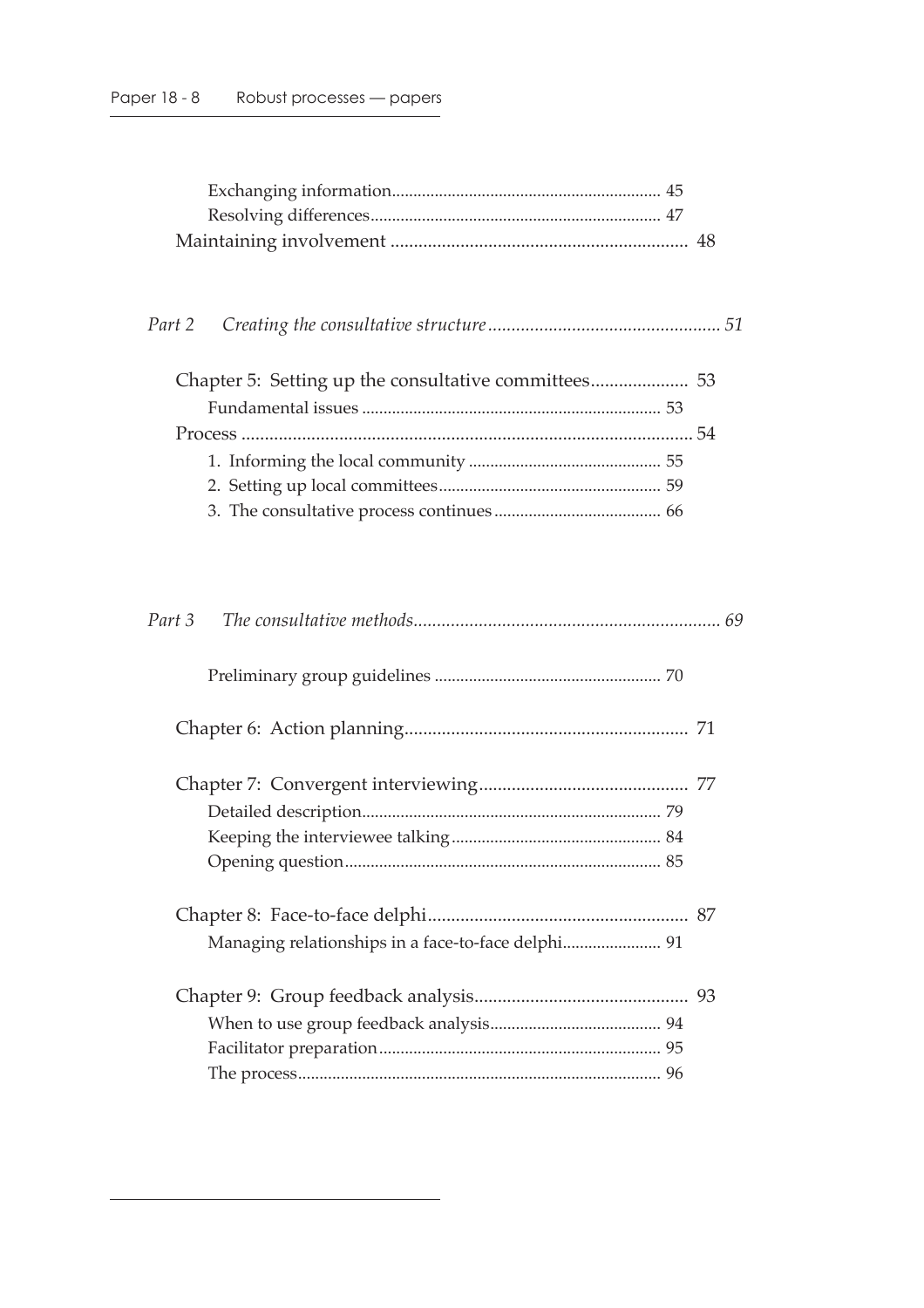| The wording of invitations and announcements 124 |  |
|--------------------------------------------------|--|
|                                                  |  |
|                                                  |  |
|                                                  |  |
|                                                  |  |
|                                                  |  |
|                                                  |  |
|                                                  |  |
| Variations.<br>-138                              |  |
|                                                  |  |
|                                                  |  |
|                                                  |  |
|                                                  |  |
|                                                  |  |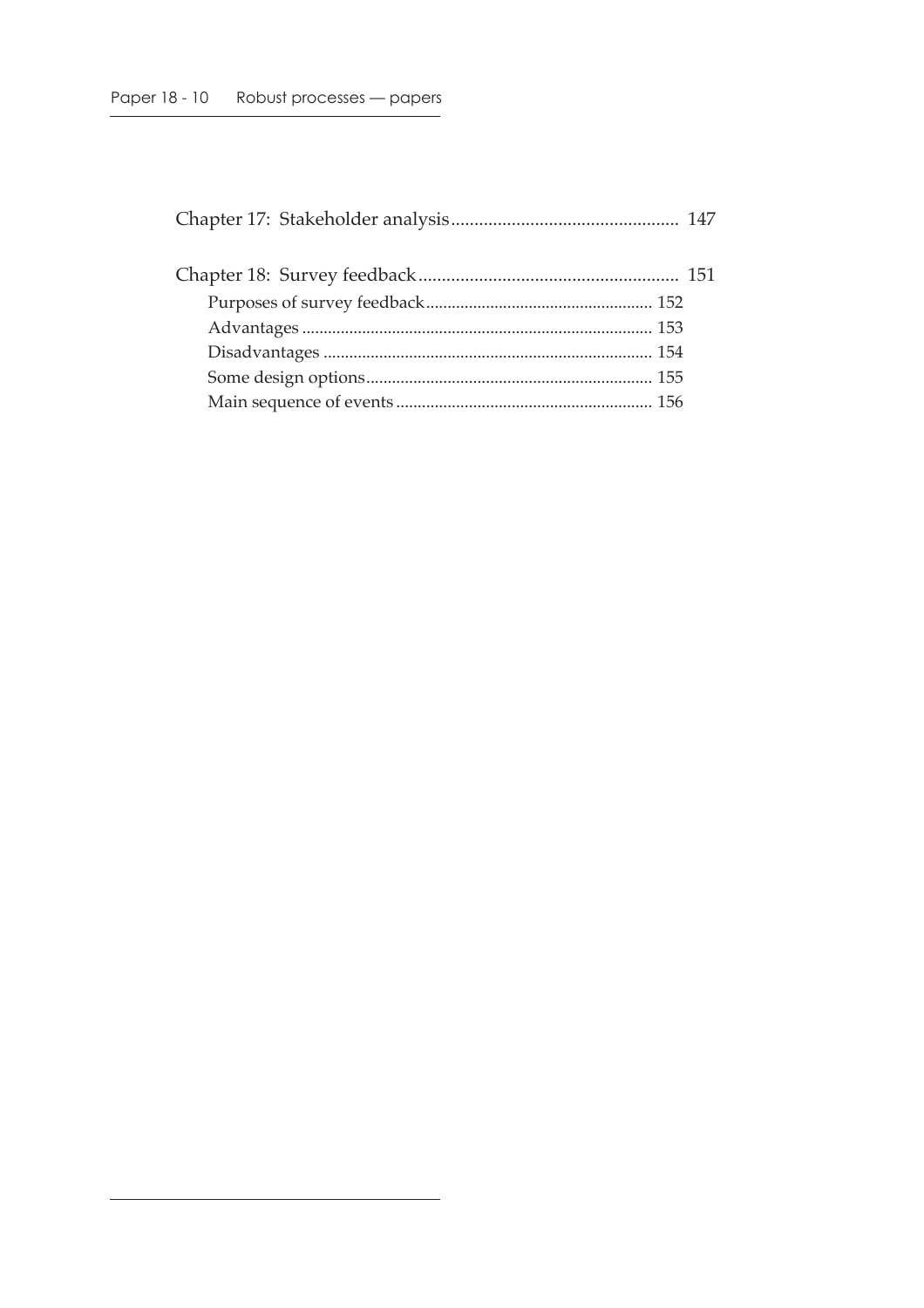### **Preface**

How do you condense the experience of many people, accumulated over many years, into a document brief enough to be useful? I'm not sure. It is a matter of opinion which material is most important, and I suspect most people would reach somewhat different judgments. However, there was a pressing need for this resource document, so here it is.

This is a brief account of the philosophy, concepts, strategies and tactics of a collaborative and participative approach to community consultation. It is written for people who are not accustomed to such processes.

It is a three-part document. Part 1 is written primarily for members of the local area consultative committees. These are community committees who have the central responsibility for guiding the process of consultation. The sections in Part 1 provide some background, explain the assumptions behind the approach, and provide general guidance. Occasional parts also contain information for the interim committees which set up the local area consultative committees, and the facilitators from the independent consultancy team which assisted.

Part 2 is addressed mainly to the interim committees. It describes the processes used to set up the local area consultative committees, often in step-by-step form. It also expands upon the role of the various committees and groups involved in the exercise.

Part 3 is a recipe book of methods which can be used for community consultation. In most instances it provides step-by-step descriptions of one version of each of the processes. While others might make a different selection of processes, or choose different recipes, these are almost all techniques which I have used often, and which work well.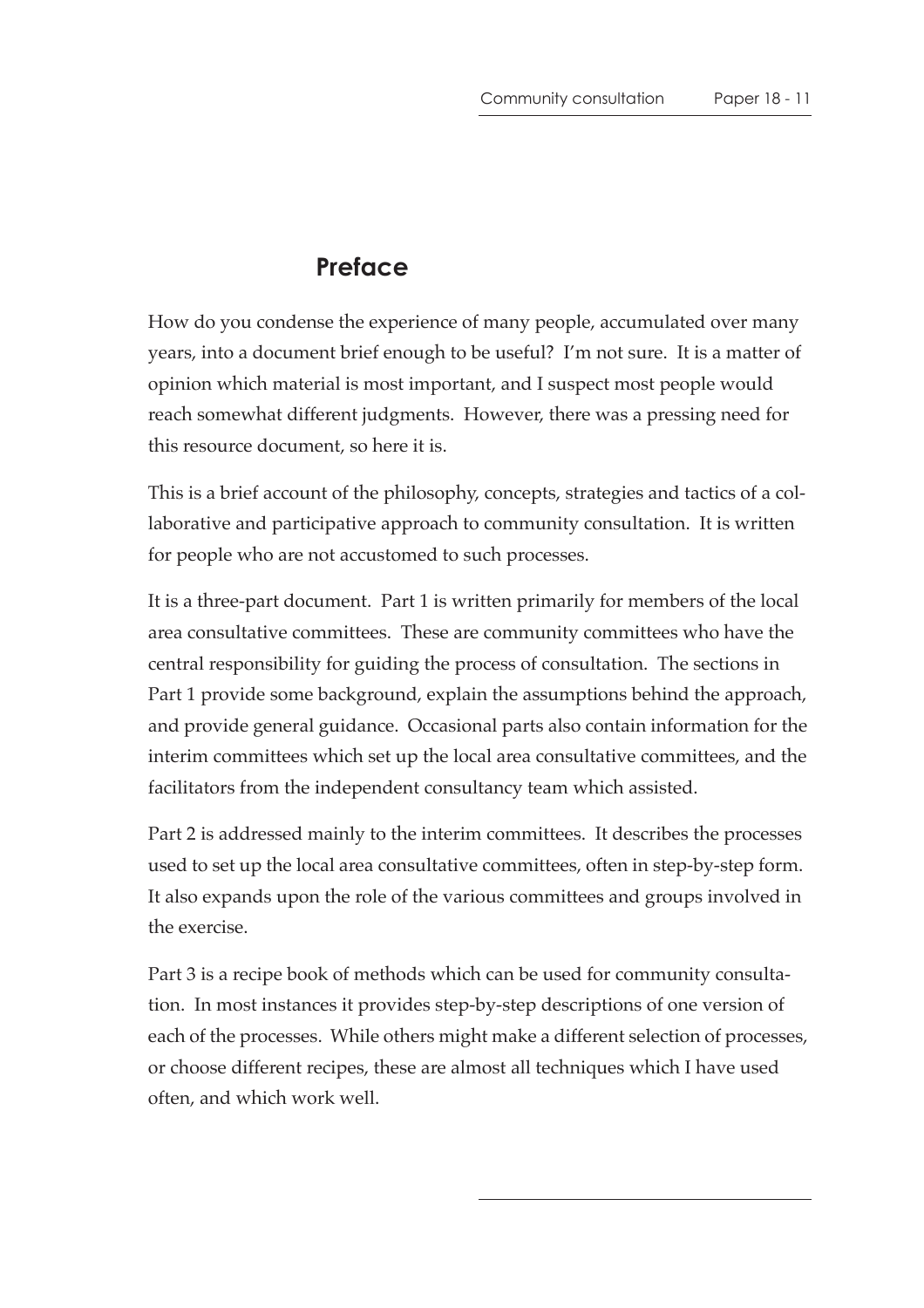The document cannot be encyclopaedic in its coverage, and is not intended to be. Only some of the possible methods are described; and even then, many other variants of those methods are possible. If you are experienced in other consultative methods and you are sure they will achieve the same aims, you are encouraged to use them. Provided the result is collaborative (that is, genuinely win/ win for all the stakeholders) and participative (that is, each person speaks for herself while trying to take account of the views of all), the actual processes don't really matter.

In fact, if you follow the processes and recipes slavishly, they may not work as well as they might. You are strongly encouraged to make the effort of tailoring the processes to suit your own style and situation. This will help you to develop an understanding of the processes, and they will work better for you. If you are already experienced in this style of community consultation, you have almost certainly already developed your own approach, and will do better to continue to use it.

The document is in many ways a collective effort. Although I prepared the initial and subsequent draft, it would have been a much poorer effort without the help I have been given. Many of the processes and techniques I first learned from others who were unselfish of their ideas and expertise.

 $\overline{\phantom{a}}$ 

Fred Emery, Alan Davies and Alastair Crombie, of the Centre for Continuing Education at Australian National University, may recognise their contribution here. So may Eve Robinson and Dell Woodcock, who had a hand in the origins of many of the locally-developed techniques. I have drawn on earlier material (including some in which Tim Dalmau had a hand), and have incorporated suggestions from many people. Further, some of the ideas written up here took shape during the early planning by the design team: Elinor Drake, Alf Lizzio,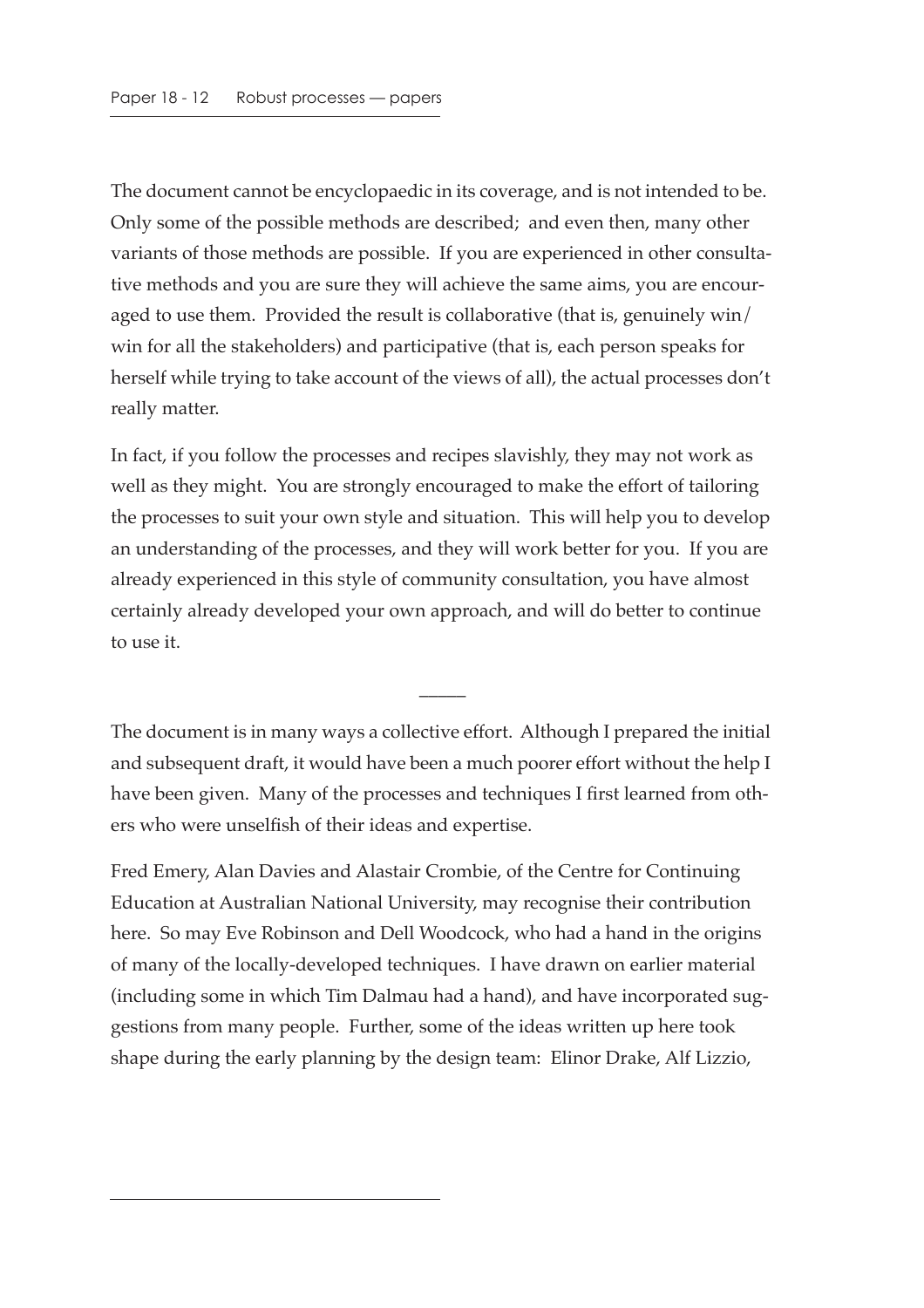Keithia Wilson and myself. I owe a substantial debt to them all, as well as the many other students and colleagues with whom I have worked.

I have taken into account the comments I have received from Department of Transport personnel and members of the consultation team. The consultation team consists of Liane Anderson, Jenni Barrkmann, Joe Denis, Martin Grimmer, Diane Guthrie, Jenny Horwood, Peter Pacey, Eve Robinson, Elizabeth Synnot, Vikki Uhlmann, and John Wood.

In particular, the present version of the document incorporates valuable and sometimes extensive comments from Tim Dalmau, Jenny Horwood, Alf Lizzio, Peter Pacey, and Elizabeth Synnot.

Bob Dick September 1990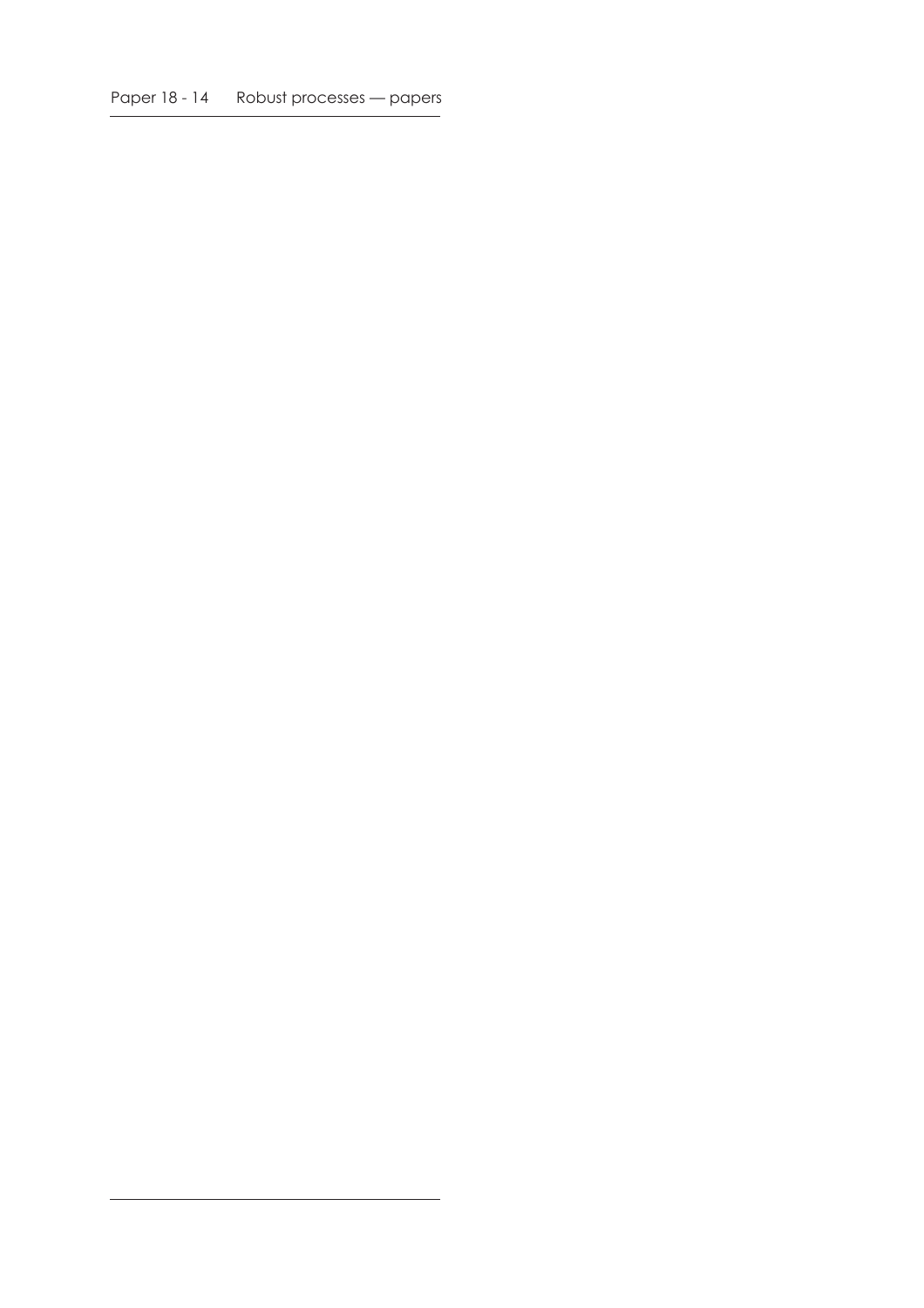**Part 1**

**The consultative approach**

*This first part of the document sets out the overall philosophy of the approach. It also describes the role of the local consultative committees and facilitators, and gives a brief outline of consultative methods which might be used. This is preceded by an overview of the context within which the program is being conducted.*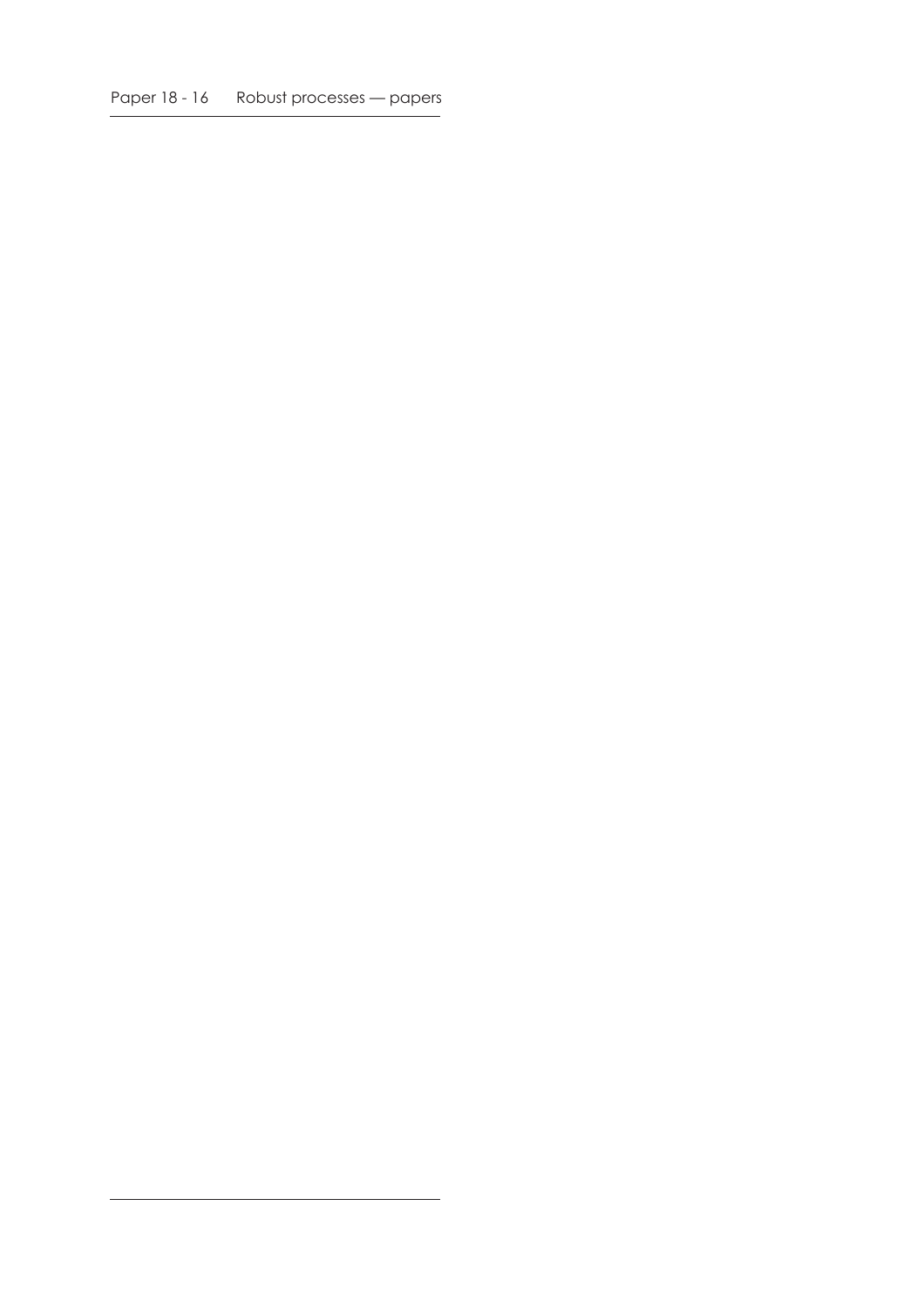# **Chapter 1: Context**

This document was prepared primarily as a resource document for members of the local area consultative committees being set up as part of a community consultation process. It is also intended to be a useful resource for two other groups: the interim committees which have the task of setting up the local consultative committees, and the independent consultancy team which is facilitating the process. This introductory chapter gives an overview of the process, and describes its context and purpose.

# **Introduction**

The community consultation process for road planning will initially take place in two areas: the portion of Route 20 from Toowong cemetery to Everton Park, and the Cavendish Road open level crossing in Coorparoo. It may later be extended to other areas.

In the consultation process described, the overall approach is collaborative. The aim is to secure the widest possible community involvement and participation in providing and receiving information about road plan-

"The aim is to secure the widest possible community involvement and participation in providing and receiving information about road planning."

ning. Part 1 describes some of the ways this aim can be achieved. To address these aims, it has a brief introductory chapter and three other chapters. Chapter 1, the present chapter, provides the context.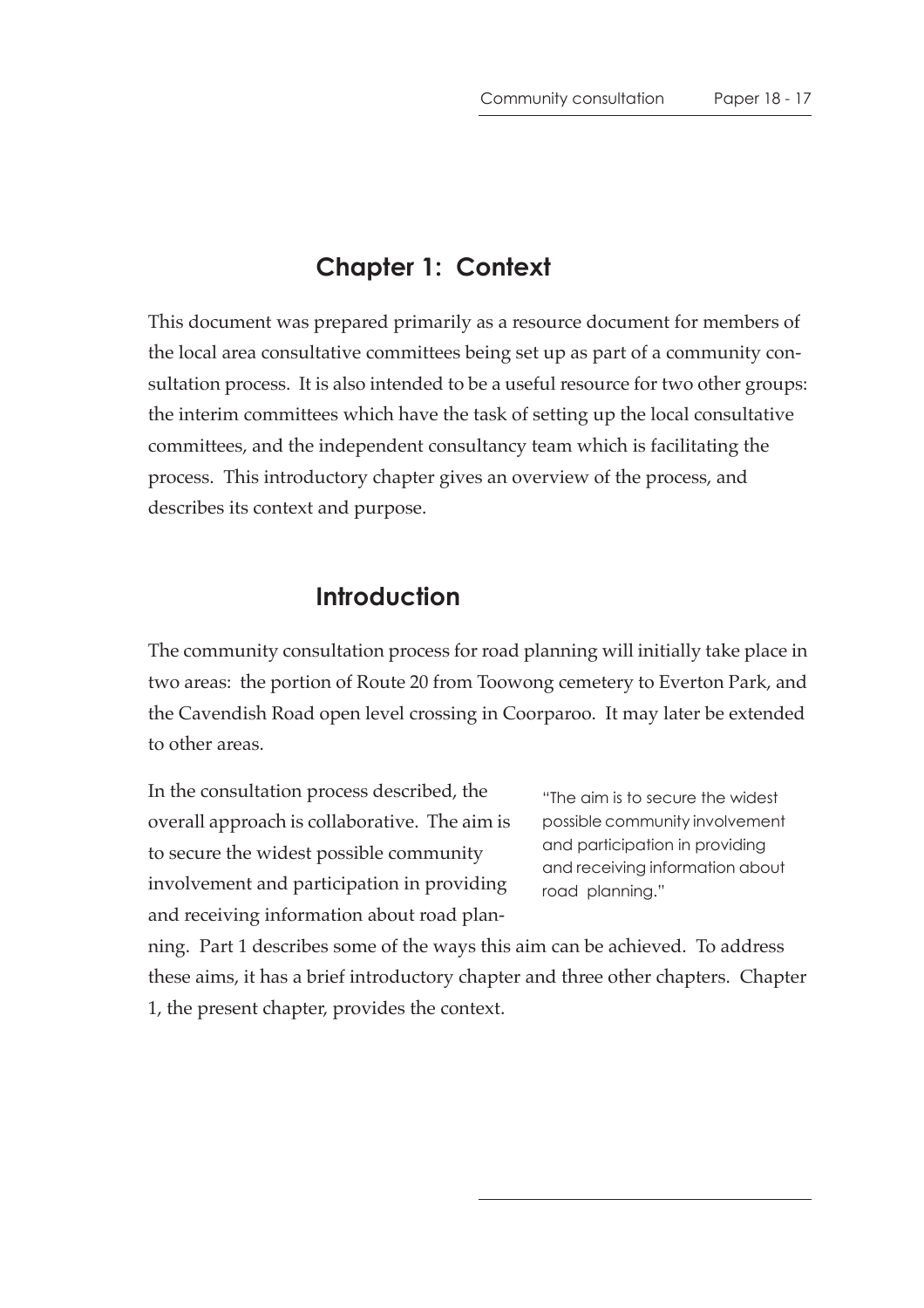The second chapter outlines some of the important assumptions underlying the approach used. It contrasts the process used with the win/lose and representative processes more familiar to most people.

Chapter 3 outlines the use of committees and working parties in the consultative process. It says a little about how they can be formed, and discusses their role. Some suggestions are offered to facilitators, and to committee members.

The fourth chapter begins by identifying some different types of issue, and discussing how the issues might come to the attention of the consultative committee. The section explains in broad-brush terms the overall stages. It also discusses some of the ways in which you can collect and disseminate information. In addition, it discusses ways in which agreement can be reached when different people hold differing views. It identifies some specific methods, though not in detail.

#### **Purpose**

In this instance the purpose of consultation is to enhance road planning. The intention is to assist the Department of Transport to arrive at design decisions which represent the best balance the following three considerations ...

- between engineering and financial constraints,
- $\blacksquare$  the needs of the travelling public, and
- $\blacksquare$  the attitudes and wishes of the local community.

Therefore the consultation process can be though of as providing a channel for communication. It enables the interchange of these key sets of information between those with a direct stake in the relevant road planning. In particular, this requires making community attitudes and preferences accessible to the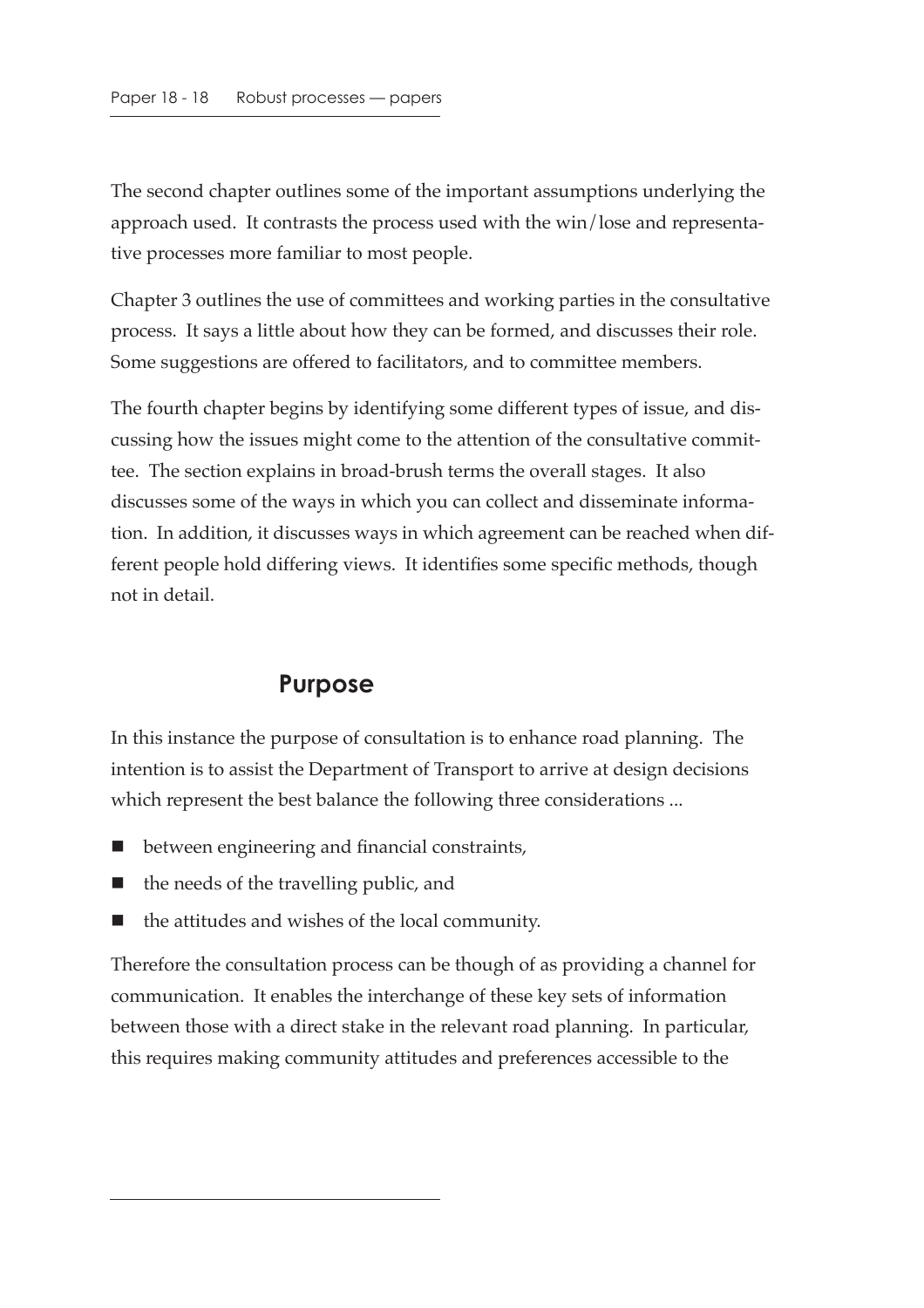Department of Transport, and making issues of road design and the needs of the wider community known to the local community.

# **Mechanisms**

The key mechanism for consultation is the use of local committees as intermediaries between the local community and Departmental officers. In the present exercise, these are known as *Local area consultative committees*. To manage relationships between them and other bodies, various other coordinating committees are also being set up. A team of independent external consultants provides social science advice and expertise to the Department and the other groups.

The five committees or groups of immediate interest, and their functions, may be briefly described as follows (there are more detailed descriptions of the role of the local area consultative committees in Part 2) ...

**Local area consultative committees.** These act as intermediaries between the community and the Department through the Project coordinating committee on matters relating to the relevant local section or area. They help to place in contact appropriate Departmental officers and community members.

**Project coordinating committees.** These committees are responsible for enabling coordination between the local committees, and liaison between the Local area consultative committees and the Departmental working group. They are necessary only where several local area consultative committees require coordination.

**Departmental working group.** The Departmental working group provides administrative, technical and social expertise, and administrative support, as reasonably required, to the various committees and groups. It also serves as a point of contact with the Department, a source of information about the Depart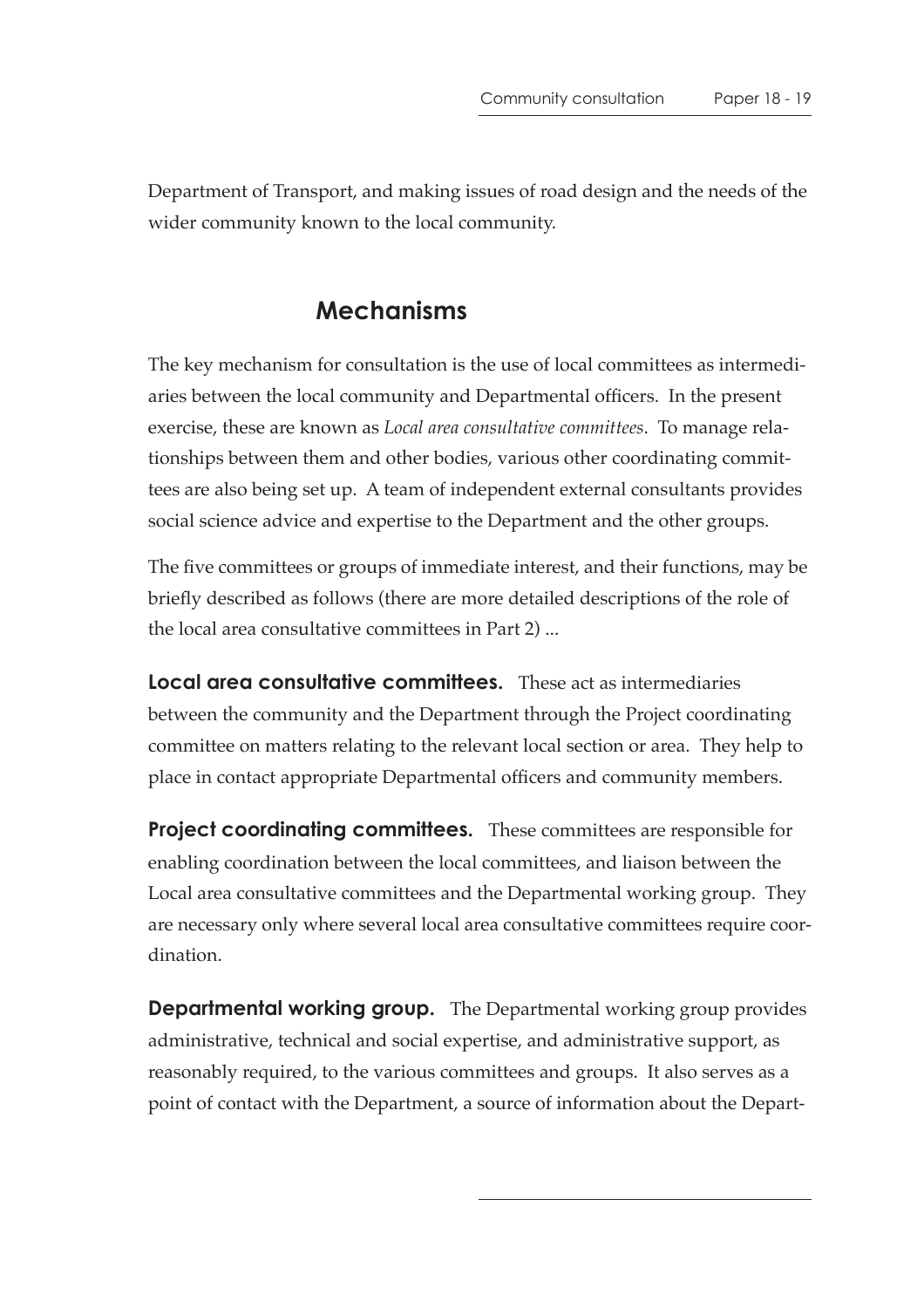ment and its officers, and a means of disseminating information from the community through the Department.

**Strategic liaison committee.** This committee consists of representatives of other groups with an interest in road planning and from outside the local community, and people with expertise in relevant fields. It makes available to the Department and the local communities the information available from these wider interests, and informs these wider interests of the experience gained in the community consultation. It is the forum for considering the results of the community consultation and the outcomes of other studies.

**Independent consulting team.** The independent consulting team provides independent advice on the people and process aspects of community consultation to the Department and other committees and groups. It helps set up and maintain the groups and their links, and evaluates and documents the consultative process.

The structure, as it appears from the vantage point of the *local area consultative committees*, can be summarised in the diagram below.

As can be seen, the local area consultative committees are a point of contact within the community, especially the local community. Where there are multiple local committees, they also form (with members drawn from their ranks) the Project coordination committee. This is to handle liaison and coordination between the different areas. There are also links to the Departmental working group within the Department of Transport, and the Strategic liaison committee to represent the wider community, interest groups, experts, and wider studies related to the consultation program ...

It is important to recognise that this is *not a hierarchical arrangement*. The local committees are of and for the community. They respond to community concerns. The project coordination committee, if one exists, is formed by the local area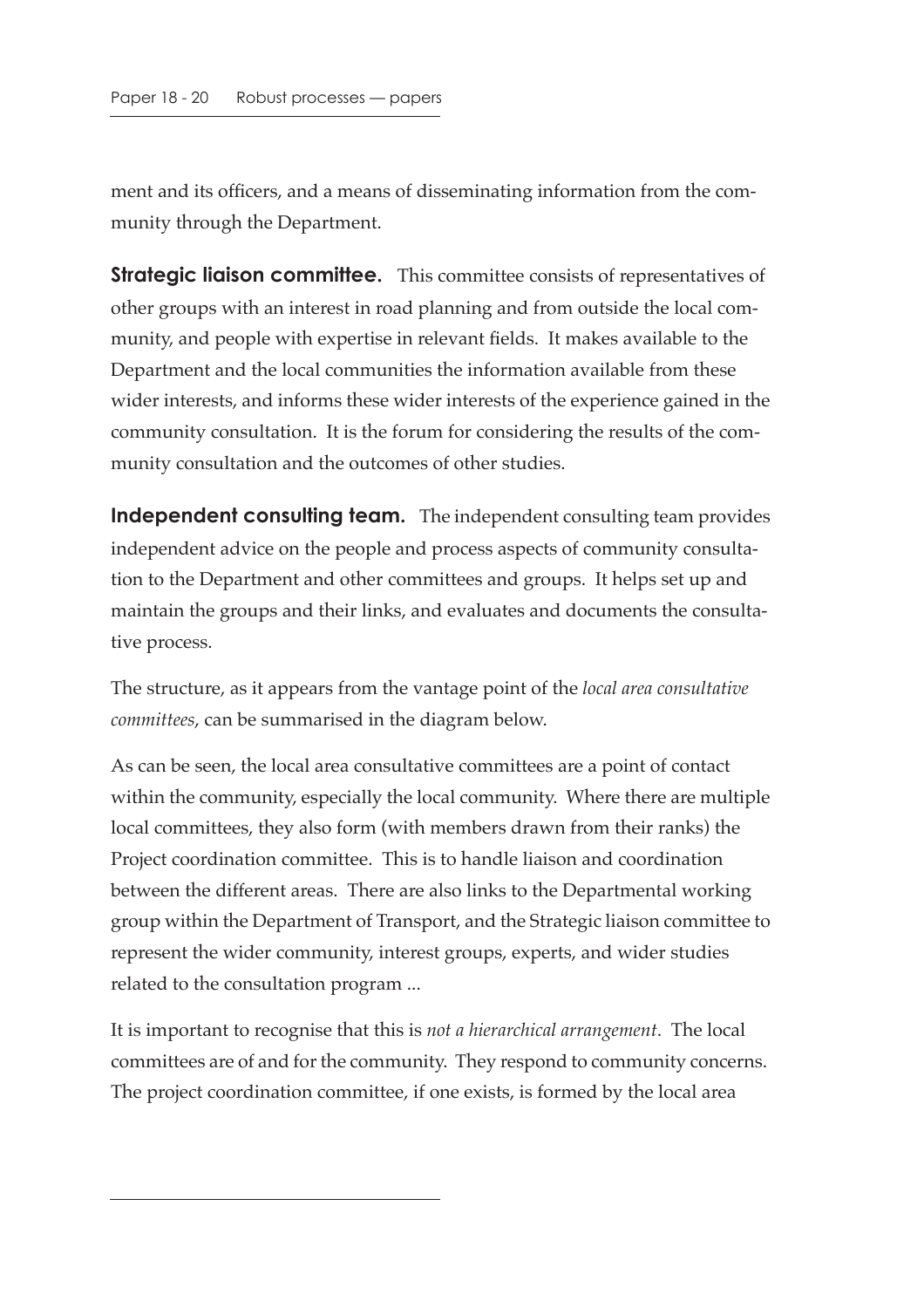consultative committees to help them achieve coordination with committees in adjacent areas.



The other groups allow contact between the community consultative process, the wider community, and the Department of Transport. The essence of the structure is that the process is driven from the community, not elsewhere. "this is *not a hierarchical arrangement"*

In particular, the Strategic liaison committee also serves a coordination role between various consultative programs, other studies such as the South-East Queensland Passenger Transport Study (SEPTS) and the Freight Study, and other bodies. The Strategic liaison committee therefore has two roles.

- There is a global role, relating local studies to state-wide issues.
- $\blacksquare$  Just as importantly, there is a local role providing a voice for interest groups and non-local stakeholders in local consultation.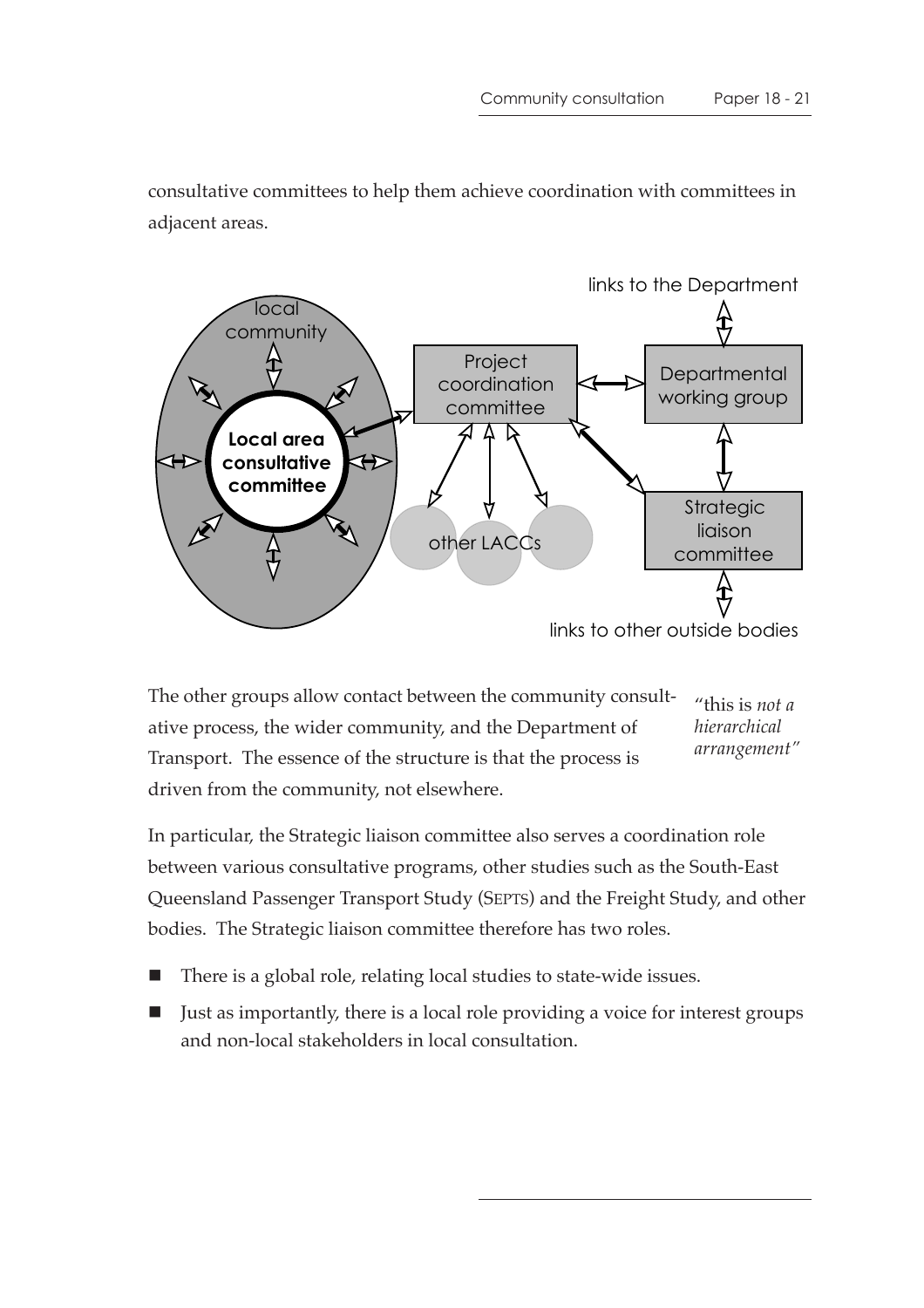There may be a core group of members to address the global role; they may be augmented appropriately for the purpose of local consultation.

Most of the rest of the document is addressed directly to the members of the local area consultative committees. Some parts of it are also addressed to the interim committees, or to the facilitators.

# **Local developments**

From comments which have so far been made in the associated communities, it is apparent that there is some confusion about the role of community consultation. This is most apparent for Route 20. In particular, people are asking: "Hasn't it already been done?" They have in mind the environmental impact study carried out by Sinclair Knight and Partners (SKP).

This initial overview may help to provide some context for the later material in this document, and to provide something of an answer to that question.

#### **Differences from the Sinclair Knight study**

Sinclair Knight and Partners is a southern engineering consultancy. It carried out considerable community consultation along Route 20 and in other western suburbs over a period of about a year and a half. It is not surprising that some people believe that the consultation has been done, and the present exercise is superfluous.

It is therefore useful if we understand, and inform others of, the differences between the SKP study and the present program.

The SKP study was an environmental impact study. Its function was to report on the relative feasibility of various options for road planning in the western suburbs. In particular, it compared the use of Route 20 with other options. Commu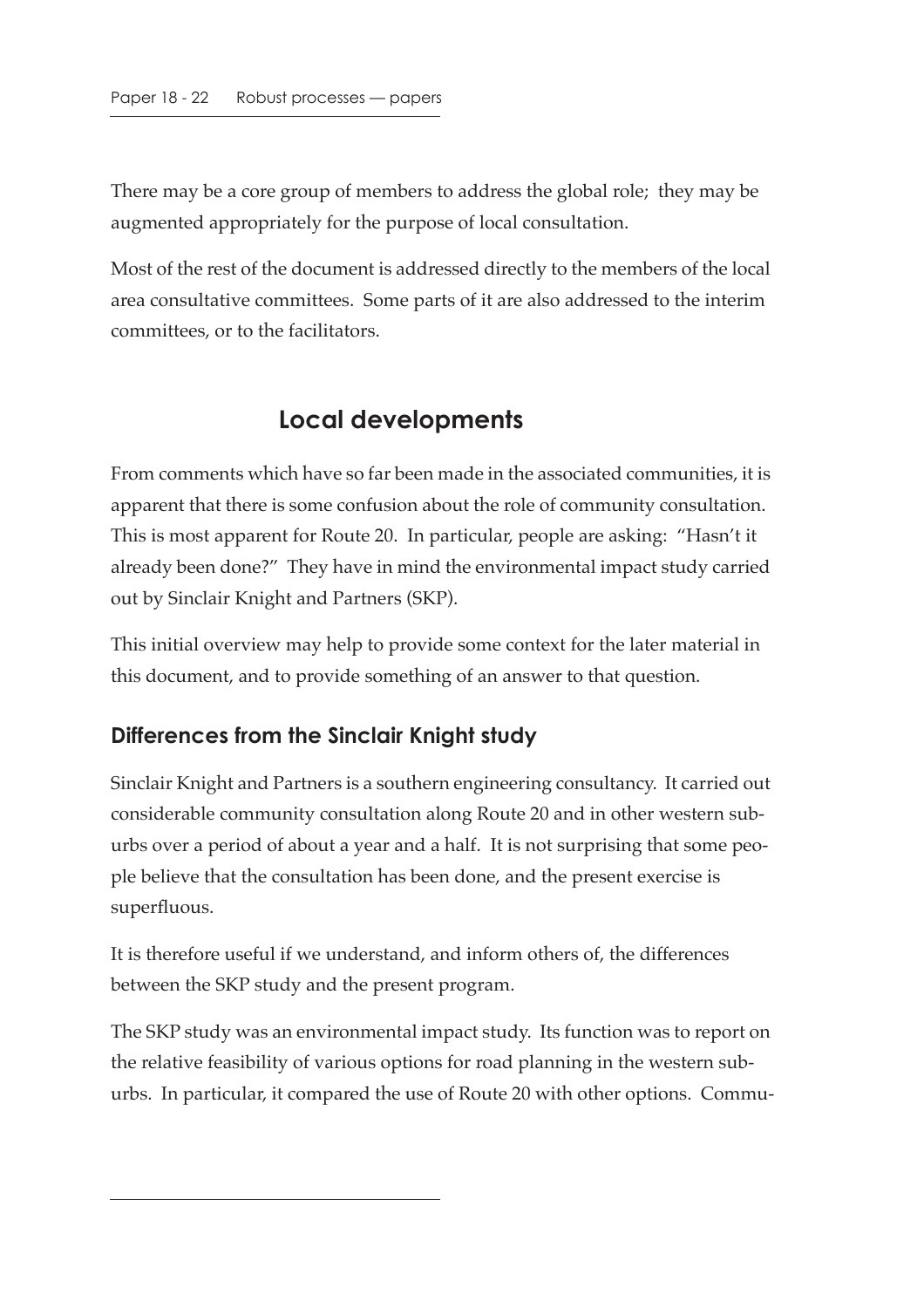nity consultation was used widely to collect community attitudes, and to obtain community reactions to earlier working papers printed during the course of the study.

In comparison, the present community consultation will be associated with various safety works carried out along Route 20, and other road planning, over the next decade. (It may extend beyond this.) Among other things, it is to involve community stakeholders in informing the Department of Transport about community attitudes to these matters.

Consultation, in the SKP study, depended mostly on contact with various interest groups, and submissions from people who wished to have a say. The present consultation aims to obtain whole-community attitudes towards specific aspects of road planning, and to do so by creating as much direct community involvement as possible.

In brief ... The SKP study investigated strategic options in the western suburbs. The methods used depended primarily on consultation via submissions from and meetings with active volunteers and interest groups. The present consultation involves community stakeholders in providing information to the Department of Transport about *specific* design options associated with specific road planning. The processes being used are intended to involve as much of the community as possible; to this end, local enthusiasts are used to contact a wider community than it was feasible for SKP to contact.

The prior existence of the SKP environmental impact study has implications for the present program. In additions to the matters discussed above, two issues, especially, are prominent. Firstly, some local stakeholders believe that they have already "done" their consultation, and will be more difficult to involve than might otherwise be so. Secondly, some polarisation of opinion arose during the previous consultation. Interest groups, who have developed an infrastructure in the area, became mobilised and are still active.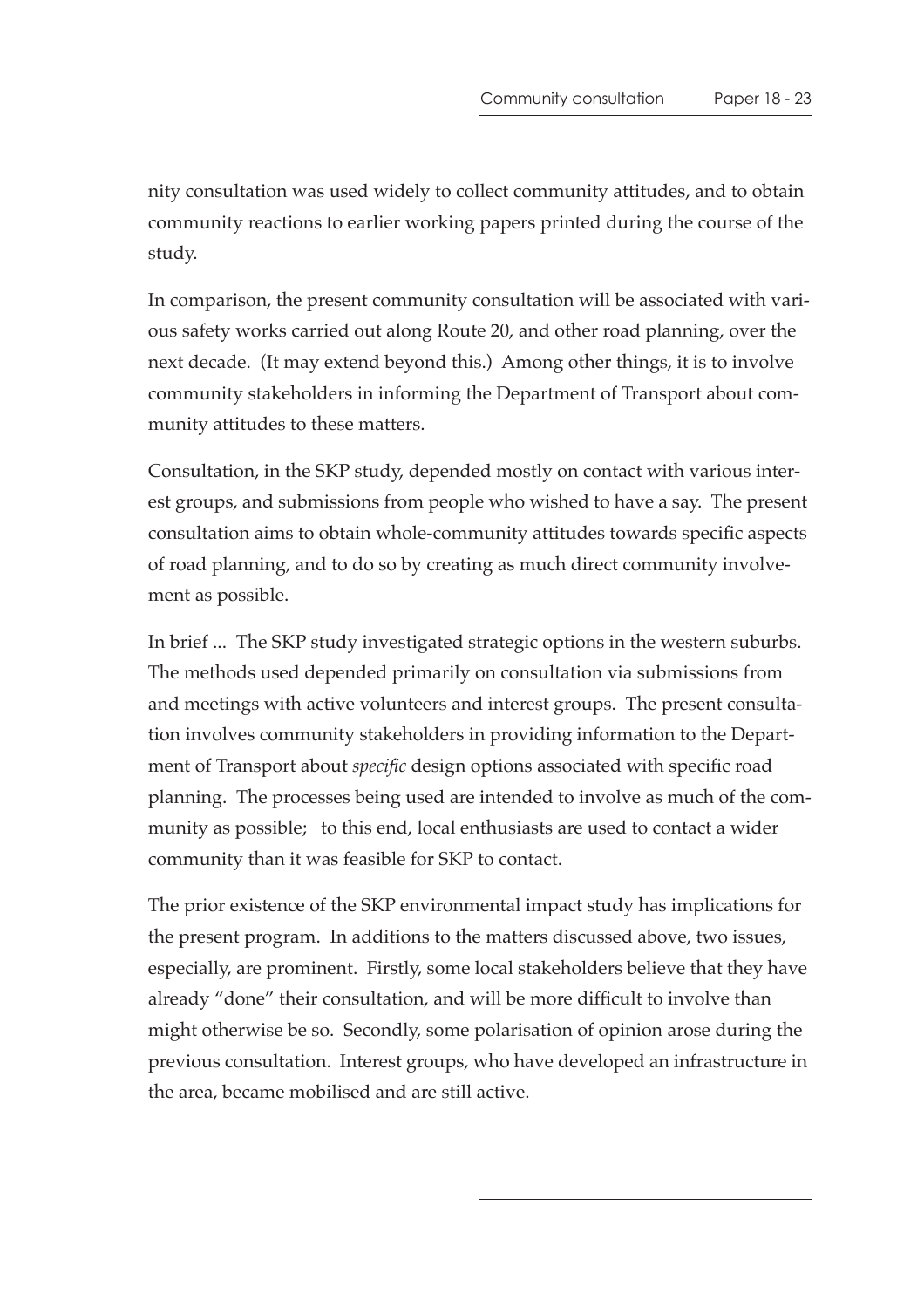#### **Loss of interest**

The loss of interest may be partly countered if we are clear about the function of the present program and the way it differs from the SKP study. However, we can expect a lower tolerance to high-profile consultation methods than would normally be expected.

Even under more favourable circumstances it is often difficult to get a person to attend more than one meeting on a given topic. This will be exacerbated where previous consultation has been carried out. (Similar comments apply to the Cavendish Road level crossing project.) We may therefore have to depend more on low-profile methods than we otherwise would, and to make more use of methods which tend to generate high response rates from the community. There is less room for error than would usually be the case.

To make matters worse, some local area consultative committees can be expected to operate over quite long periods of time. Unless this is given special attention, it will be difficult to maintain the committees for more than about two years at a time. Important aids to longer-term operation are dealt with in a number of places in this document. To summarise some of them here, the most important are ...

- **n** realistic expectations;
- a slow rotation of members through the local committees;
- creating enough local ownership that you maintain a reserve of people who are willing to play a part;
- keeping meetings interesting and productive through the use of appropriate meeting procedures;
- devolving as much work as possible to temporary working parties of direct stakeholders;
- having one working party with specific responsibility for maintaining continuity;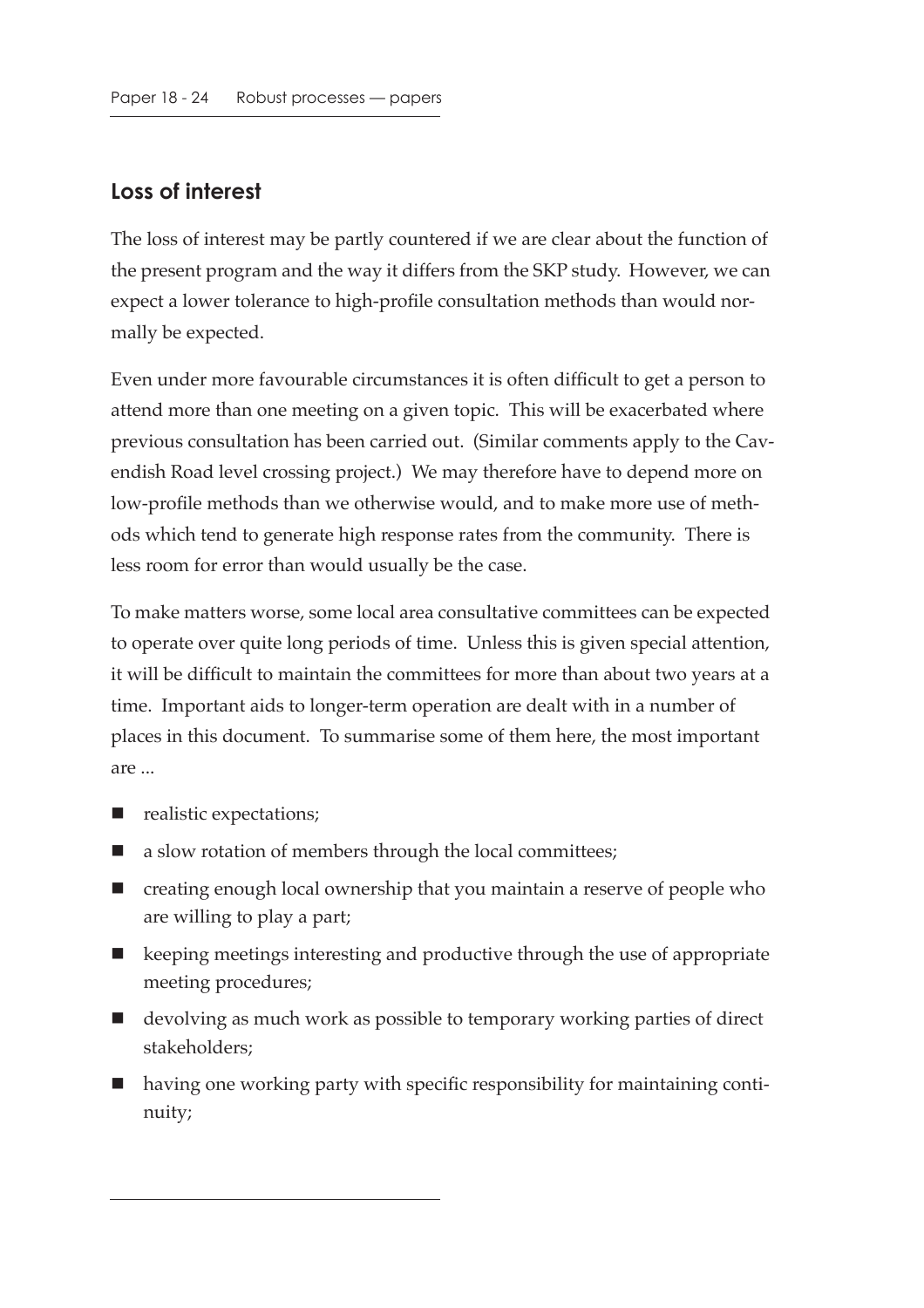■ meeting only as often, and for as long, as the committees' tasks require.

See the later subsection on "Maintaining involvement".

### **Polarisation**

It is evident that opinions are highly polarised. The predictable consequence is that the local community is cynical and mistrustful. Some of this mistrust will almost inevitably be directed towards us.

Our interests are best served, I think, by being frank about our function and our motives ...

- It will serve no purpose to be coy about the Department of Transport's financial support for the exercise. We (committee members and facilitators) can instead be open about it. We can also state clearly that it is our intention to serve *all* the stakeholders, not just the Department, within the constraints of the program. The Department, on all the evidence we have so far, understands and accepts that our allegiance is not to them, but to the stakeholders as a whole.
- People will naturally be interested in our own views about the best options for the road design under consideration. Again, I think honesty is our best policy. We can declare that some of us have strong views. We will express them if pressed, but for the purposes of the consultation exercise they are not relevant. *We are associated with the program to ensure that the community as a whole is heard.*

It is also likely that many of the people who would be likely to volunteer to be members of local committees have already been involved in community activity. Many of them will formerly have sought involvement to pursue particular outcomes. It is important, I think, that we recognise the valuable contribution these people have to make. Provided they are willing to adopt the philosophy and process goals of a collaborative and participative approach, we and the community can welcome and benefit from their involvement.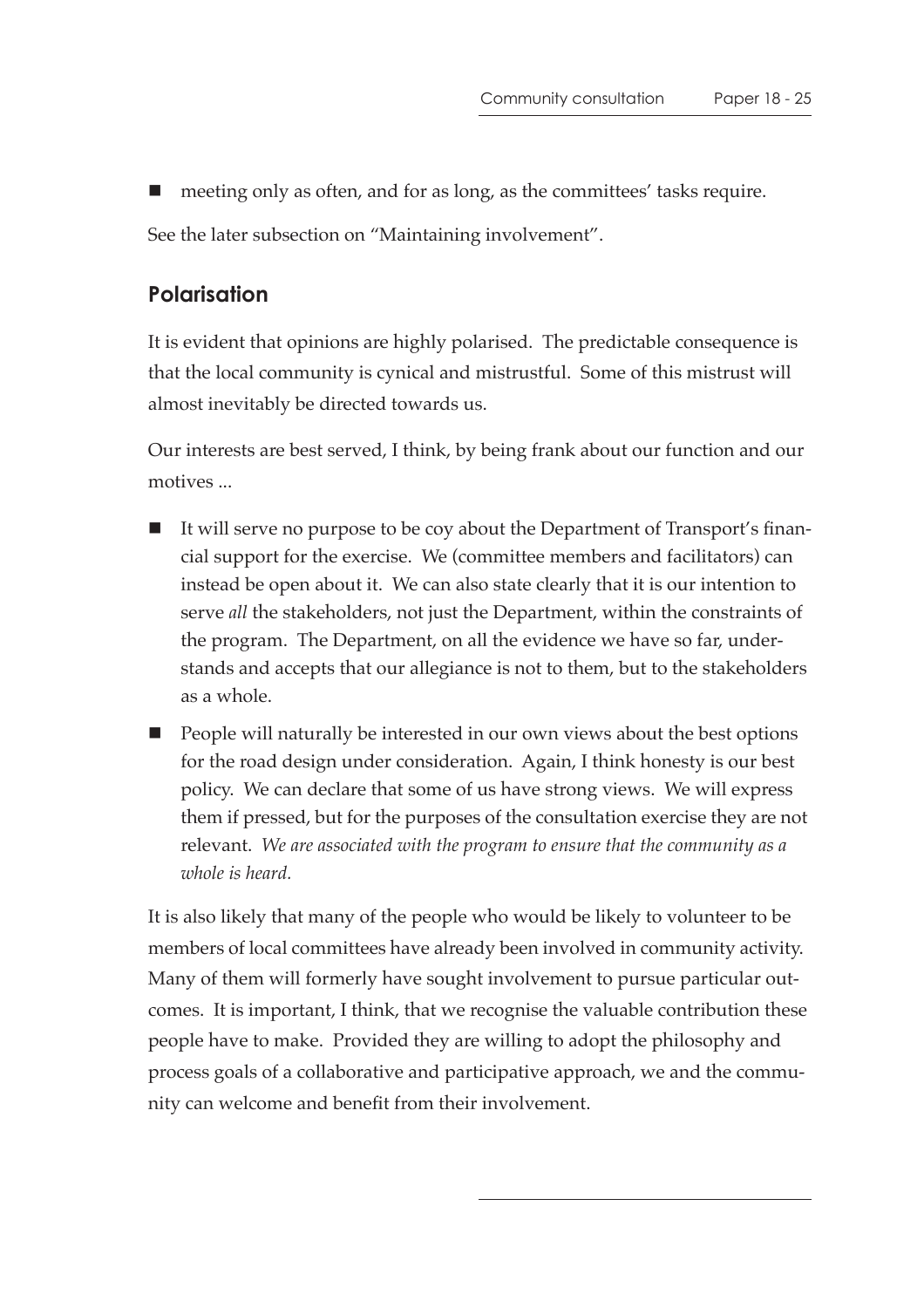We may need to be even clearer than usual about philosophy and process goals. People are so accustomed to win/lose methods that we can expect old habits to win through occasionally in the early stages of the program. For the most part, however, we can expect those involved to monitor their own style and approach. Over the years I have been pleasantly surprised at the willingness of opinion leaders to place their energy and skills in the service of all the stakeholders when they realised that it was possible and useful to do so.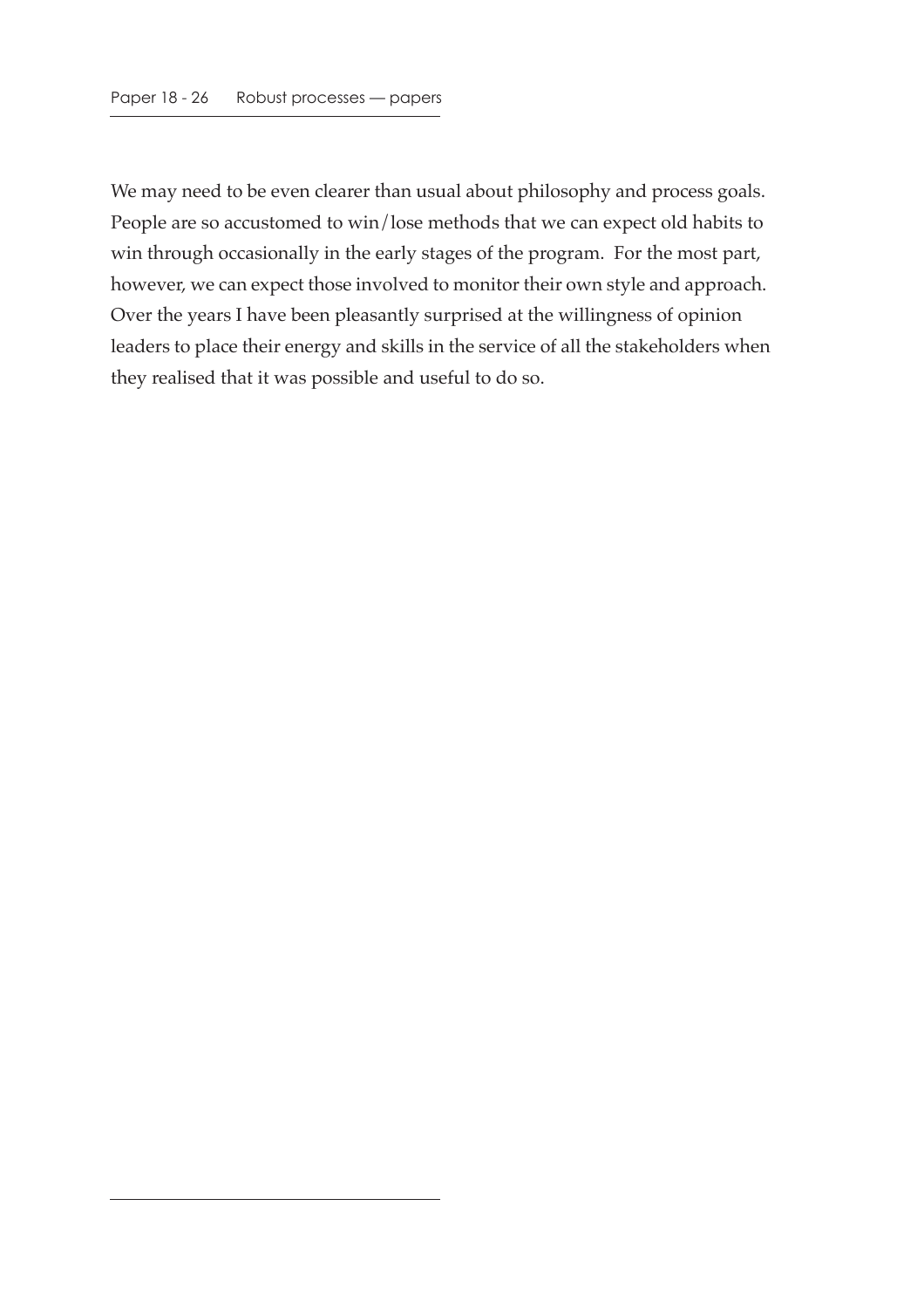# **Chapter 2: Assumptions**

Overall, through the consultative process, you (the members of the local consultative committees) have one major role. You provide a means by which members of the community and the Department of Transport can more easily talk to each other, and with greater understanding.

The consultative process offers the community a way to voice its concerns and opinions to the Department of Transport. At the same time, the Department can inform the community about its intentions, and about the design options being considered. In many instances

"You encourage those taking part to understand each others' point of view. You also urge and help them to pursue outcomes which take all points of view into account"

the process may also help people of differing opinions to understand each others' point of view. On some occasions you may be able to use it to help develop agreement out of that disagreement.

These aims require processes quite different to those which most people know and use. *The chosen approach can be described briefly as collaborative rather than adversarial, and participative rather than representative.*

#### **Collaborative processes**

The consultative process is collaborative in this sense: you encourage those taking part to understand each others' point of view. You also urge and help them to pursue outcomes which take all points of view into account. Collaborative processes are sometimes described as *win/win*.

Collaborative processes seek to help each person to articulate her  $2$  own point of view clearly, and to understand the views which others express. You encourage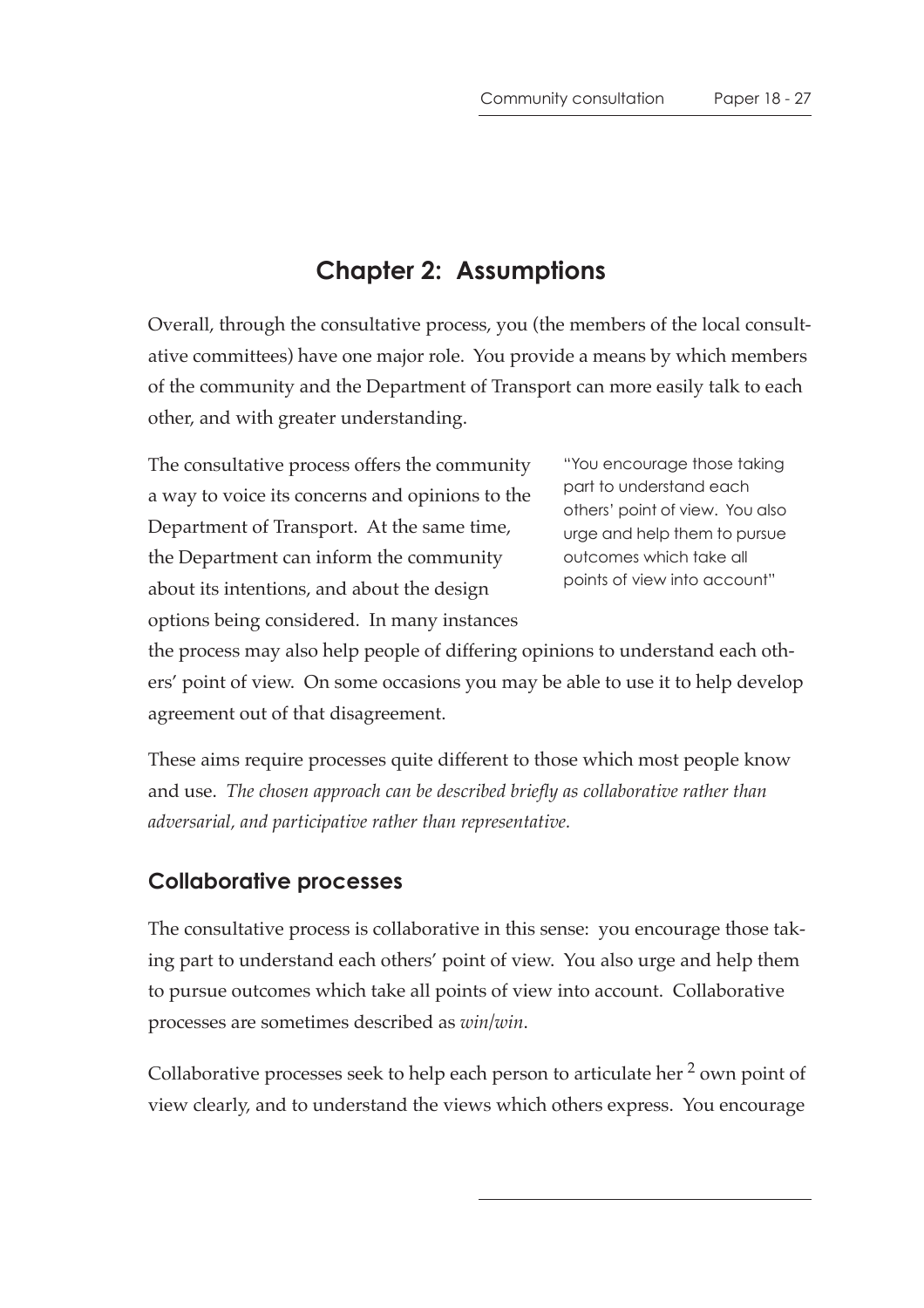people to exchange information in a cooperative way, and to seek outcomes which satisfy everybody. There are a number of potential advantages ...

- decisions are based on more information and better understanding;
- decisions are often more creative, going beyond the solutions which people bring with them;
- the processes are more satisfying, and tend to improve relationships.

Such processes may initially feel "strange" or "artificial", as people are not used to them. As people become more practised with the processes, however, they come to recognise the greater enjoyment and effectiveness they allow.

| <b>Collaborative processes</b><br>("win/win") | <b>Adversarial processes</b><br>("win/lose") |
|-----------------------------------------------|----------------------------------------------|
| Full and factual information                  | Selective and inaccurate<br>information      |
| Seeking common ground                         | Bargaining from extreme positions            |
| A third option often results                  | One of the two options is chosen             |
| Options chosen on their merits                | Determined by political skills               |

Collaborative processes may be contrasted with the adversarial (or win/lose) processes which are more commonly used in Western cultures for decision-making. In such approaches, different people present different viewpoints. Their presentation might be described as advocacy: each person or group strives to have a particular point of view prevail. Eventually, one point of view is chosen, or a compromise is reached. Often, the eventual outcome reflects the power or

<sup>2.</sup> Unless the context dictates otherwise, you are invited to treat feminine gender as indicating male and/or female.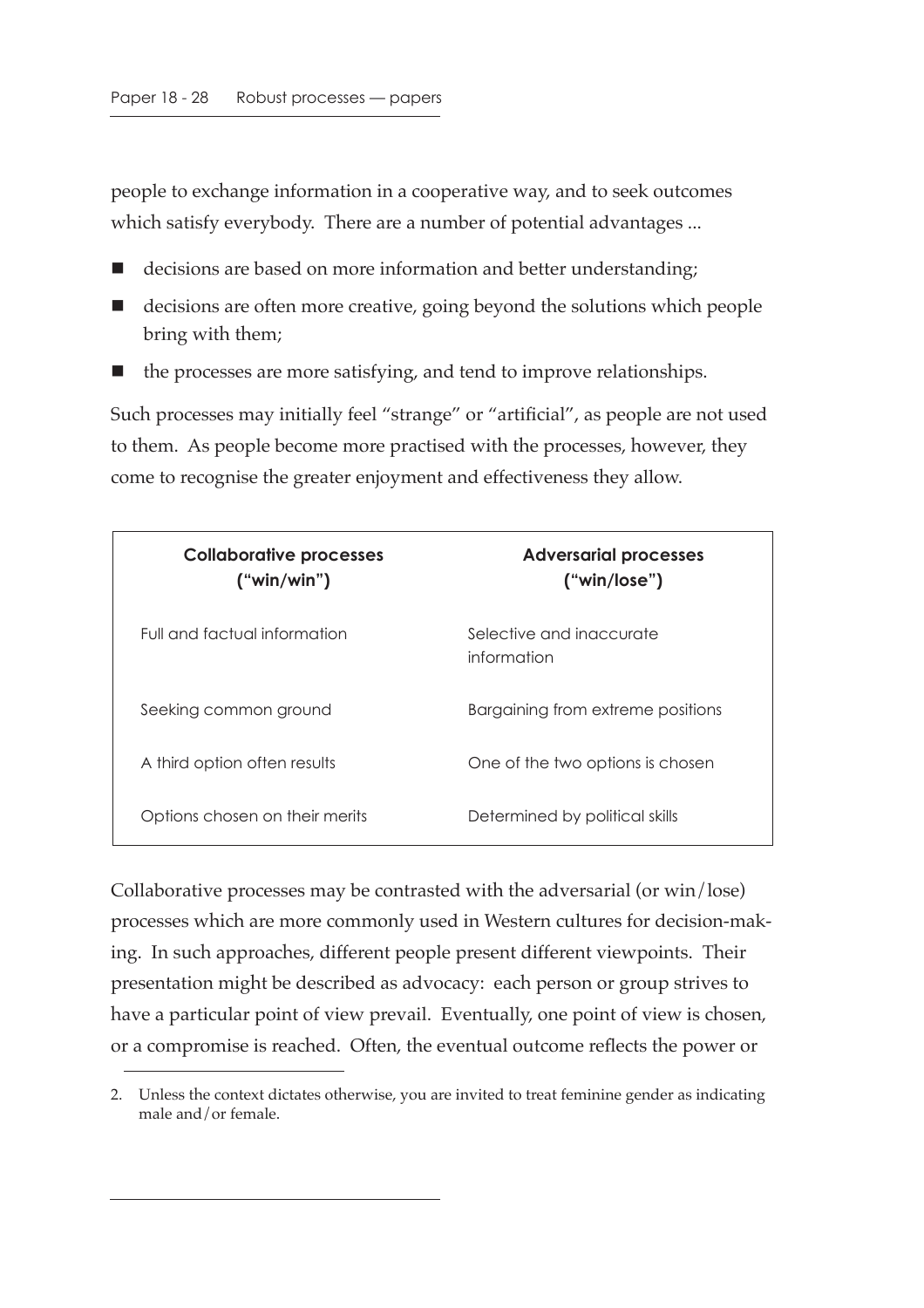influence of the people involved, or their skills in presenting a case, rather than the quality of the opinions.

Rules of debate, including majority votes, are commonly adversarial. A majority vote, for instance, selects the option favoured by the majority. The minority are expected to accede to the views of the majority in return for being allowed to take part in the vote.

"You are there as servants of the community, to engage community members in speaking directly for themselves."

The consequence of using adversarial processes is that people are more successful for themselves when they are selective in the information they provide and seek. They may give the information which is most favourable to their own case, and most challenging to the opposing case. Effective listening behaviour may be rare; people are likely to listen most closely for information which they can refute or use as ammunition in their own cause.

Industrial relations, politics, and the law are instructive examples.

Because collaborative processes are rare, it may take you a little time to familiarise yourself and others with them

#### **Participative processes**

A participative process is one which seeks to involve people directly. Within participative processes, people speak and act for themselves. This has particular implications for your role as members of the local area consultative committees. You are there as servants of the community, to engage community members in speaking directly for themselves. Such processes offer advantages, among others, of ...

greater community interest and involvement;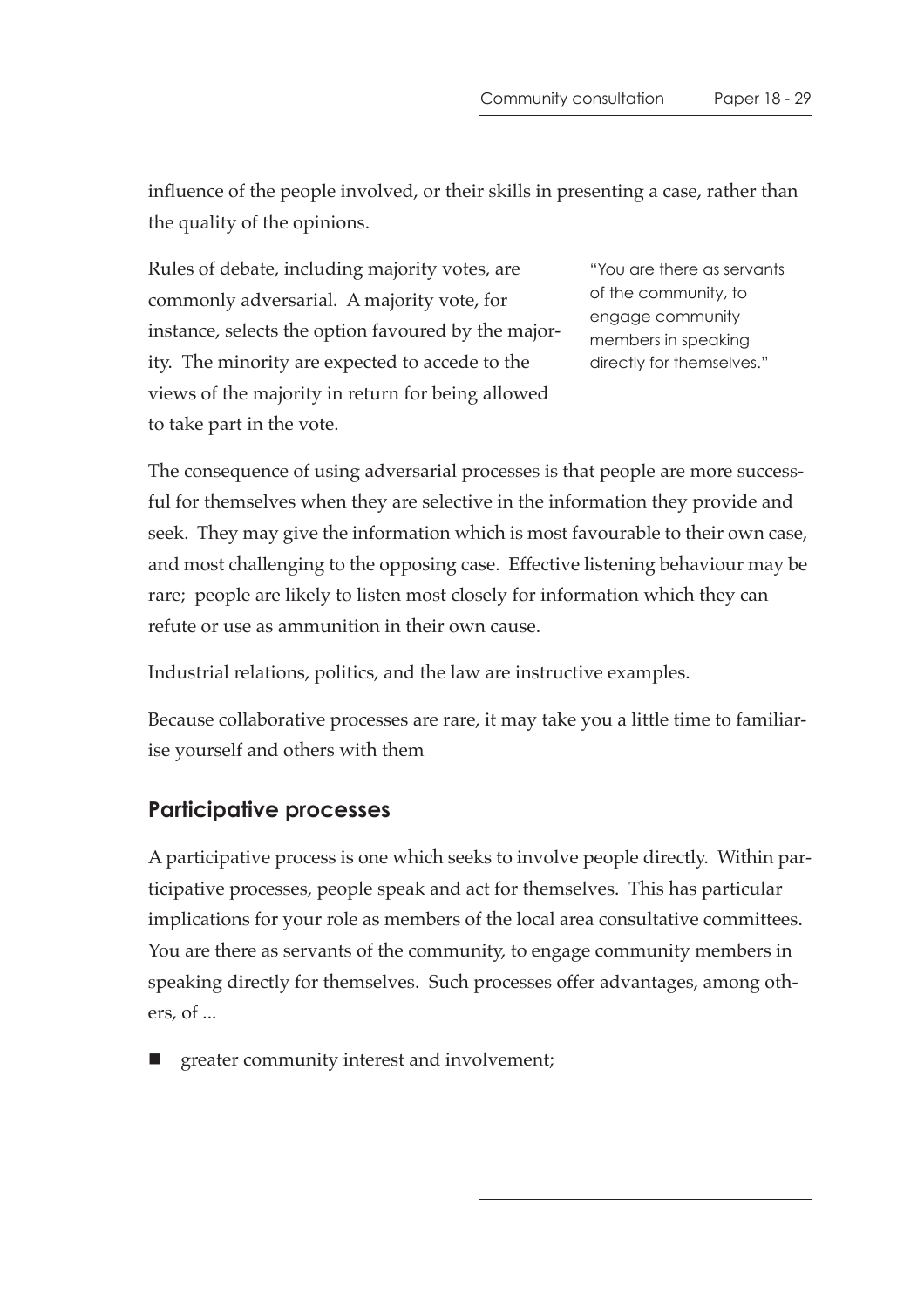- more accurate and more complete information for the Department of Transport and others; and
- $\blacksquare$  the potential to rekindle the community spirit which is often lacking in urban settings.

Participative processes contrast sharply with the more common representative processes. In representative processes, a group of people *speak and act* for the particular group of people from which they are drawn. As a result, the representatives tend to ...

- assume a right to speak on behalf of an "electorate";
- adopt adversarial methods to support their electorate's view and challenge the views of others;
- $\blacksquare$  lock themselves into the position they advocate, out of a concern that they would otherwise betray their electorate.

| <b>Participative processes</b>                                                                                    | <b>Representative processes</b>                                                                  |
|-------------------------------------------------------------------------------------------------------------------|--------------------------------------------------------------------------------------------------|
| Each person speaks as in individual,                                                                              | Each person speaks for a different                                                               |
| for herself                                                                                                       | interest group                                                                                   |
| People are able to change their<br>mind or devise a new option<br>without reference back to any<br>interest group | People may want to check options<br>with their interest group before<br>agreeing to any proposal |
| People act for the benefit of the                                                                                 | People act for the benefit of those                                                              |
| whole community                                                                                                   | they represent                                                                                   |

They sometimes also adopt extreme views initially, to give themselves room to manoeuvre during bargaining. This can cloud the issue, as well as making it difficult for people to change their minds in the light of new evidence.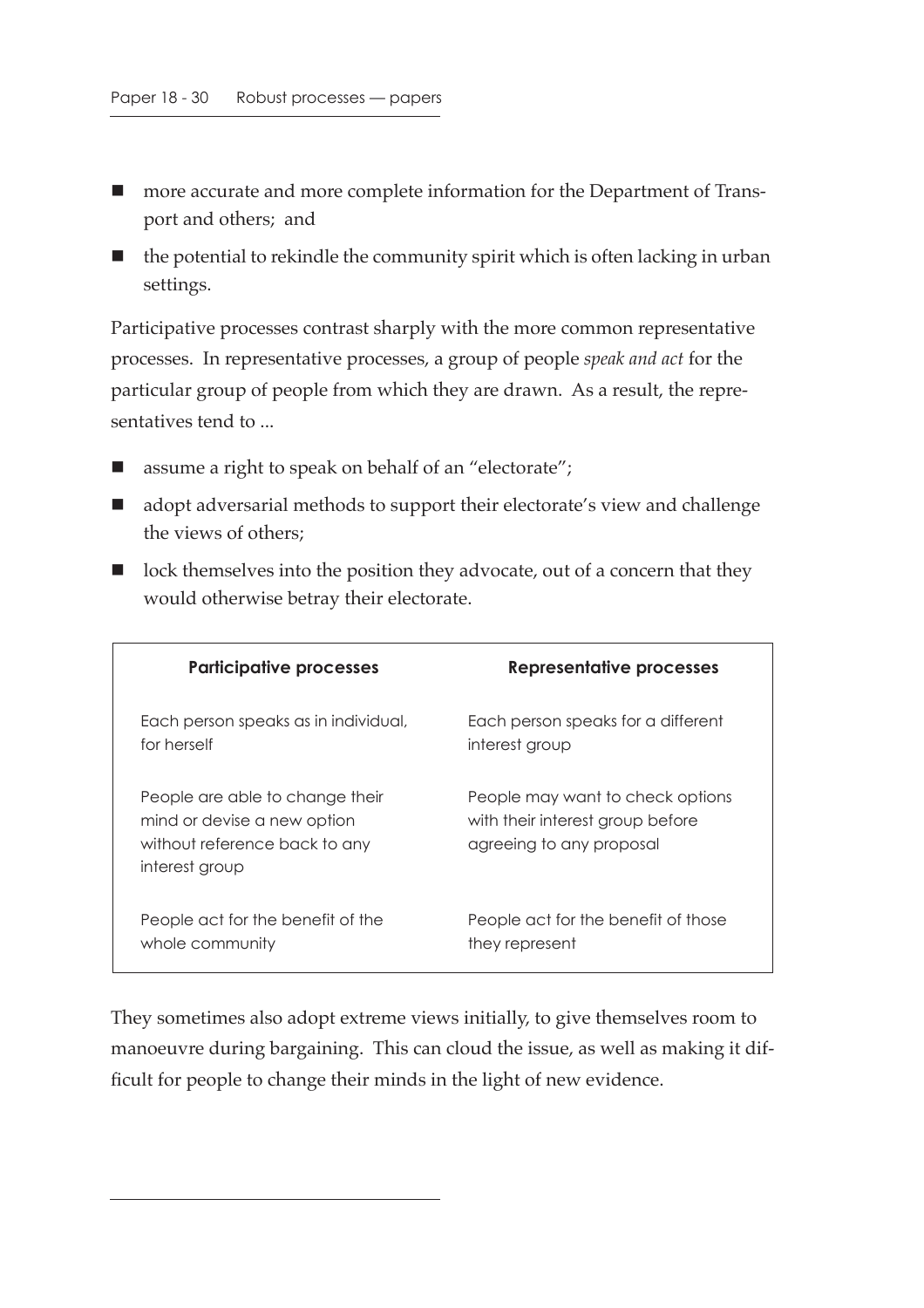When combined with *collaborative* approaches, *participative* processes therefore increase the probability that people will try to take everyone's concerns into account.

### **Collaborative participation**

The community consultation processes, therefore, are both participative and collaborative. There are certain actions which you can take to achieve this.

The most important feature is that people *pool information* rather than defending a point of view. The collected information is then used, by all, as a basis for the next steps — for example, decision-making. They seek to base their revised opinions on *all* the information which has been presented.

You play an important role in bringing this about. From the outset, you ask people to be willing to modify their own position as they come into possession of extra information. You encourage people to provide information while discouraging advocacy

"The community consultation processes ... are both participative and collaborative."

— you ask people "*to inform rather than to persuade*". You ensure that each point is listened to, and understood, before allowing the process to proceed.

You can recognise such processes by the behaviour of those taking part. People listen to one another in a genuine attempt to understand other positions. They express their own views without dogmatism, more in the spirit of offering information than advocating a conclusion. They try not to back themselves, or anyone else, into a corner.

The end results are likely to include at least a better understanding of all positions, and also better relationships. They may also include outcomes which are genuinely satisfying to all or most of those involved, or more empathy for those whose views could not be accommodated.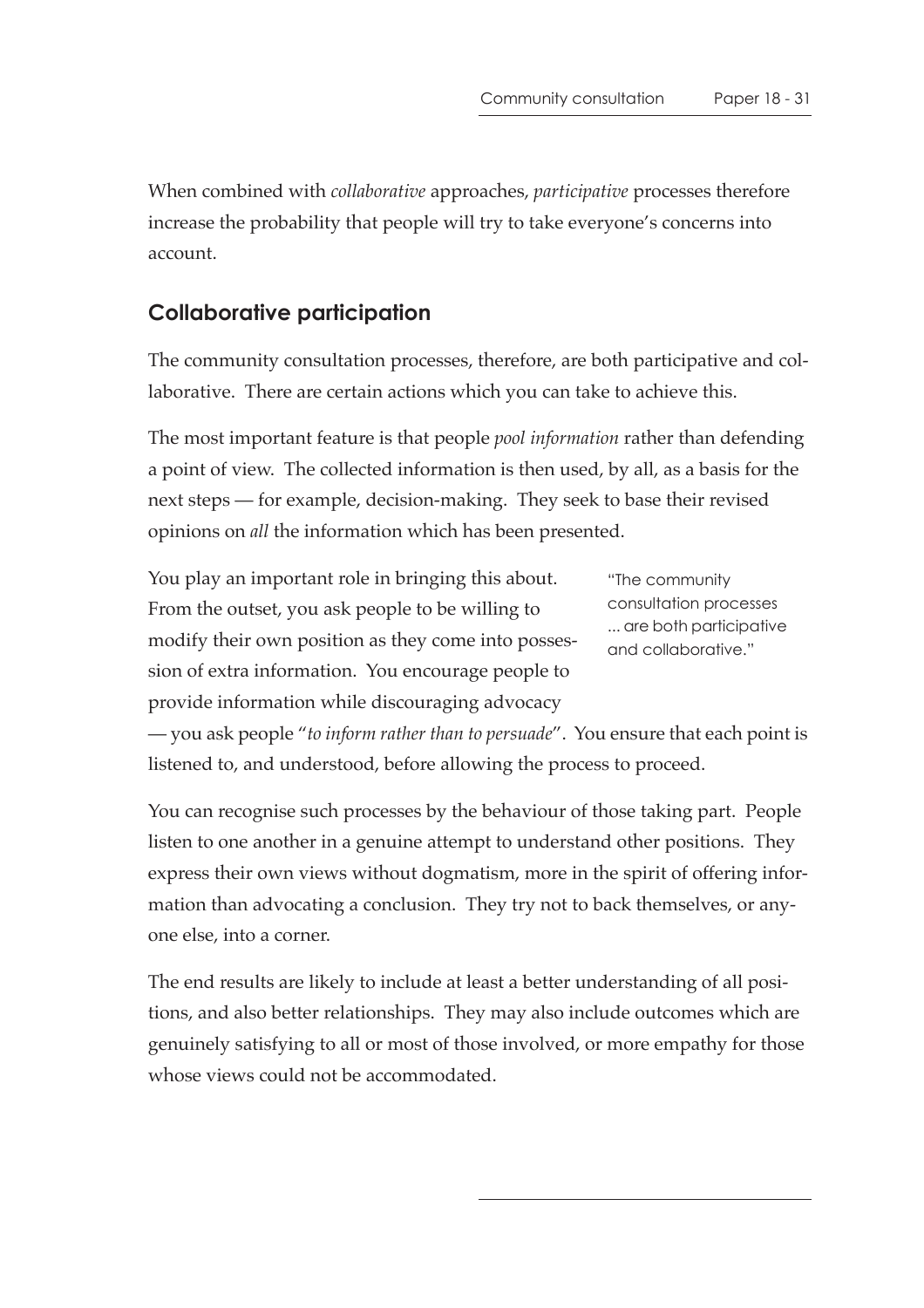As people are most accustomed to processes which are representative and adversarial, you may at first find it hard to adopt participative and collaborative processes. It is the intent of this document to provide some guidance in this.

A word to the facilitators on the consulting team ... How readily this occurs may well depend on how well *we* practise what we preach. The model we provide may have an important influence on the behaviour of others.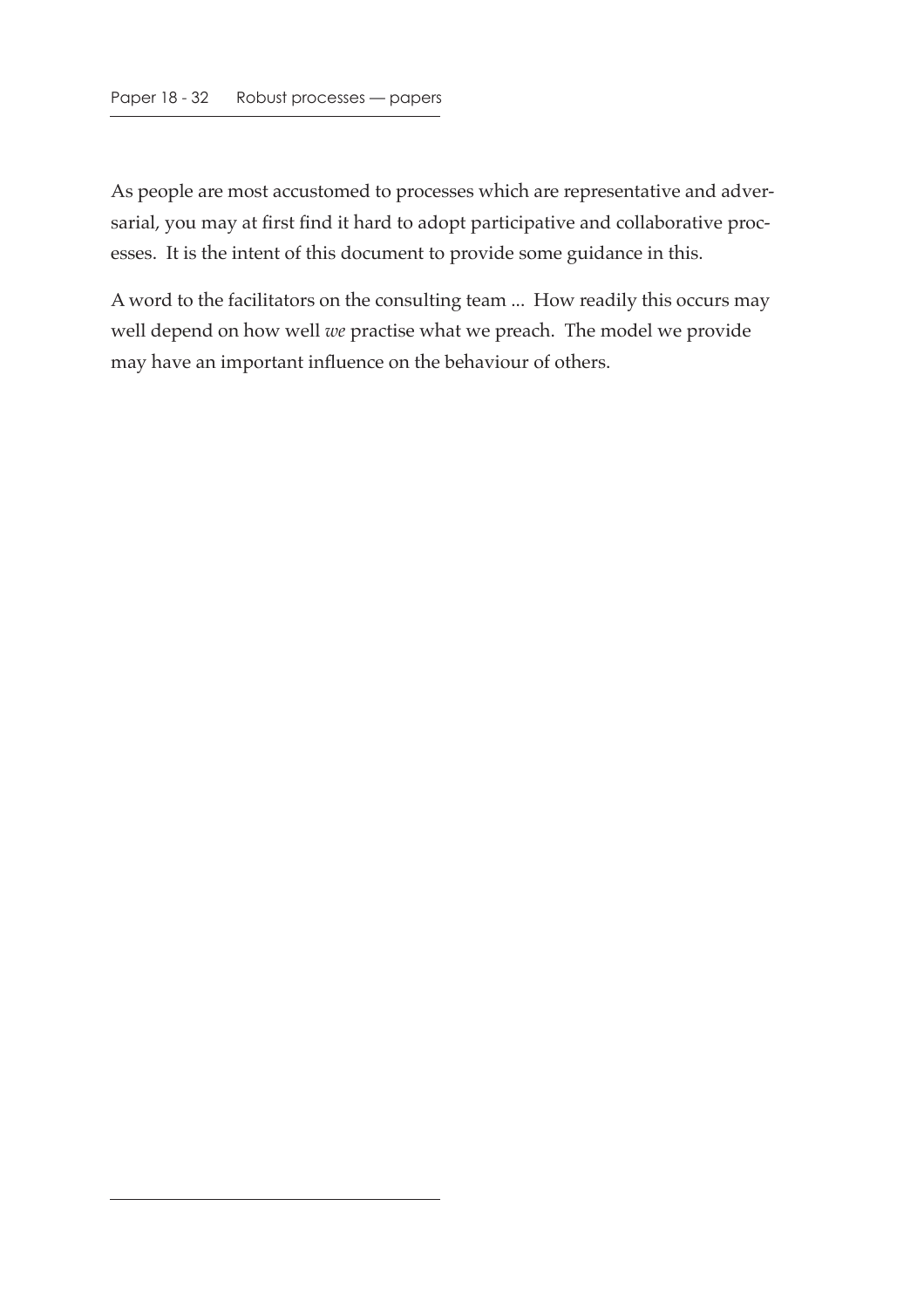# **Chapter 3: Committees and other groups**

It is important that the consultative process is of and for the community. To this end, those of you who are members of the local committees guide the process, assisted by facilitators with expertise in appropriate areas of social theory and practice. The role you adopt, and the way in which you are chosen, may have an important influence on the process as a whole.

Part 2 describes your role in some detail. The sub-section below provides a summary of its key features.

#### **The role of committee members**

You might summarise your role as that of intermediary. You act to bring about effective communication between the community and the Department of Transport. You help to ensure that each understands the other's position. On occasion, you may help to resolve differences of opinion, particularly those which are based on misinformation or selective information.

In other words, the committees and groups are not decision-making bodies. As now envisaged, the Department will continue to carry out the instructions of its Minister, and continue to make the design decisions about road planning. Neither you nor the community will make design decisions. You help others to have a voice; you don't advocate your own point of view.

Your understanding and acceptance of your intermediary role is therefore important to the success of the consultative process. If you perceive your task as that of speaking for the community, or advocating a particular point of view, then you will undermine the consultative process. If you understand the importance of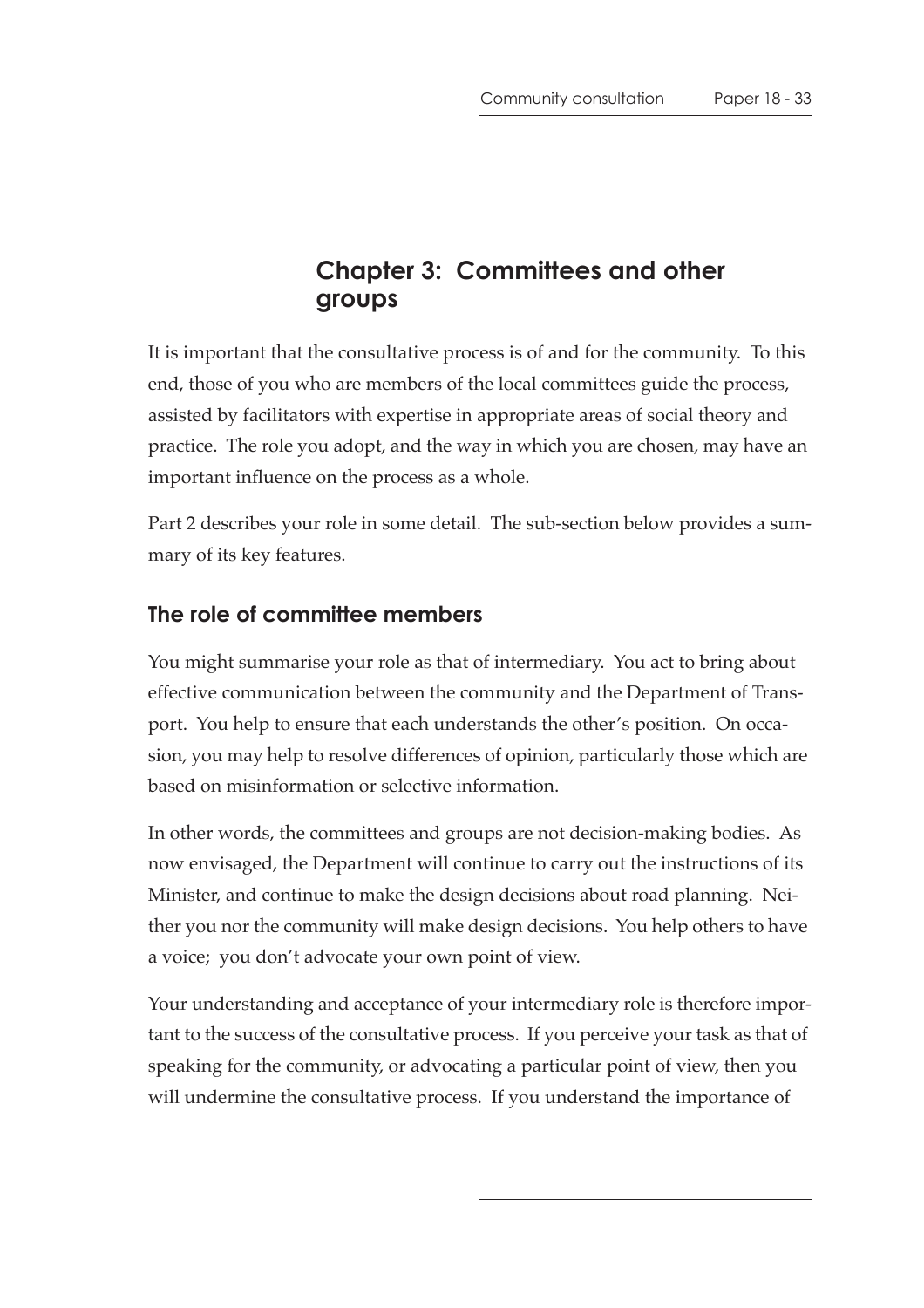taking the role of intermediary, facilitating communication between Department and community, the process is likely to be effective.

Those of you who are used to the common adversarial processes may be tempted to behave in a similar way on committees and groups. If so, the consultative process will again be undermined.

The temptation is understandable. People who are willing to serve on such committees tend to be energetic, and used to positions of leadership. Their experience has often taught them, that if "You might summarise your role as that of intermediary. You act to bring about effective communication between the community and the Department of Transport."

you want something done well you do it yourself, or control the way others do it.

The challenge is for you to find ways of using your energy and leadership in different ways. In fact, to judge from past experience of consultative processes, you will rise to the challenge when you sufficiently understand it. You will then direct your attention towards involving and helping others rather than controlling others or doing it yourselves.

The consequence of this approach to leadership is that you will do very little hands-on consultation or decision-making. This is, in fact, an important form of leadership: some would say, the leadership style of the future. You will help identify the people affected; you will find ways of involving them directly in the process; and you will maintain the process to enable the community to have a voice, rather than speaking on behalf of the community.

If you are willing to take on this role, the strength of your own views is not an issue. People who are active in lobby groups and the like are often people who display a community concern, and organising skills, which are valuable in creating genuine consultation.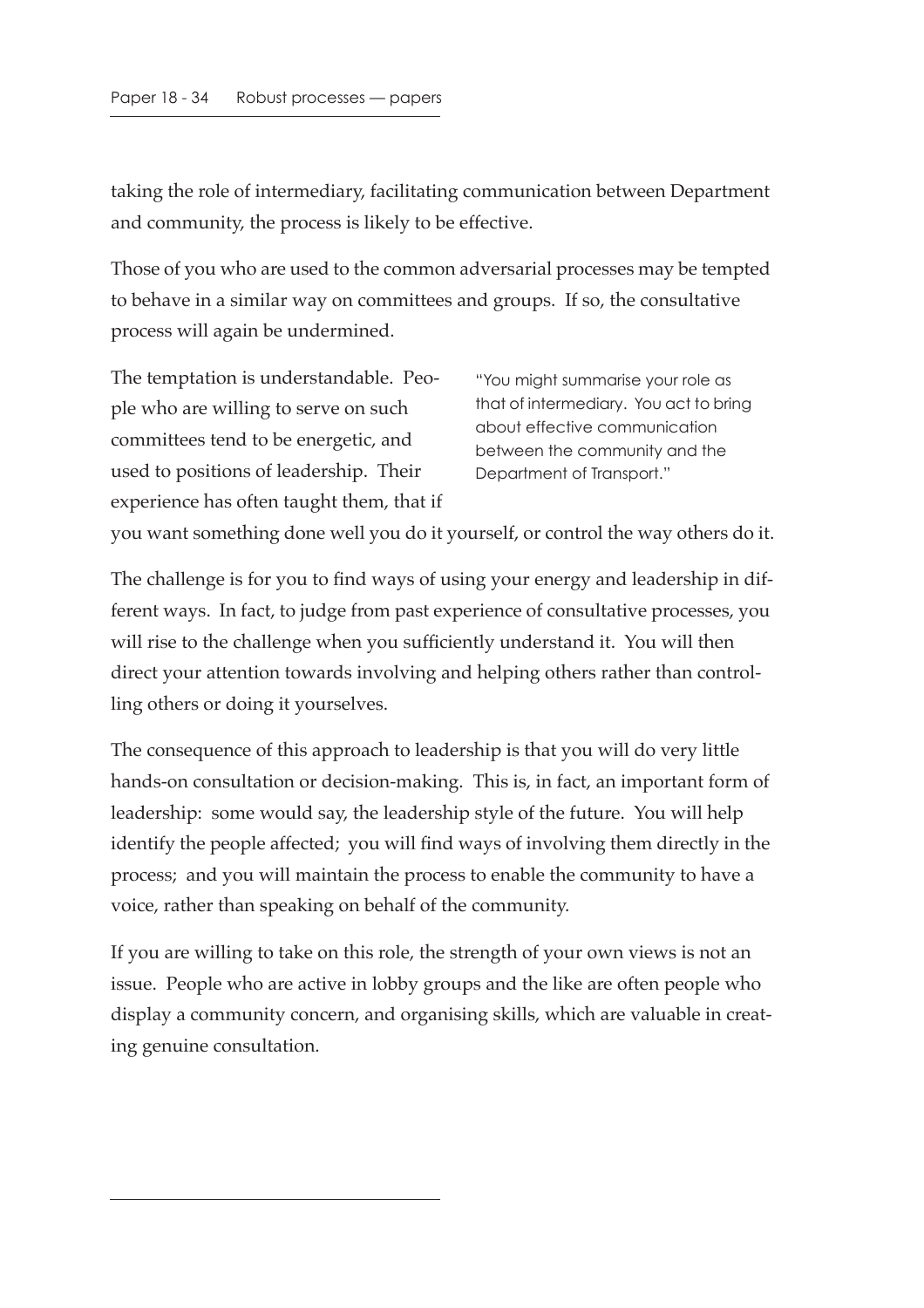# **The composition and formation of local committees**

To help set up effective committees, a two-step process is being used. It optimises the responsibility and involvement of the community in selecting the people who will guide the consultative process. The steps are ...

 In their initial contact with the community, facilitators ask community members to identify people who meet certain criteria. They are well known and active in the community. Most importantly, they have sufficient breadth of vision to act for the community as a whole rather than pursuing the outcomes they themselves would prefer.

From this identified list of people, an interim committee is set up. This committee ideally is a microcosm of the community, has good local knowledge, and consists of people who are well known.

 The interim committee is then responsible for helping the community as a whole to set up the more permanent committee. It, too, is a microcosm of the community as a whole.

This will mostly be done by community election at a meeting convened for the purpose, though there are other ways of doing this. A later section on *meetings* sets out some of the ways this can be done.

In some areas the consultative committees may exist for a considerable time. Many traffic projects are of long duration, and in some areas there may be more than one project. There are advantages in replacing half of the consultative committee every year or so. This reduces the burden on any one committee member, and spreads ownership and involvement more widely through the community. It also helps to prevent the committee slowly becoming distanced from the community they serve, a common problem otherwise.

In addition, before you begin operation, you will be provided with guidance on managing your own meetings, and setting up consultative processes.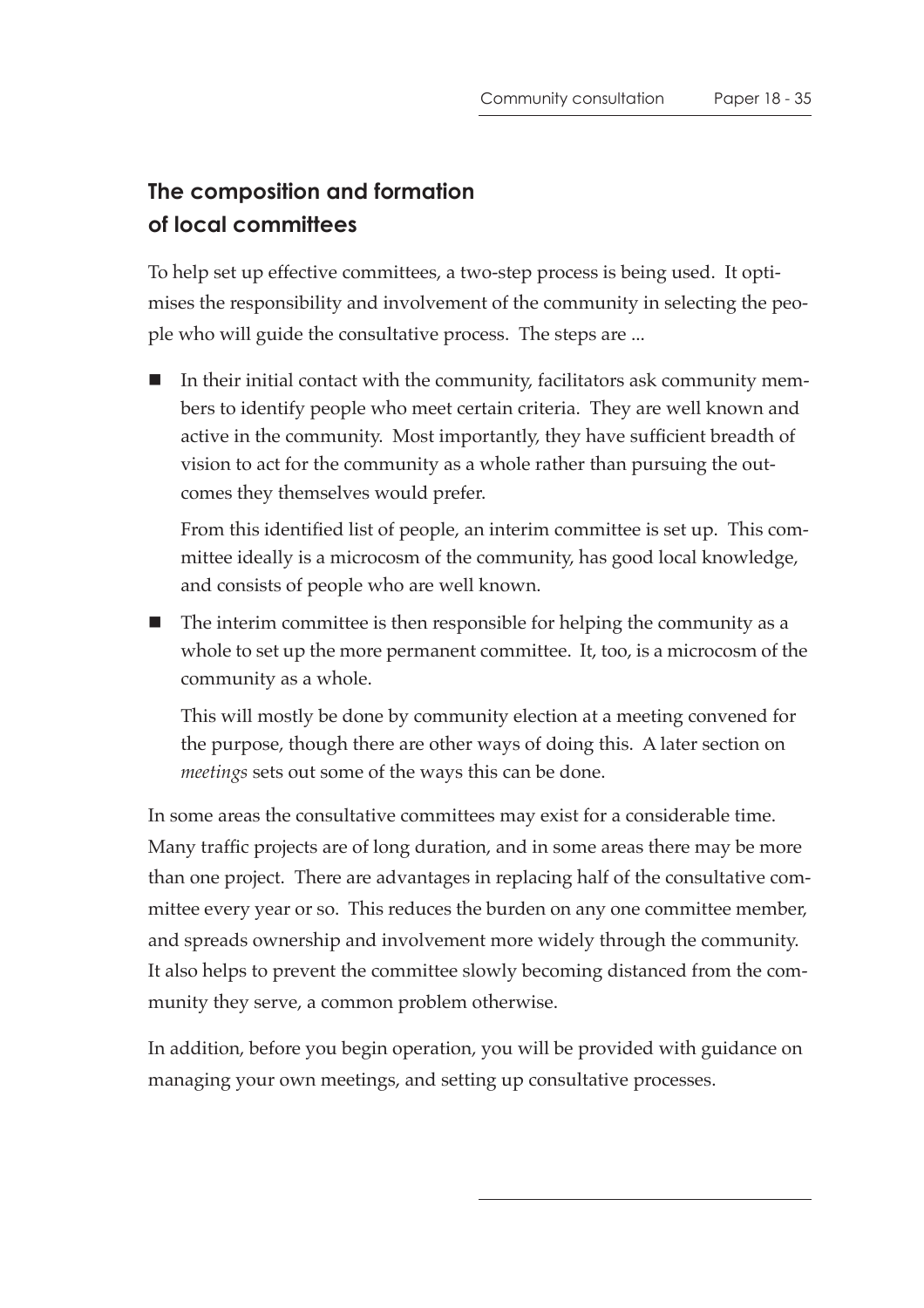For projects too large or diverse to be served by only one local committee, you will also form a *project coordinating committee*. This will be formed primarily from members of the local consultative committees. It will serve to keep you informed of developments in other areas of the project.

#### **The role of the facilitator**

There are temptations and challenges for the facilitators, too.<sup>3</sup> On the one hand, it is important that interim committee and consultative committee members understand the aims of the program and their roles within it. It is an important responsibility of the facilitators to convey this. On the other hand, they must do so in ways which do not undermine the autonomy of the consultative committee members, who remain the best people to determine their own operation.

The committees take a *process* role: they set up and guide processes within which community members have a voice. The facilitators are at an even further remove from the actual discussions: their task is to *assist* the committees to play their role effectively without controlling how they do so.

It is easy for a facilitator to exert influence by claiming to be an expert or a holder of special knowledge. The challenge for the facilitators lies in the way they share their expertise. They have skills and understanding which are rare, and valuable to committee members. But these skills are constructive only when they are used to guide the process, not to influence the actual plans and decisions of the committees. The facilitators role is to be a resource, in such a way that committee members too feel resourceful in *their* role.

<sup>3.</sup> In broad terms, a facilitator is someone who helps to guide people through a process in such a way that the people themselves reach decisions, or set goals, or the like. The detailed information, the goals, the identification of problems, the developing of solutions, the plans ... all of these are from the group members alone, and not from the facilitator. The facilitator helps to make the processes used more productive and more satisfying.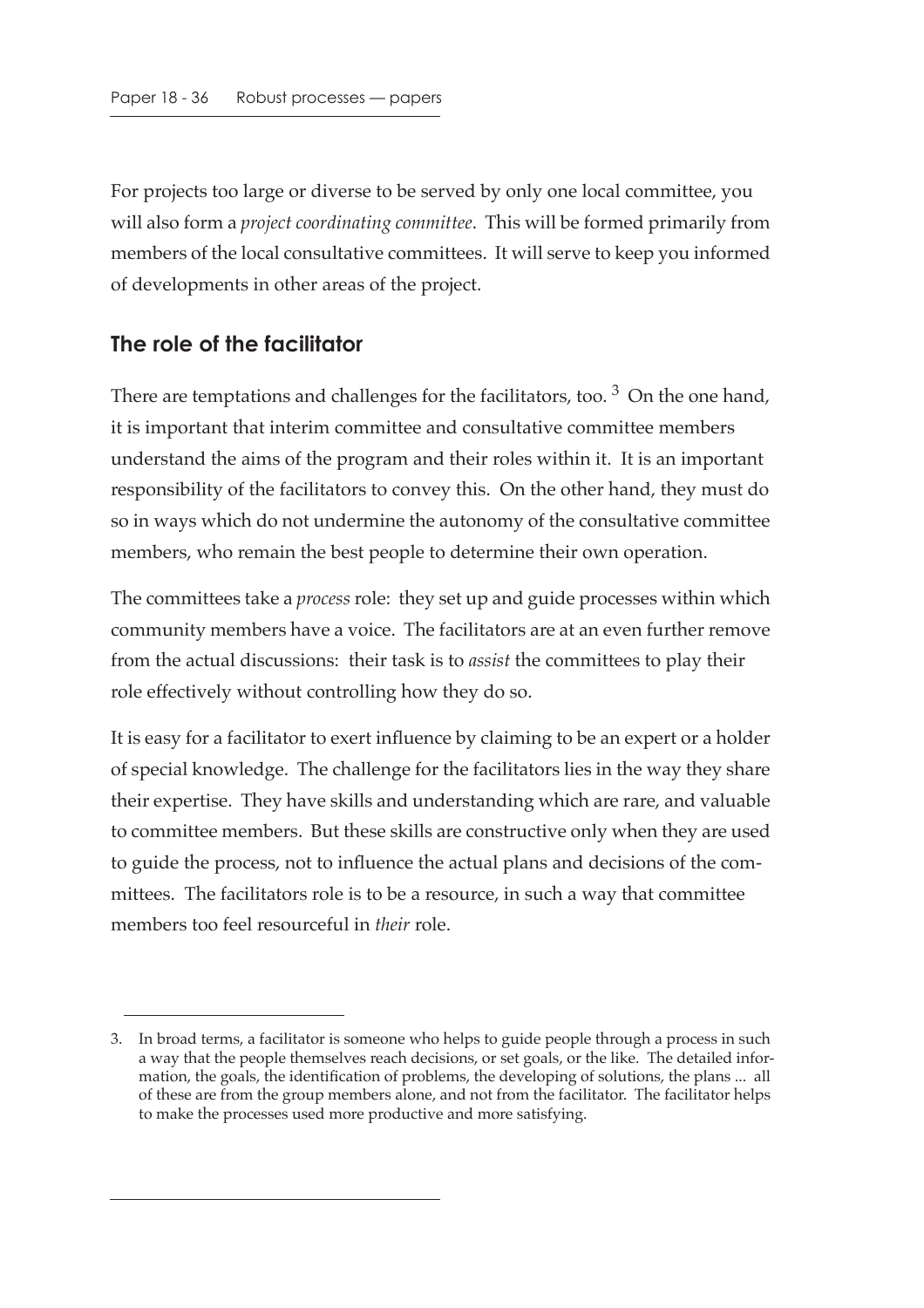# **Chapter 4: Guiding the consultative process**

When the local area consultative committees are formed, your task as members is to respond to emerging issues. You do so by involving the "stakeholders" in a consultative process. A stakeholder is anyone likely to be affected by an issue, or by how it is approached; that is, as the name implies, someone who holds a "stake" in an issue. This section describes the types of consultation required by different issues, and sets out some general guidelines for identifying and involving stakeholders.

Initially, you may expect an upsurge of activity as people take the opportunity to voice their opinions. When this initial activity has settled down, you can probably anticipate that most issues will arise in one of two ways ...

 $\blacksquare$  The department will indicate to you that certain road design is being considered. It may also indicate the design options currently under consideration.

"Your task ... is to respond to emerging issues. You do so by involving the 'stakeholders' in a consultative process."

 A concerned local citizen, or group of citizens, will raise an issue. This may most commonly be about safety.

There may also be other people or bodies who might occasionally trigger a need for consultation, either through the Department or directly. No matter how the issue is raised, it will be your role to guide the consultative process to deal with it.

#### **Guiding the consultative process**

Your task in guiding the consultative process can be described as that of finding the answers to a number of important questions. In the order in which they are considered, they are ...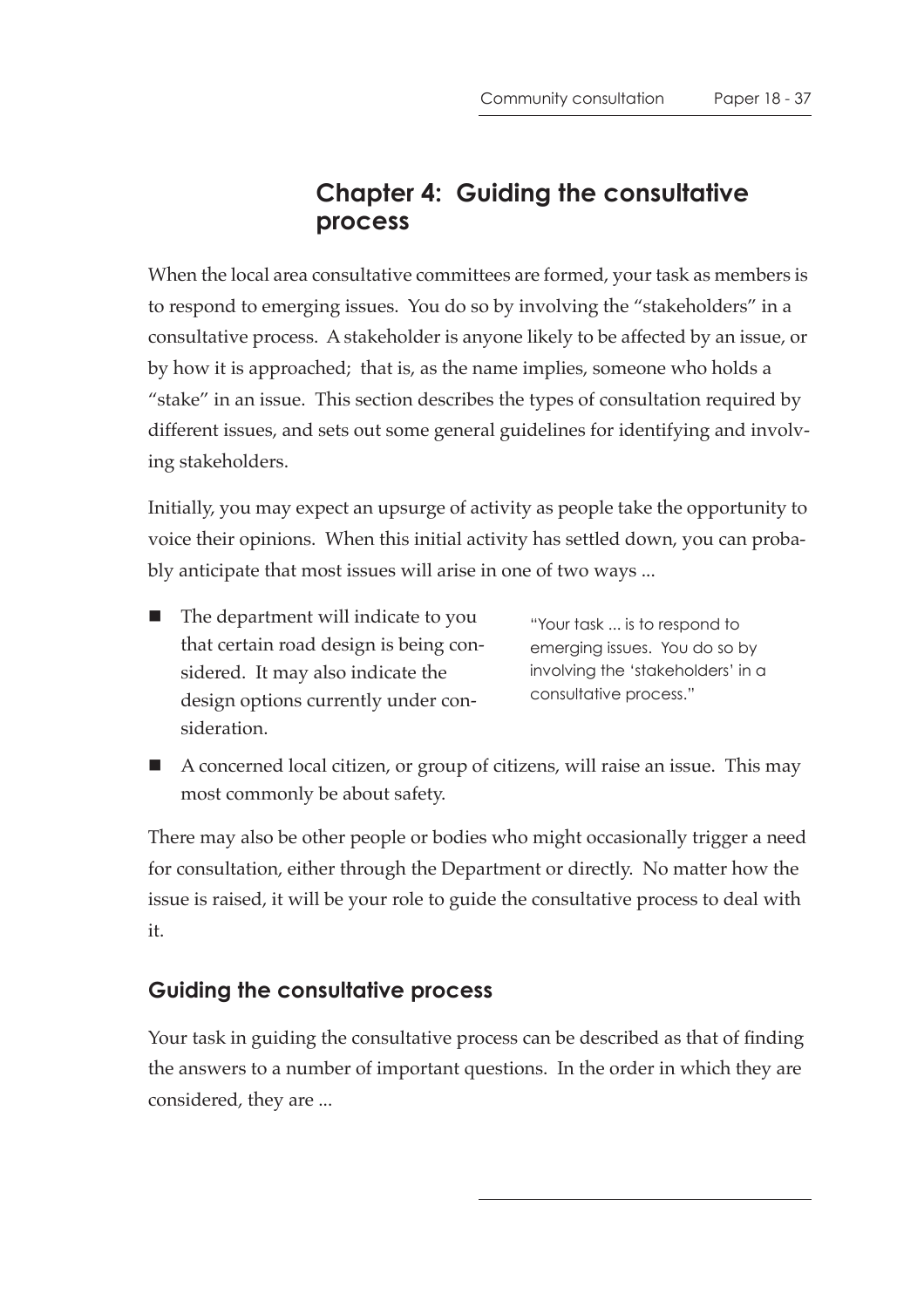**What is the issue?** At this initial point you do not need a precise definition of the issue. That emerges more fully from the consultative process. Unless you sufficiently understand what the issue is, however, the stakeholders may be hard to identify. You need to know enough about the issue so that you can work out who is likely to be affected. (You may change you mind about your answer to this question later; that is often to be expected.)

**What is the purpose of the consultative process?** That is, what outcomes are required? Some types of issue primarily require information to be channelled from community to Department, others from Department to community. Others require both. In some instances, the process is intended to provide people with an opportunity to understand a point of view not previously considered, and perhaps even to arrive at some collective appreciation of the alternatives. (This is taken up further below.)

In brief, you need to be clear about the primary purpose of the consultation. You can then select the most appropriate and efficient method.

**Who are the stakeholders?** Who are the people who are affected in any way by the issue as it is, or by the options for dealing with it, or by the way the options are implemented? These are the people whom you involve in the consultative process.

The detailed sections in Part 3 include a section on stakeholder analysis, for addressing this issue.

**What process can be used to involve the stakeholders and achieve the purpose?** The answer to this question has to take into account both the stakeholders, and the type of issue. At this step, you choose or design a consultative process which will secure the widest possible involvement of the stakeholders, and achieve the purpose of informing community, or Department, or both.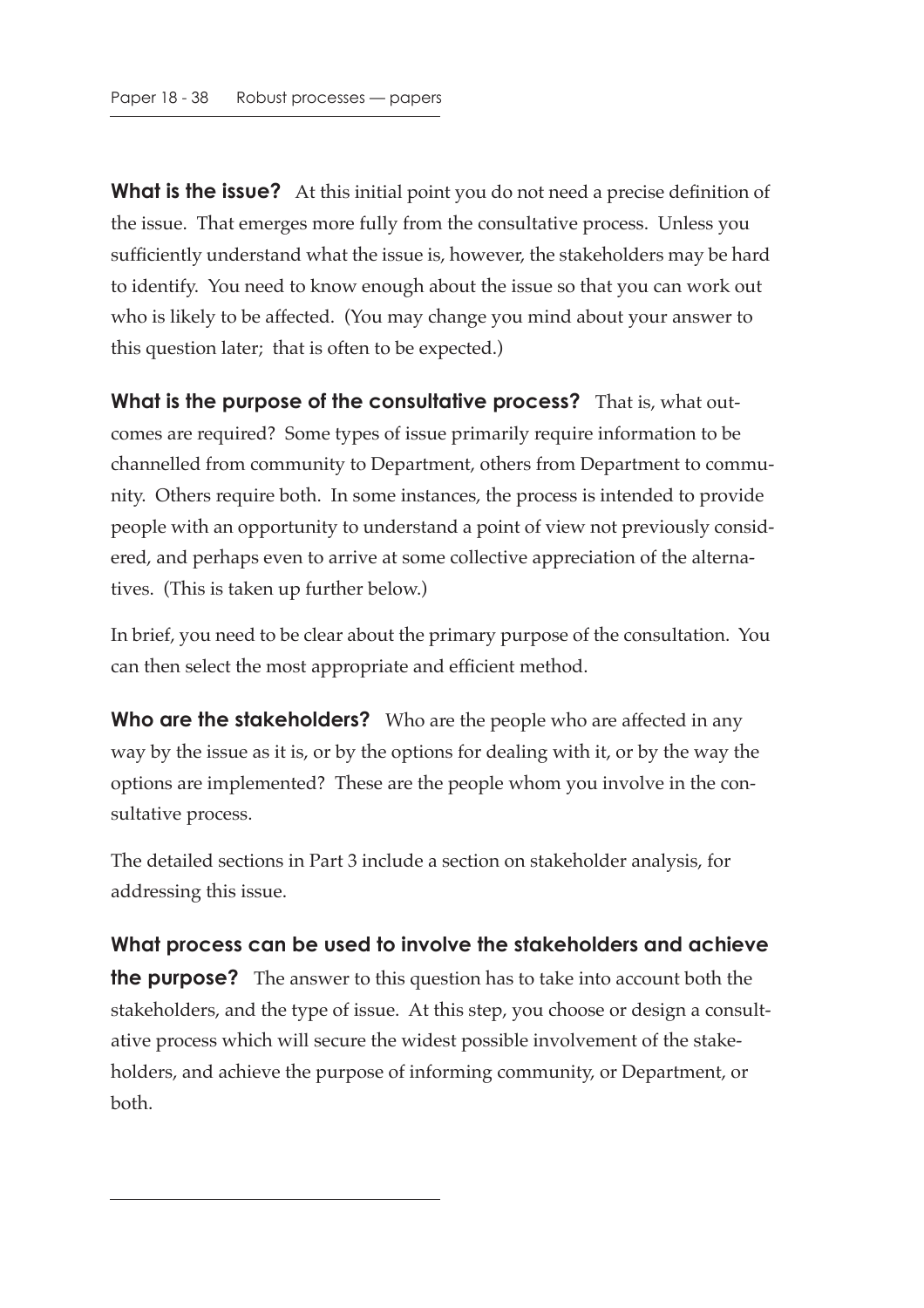Some types of processes for dealing with different types of issues and different numbers of stakeholders are described later.

The local area consultative committee may not always be the most appropriate body to deal with such issues.



## **Temporary local working parties**

Where the issue is localised, there may be some advantage in setting up a working

party composed of people who have a direct stake in it. This can be a small and temporary working party with a clear brief. When the issue is resolved, the working party dissolves.

It is usually important for a member of the local consultative committee to be on the temporary working party. This ensures that the committee is kept informed of developments. I recommend, however, that you do not become involved in the discussion of the working party unless you are also a stakeholder in the issue.

The use of temporary working parties serves the purpose of spreading involvement in and ownership of the consultative process more widely. In addition, it frees up the consultative committee for wider issues. It also acts as a training ground for people who may later become members of the consultative committee.

# **Types of issues**

In deciding the process to be used, it is helpful to think of an issue as falling primarily into one or another of four categories ...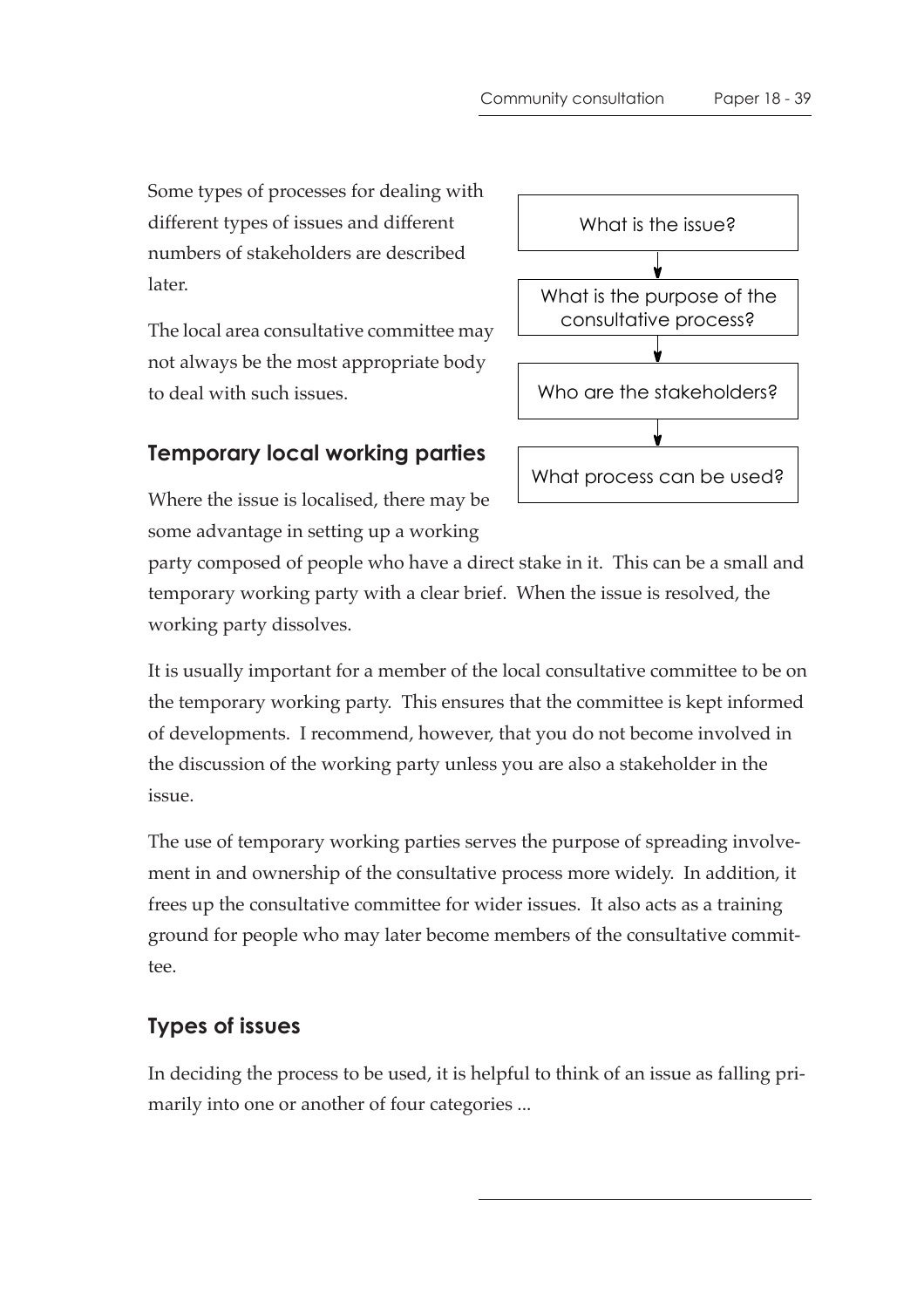**Information to the community.** Those where information is to be conveyed to the community or some group of stakeholders within it: that is, disseminating information.

For example, the Department might wish to notify the community about the timetable for acting on decisions already taken. Or the community may wish to know what the long-term plans of the Department are.

**Information from the community.** Those where the primary task is to gather information from the community or some group of stakeholders within it: that is, collecting information.

For example, the Department might wish to know the issues which the community regards as of the highest priority. Or the community may wish to bring some attitude to the notice of the Department.

**Information exchange.** Those where there is to be an exchange of information between Department and community, or between two other groups of stakeholders: that is, exchanging information.

This may arise often. For example, the Department might advise the community of some design options, and seek a response. Or the community might raise an issue, and require a reply from the Department.

**Developing agreement.** Those where it is hoped that an exchange of information may lead to agreement which did not previously exist, or where some change of attitude or position may result: that is, resolving differences.

For example, different groups of stakeholders might each prefer an option which disadvantaged the other group. Or, through misunderstanding or mistrust, the Department and community activists might misunderstand each others' motives.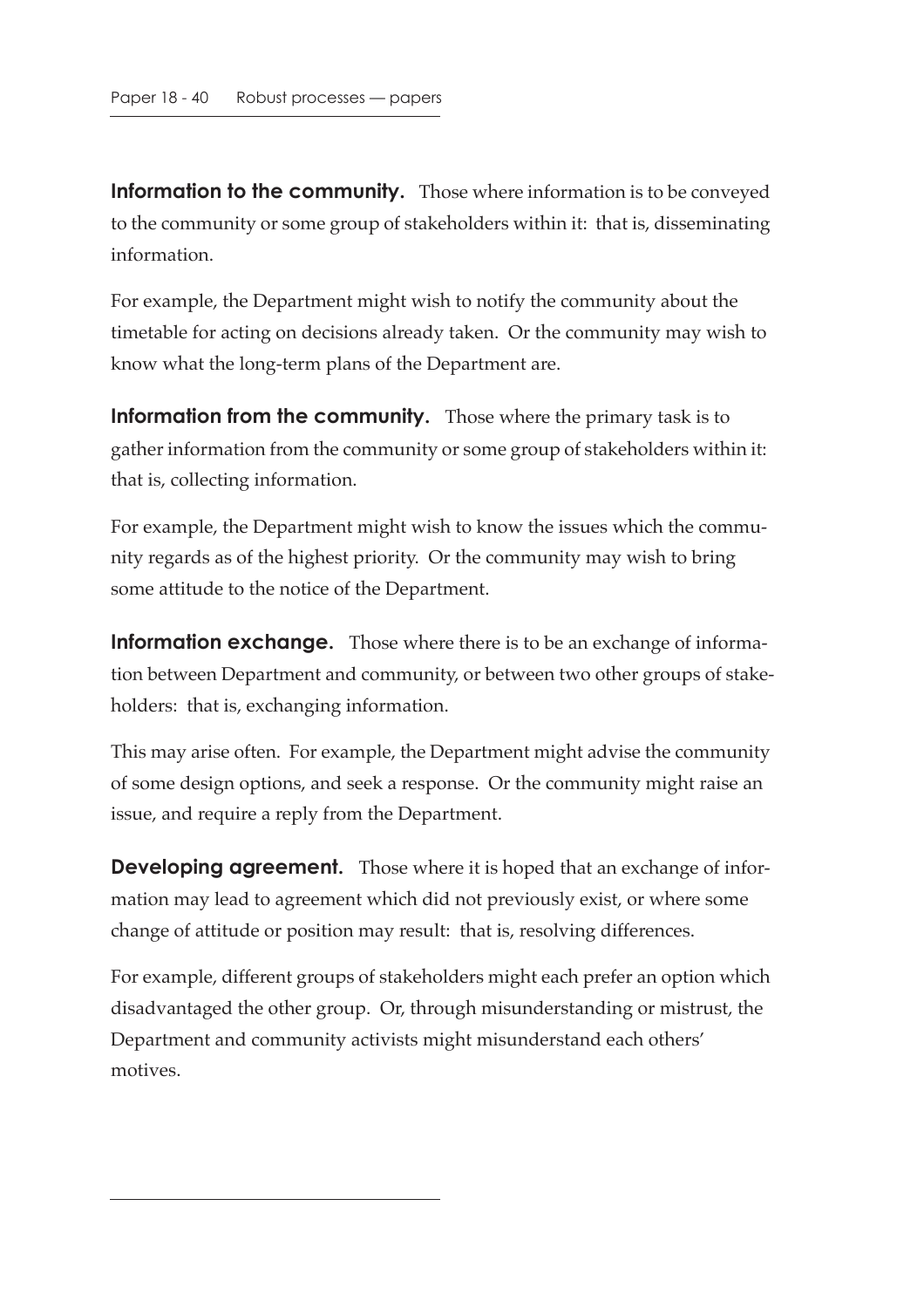Of these, *exchanging information* and *developing agreement* will usually be the most valuable and appropriate. There will be occasions, however, when a one-way information flow is all that is required. This will most often occur as an interim measure, or a short-term stop-gap.

These categories are, to some extent, artificial. For example, *you can't get or give information without having some influence on attitudes, or at least producing some reaction*. Further, you can use many of the methods we later describe in more than one category. The following paragraphs, however, will serve you as an initial guide to making a choice. You can then draw on the more detailed descriptions in the Part 3 to choose and plan the process you will use.

### **Disseminating information**

When the main purpose of a consultative activity is to inform the community, the use of mass media or print media is usually indicated. The more detailed the information, the more the benefit of using something relatively permanent, like print, rather than something impermanent like radio or face-to-face contact.

A combination of several media usually achieves better results than any one in isolation. Some examples follow. For all of these, it is a good idea to include a name and telephone number of a contact person for those who wish to follow it up in greater detail.

The list which follows is not exhaustive, and local committee will be able to develop their own alternatives to some of these ...

**Advertisements or feature articles in the local press.** Newspapers which deal specifically with the geographical area affected are often more appropriate than state-wide publications.

They are also sometimes willing, with sufficient notice, to carry a feature article. This is reasonably effective, and quite economical of effort. Features are proba-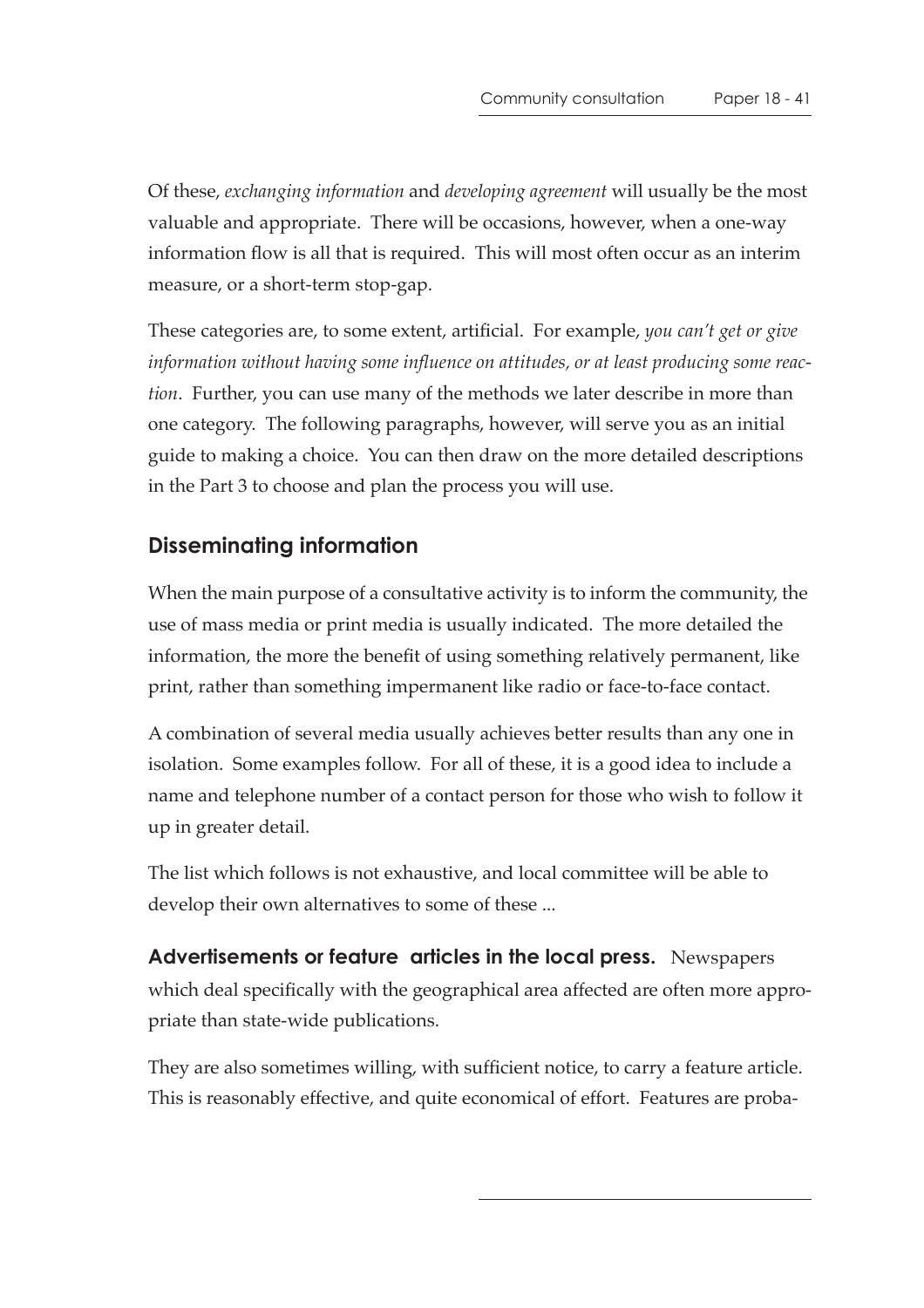bly more likely to be read than advertisements. Some newspapers are more likely to carry features for someone who has taken out an advertisement than someone who hasn't.

Direct contact with the editor is likely to be more effective than merely issuing a press release. It is worth building and maintaining a good working relationship with the editor of the local newspaper: when editors understand the aim of the consultative process, they are almost always helpful and cooperative.

It has been our  $4$  experience that the local press, too, will often take an article you write without wanting to change it.

**Letter box drops.** Flyers which have attention-getting headlines or graphics, but contain enough text to explain the situation well, can be distributed in letter boxes in the "catchment area" for the issue.

**Schools.** The same flyers which are prepared for letterbox drops can be distributed to local schools. Some schools may also be interested in involving their pupils in project work; this makes it more likely that the parents will actually get to hear about it.

**Notices in shop windows and similar situations.** Colourful and informative posters in places where many people pass can be a useful way of reaching the community. A combination of eye-catching headline or illustration and more detailed text is again often appropriate.

**Non-print media.** Of the non-print media, radio can be an effective vehicle if there is a local radio station. Some stations carry messages of community interest without charge, as a community service. Because of the impermanence of speech, it is not wise to depend only upon non-print media for factual material.

<sup>4.</sup> In this instance, the other half of the "our" is Tim Dalmau.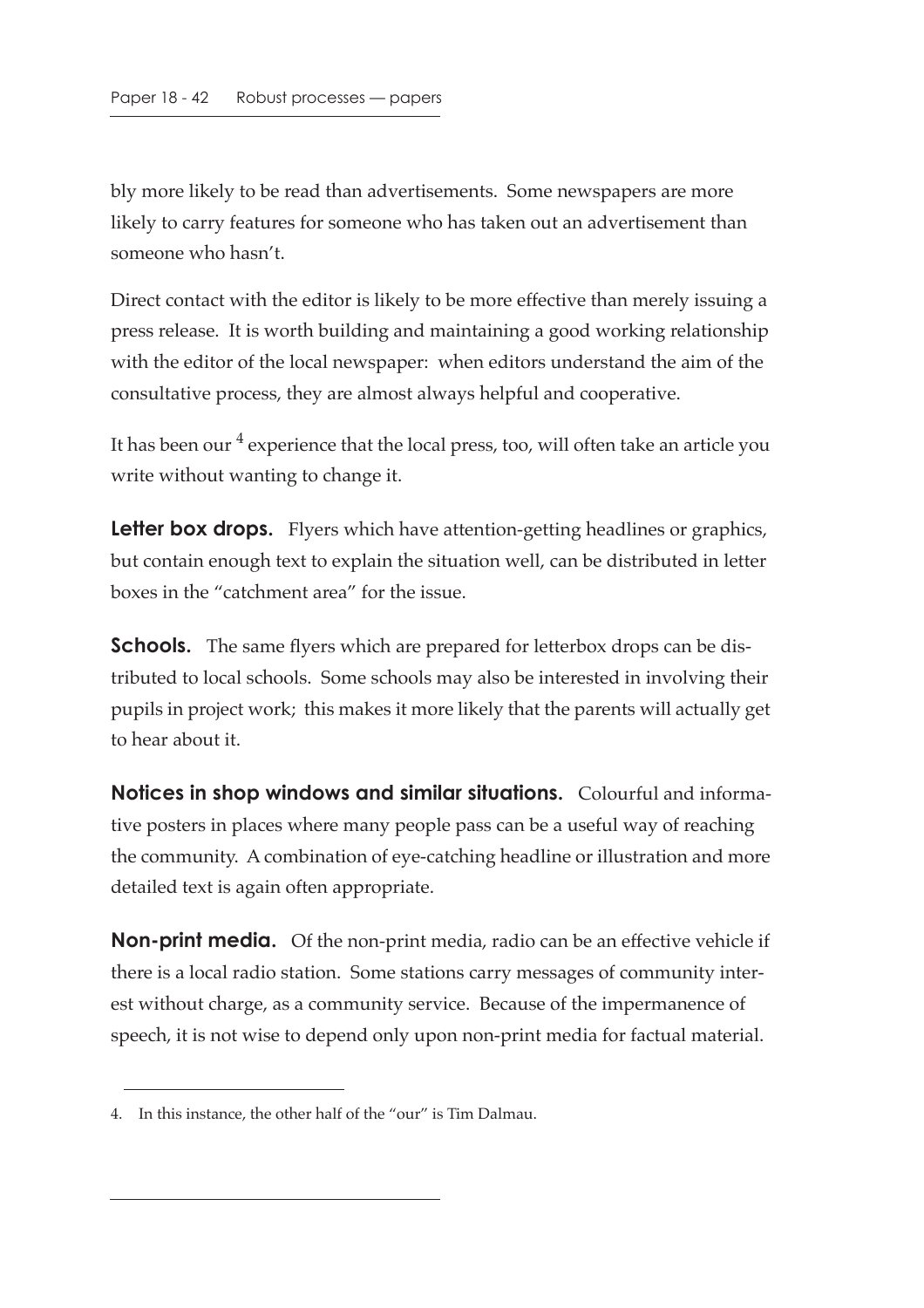## **Collecting information**

In collecting information, there is often reliance upon people responding to advertisements. This tends to achieve the greatest response from the vocal minority; it is unlikely to provide you with accurate information about the attitudes of the community as a whole. Instead, activities which contact all stakeholders, or a representative group of them, generally yield more accurate and reliable information. They also offer other advantages.

The two methods in common use are interviews, and surveys. For some purposes, using a number of representative small groups can gain many of the advantages of interviews and surveys. When time and resources are limited, very small samples may work well if they are set up as panels or juries.

"Activities which contact all stakeholders, or a representative group of them, generally yield more accurate and reliable information."

When the required information is about community aspirations or community priorities, search can be a useful technique. It is described in Part 3, and briefly under methods for exchanging information.

Other methods are also described in some detail in Part 3. In summary form, the methods are ...

**Interviews.** Interviews can be structured or unstructured. In structured interviews you ask pre-planned questions in a predetermined order. In unstructured interviews you let the questions you ask be guided by what the person has already said. Structured interviews are in effect a survey in which people reply to an interviewer rather than writing down their responses. More people respond to interviews than to written surveys, giving a more accurate result; but the cost is greater, often much greater, in time and expense. Unstructured inter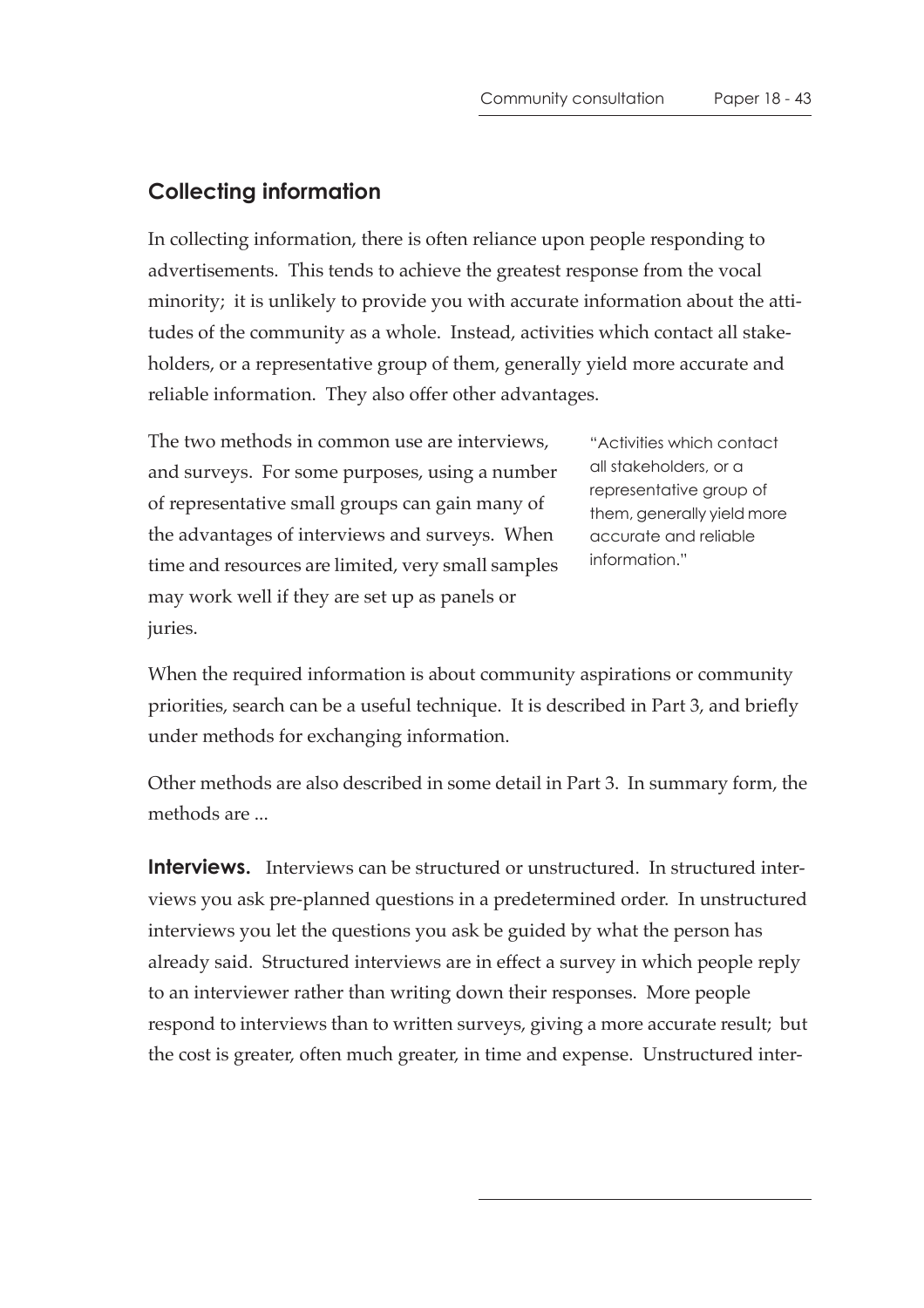views can be effective in gaining information when you don't know enough to be able to ask the right questions, but at even greater cost.

As an alternative, you can combine structure and open questions: the interviewing can use a step-by-step process, but leave the questions very general and open-ended. Such interviews gain the rich data of open-ended interviews. The much smaller (and therefore less costly) samples still provide quite reliable data. A version of structured-process interviews is described later as *convergent interviewing*.

**Small-group surveys.** In marketing research, use is often made of a group interview. There are small-group survey techniques which use a similar approach.

Small groups can offer a number of advantages over individual interviews. Different people raise different topics, but all people have a chance to comment on all topics. Less interviewer time is required to contact a particular number of people. On the other hand, it requires a little more skill on the part of the interviewer.

A systematic approach to small-group surveys is known as *group feedback analysis*. A version of it is described in a later section.

**Written surveys.** The effective use of surveys requires more expertise than you might imagine. To ask clear questions which do not bias the answer is difficult. So is interpretation of the results. Often, so few people respond that they form a very unrepresentative sample of the community.

Against this, surveys can be a very economical way of collecting a lot of information. If you have access to the required expertise, and can achieve a good response rate, they are worth considering.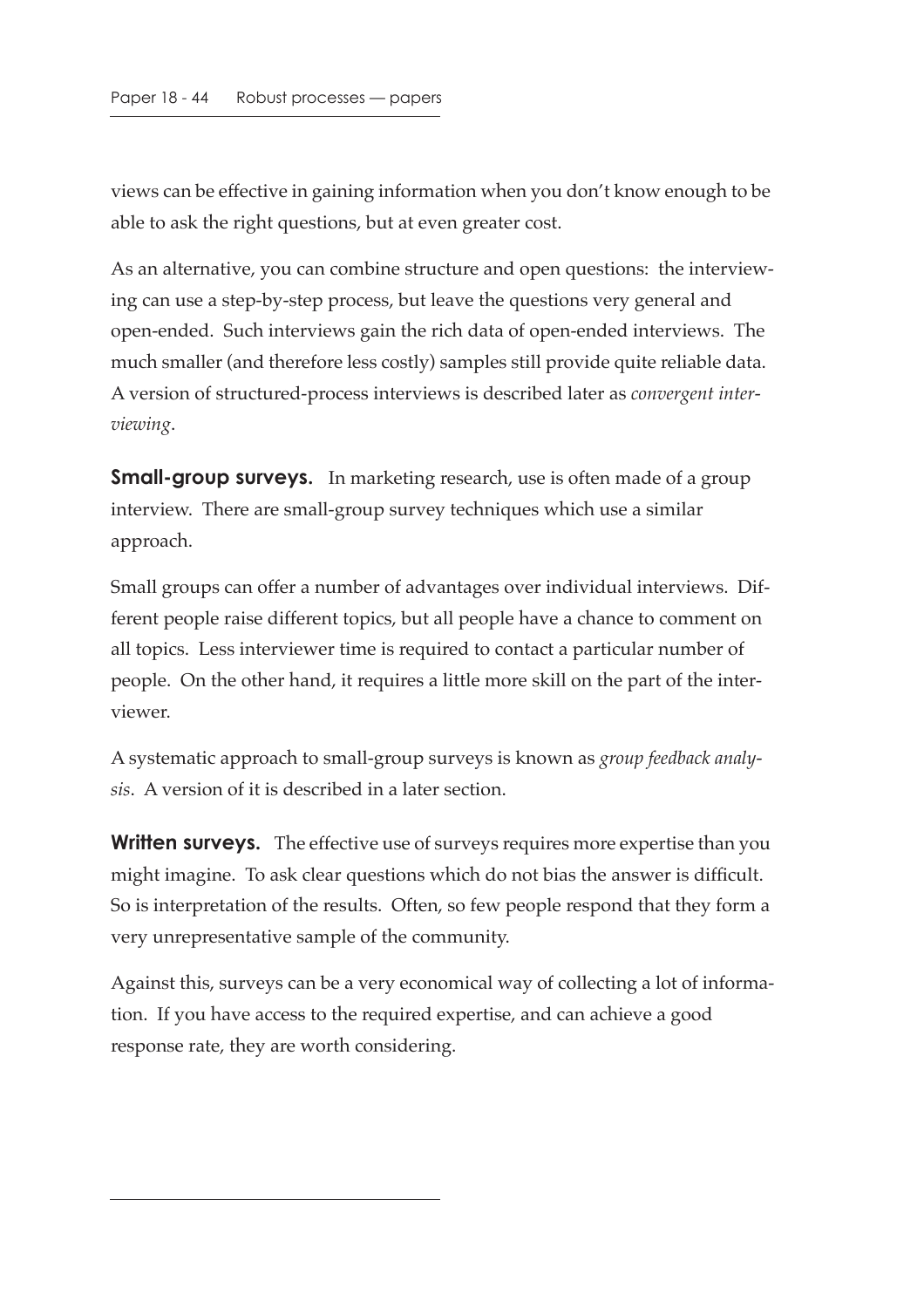In many instances group feedback analysis will allow you to achieve the same ends while avoiding many of the problems.

**Panels and juries.** The main features of panels or juries are that they are chosen to speak as individuals while representing the community as a whole, and they are asked to function as a jury on behalf of the whole community. One effect of this is often that they take their community role with great earnestness.<sup>5</sup>

There are several ways of combining juries with some of the other methods of giving and getting information. The jury can then assist by helping to interpret the information, and can react to the interpretation others place on it. (In this use, the jury is sometimes called a "reference group".

## **Exchanging information**

For exchanging information, a combination of the methods already mentioned may serve you well. For example, if the Department wishes to be informed of community views on several design options, you might use print media to spread the detailed information. One of the information collection methods might then allow you to gather community responses.

As an alternative, a number of styles of meeting can be used. Two in particular have functioned well in community consultation: neighbourhood meetings, and search workshops.

**Neighbourhood meetings.** There is a detailed description in Part 3. The present description is, accordingly, brief: too brief to convey the real effectiveness of neighbourhood meetings. They are, however, a very involving way of

<sup>5.</sup> I have no first-hand experience in the use of panels and juries. This description depends greatly on information I gleaned in conversation with Alan Davies, formerly of the Centre for Continuing Education at Australian National University, and now with the University of New England (Northern Rivers) at Lismore. There is also a collection of papers on juries by Fred Emery in Merrilyn Emery, ed. (1989), *Participative processes for participative democracy*, Canberra: Centre for Continuing Education, Australian National University.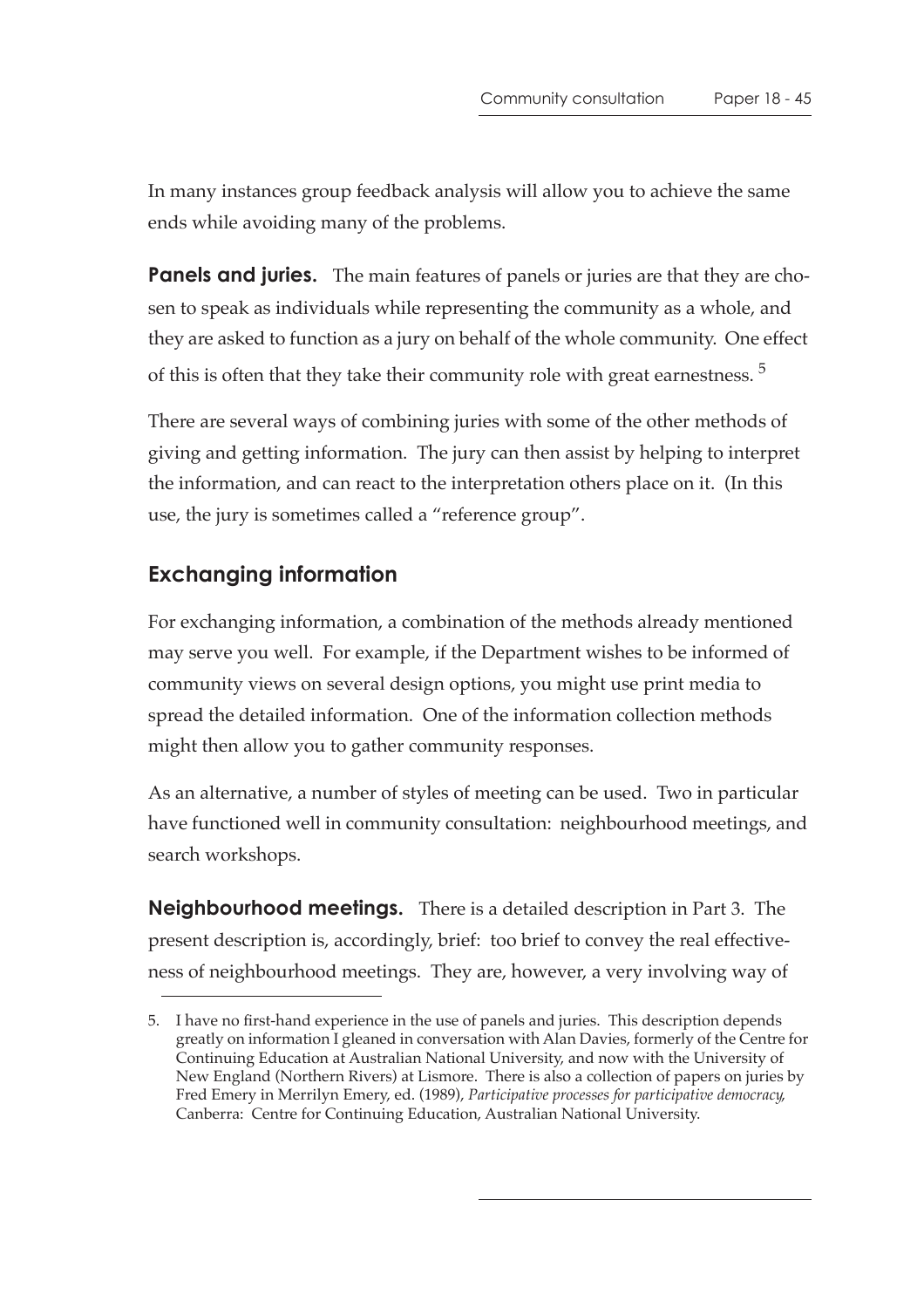disseminating and collecting information. Extremely good response rates have been achieved in some consultation exercises. In fact, neighbourhood meeting have achieved better response rates than any other method: sometimes between 60 and 70 per cent of those approached take part.

To conduct neighbourhood meetings, compile a list of all of the stakeholders. Then approach some proportion of them directly, and invite them to hold a meeting in their home. To this they invite other stakeholders who live near them. Give enough guidance that the invited hosts are confident enough to agree to help.

When very high community involvement is the goal, as it is here, neighbourhood meetings are recommended as the method of choice.

**Search workshops.** A search workshop, as mentioned already, also serves usefully as an information-collection method for some purposes. It is described here, however, for its ability to disseminate *and* collect information. You can also use it as a useful catalyst in generating community interest and involvement in a major project where priorities are uncertain, but views are not extremely polarised. (A skilled facilitator may be able to use it where there is polarisation.)

Search operates by asking participants to define an ideal future. After taking other information, they then revise this ideal, and use it as a starting point for developing more detailed action plans.

"When very high community involvement is the goal, as it is here, neighbourhood meetings are recommended as the method of choice."

You can give other information to participants during the mid phases of the search. They can then be invited to revise or add to their ideal to take account of the information.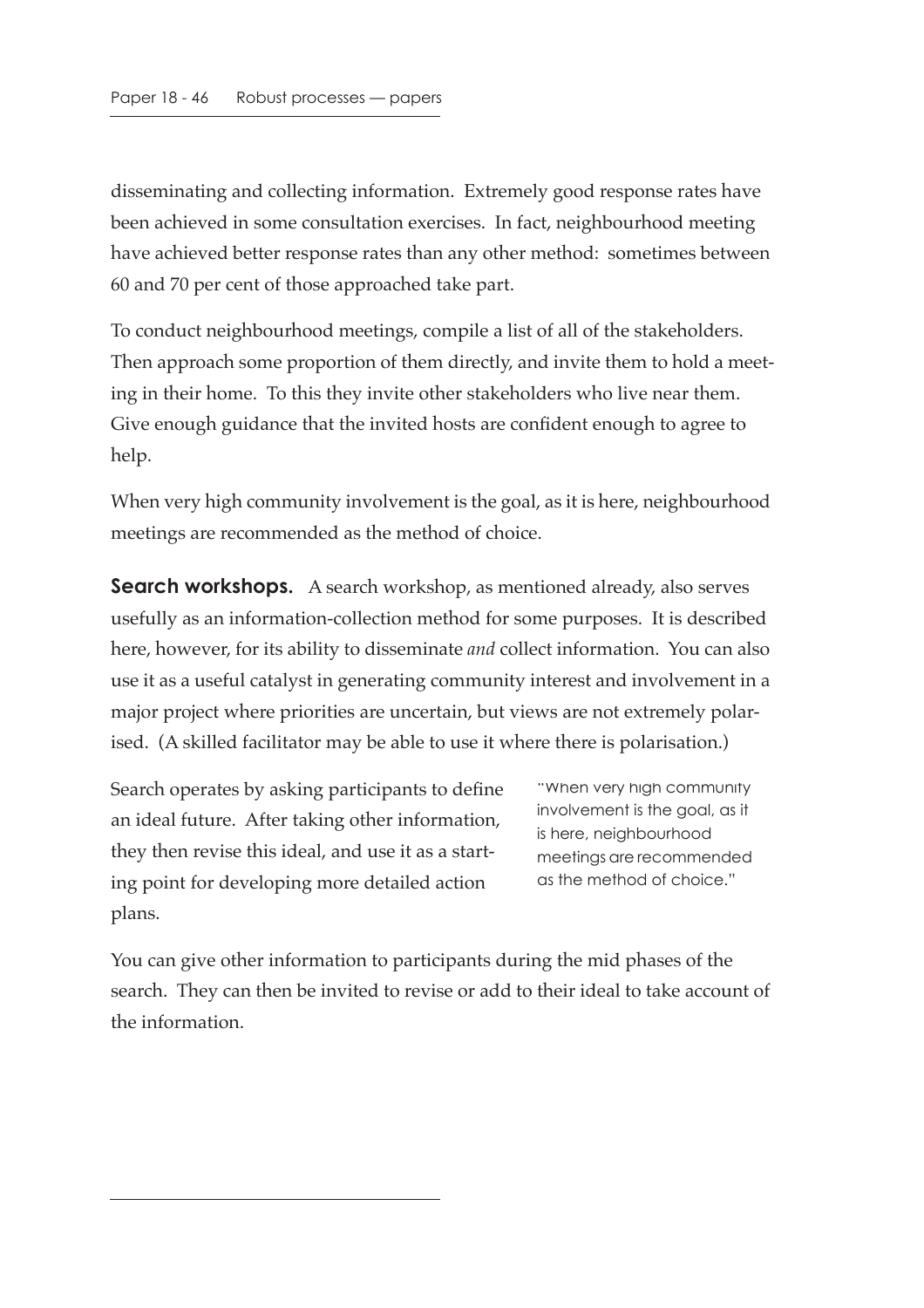### **Resolving differences**

Most of the processes so far described are reasonably robust, even in the hands of people without a great deal of experience. Processes for resolving differences need to be managed with rather more skill. Intergroup conflict resolution is such a process. Delphi is another.

Here are brief descriptions (detailed descriptions follow later) ...

**Intergroup conflict resolution.** This is most suitable for issues where there are few stakeholders, and they are polarised into two main camps. It can also be used where larger numbers of stakeholders exist, but two (or occasionally more) groups of key stakeholders are most influential in deciding community views.

Briefly described, intergroup conflict resolution encourages each group to state its own view clearly and specifically. At the same time, people listen carefully. They place themselves "in the shoes of" the other group, so coming to understand issues fully, from the other point of view. Because there is an appreciation of each other's view, a new and more creative third position often emerges.

Even where both parties maintain their earlier position, if the process is managed well it usually improves relationships. Understanding each other's position, people are less likely to attribute malice to other groups.

**Face-to-face delphi.** Delphi is most commonly used with a panel of experts who communicate only by mail. Its usual outcome is that the experts on the panel increase their agreement as they learn more information from each other. It depends upon a cyclic process. Panelists are asked to respond several times. At each cycle they are asked either to adjust their opinion in the direction of a consensus, or to provide information to explain their position.

A face-to-face delphi uses a similar process. The panelists, however, meet; and they are usually organised into like groups instead of acting as individuals. It is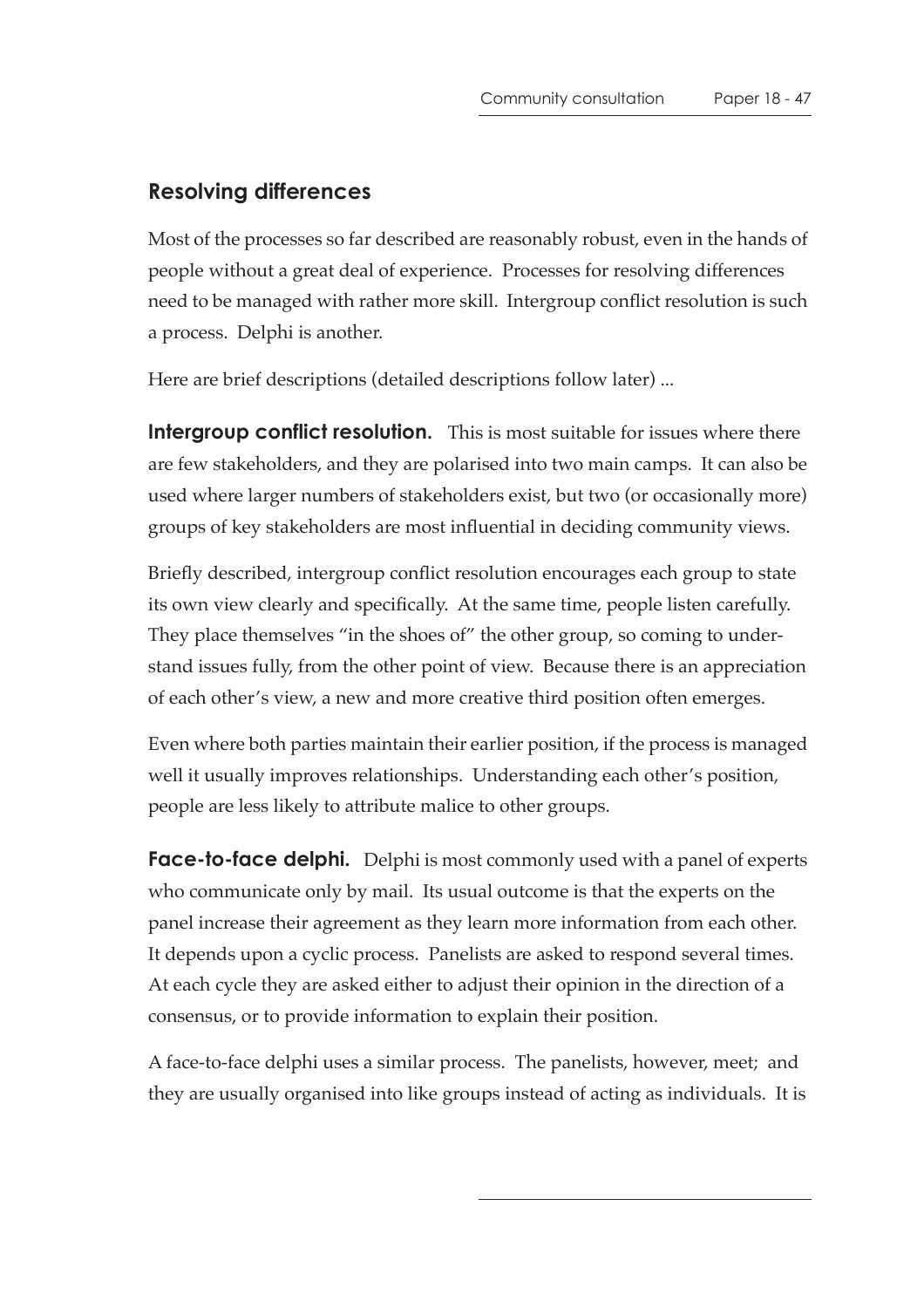important to manage the process well, or it breaks down into a vigorous debate without generating agreement.

 $\overline{\phantom{a}}$ 

You also have as one of your responsibilities the maintenance of local involvement. This is a task importance enough to warrant separate attention.

## **Maintaining involvement**

One recurring difficulty with community consultation programs is to maintain involvement and energy over medium and long periods of time. It is not difficult, provided some conditions are met, to generate initial enthusiasm and involvement. Maintaining it demands special attention.

The processes you will use generate more ownership and involvement than many processes would. Even here, though, maintenance in the longer term will require a special effort.

Some of the strategies which may help you to achieve this are as follows ...

**Realistic expectations.** Try to have realistic expectations. Be clear about your goals, and about the goals of other committees or working parties which you set up or join. Try to understand the constraints within which the goals are to be achieved. Unmet expectations are one of the major causes of a loss or morale and membership: satisfaction is usually more a matter of met or unmet expectations than anything else.

**Temporary working parties.** You will develop more local ownership and involvement if you use local working parties for as much of the work as possible. Except where global and long-term issues are involved, it is usually better to set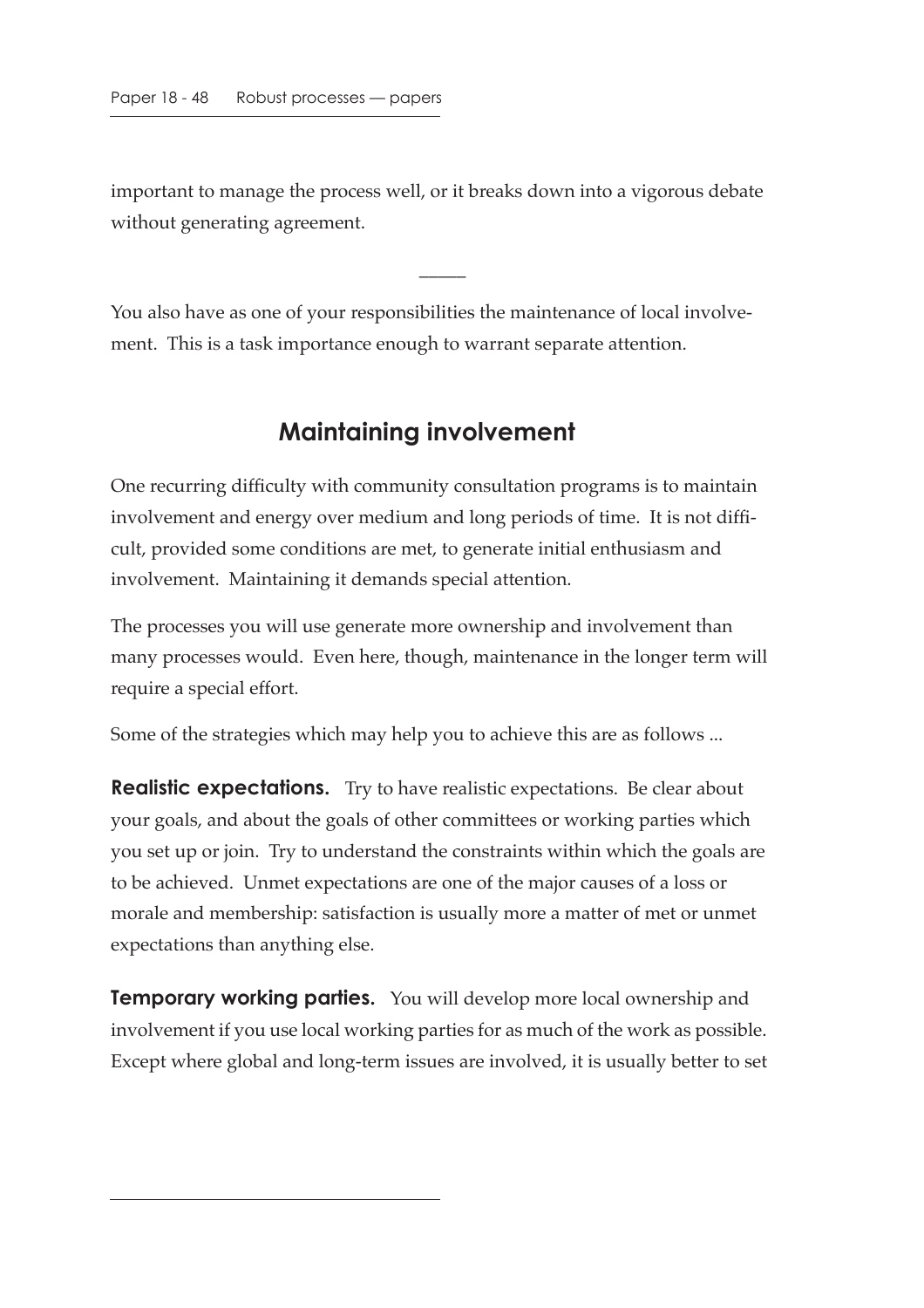up a local and temporary working party of direct stakeholders than to attempt to do the consultation yourself.

It is important, however, that you coordinate this work, and stay informed about it. To this end, it is highly desirable that one of you is a member on any working party formed. In the interests of local ownership, it is also desirable that you do not take a typical "chair" role.

"You will develop more local ownership and involvement if you use local working parties for as much of the work as possible."

If you have process skills, then a role of process facilitation can be extremely valuable to the working party. (In such a role, you guide the process, but do not offer or argue for any of the issues or options which are discussed.)

**Facilitated meetings.** The use of traditional meeting procedures is a turn-off for most people. If meetings are facilitated, they are more enjoyable, and more effective as well. If they are focussed on specific issues, and consensual in style, they are further improved.

It is also useful to meet only as often, and for as long, as your task requires (though occasional social occasions are also valuable).

**Team building.** Many of the satisfactions of community work are to be found in the quality relationships which are formed, and the worthwhile nature of the work. This can be enhanced by providing each local committee with relationship building activities, and by ensuring that all involved are kept informed about the wider events which are taking place.

**Community interest.** Maintaining community interest also helps. Your job will appear more worthwhile if you have the interest of an informed and involved community. You can use both mass media and face-to-face contact to achieve this. (This also helps to ensure that when you need help, it is available.)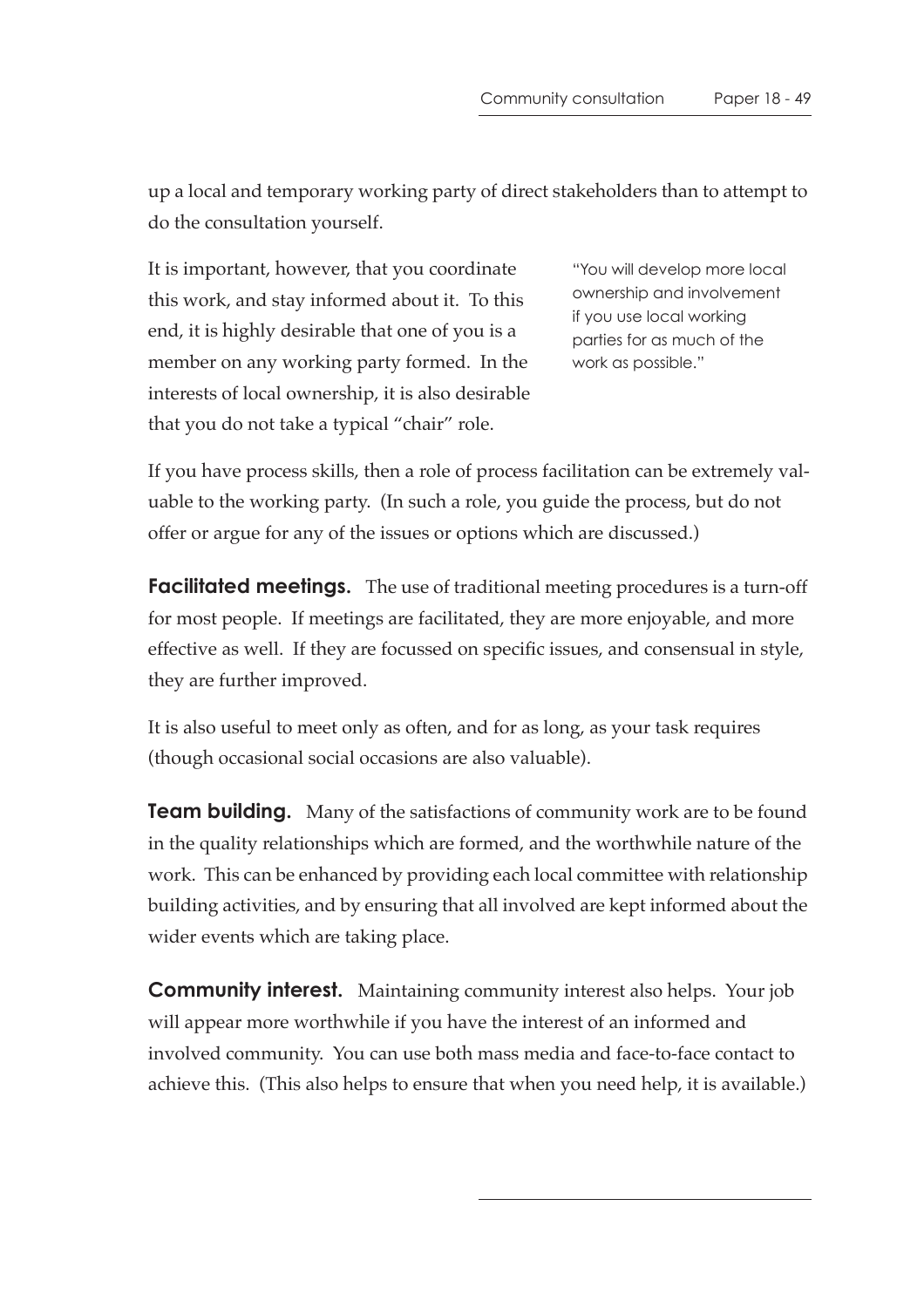An important trap deserves mention here. You may be tempted to use mass media to *publicise plans*. It is better resisted — plans arouse expectations. For reasons already mentioned, if those expectations are not met, dissatisfaction or cynicism result.

The recommended procedure is: Use more focussed methods to inform direct stakeholders about plans, to provide them with the maximum opportunity and encouragement to become involved. Use mass media to inform the wider community about *what has already been achieved*.

**Rotation.** A slow rotation of community members through the local area committees is highly desirable. No matter how much "of the community" you are initially, you risk becoming dis-

"The use of traditional meeting procedures is a turn-off for most people."

tanced despite your best efforts. If half of you retire and are replaced every six to twelve months, a balance between continuity and renewal is achieved. Rotation also lightens your workload: you will find more people are willing to become involved if it is for a finite time.

**Planning for continuity.** You will find it worthwhile to devote effort to maintaining continuity. One way of doing this may be to set up a working party with this as its specific responsibility.

There are a number of tasks such a working party can be given. It can identify and recruit community members with the potential to help with community activities. Perhaps it could maintain a register of community members and their interests and skills. You can give the responsibility for managing the rotation of the local committees to such a committee.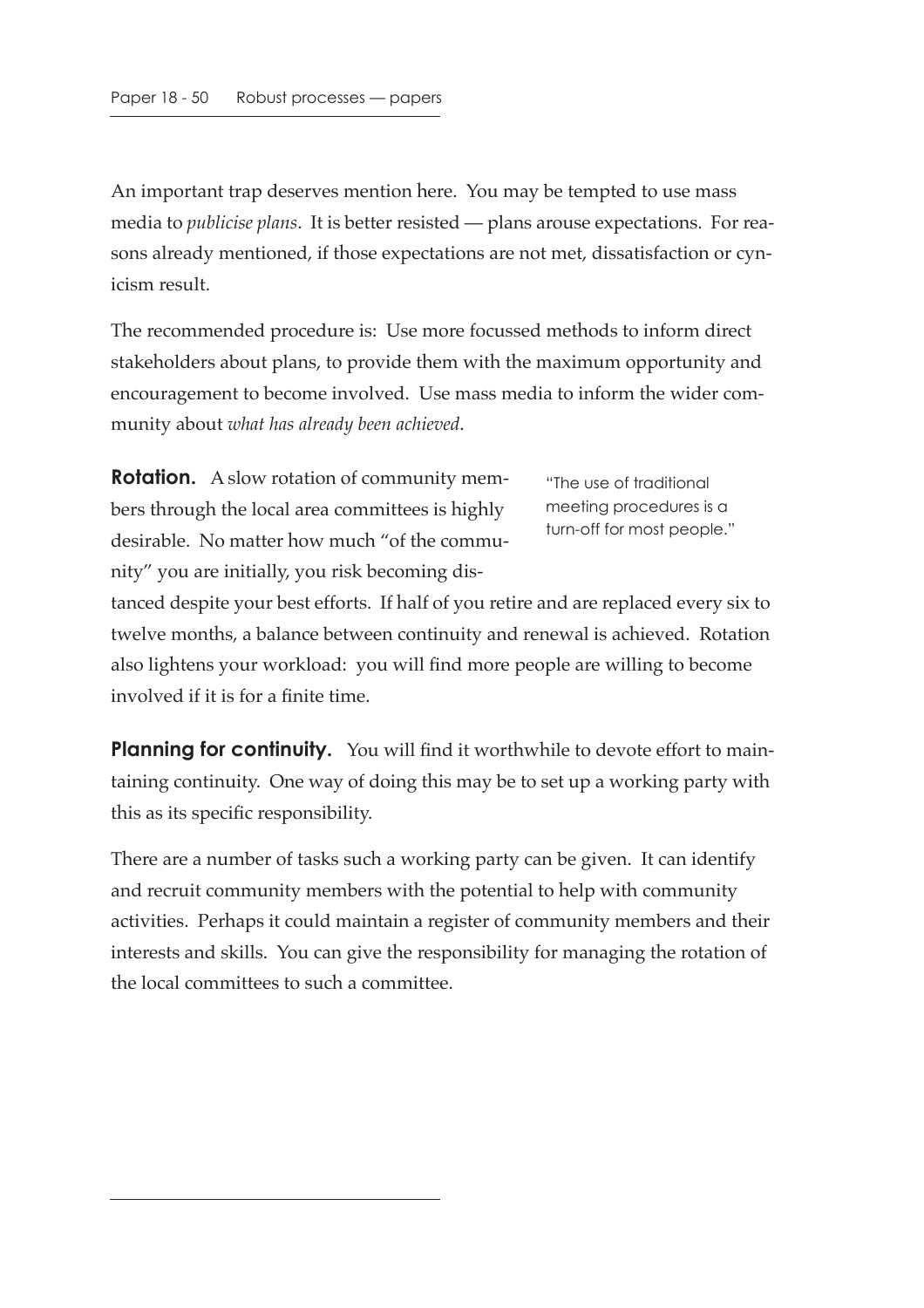**Part 2**

**Creating the consultative structure**

*This part 6 of the document is addressed primarily to the members of the interim committees, whose job it is to set up the local area consultative committees.*

<sup>6.</sup> This part incorporates an earlier document, unfortunately titled *A process for community consultation*. A more appropriate title would have been *Setting up consultative structures*.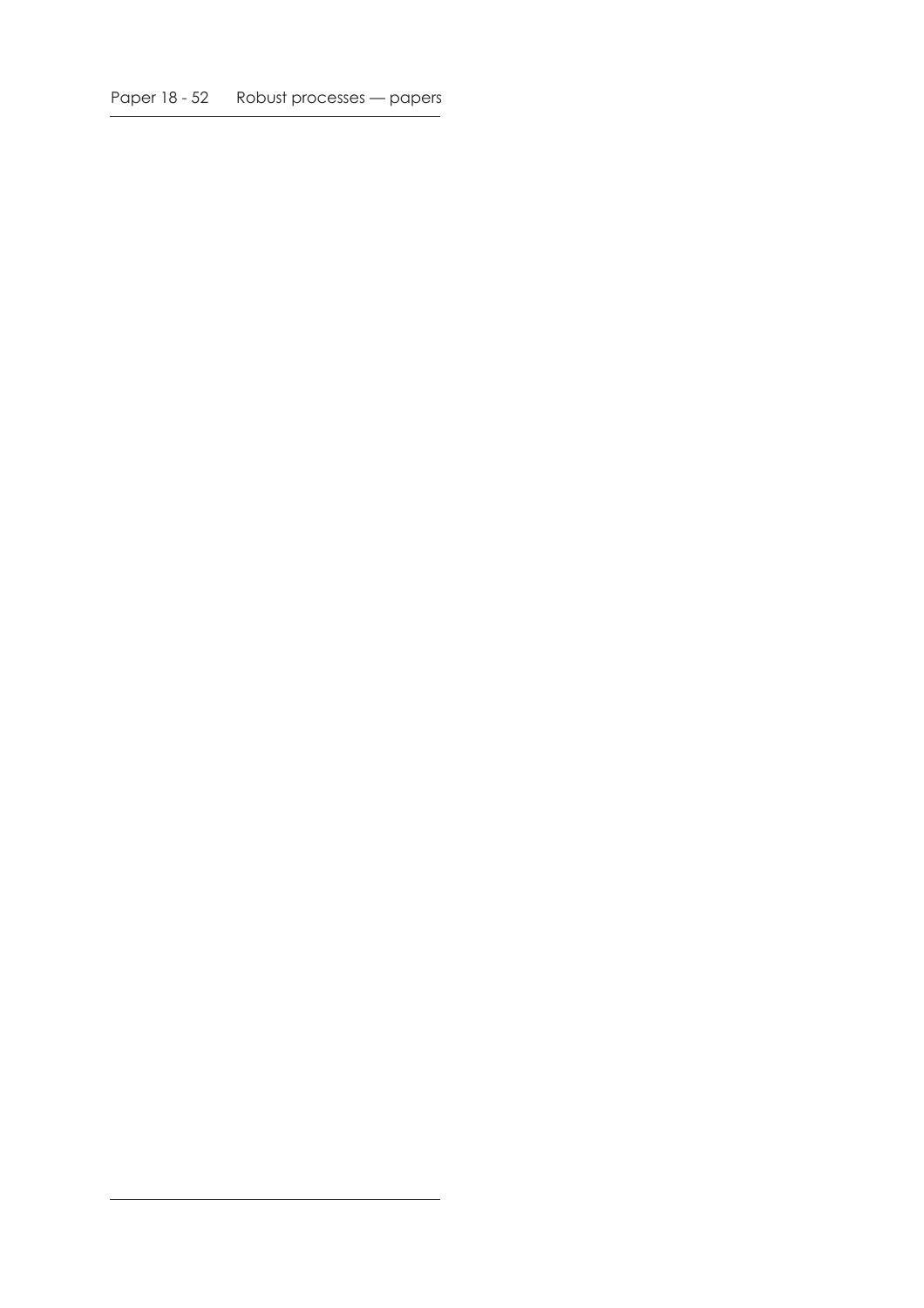# **Chapter 5: A process for setting up the consultative committees**

This section describes a process which can be used for setting up a structure for community consultation in general, and consultation associated with road or transport planning in particular.

The section first provides a minimum of background to the process description. It then documents the process which may be used to set up the local area consultative committees.

## **Fundamental issues**

This design assumes that there are many factors with the potential to affect the success of the community consultation. The following are paramount ...

 $\blacksquare$  Most important is the composition of the members of the local committees, for they ultimately determine the quality of the consultation.

This is a matter of getting the right people onto the local committees.

Next most important is the community's perception of the objectivity and trustworthiness of the process.

To achieve this requires that the community recognises that the consultation is genuine, and intended for the benefit of all.

■ Third most important is the perception of these committees of their role, and the processes and methods of operation they adopt.

This requires that committee members are clear about their responsibilities to the local community.

 Fourth in importance is the information flow between the various interested parties, and the structures and relationships which allow this to happen.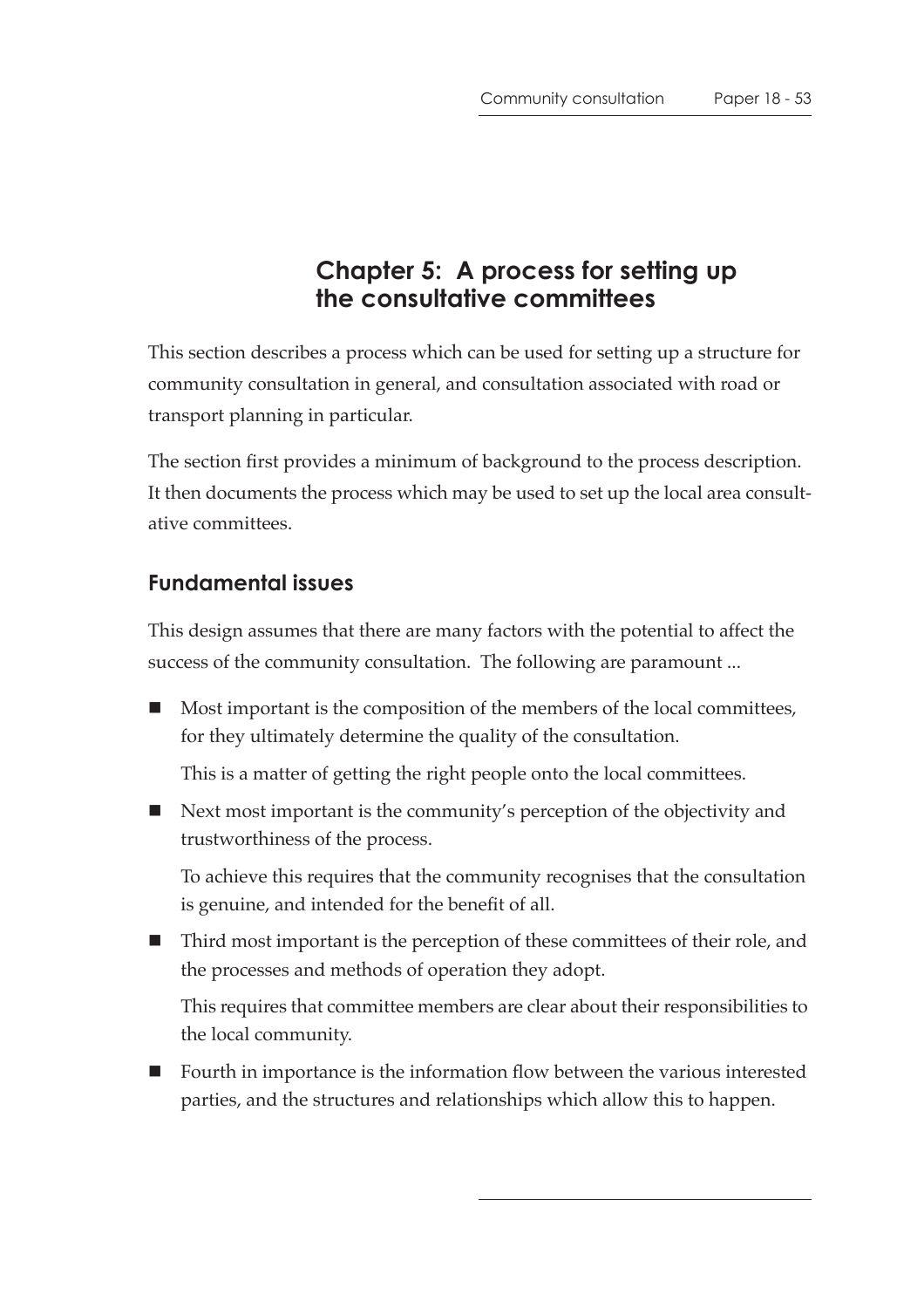That is, the people involved are able to approach and be approached by all involved.

If any of these are not achieved successfully, we believe it is no exaggeration to say that the entire program could be jeopardised.

The designed structure, and the following process for creating it, are based on these assumptions.

#### **Process**

This description represents one of many ways in which the consultative structure might be implemented. It is not intended to be followed slavishly: it may need adjustment to deal with local conditions and especially with time constraints. It will, however, give a broad overview of the style of process to be used.

There are three main stages to the process, shown in the accompanying diagram. It is briefly described in overview immediately below, and later in more detail ...

1 The community is informed about the consultative process.

This is done by announcements in the mass media, interviewing in local areas by the consultants, and other means. As part of this process, community members will be notified how they can express interest in being involved in some way in the process.



2 Local area consultative committees are set up.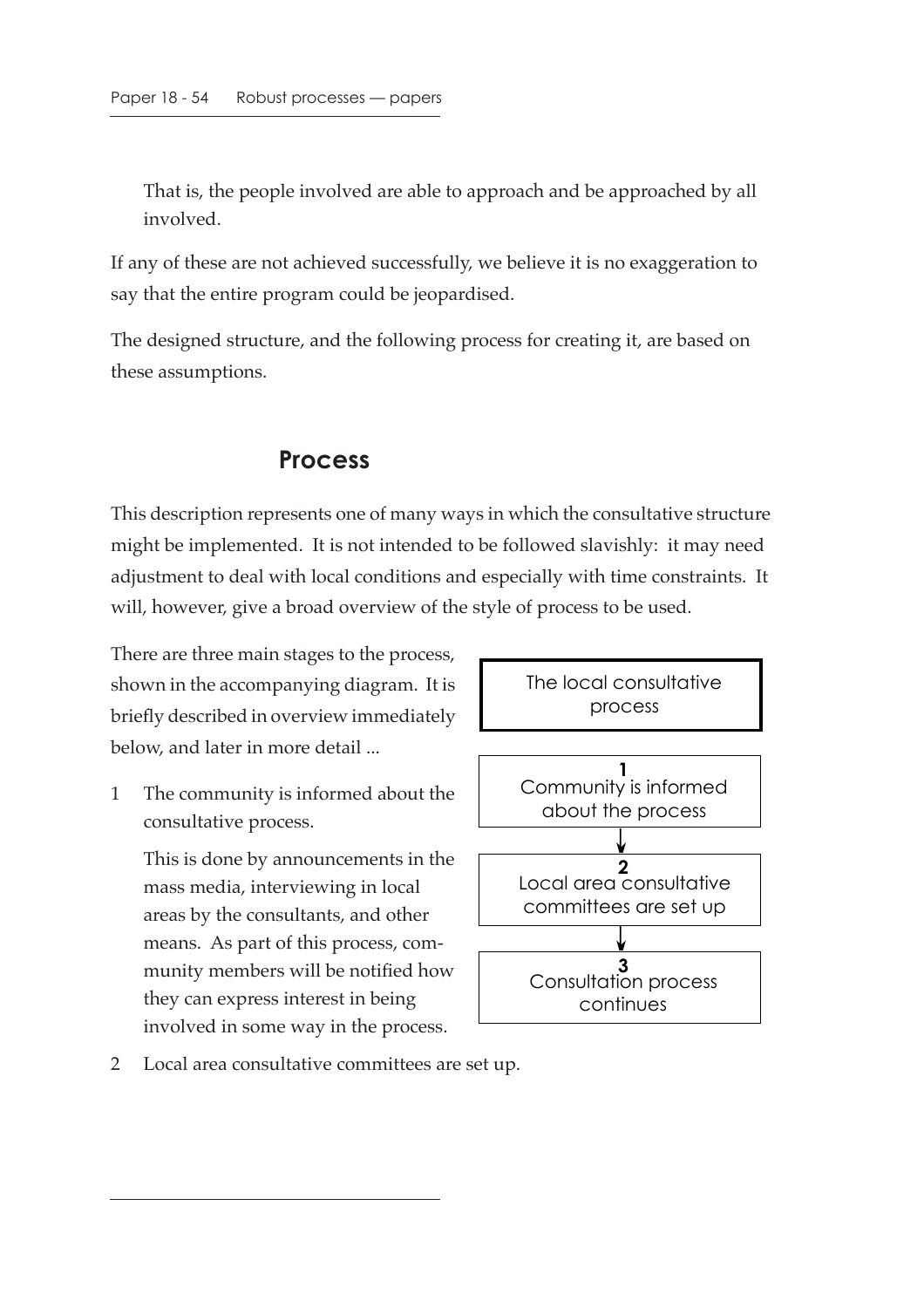These committees are selected by people from within the local community, and not by the Department or the consulting team.

3 These local area committees are then responsible for consultation between Department and community.

On different occasions they may use a variety of methods to do this: by calling public meetings; by arranging for announcements to be made in local papers and other mass media; by letter; and by face-to-face and telephone contact with those members of a community most directly involved in a particular aspect of design.

When the local area committees are formed, mass media may be used to inform the local community how to contact them.

These stages are now described in more detail.

#### **1 Informing the local community**

There are three aspects to this; they proceed at the same time.

The **first** of them uses the mass media. The purpose is to ensure that all community members hear about the consultative process, and know whom to contact. This might use such methods as advertisements in local newspapers, announcements on radio and television, press releases to obtain interviews with Departmental spokespersons, notices to schools and in local shops, letter-box drops of informative brochures, and the like. (The material in Part 1 on disseminating information is relevant.)

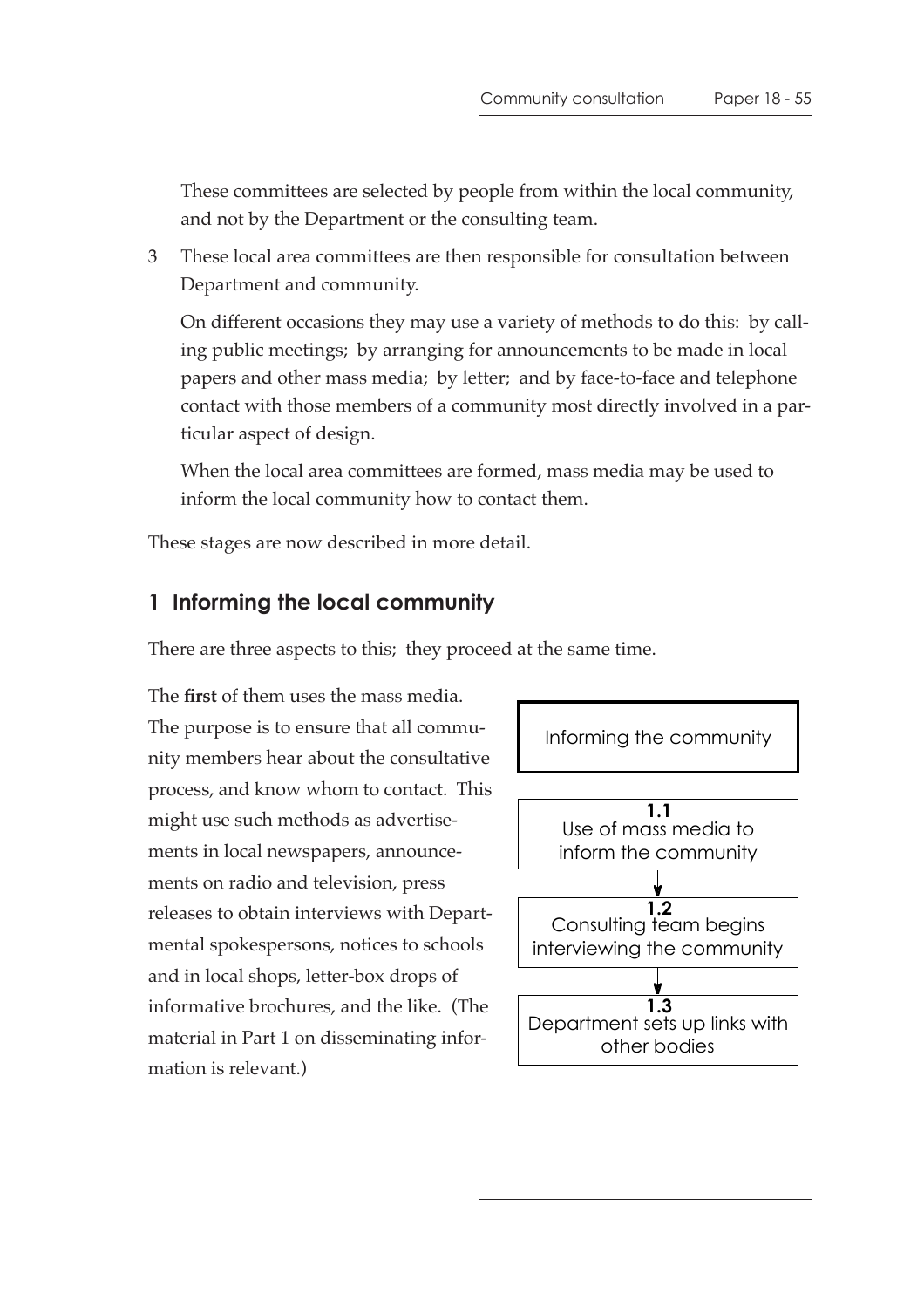The announcements invite interested people to contact the Department; these people can then be informed about later stages of the consultative process. The intention is that anyone likely to be interested is informed, and invited to make contact.

I expect that Departmental officers will deal with the initial concerns of such people. I expect that these people will have queries about such matters as the proposed extent of works and the specific impact of the proposed route on the enquirer. If Departmental officers respond with empathy and sensitivity to these enquiries, they can make an important contribution to the trust and credibility of the program and of the committees associated with it.

**Second**, at the same time, members of the consulting team move into the community to conduct interviews. They begin by contacting local citizens who are know to have a somewhat high profile, and have shown interest in the particular traffic route.

**Third**, the Department initiates relationships, or maintains existing working relationships, with individuals or groups actively involved or interested in or able to influence the outcomes of road planning. Invitations are issued to people to involve themselves in the appropriate committee or group.

The process will allow for a range of interest on the part of those who respond to any of these invitations. Some may want only to be informed of developments when they become salient; others will expect to be active participants in the program as a whole. I suggest that the Department develop a "Contact list" on which people and their desired involvement can be recorded.

Use of the mass media is important in informing community members. However, it is often of little use in actually *involving* people in consultation. Those who respond to mass media often have strong opinions. The operation of the consultative process may therefore be undermined unless the involvement of the silent majority is obtained. There is otherwise a lack of valid and relevant infor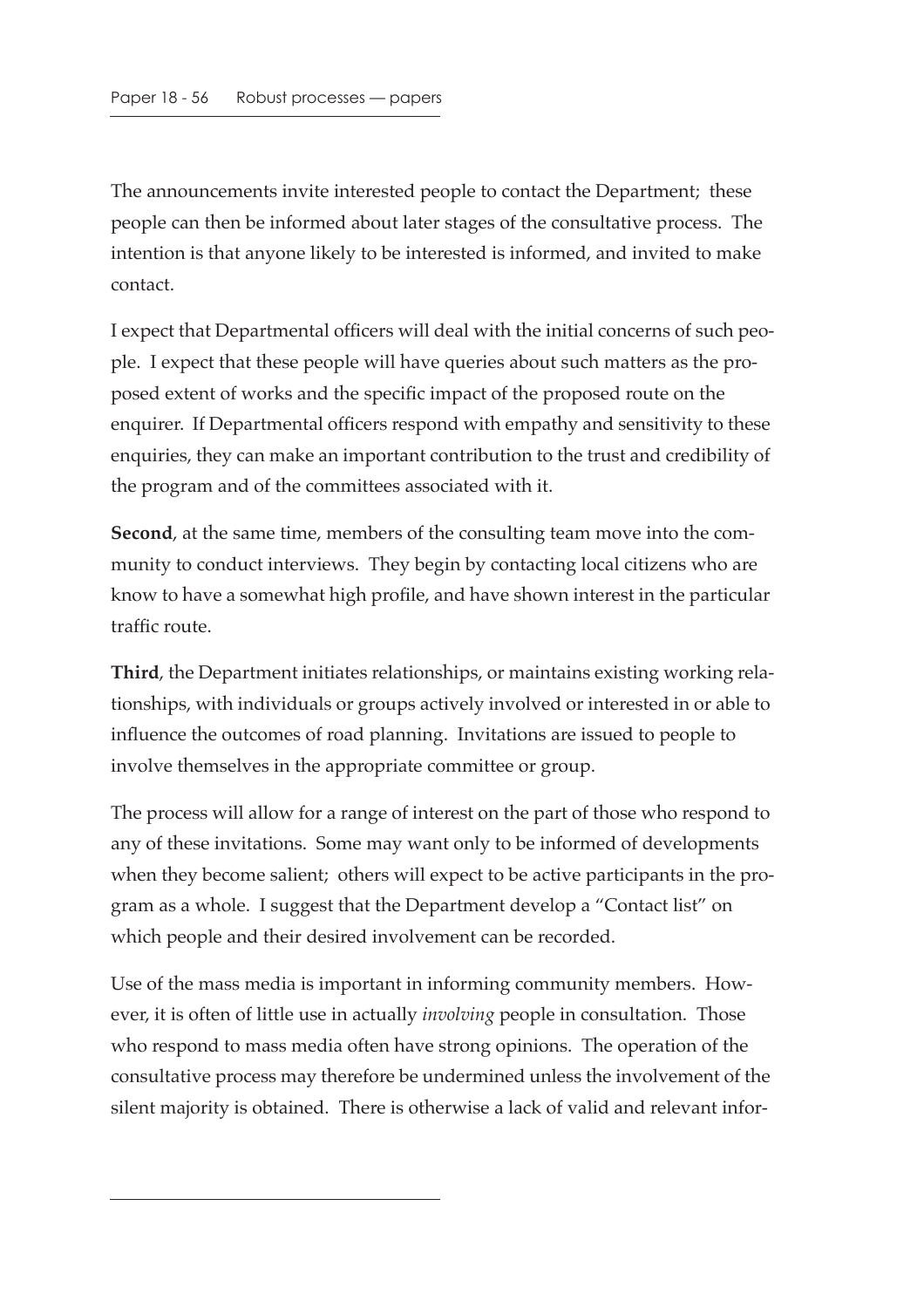mation, and encouragement of polarised views. It is face-to face-contact which is most likely to secure the involvement of the "ordinary citizen".

In short, use the mass media to inform the community at large and obtain some community involvement. But then follow up with face-to-face or telephone contact. Many community members make the decision to become involved when someone approaches directly. In other community consultation processes it has been a combination of mass media and interviewing which has obtained the best community response.

Other purposes of the interviews include the following ...

 To increase the number of people in the community who are informed, through face-to-face interviews, of the consultation which is to take place. This helps to reduce erroneous information carried on the local grapevine.

"It is face-to face-contact which is most likely to secure the involvement of the 'ordinary citizen'."

 To identify the networks in the community: that is, to identify those people who are sufficiently well-known to be a source of information, and easy to contact. Within any community there are people who have more than the usual number of contacts with other people. They are thus often better informed about community affairs, and more likely to be contacted by anyone with community concerns.

The people we will identify are people with many links to other individuals in the community (see diagram) — they are sometimes known as "sociometric stars". To identify them, interviewers may say something like ...

"We are trying to identify community members who are well-enough known to be easy to contact, and have sufficient breadth of vision to act for the com-

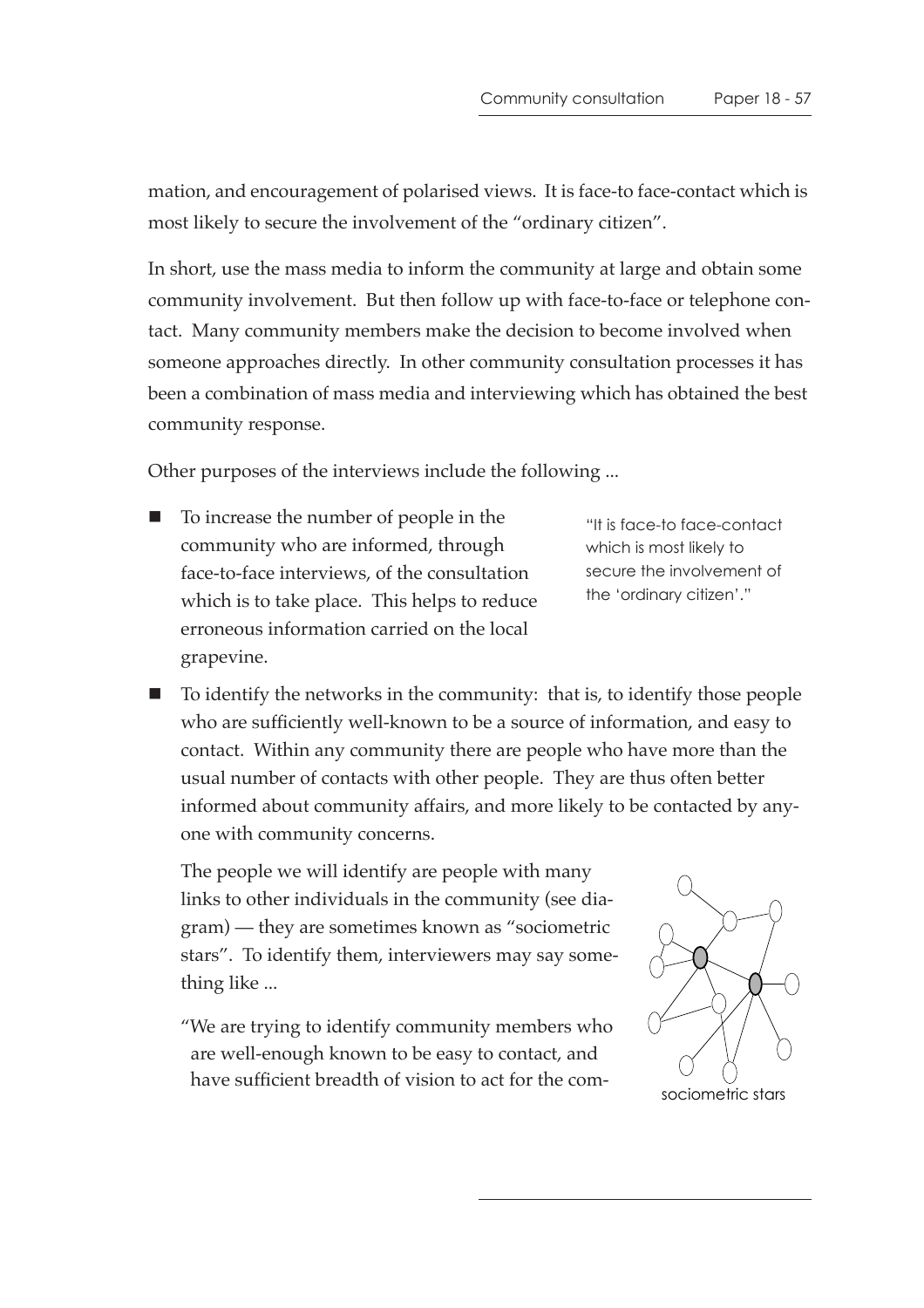munity as a whole rather than push their own barrow. Who in the local area do you know, or know of, who fits this description."

Through them, information can be conveyed to and from the community at large. Their support for the activity is also likely to increase the support from other community members.

- To identify any communities of interest which cross the boundaries of the local areas along the route. This information will emerge from questions about the friendship networks of those interviewed.
- To identify community people who have an interest in community consultation, and who have the breadth of vision to act for the community as a whole rather than the groups from which they are drawn. These are the people who can serve the most valuable role on the local committees (or in other venues set up from time to time by the committees).
- To build up a knowledge of local characteristics. This can later be used to check that committees, public meetings and the like are sufficiently representative of the community as a whole.

Each person interviewed is asked to name other people who are well-known in the community, have a particular interest in the traffic route, and are likely to be able to act for the community as a whole. Those people whose names are mentioned with approval across different social groupings and interest groups are then approached, and invited to become involved. By the time an interviewer has carried out four or five interviews, the community networks and the people most active in them are usually known.

The consultants who carry out this initial contact work set the climate for the consultative process generally. Amongst their many important functions are the following ...

- Gathering accurate data.
- Building trust and credibility.
- Responding with empathy to people's fears and concerns.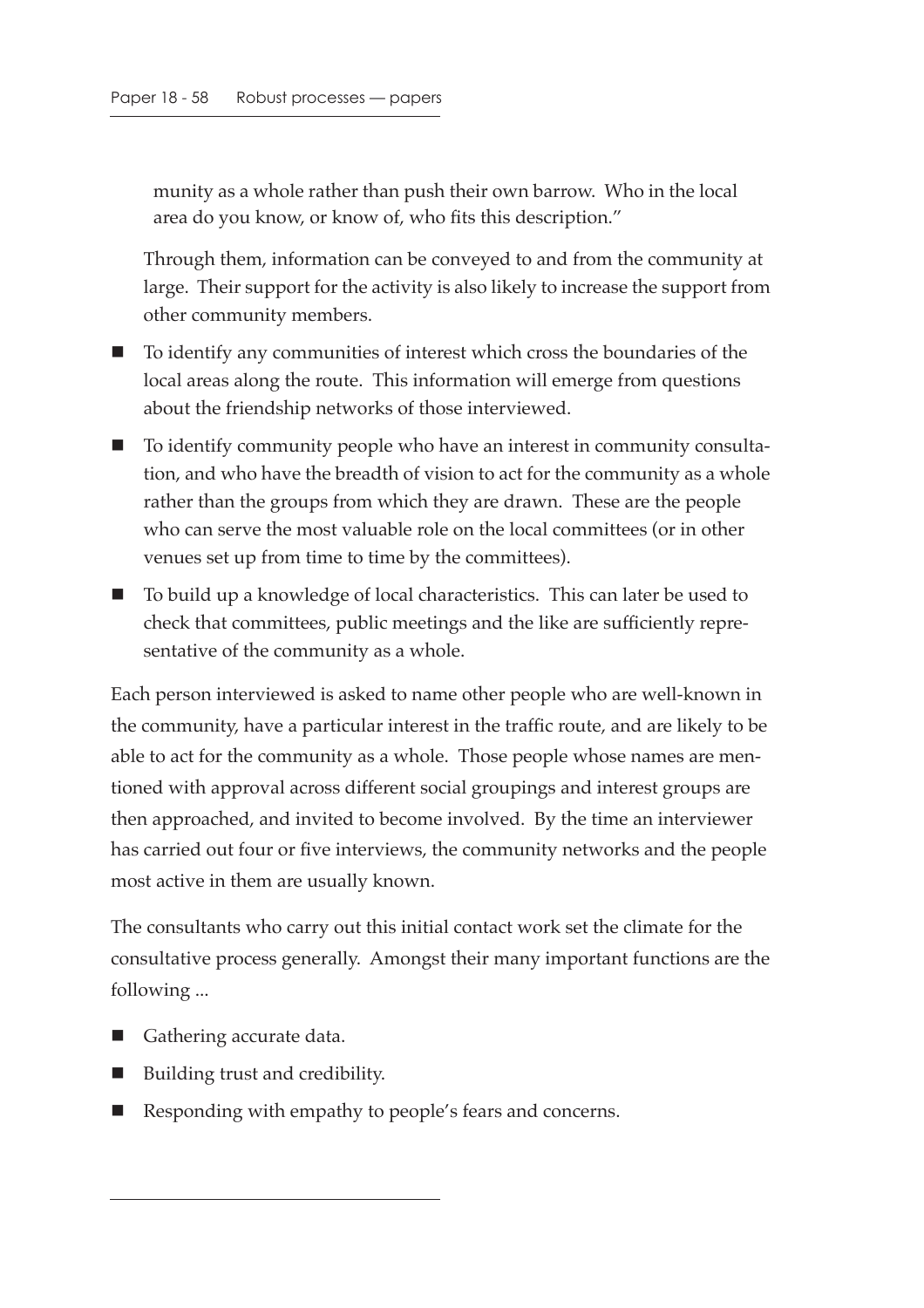Being sensitive to potential misinformation, and putting people in touch with those who can provide more accurate information.

It is useful if they distribute information to those they contact; and in turn encourage those they talk to to contact others in their immediate neighbourhood.

The process by which an effective local committee comes into being is most effectively a process of *self-selection*. The way in which consultants describe the interim committee and its members has an important influence on the perceptions and understanding of those who might or might not otherwise seek to be nominated.

Similar comments apply to the way in which the interim committee describes committee roles to potential members of the local area consultative committees.

In some circles it is usual to talk about "servant leadership". That phrase has particular meaning in this context — the committee members are truly at the service of their local community.

### **2 Setting up local committees**

It is important that the local committees are of, by and for the community as a whole. It is also important that the community recognises this. The following process is designed to secure this outcome (the diagram provides a summary).

After initial interviews, about three well-known members of the local community are invited to form an interim committee. Their task is to call a meeting at which the Local area consultative committees can be elected by the community members. Our intention is to choose people who fit the same criteria as those listed for the interim committees, and to encourage them to regard their task as completed when the best possible local committee is set up.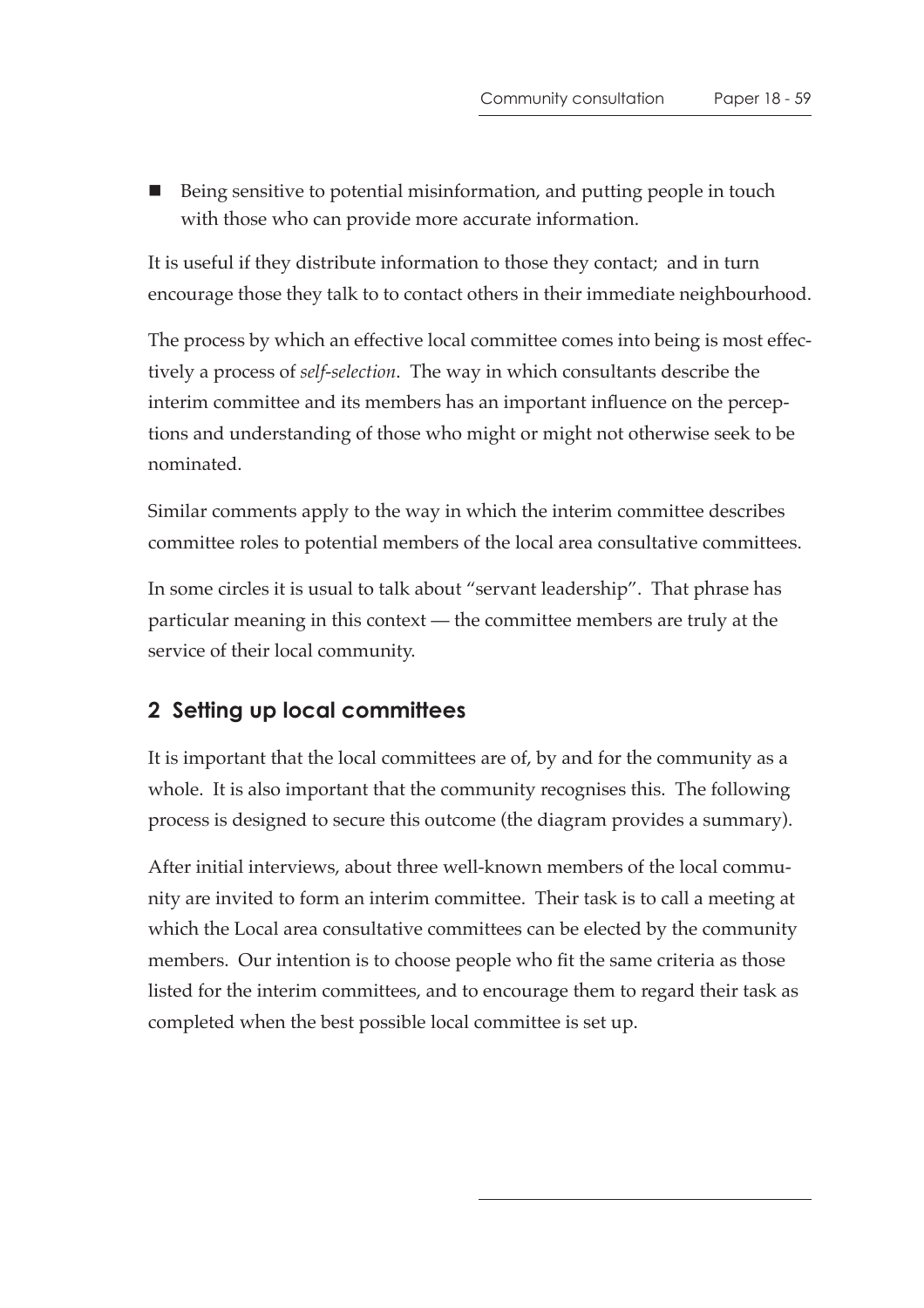The members of the interim committee are eligible for nomination and election to the Local area consultative committee. In fact, it helps to provide continuity if one or two of them continue.

The external consulting team helps the interim committee to identify those people to invite to the public meeting. This is to ensure that the meeting is sufficiently representative. The recommended procedure is ...

- 2.4.1 Local media are used to advertise the meeting, and invite people to express interest in attending.
- 2.4.2 Those expressing interest are asked to indicate age, sex, occupation, address (to estimate proximity to the route), length of time in the area, and previous involvement in groups associated with the design of the route.



2.4.3 The interim committee checks that those expressing interest do not contain a preponderance of certain types of community member. They also check the demographic data against those known for the area, to ensure that the meeting will be sufficiently representative.

2.4.4 Where there are doubts about the representativeness, the interim committee contacts people from groups which are under-represented, this is to let them know that they risk being inadequately represented at the meeting.

(It is also very important that anyone who wishes to attend is invited.)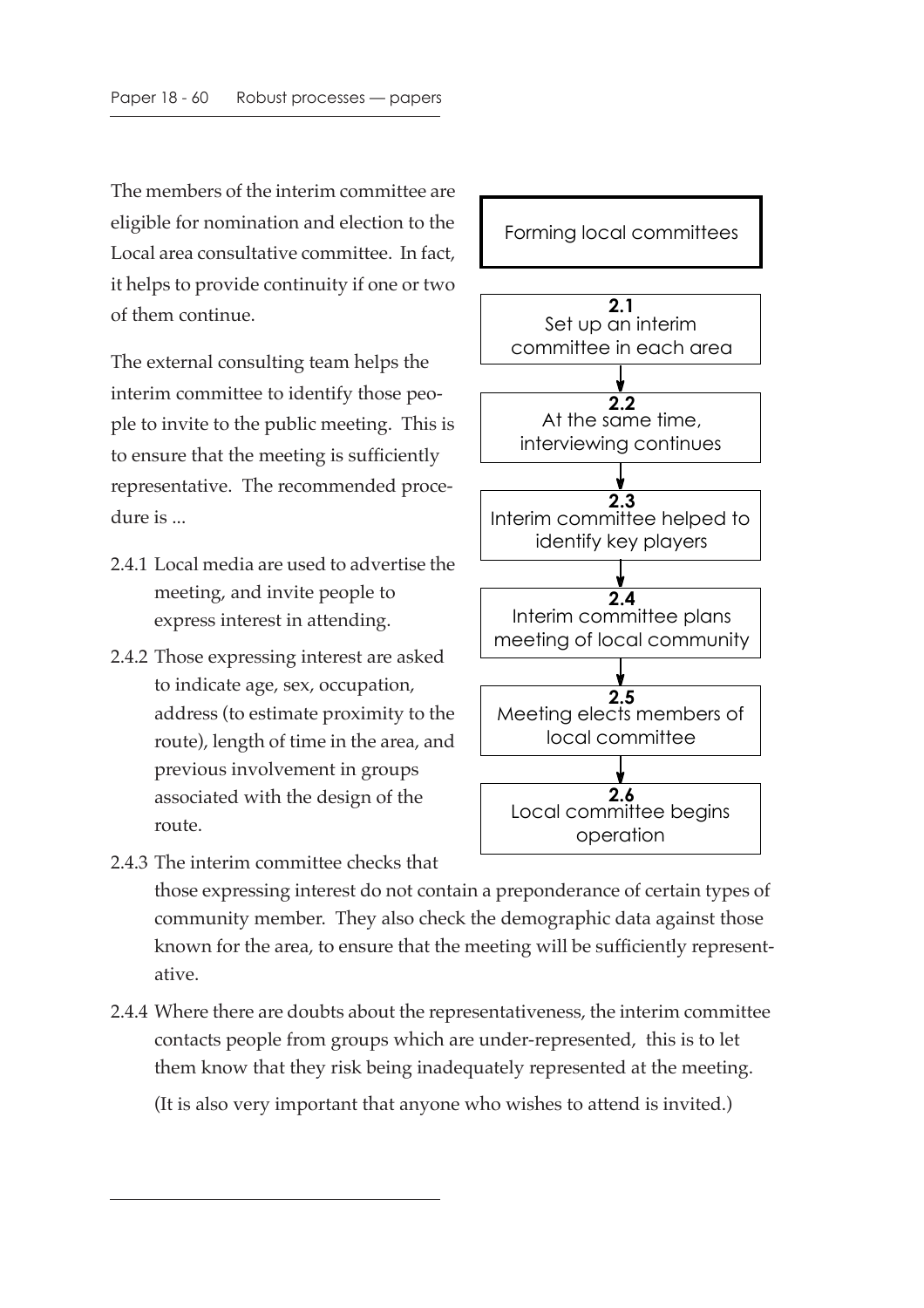At the same time, the working party and consulting team ensure that there are enough suitable people for the local committee who will be at the meeting, and will accept if nominated. This is done only to ensure wide enough representation.

The meeting is run by the working party, with facilitation help from the consulting team. The meeting (summarised in the diagram) is structured as follows ...

- 1 The working party members introduce themselves, describe the purpose of the meeting, and outline the process to be followed. In particular, they make clear that *it is a meeting to describe the consultative processes, not to canvass issues about road design*. They also explain the role of the facilitators provided by the consulting team.
- 2 A brief description of the consultative processes is given. The video may be shown at this point.
- 3 The role of the Local area consultative committee is described to those attending, so that accurate expectations are created. This role is summarised in Box 1.

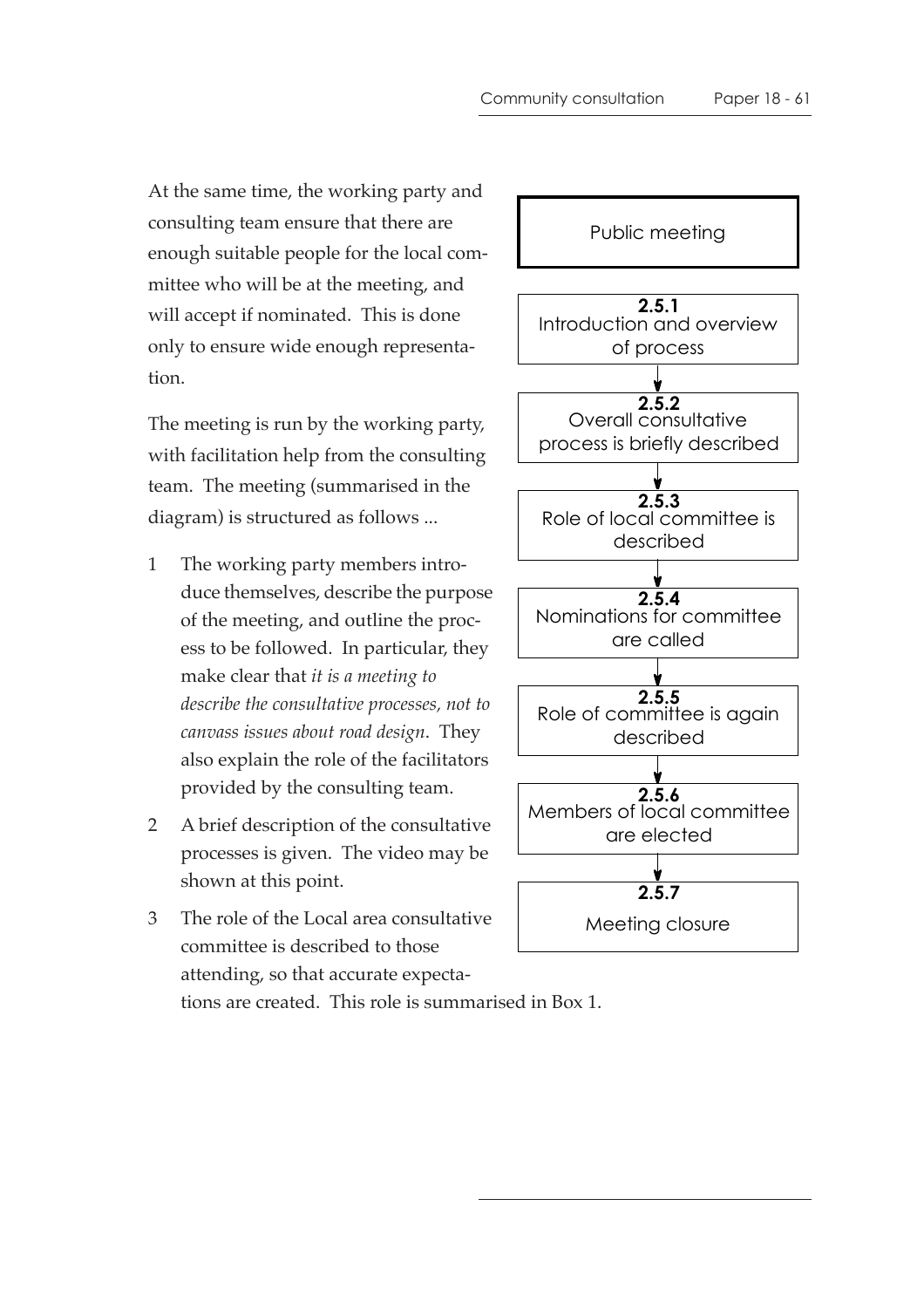Information is also given to allow people to make an informed decision about their involvement: the expected time commitments are described, together with details of the support available, and compensation for approved out-of-pocket expenses.

"It is a meeting to describe the consultative processes, not to canvass issues about road desian."

(The simplest way to handle expenses is to describe to the Department of Transport officer what is needed, and ask her or him to arrange it and carry the expense.)

In particular, it is made clear that the local committees are not decision-making bodies. The local committees are *not* being asked to make decisions about what is good for the community in road planning. Their task is to act as intermediaries between the Department and the community, and a point of contact for both Departmental officers and community members. The importance of them being able to act for the good of the entire community, local and beyond, is strongly emphasised.

A sample of the instructions given to Working party members, and intending local committee members, is given as Box 2.

- 4 The criteria for selection of the individual committee members are described to those attending. The people we wish to nominate themselves for the committee, or to be nominated by others ...
	- $\blacksquare$  above all, act for the community as a whole rather than advocating personal or sectional interests;
	- are people with wide contacts within the local community;
	- $\blacksquare$  listen effectively, can maintain neutrality over polarised issues, and are willing to understand the needs and perceptions and perspectives of other people;
	- are accessible to members of the community who have an opinion to offer;
	- demonstrate interest in and agreement with the proposed consultative process.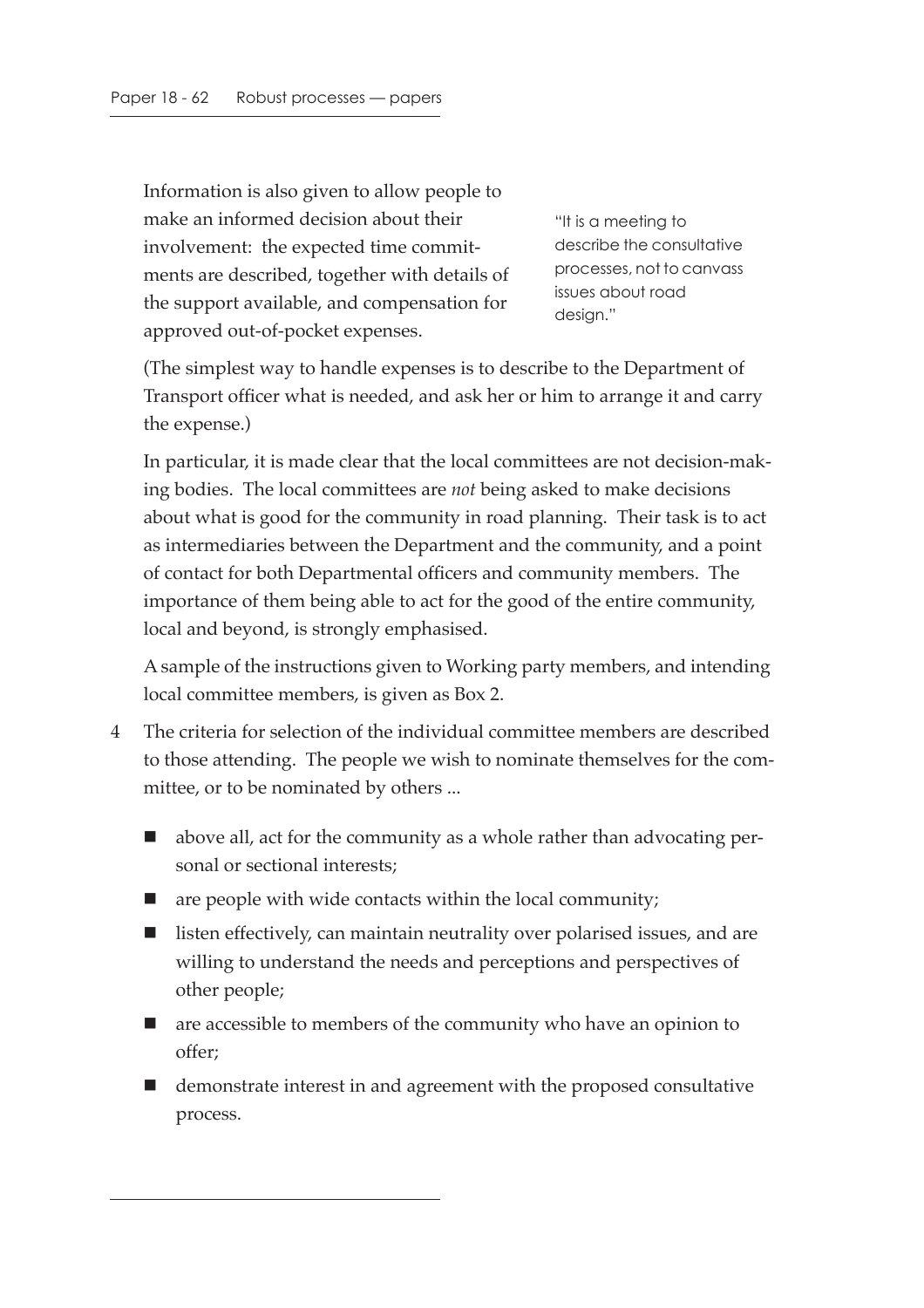#### **Box 1: Role of the LACC**

Briefly, the role of the local area consultative committees (LACCs) is to act as an intermediary between the community and the Department through the Project coordinating committee on matters relating to the relevant local section or area.

To do this, the LACCs collect information and opinions from the community and pass this to the Department. It may be, for example, that the final details of road alignment, within predetermined limits, may be adjustable to take account of local preferences. Departmental decisions about access to routes, both from feeder roads and from properties, may also be able to be adjusted in the light of community views. Information about such issues is passed to Departmental officers to take into account as part of the design process.

LACCs also inform the community about Departmental plans.

When more specific issues are discussed, LACCs may request meetings between Departmental officers and those community members who have the most direct stake in the issues.

LACCs are not decision-making bodies, but intermediaries between Department and community. Design still remains the responsibility of the Department. To complete necessary work, the Department will balance the broad range of community attitudes and preferences, and make decisions based on the full range of issues. In its design decisions the Department will also draw on road planning it has carried out in previous years, and long term plans which will arise out of such programs as the South East Queensland Public Transport Study and the Freight Study.

In addition, the committee as a whole is to satisfy a further criterion. It is desirable that those people nominated and selected are accessible to all interest groups in the community ...

- between them, are drawn from as wide a variety of backgrounds; in fact, the final committee ideally should be like the community in microcosm;
- 5 Nominations for committee membership are called from the floor. (Alternatively, prior nominations might be requested.)
- 6 Those attending the meeting are once again reminded of the qualities expected of a local committee member. The members of the local area con-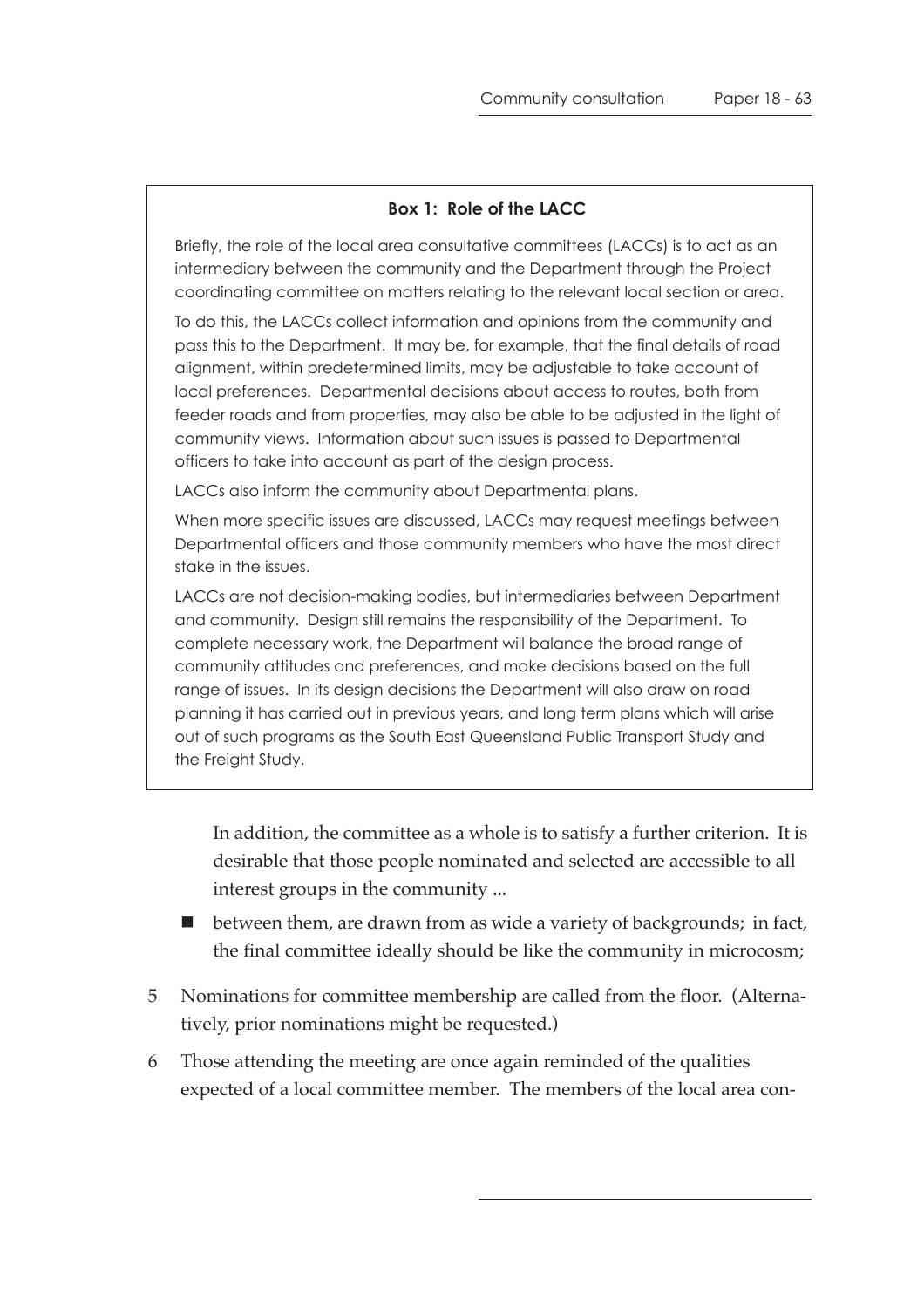#### **Box 2: Sample instructions to local committees**

"That you have been chosen for this committee suggests that you are people who are known to be energetic, and used to exercising leadership. It's likely that you put a lot of yourself into everything you do. It may also be that you have decided that, if you want something done well, you do it yourself. The challenge of this position is to explore other ways of providing leadership.

"The greater the extent that you can involve other people in the consultative process, the greater the extent that you encourage them in turn to involve others, the more valuable and long-lasting the consultative process can be.

"What you are being asked to do is to devote your usual energy and initiative; and to direct it towards involving others, and engaging them in consideration of the issues.

"What we are doing here is changing the way a Government and its electorate relate to one another. How you go about this has implications for the future of community consultation, and for your own learning. The benefits to the community, and for that matter to the government, can be substantial. This is the activity we are asking you to facilitate."

sultative committee are elected by confidential ballot, with a local community members chosen as returning officer. A committee of about six to eight people is appropriate.

Note: That the committee is a microcosm of the community is desirable. *What is more important is that the committee members enthusiastically adopt the philosophy of the widest possible involvement of the community as a whole, and the use of collaborative and participative procedures.*

Alternatively, the members of the initial local committee may be chosen by random selection — see the section on juries and panels. In that event those not selected form the reserve list, which allows rotation of local committee members.

Sometimes there are difficulties in getting enough of the right people for the local area consultative committee. This may happen, for example, if time has been too short for proper community diagnosis. On other occasions you may be aware of a danger that the meeting is not sufficiently representative,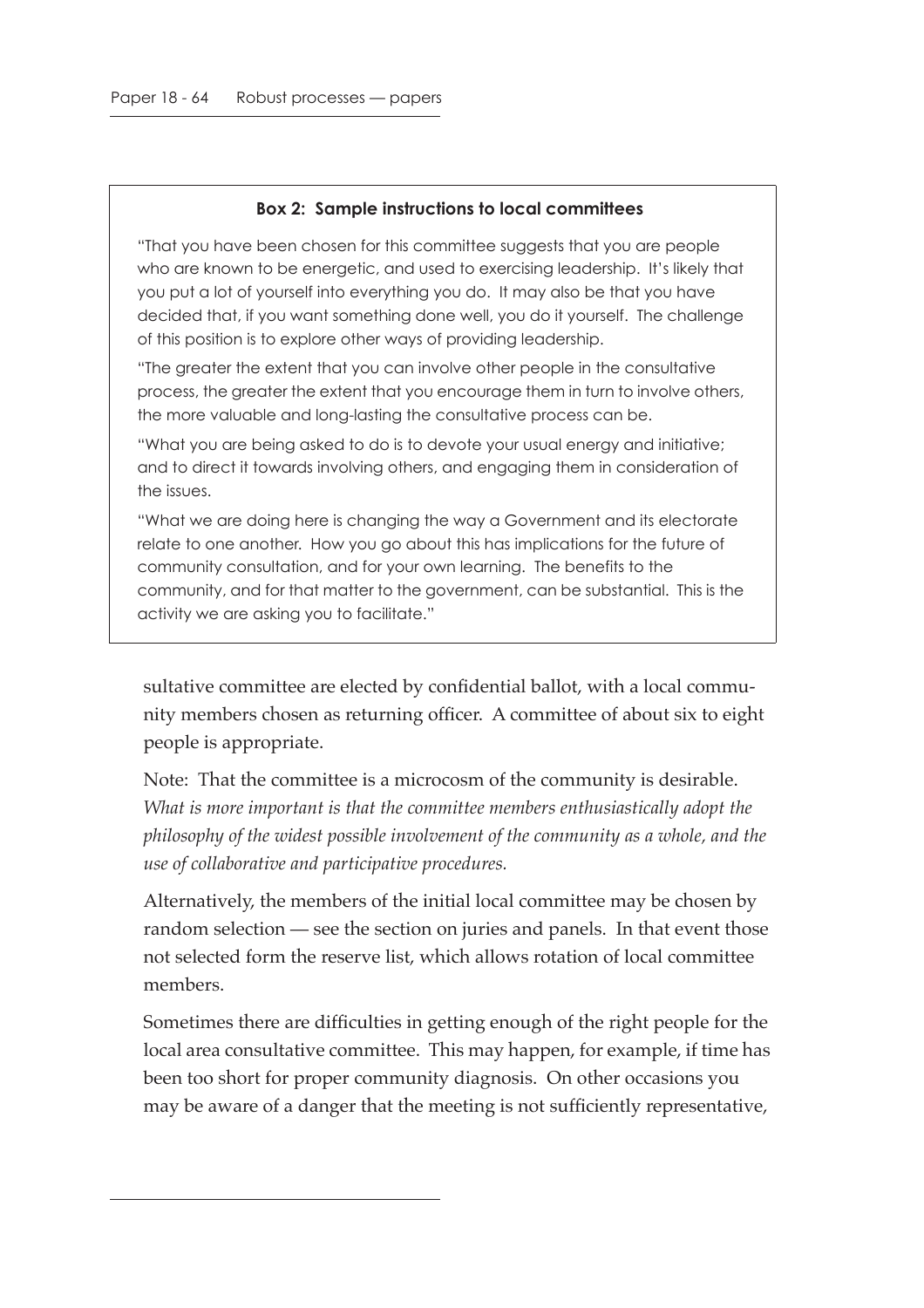or that insufficient suitable people are available for local committee membership. In that event, half of the committee might be elected, and given authority to co-opt the other half. In this event, consultants brief the elected members on the selection criteria.

The composition and orientation of the committee are crucially important. If there are any doubts about the composition of the local committee, I recommend this procedure.

That the committee is a microcosm of the community is desirable. *What is more important is that the committee members enthusiastically adopt the philosophy of the widest possible involvement of the community as a whole, and the use of collaborative and participative procedures.*

7 The new committee members meet briefly to plan their first meeting.

> While this is happening, other people attending are invited to record their names, addresses and telephone numbers. This is with a view to being contacted about future involvement in the consultation process. They may also be asked to record the extent of their interest, and any suggestions they have for improving the conduct of future meetings.

> Finally, those attending are asked to talk about the meeting and the committee in their own neighbourhood. This spreads involvement more widely.

I have not described in detail the preliminaries to calling the public meetings, as they are dependent on local conditions and available time. For example, where time and conditions permit, a number of neighbourhood meetings might be held to secure wider involvement of the community. These provide the working party with a useful check on their planning for the public meeting, as well as offering a forum where Departmental officers can become better known to the community.

Stages 1 and 2 of the exercise (that is informing the local communities and setting up the local area consultative committees) might be conducted comfortably in about 10 to 12 weeks. Where greater urgency exists, a seven to eight week time frame may be manageable by drawing on additional consulting help. *It is so*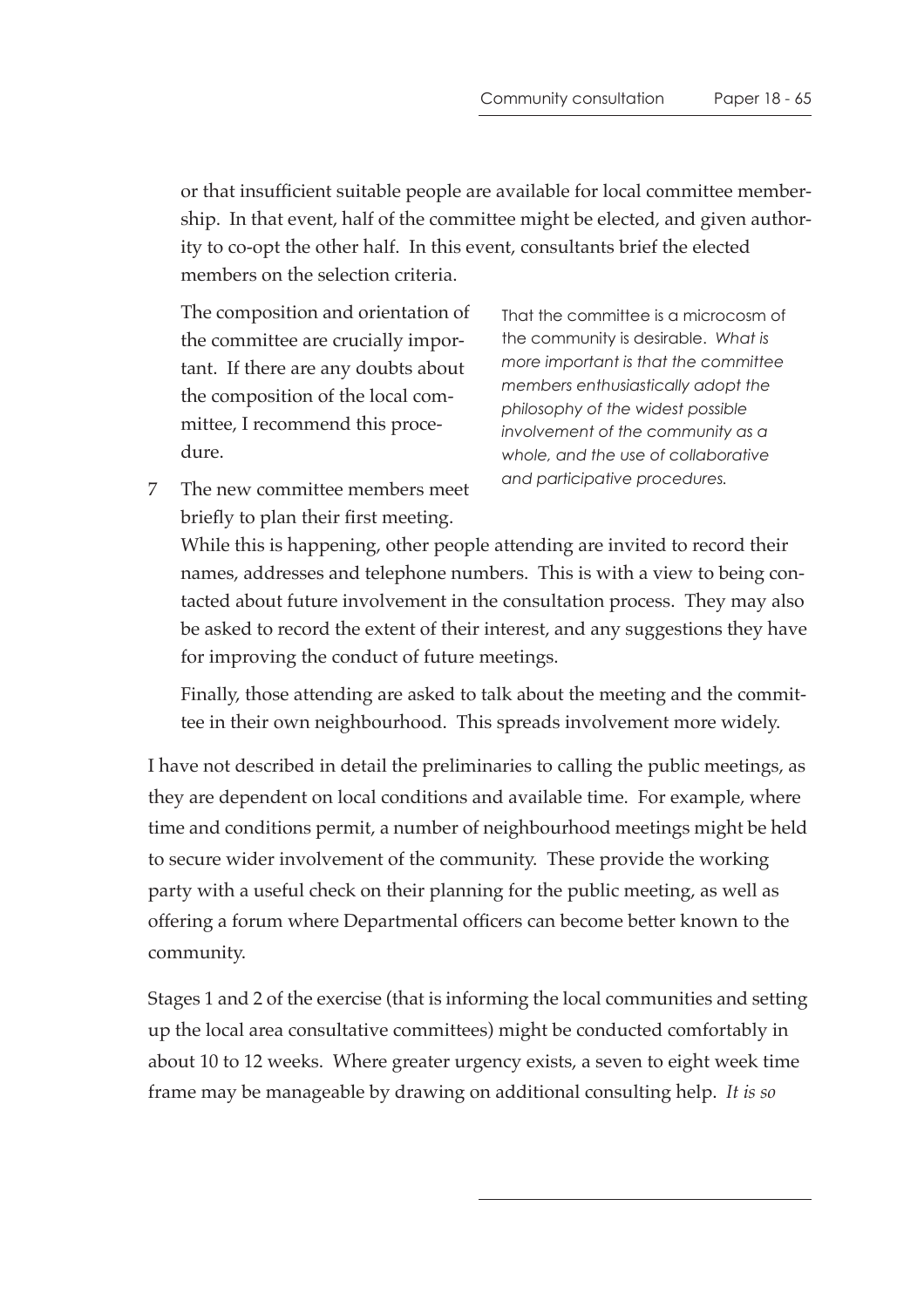*important that the right people are selected for the Local area consultative committees that we recommend against shorter time frames than this.*

At the same time, the early activities will almost certainly raise community expectations. *The best time frame is the shortest time frame which will allow effective consultative structures to be set in place.* Achieving the right balance between the shortest possible time and the best possible committee requires thought and effort.

#### **3 The consultative process continues**

Once the committees are formed, they act to maintain consultation between the local community and the Department. However, it is important that they function on behalf of the community as a whole (including the wider community). Further, it is beneficial for them to make use of effective meeting and consultation techniques. There are two aspects to this process, one external and one internal ...

- 3.1 This consists of processes to do with the committee's relationships with the local community. As soon as the committee is formed, seek publicity within the local community. This is to inform the local community ...
	- who is on the committee, and how they may be contacted; and
	- $\blacksquare$  what initial activities, if any, are planned for the local community.

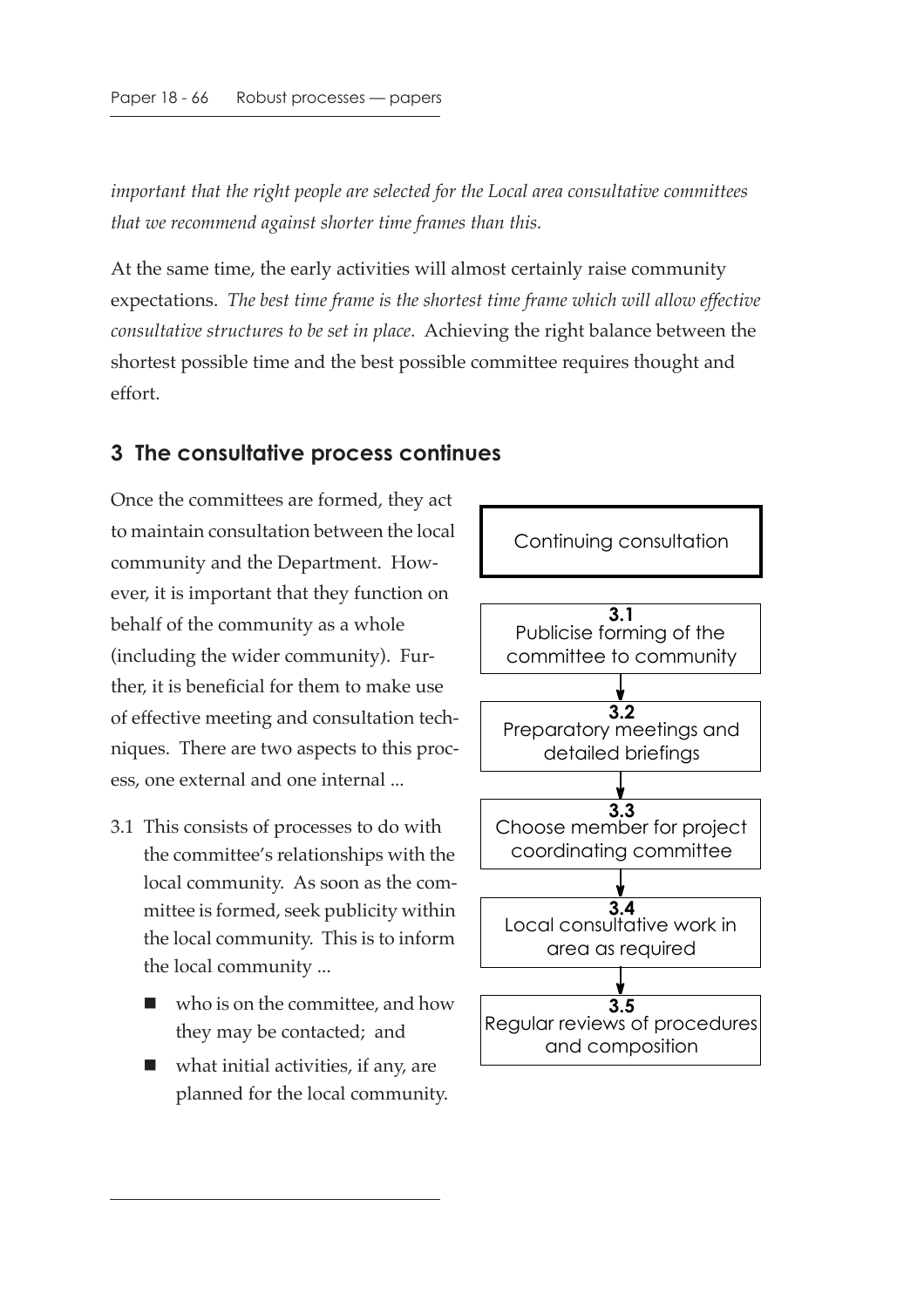- 3.2 This concerns the internal workings of the committee. At the initial meetings of the local committee, the external consulting team provides help in getting the committee started effectively. The issues to be addressed at the initial meetings are covered in the substeps which follow ...
	- 3.2.1 A detailed briefing on the role of the committee and its relationship with other committees and groups.

It is desirable that Departmental officers attend this part of the meeting, to ensure that the brief is accurate, and to familiarise the committee with some members of the Department.

3.2.2 The committee is taken through a set of activities to establish good relationships and procedures. In particular, attention is given to ...



- $\blacksquare$  establishing clear and agreed goals;
- $\blacksquare$  developing good working relationships between the various members of the committee, and between the committee and its regular facilitators;
- devising meeting and other procedures which are both efficient and satisfying ("climate-setting").
- 3.2.3 Committee members are given sufficient information to allow them to develop an understanding of the consultative structure, and the processes they can use to maximise community involvement.

Either here or later, it may be useful to provide them with some skills for community consultation work.

The committees will continue to have access to consulting help. The Department of Transport will act to arrange facilitators when the local committees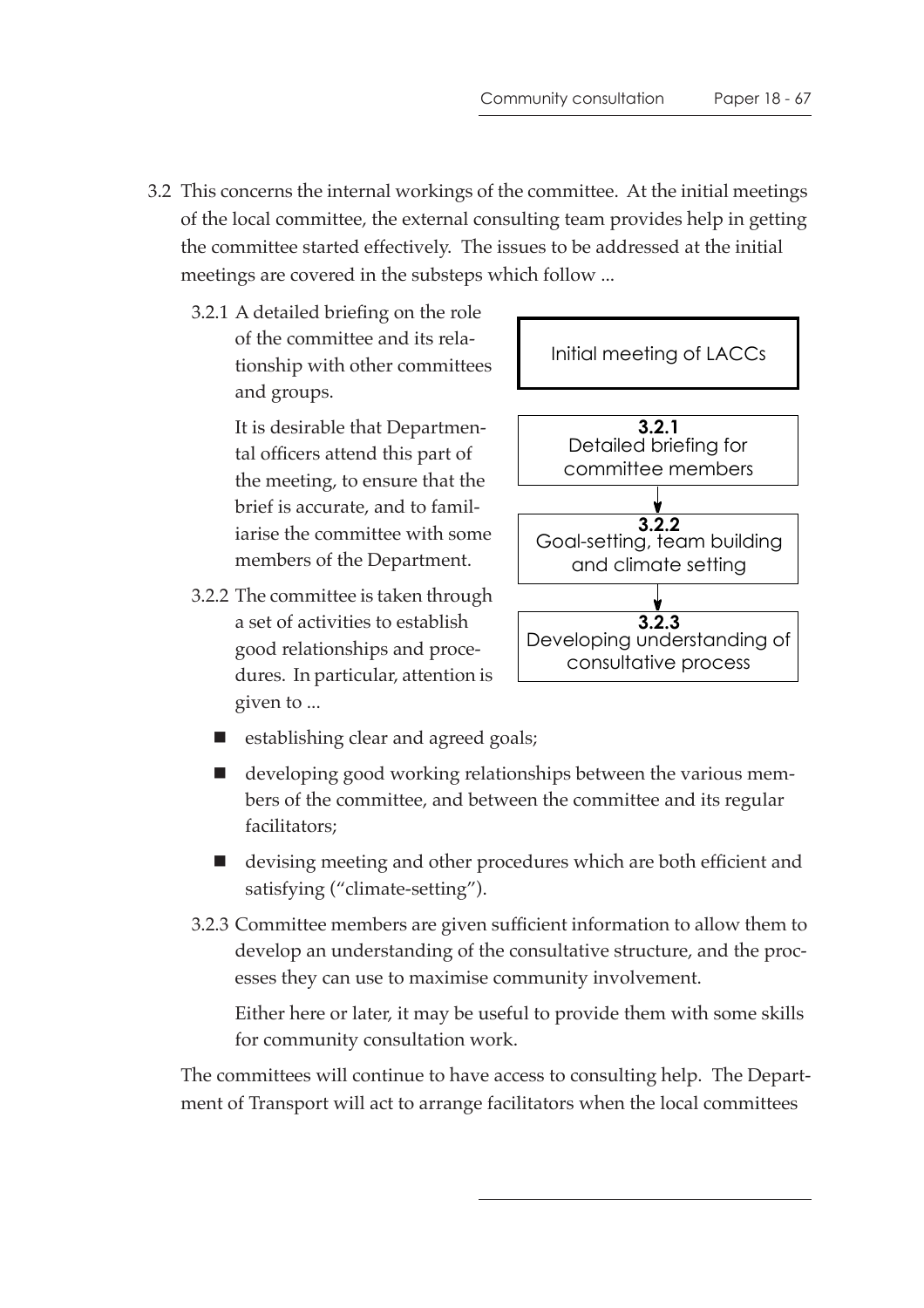have been formed. For important and difficult consultative activities, the independent consulting team may be used.

The role of the facilitators is to conduct the initial sessions, and to be available for other facilitation work as required. When the local committee has been established, it will be able to conduct most of its meetings without facilitation.

Facilitators from the consultancy team will advise on the design of any largegroup meetings which are held in the community as part of the consultative process.

3.3 For each project involving more than one local committee, a project coordinating committee will be set up. The purpose of this committee is to ensure that local committees are able to benefit from each other's experience, and that they do not act at cross purposes. Coordination among the local committees, and between them and the Project coordination committee, is achieved by having a member of each local committee on the project coordination committee.

I recommend strongly that someone other than the representative on the project coordination committee acts as chair of that committee, and of the local committee.

3.4 Local consultative work will be pursued as it arises. This has been described in Part 1 of the document; appropriate methods are given in Part 3.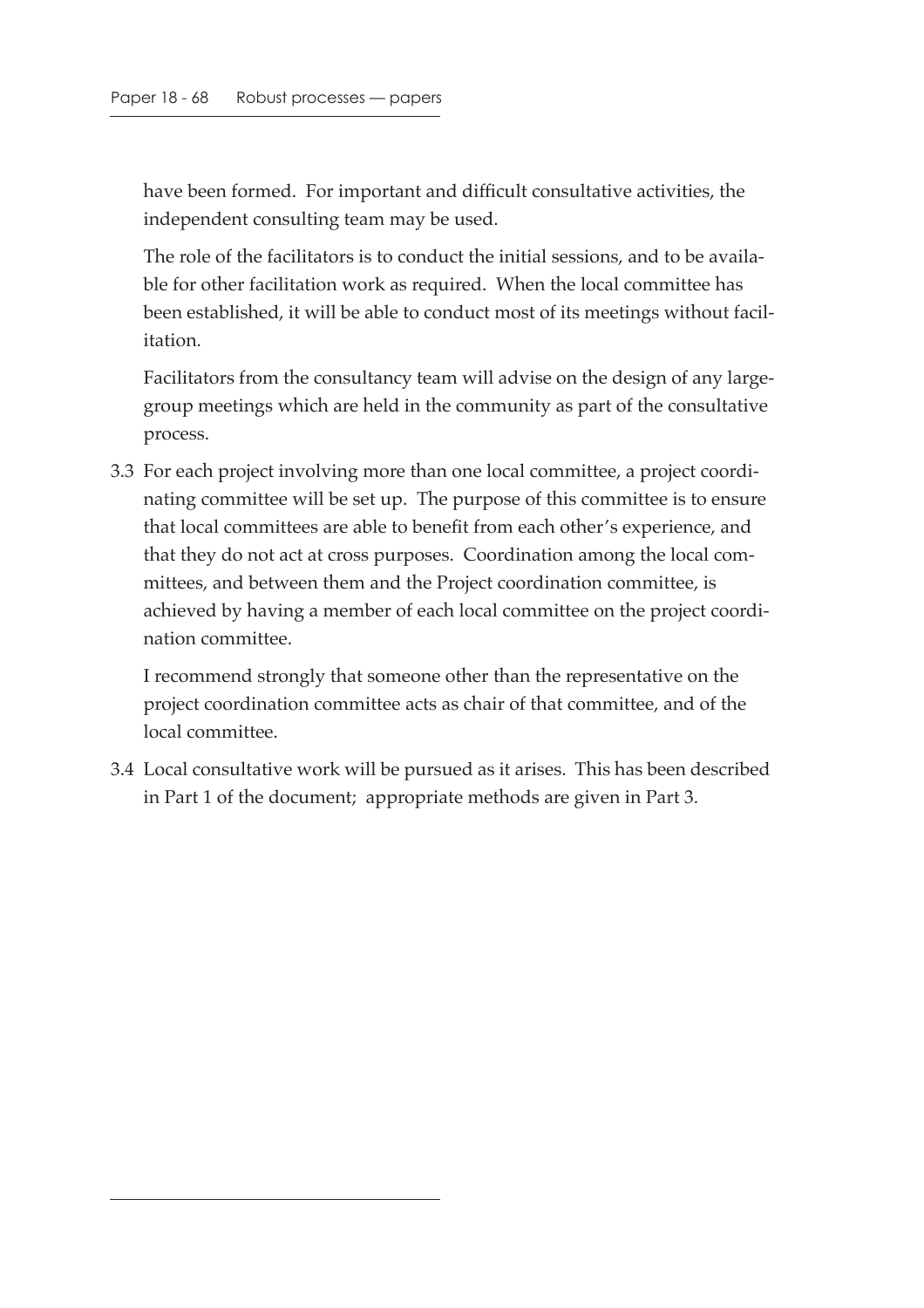**Part 3**

# **The consultative methods**

*This third part of the document lists some actual methods which can be used for community consultation.*

You will notice some recurring themes ...

- Where feasible, an attempt is made either to involve as many people as possible. Where time or resources prevent this, steps are taken to ensure that those involved represent the community in microcosm.
- Those involved are encouraged to speak as individuals, acting for the benefit of *all* the stakeholders. They are not involved as "representatives", and are not answerable to interest groups, or other groups of stakeholders.
- A common procedure is to use a process which is quite structured. As far as possible, the actual goals set or information exchanged or questions asked are determined by the community, not by the organisers.
- The procedures used are collaborative (win/win).

The methods described are: action planning; convergent interviewing; face-toface delphi; group feedback analysis; intergroup conflict resolution; juries and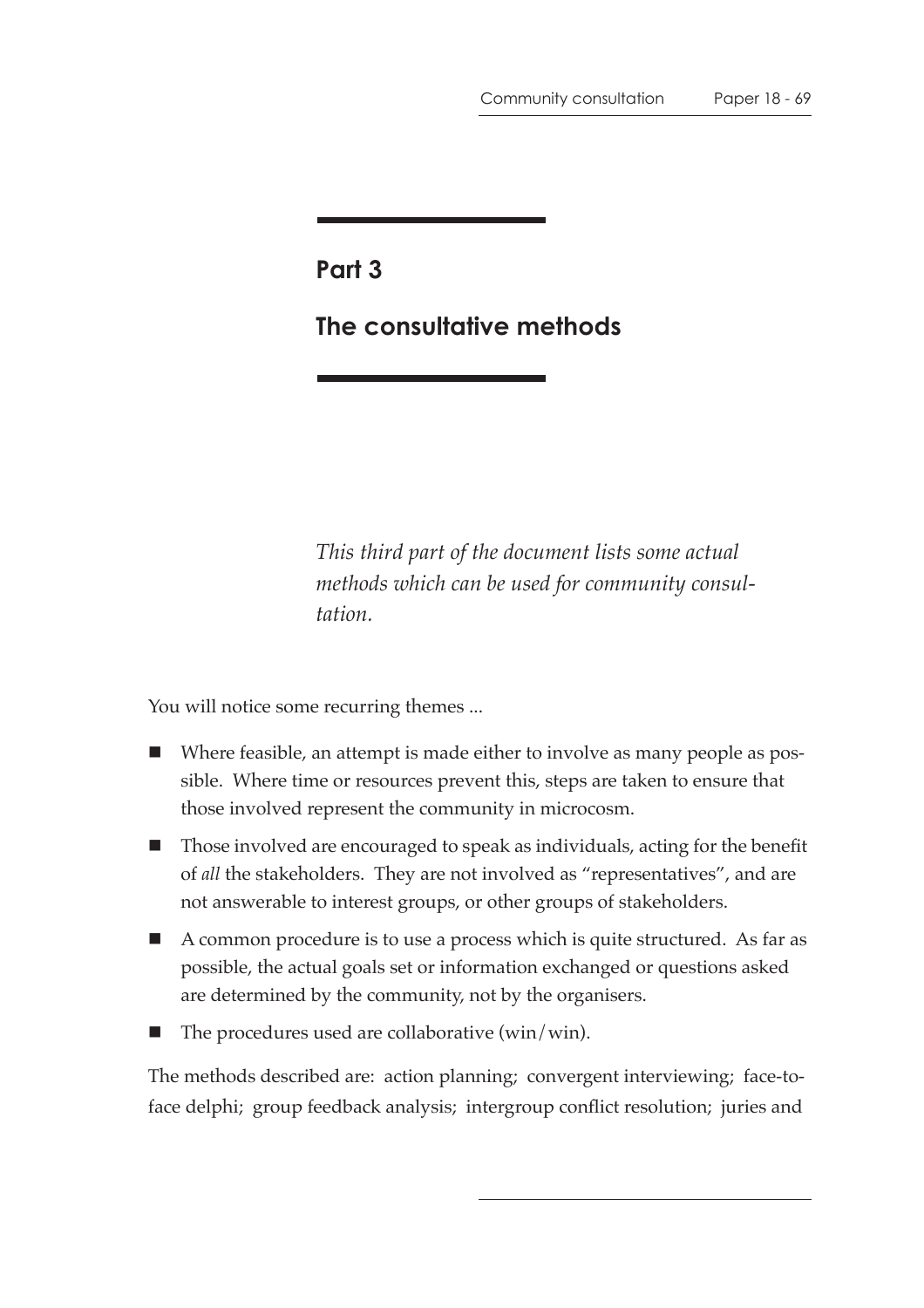panels; meetings for committees; meetings for consultation; neighbourhood meetings; "option  $1\frac{1}{2}$ "; search; stakeholder analysis; and survey feedback.

The way in which the committees manage their own meetings is also important, though it is covered here (in Part 3) only briefly. I expect that you will avail yourselves of facilitation from the consultancy team for important or difficult meetings.

You will also be taught to facilitate your own meetings. There is documentation which can be used as a guide. Each local consultative committee along Route 20, and the one for Cavendish Road, will be provided with a copy of *Helping groups to be effective*. A book by Doyle and Straus is also useful. 7

Some guidelines which are also useful in all meeting-based procedures are listed below.

#### **Preliminary group guidelines**

People taking part in an exercise will usually agree to abide by a simple set of groundrules suggested to them. I suggest the following ...

- 1. Anyone affected by a problem or its likely solution, or by a likely decision, is a member of (or at least feel represented on) the problem-solving or decisionmaking group (or: People make their own decisions.);
- 2. Problems are stated as goals mutually acceptable to all those affected, and without implying blame (or: State problems as common goals.);
- 3. Developing solutions is postponed until the problems they are an attempt to solve are thoroughly analyzed and well understood by all concerned (or: Problem first, then solution).

<sup>7.</sup> *How to make meetings work: the new interaction method* (New York: Jove Books, 1976).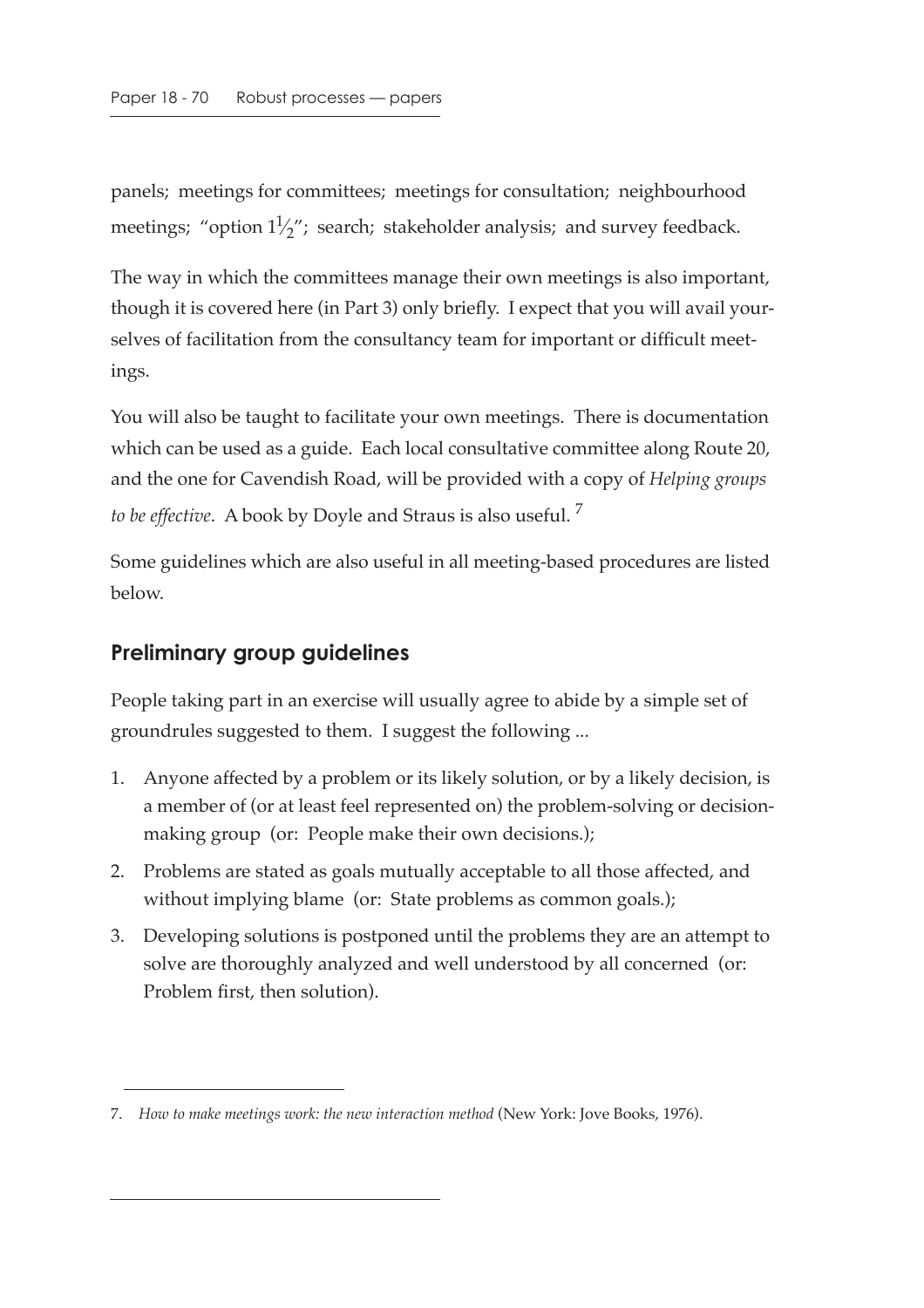# **Chapter 6: Action planning**

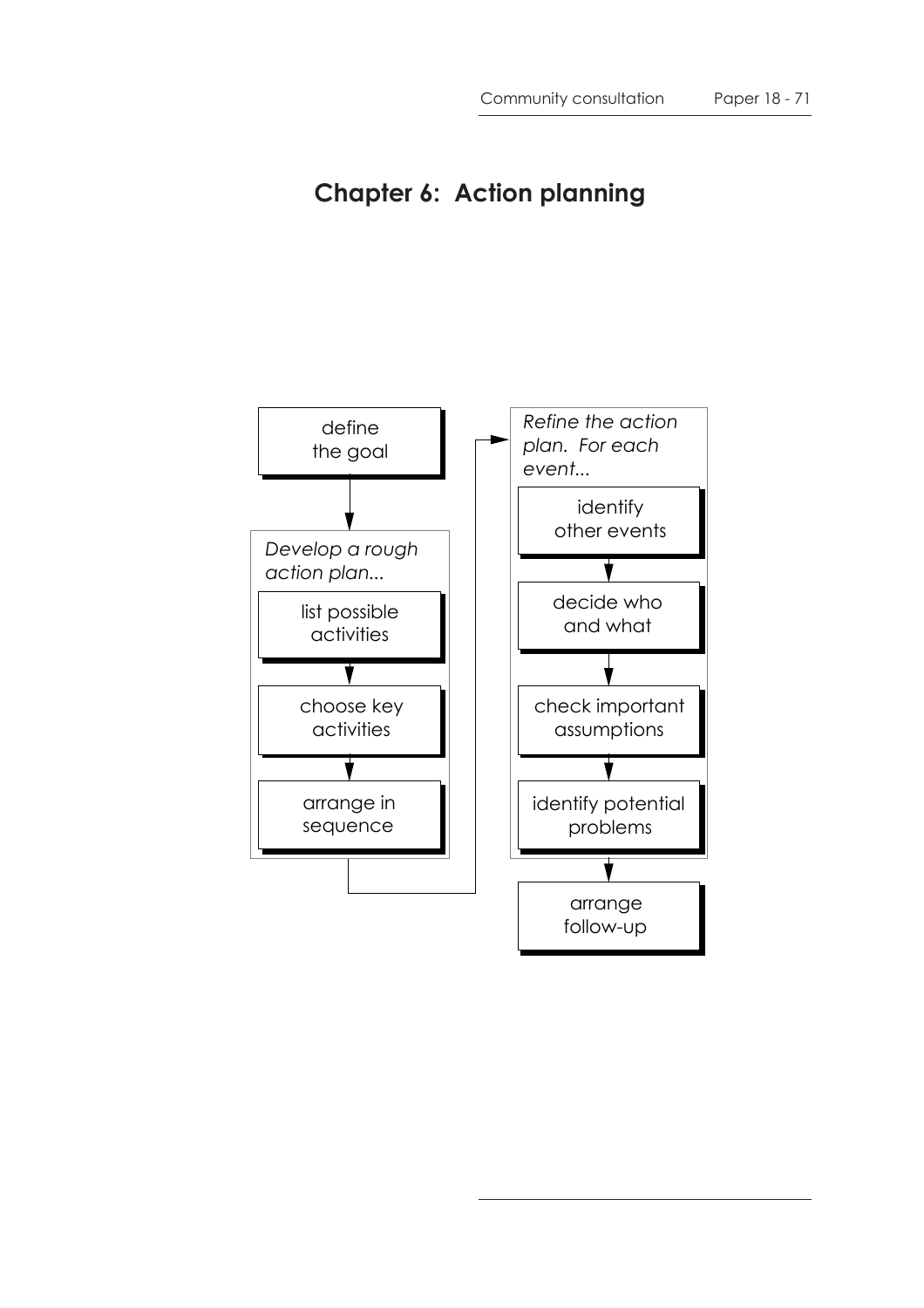This is a process  $8$  to develop specific plans of action. It can be used by committee members to plan any of the methods described here. It may also be useful for engaging other groups in planning activities.

Steps 1 to 4 allow you to put together a rough action plan. This plan is then refined in the steps from 5 onwards. The result is a dual action plan, which specifies in detail how to achieve the agreed goal, and how to monitor progress towards it.

1 *Goal*

Define the goal that you hope to achieve with your action plan.

Note: it is best that you define it as a goal for yourself. Suppose you want the Government to provide more funds for safety education. A suitable goal might be "For us to convey to the government the advantages of providing more funds for safety education ...".

Write this goal at the top of a piece of butcher paper.

2 *Possible activities*

Individually:

On your own, without talking to others, each make a private list of activities that might have to be carried out to achieve that goal.

As a group:

On the piece of chart paper, and working from your individual lists, make a group list of the activities.

Include any other ideas that occur to you while the list is being prepared.

3 *Key activities*

<sup>8.</sup> This description is modified and abbreviated from *Helping groups to be effective* (Chapel Hill: Interchange, 1987). Some of the steps incorporate methods used in potential problem analysis; see B. Kepner and C. Tregoe (1980), *The new rational manager*, Princeton Research Press.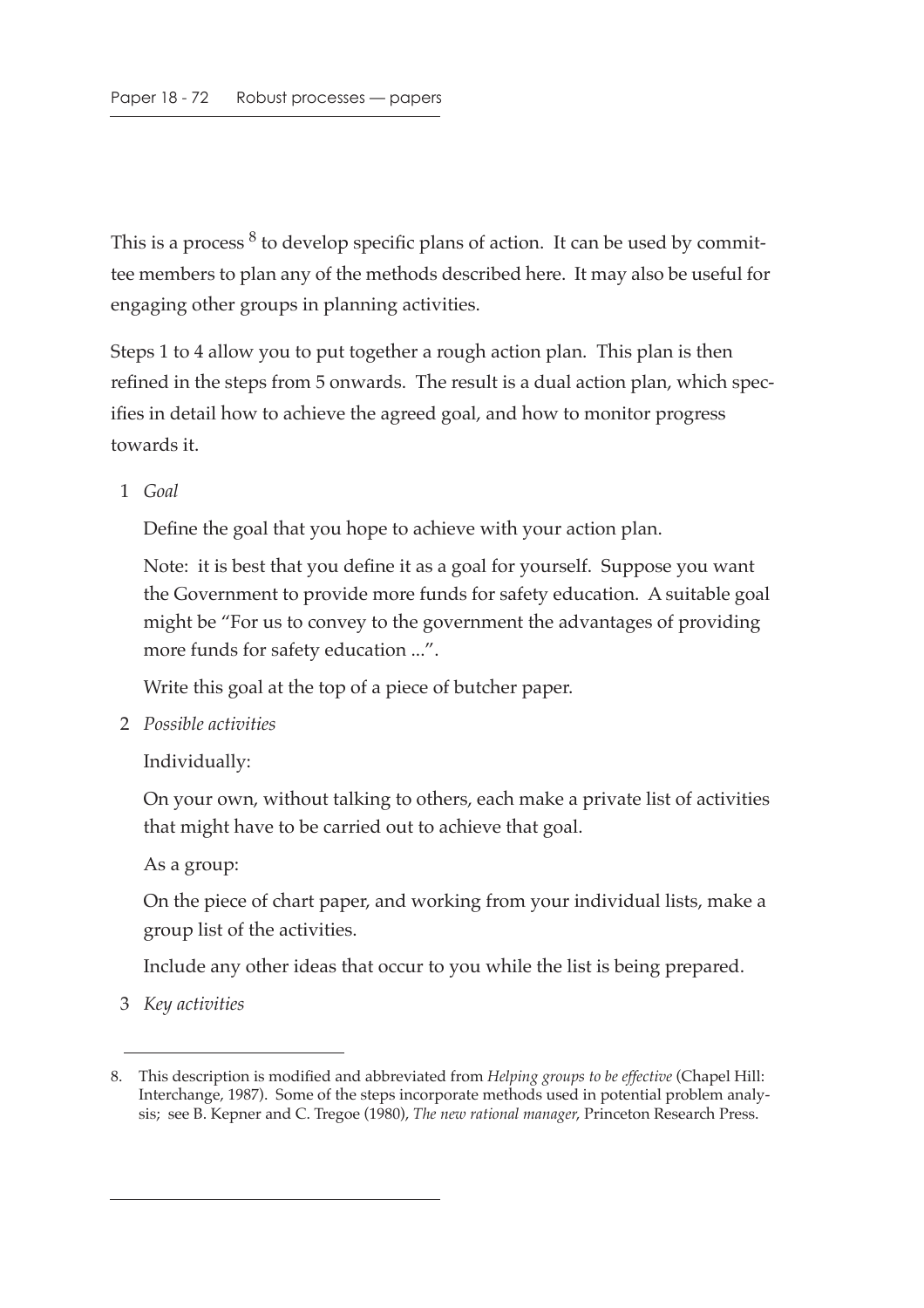Decide which of these event are most important in achieving the goal which events must take place if the goal is to be achieved.

These will be called "key events" in the rest of this description.

4 *Event track*

Fix several pieces of chart paper together horizontally to give you plenty of width. Alternatively, use the end of a newsprint roll (often available from newspaper publishers at a reasonable cost).

Draw an "event track" or time line. Label the start "now", and the end with your goal ...

now ⎯⎯⎯⎯⎯⎯⎯⎯⎯⎯⎯⎯⎯⎯⎯⎯⎯⎯⎯⎯⎯⎯⎯⎯⎯⎯⎯⎯⎯⎯⎯⎯→ goal

Write in on this event track the key events, in the order in which they would have to occur to be effective.

The simplest way of doing this is ...

- Start with the most important key event, and locate it on the event track. You can use just a few words to describe it at this stage.
- $\blacksquare$  Then take the next most important key event. Locate it at an appropriate point relative to the first key event.
- And so on ...

Events may sometimes have to be written in several different places. For example some events will be written twice: once for planning and then a second time when the plan is carried out.

 $\overline{\phantom{a}}$ 

From here, each step is applied to each event in turn. For each event ...

5 *Other events*

Identify any other events which would have to occur before it could be done.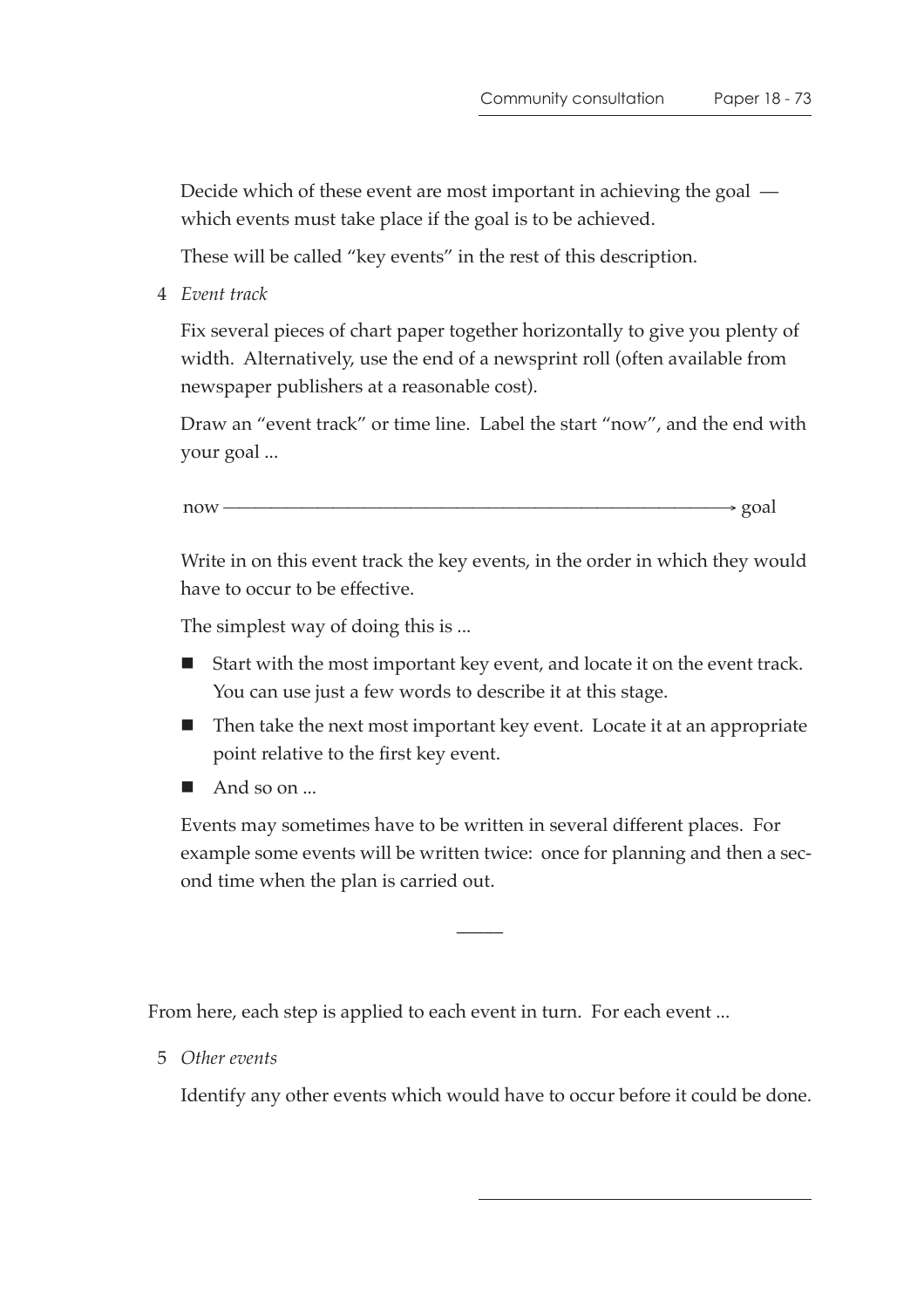Add these other events both to your list, and your event track.

6 *Who and what*

When you have all events fitted on the event track, take each in turn and plan ...

- who does it;
- what is to be achieved; and
- $\blacksquare$  (if relevant) by when it is to be completed.

You may at this stage want to break up some of the more complex events into a sequence of events

It is better if the "who" is someone present, or you have checked that the person is willing to do it.

The following steps are a set of check questions. They help you refine your plans further. In a very complex action plan, you may need to develop separate action plans for different stages of the event track.

 $\overline{\phantom{a}}$ 

For each key event in turn ...

7 *Assumptions*

"What assumptions have we made in compiling this action plan?"

Decide who will do what by when to check that assumption as part of the action plan.

Common assumptions which may need checking include ...

- Assumptions about the attitudes of people. You may need to include actions to check their attitudes.
- Assumptions about resources. You may need to include actions to ensure that the resources are available.

Important resources include time, money, people, and the skills of the people affected.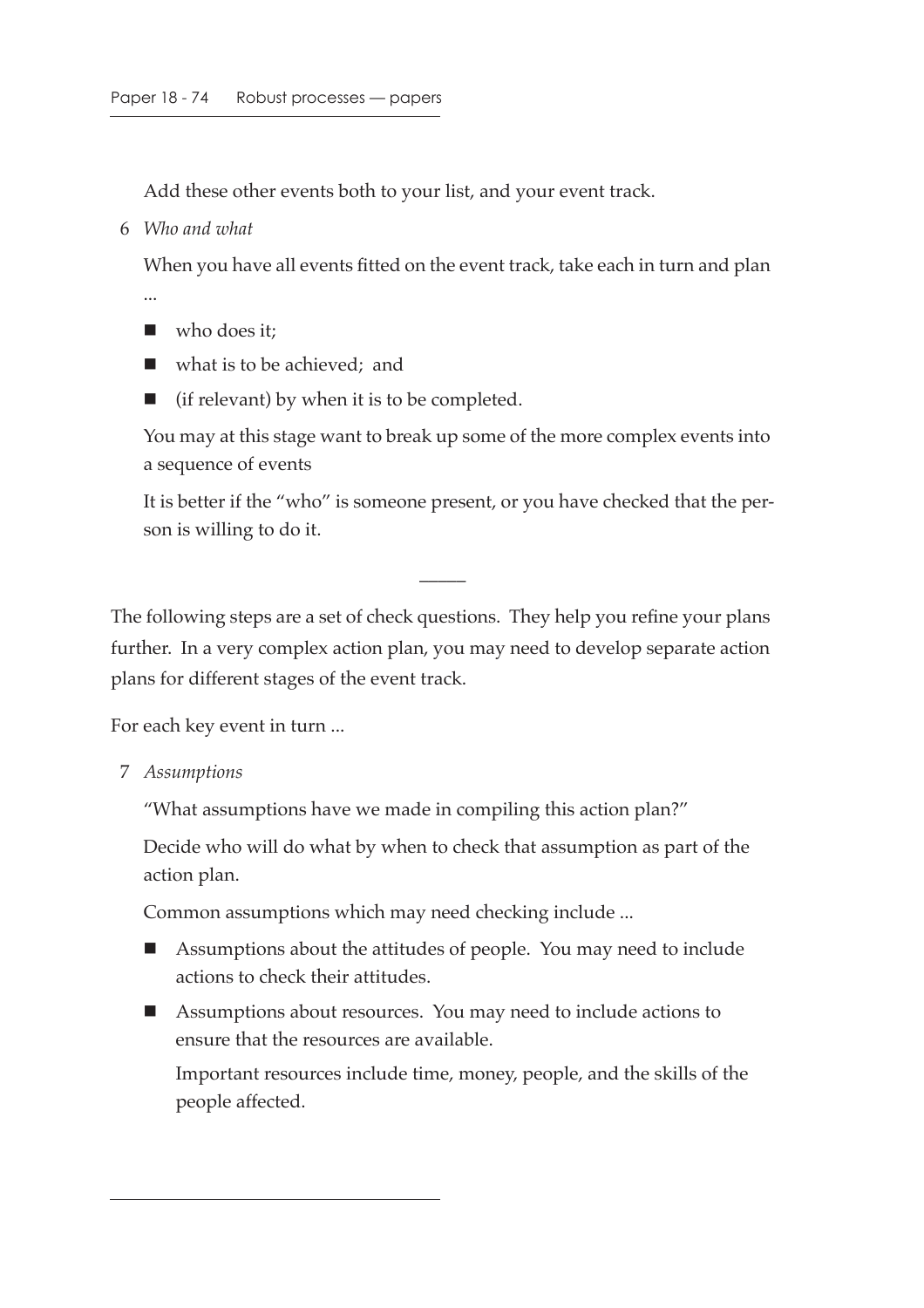Assumptions about coordination. Decide which pieces have to be finished before another piece begins, and who will check that it has been done.

#### 8 *Potential problems*

"If we do it this way, what could go wrong?"

Decide if the potential errors are serious enough, and probable enough, to do something about.

"What could we do to remove those potential problems?"

Decide who can do what by when to remove the potential problems. Add this to the event track

"What contingency plan could we use to deal with the problem if it still arose?"

If the problem is severe enough, develop a contingency plan and add it to the event track.

"How will we know when something still goes wrong?"

Decide who will do what to monitor progress with the action plan.

9 *Follow-up*

Plans almost never work as intended. For all but the simplest of action plans you may need to change your mind in the light of later surprises.

Therefore, add to the action plan some provision for regular follow  $up$  who will notify whom of the follow up meetings, and by when?

From time to time, it is also useful to review if the planned goals are still appropriate, taking into account any changes in the situation since the plans were developed.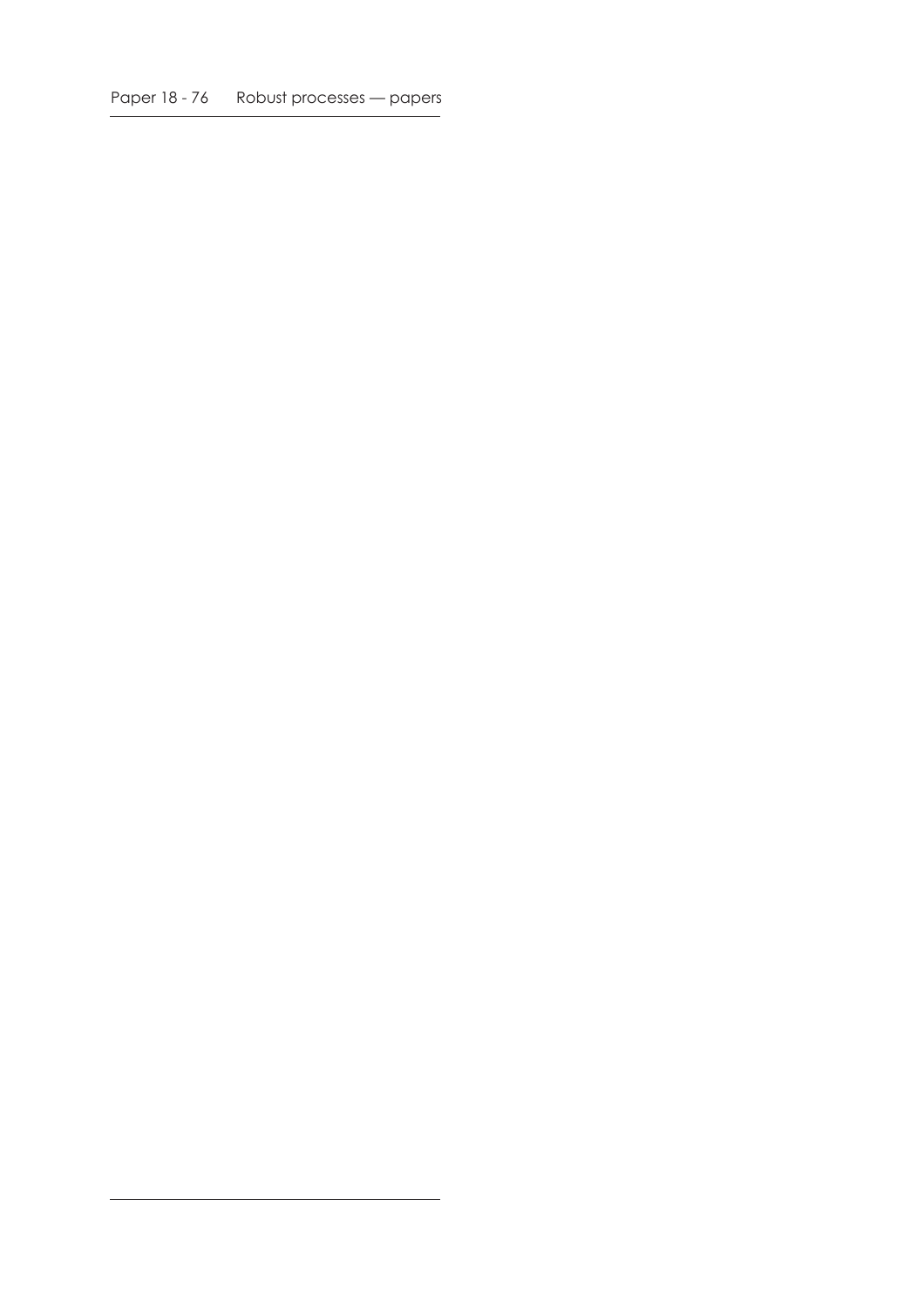

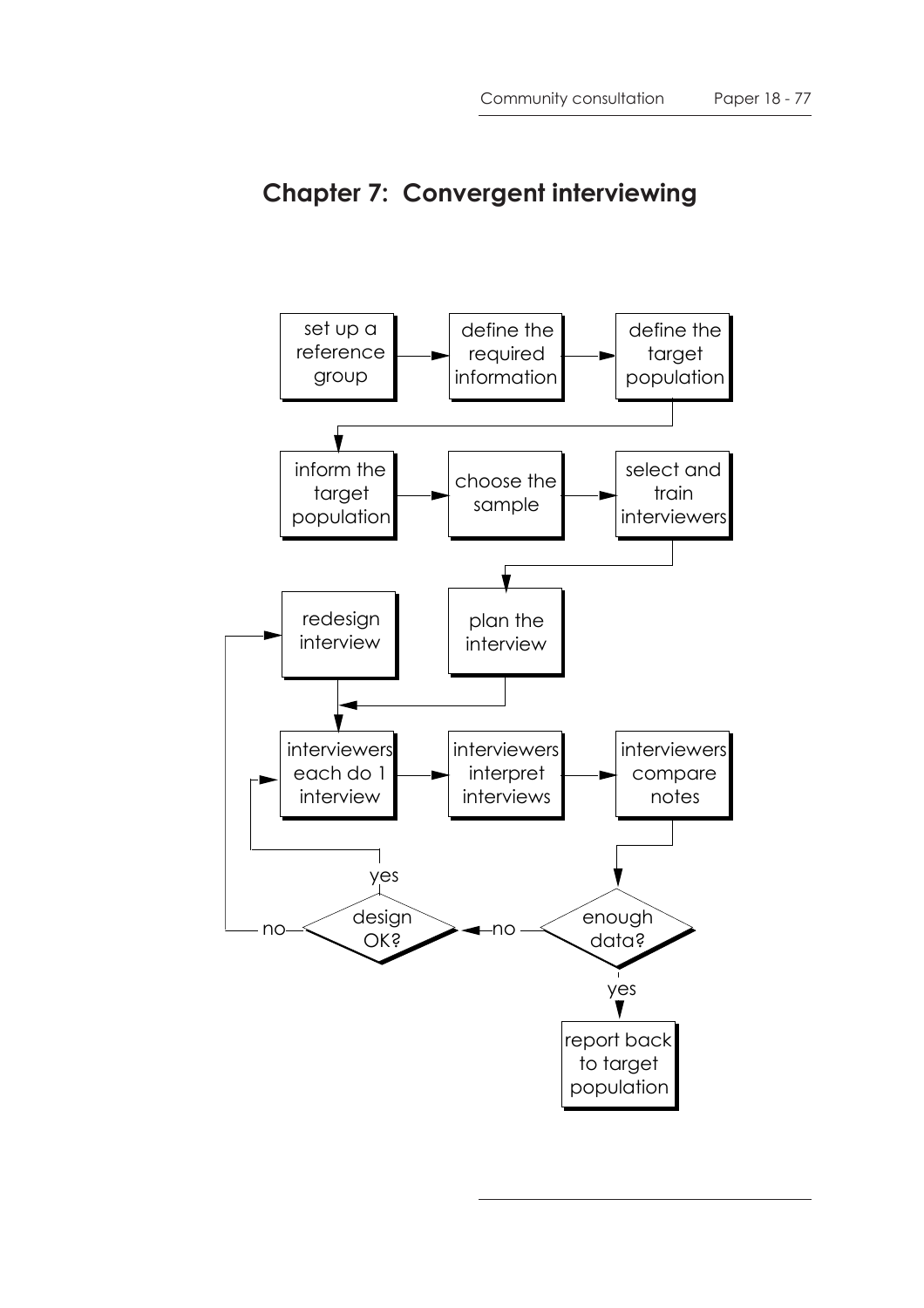Convergent interviewing is a technique you can use to gather information. Although it has many uses, it is most valuable when you are in some doubt about the information which is to be collected.

Also, if you intend to use surveys to collect information, convergent interviewing can help you to decide what questions to ask in the survey.

*You could summarise convergent interviewing as follows, with only a little over-simplification: Put the person at ease. Then ask a single, broad question. Then keep the person talking for as long as you can, about 1 to 11⁄4 hours. Then and only then ask any specific questions.*

Convergent interviewing combines some of the key advantages of both unstructured and structured interviews. Unstructured interviews (without specific questions) collect broad information, but which can be hard to interpret.

"Ask a single, broad question. Then keep the person talking for as long as you can, about 1 to 1  $\frac{1}{4}$ hours."

Structured interviews (conducted like a face-to-face survey) collect information efficiently, but at the risk of omitting some important information.

Convergent interviewing achieves its result by leaving the *content* unstructured: you don't ask only a series of pre-determined questions. The information is therefore determined by the person being interviewed. The *process*, however, is tightly structured. You analyse the information systematically. You use only relevant information from earlier stages in subsequent stages. The systematic approach extends to sampling, data collection, and particularly interpretation. This helps to improve efficiency and reduce bias.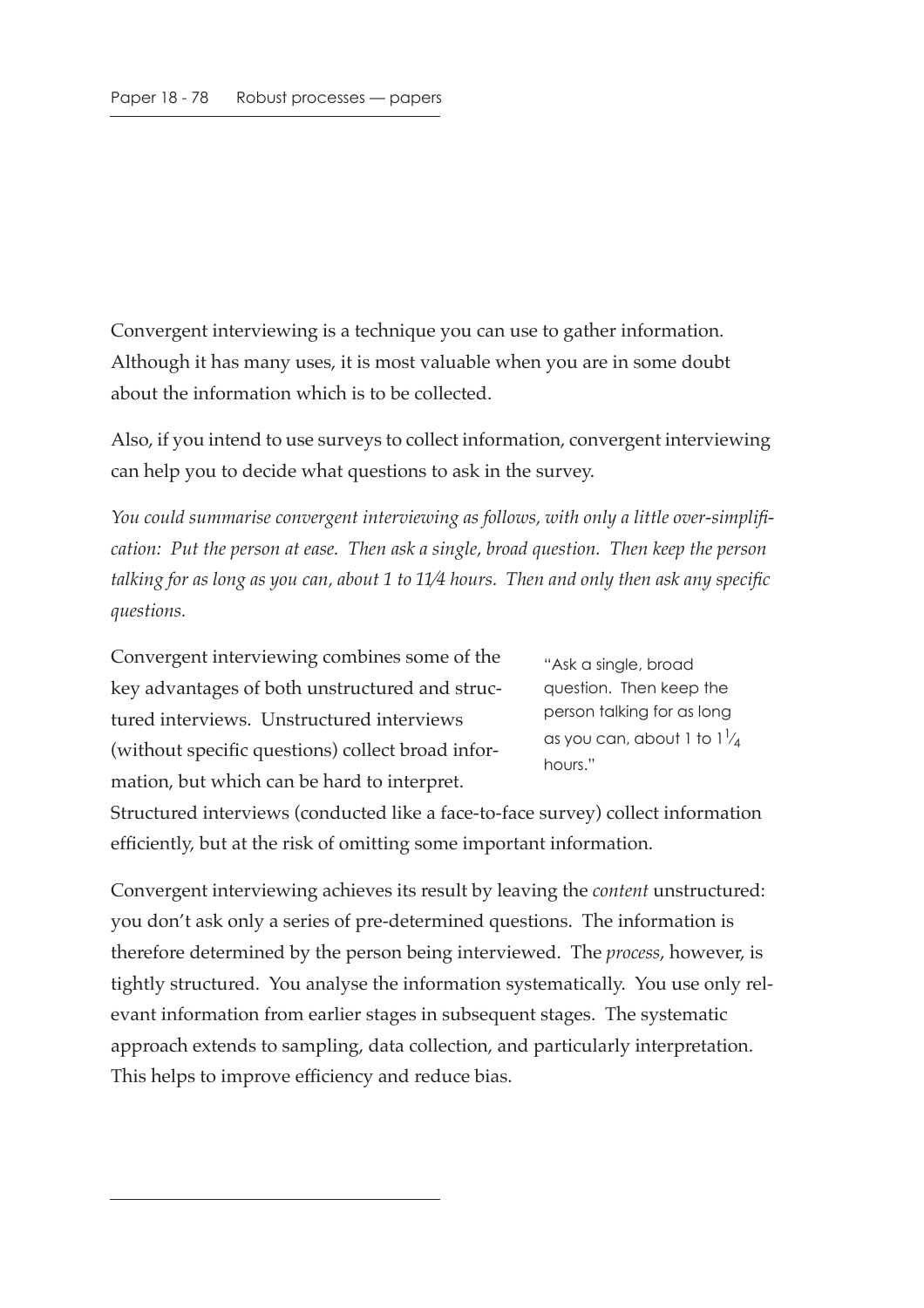## **Detailed description**

A typical program of convergent interviewing might move through the following steps.9

1 *Reference group*

A reference group is a group of people drawn from the community, and chosen to provide guidance in community matters. In community consultation, you can probably fill this role yourself, perhaps with additional people coopted to fill any gaps in your knowledge. If so, a separate reference group may not be needed.

If you need a reference group, and have not already obtained one, do so. (See also the chapter on "Juries and panels".)

2 *Define the information*

Define the nature of the information to be collected, at first in very general terms.

One of the difficulties with almost all data collection is this ... sometimes you don't realize the questions you should have asked until after you collect the data. What is worse, sometimes you don't ever realize that you asked the wrong questions. The open-ended nature of convergent interviewing helps to avoid this.

You need ask only the questions that are needed to define the next step. Your initial question may even be as broad as "What is relevant to making this the best possible community to live in?" or "What are the most pressing issues in this community?"

3 *Target population*

Define the target population. This may consist of all the stakeholders, or only the local stakeholders. (For the purposes of local consultation, it will

<sup>9.</sup> This description is modified from Tim Dalmau, Bob Dick and Phill Boas, *Getting to change*, Canberra: Work Organisation Branch, Department of Industrial Relations. That in turn was condensed from the document *Convergent interviewing*, Chapel Hill: Interchange, 1990, which provides much more detail.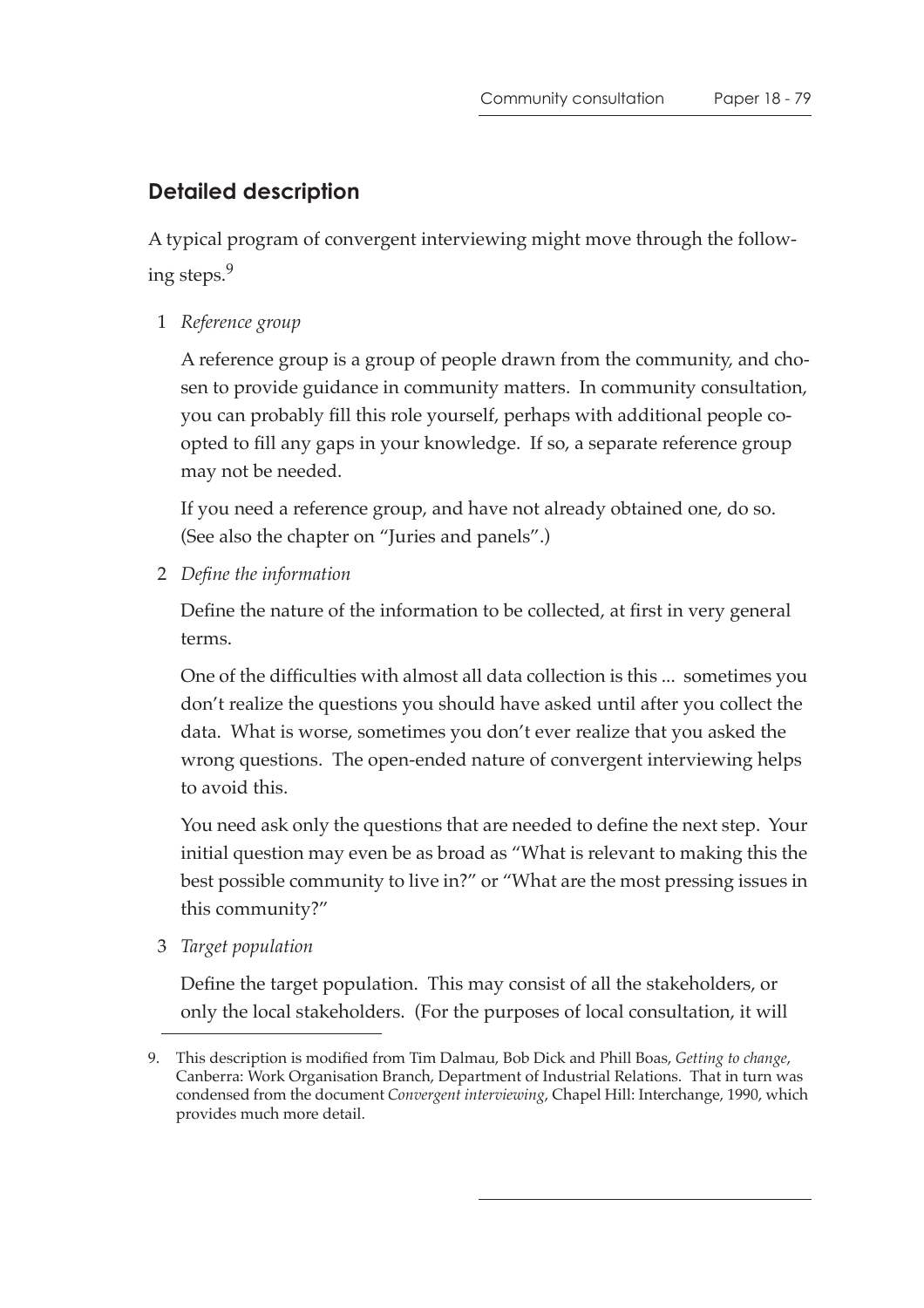most often consist of local stakeholders; other committees may be able to provide you with information about non-local stakeholders.)

4 *Inform the stakeholders*

Let the target population and other interested parties know what is happening. Be clear and explicit about why you are doing it, as people are otherwise quick to attribute sinister motives to you.

5 *Sample*

Choose the sample. If you are sure you have enough information about the community to select the sample, do it yourself. Perhaps you can co-opt others for the occasion, to help you. Otherwise, use a reference group.

Decide the person "most representative" of the population. She will be the first person interviewed. Then nominate the person "next most representative, but in other respects as unlike the first person as possible"; then the person "next most representative, but unlike the first two" ... And so on. This sounds "fuzzy"; but in practice most people use it quite easily.

On some occasions, especially in urban settings, you may lack the information to select a sample. If so, you can choose people at random from the electoral role.

6 *Select and train interviewers*

You may decide to do the interviewing yourself. Alternatively, and in keeping with the emphasis on participation, it is appropriate if local community members are used. If so, choose and train the interviewers.

The technique works best if interviewers work in pairs. It can be used cautiously by single interviewers, at the cost of a possible increase in interviewer bias.

7 *Plan the interview*

There are two parts to this ...

(a) Decide the opening question. Define the approximate topic without leading the person being interviewed in any particular direction.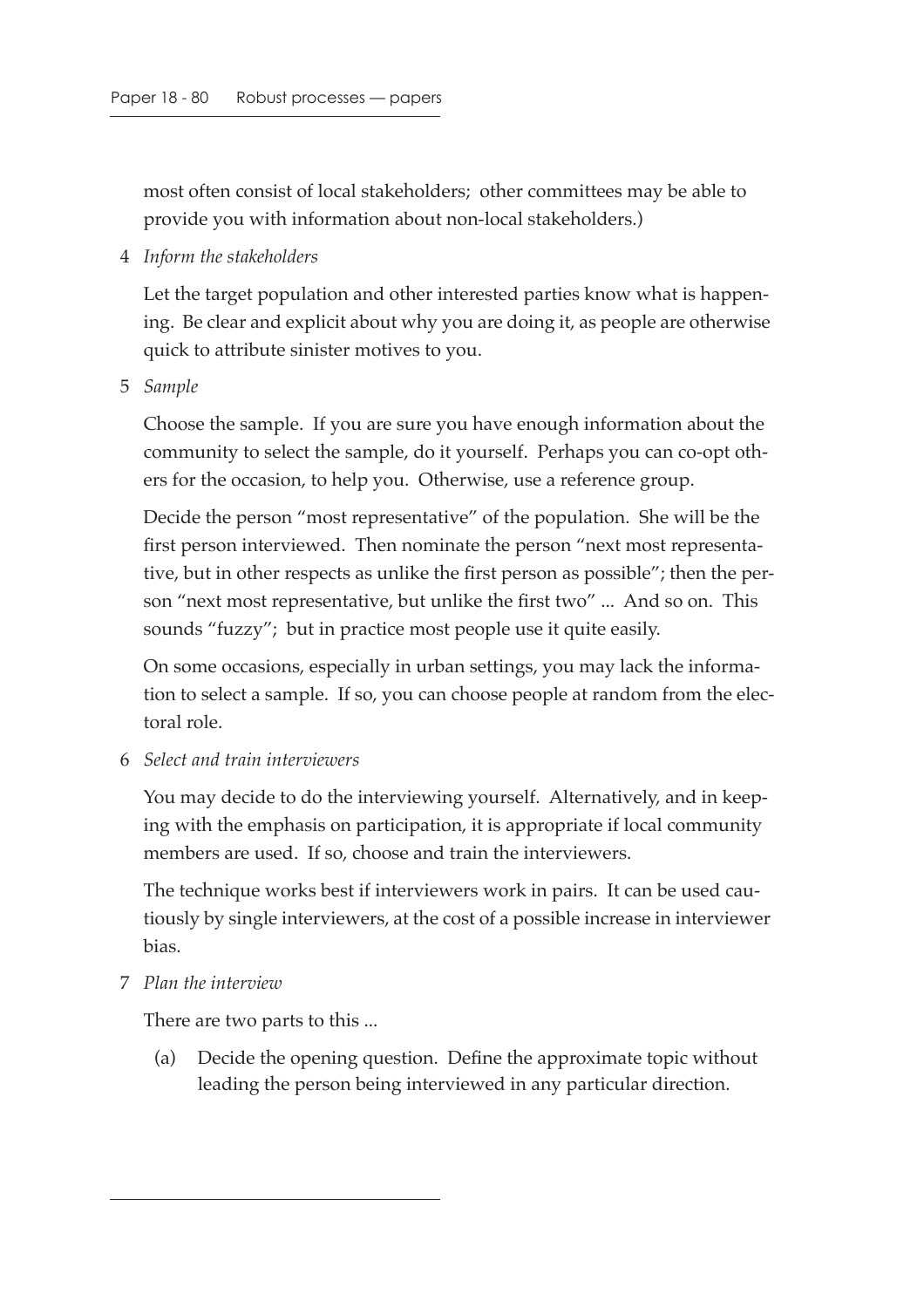Think of it as almost a "content-free" question. It does not so much define the content of the answer as start the interview. In this way, you don't predetermine the answers by the questions you ask. You may occasionally decide to save time by asking more precise questions, though this may bias the information you get.

A typical opening question might be ...

"What do you like most, and least, about living in Coorparoo?" or, slightly narrower, "... about travelling in the western suburbs?"

(b) Determine any probe questions for specific information. Probe questions may be used when you already have some specific questions to which you want answers. The probe questions for later interviews are used to clarify uncertainties arising from earlier interviews — see below.

Step 7 is the beginning of a recurring cycle which is the heart of the technique.

8 *Conduct the interviews*

This description assumes that you are working in pairs for the interviewing.

Each of you conducts an interview with a different member of the sample (see diagram below). The sample is drawn on in the same order as it was compiled. The early interviews are therefore between the people who are least alike. Agreement which arises under these conditions is agreement indeed.

If you can work without taking notes, the greater eye contact and attention build earlier and better rapport. However, some interviewers find it hard to recall the information unless they take notes. So if you are a relative novice, you may feel more confident if you have notes to aid your recall.

A compromise is to use a tape recorder. I prefer not to, as it doubles the time taken — once to conduct the interview, and once to play it back. Some people, too, may be less frank with a recorder present (though most seem to adjust reasonably quickly to its presence).

The interview follows a number of more or less distinct stages.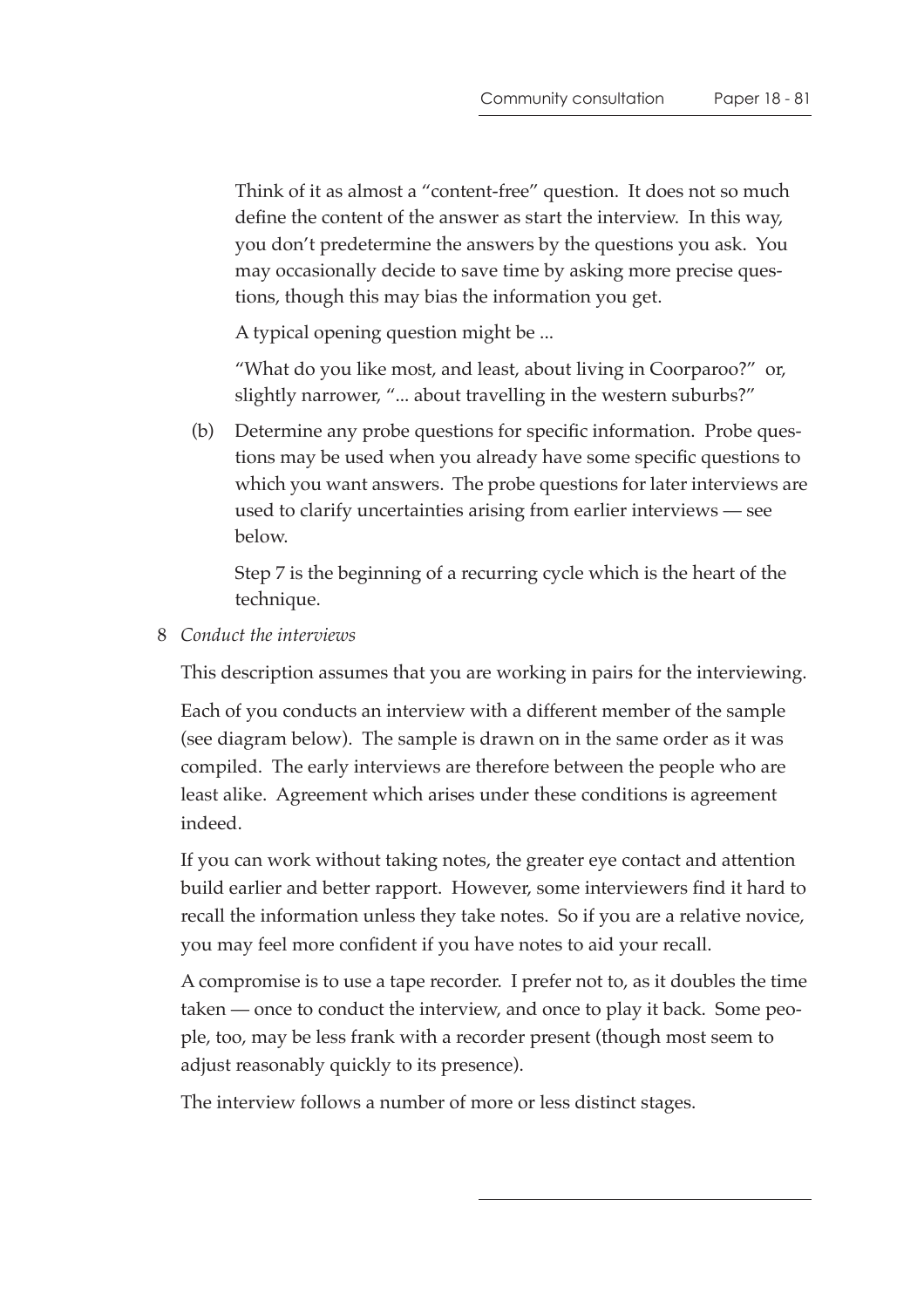

- (a) Set the person being interviewed at ease; try to give the person all of your attention. Introduce yourself, explain the purpose of the interview, and generally try to establish a person-to-person relationship. Explain (though only if it is true) that the information will be anonymous, and will be reported in ways which conceal the identity of individual people. *Indicate clearly what use will be made of the information.*
- (b) Ask the opening question.
- (c) Keep the person talking, typically for about 1 to  $1\frac{1}{4}$  hours. The length of the interview is an important feature of the technique. Until you develop some experience you may find it hard to maintain an interview for this time; at first, 45 minutes may be more realistic.

The questions during this part of the interview are best kept as contentfree as possible. You can then be assured that the content was determined by the person interviewed, not by the questions you asked. If you maintain rapport, you will find that few questions may be needed.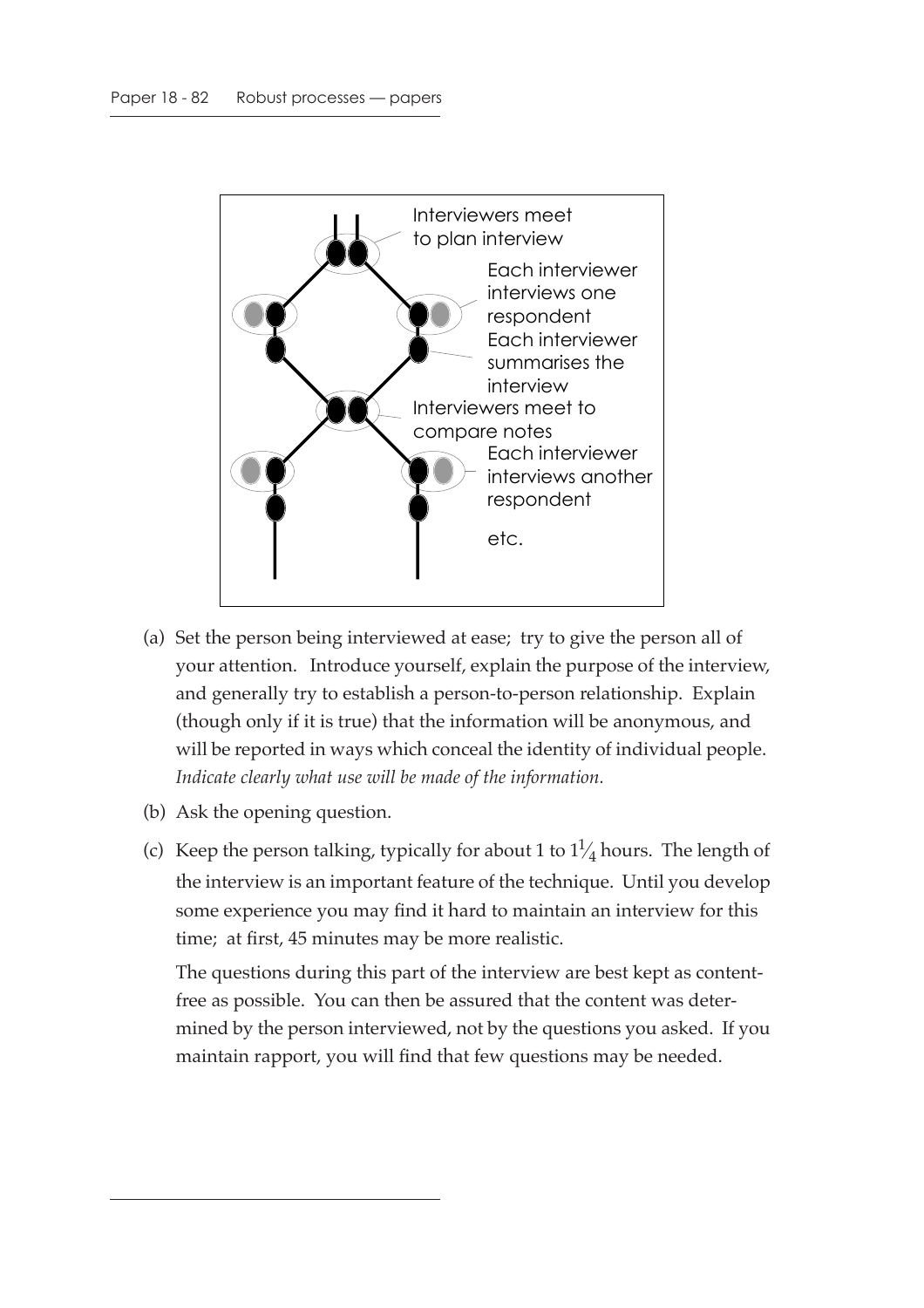- (d) Invite a summary. If you have been keeping a mental note of the key issues, this gives you a chance to check your own impressions.
- (e) Follow up on doubtful or ambiguous issues.
- (f) Ask any probe questions not already answered by what the person has said.

Probes are not always used in the first interviews, though they are always included in later interviews. The number of probe questions typically increases from interview to interview. You can also include probe questions on any doubtful part of the design, for example the sampling.

9 *Individually interpret your interview*

Working alone, interpret the information so far collected. Record this interpretation in writing. In the early interviews, the report might consist of between half a page and a page of handwriting. Note form is all that you need.

Your report takes into account both the interview just completed, and any previous interviews. It thus becomes more elaborate over the course of the interview program. By the end of the series of interviews it may consist of two or three pages, or even more.

10 *Compare interviews*

Compare notes with the other interviewer. Give particular attention only to information which occurs in more than one report. Such information must logically be one or the other of two types: in agreement or in disagreement.

Devise a probe question which identifies how widely the phenomenon occurs. Test apparent agreements; seek explanation of apparent disagreements ...

• When your reports agree, *test the agreement* by attempting to find out if it is ever untrue, and if so, under what conditions. For example, suppose in a program two people have both reported that traffic volume at a certain intersection is a problem. A probe question might ask "On which occasions is traffic volume not a problem?"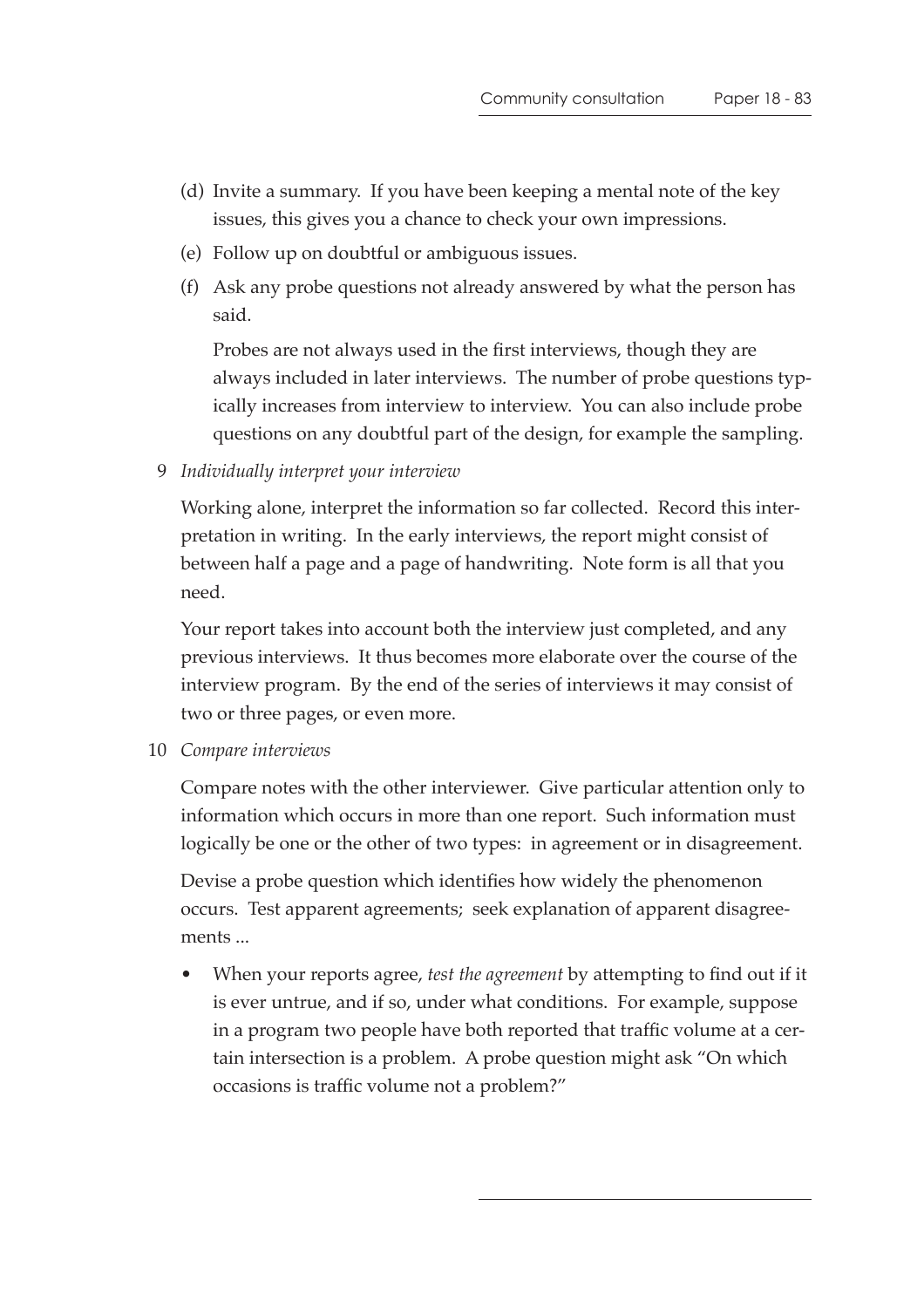- When your reports disagree, seek to *explain the discrepancy*. Suppose that one person has said that the community wants greater use of traffic calming, and another has said they do not. A probe question would seek to determine the conditions under people desire it. "To what extent do local people favour traffic calming? ... What distinguishes those who want it from those who do not? In your opinion, when is traffic calming desirable, and when isn't it."
- 11 *Review the process*

If necessary in the light of the interviews so far, modify the approach used. For instance, change the sample, or provide follow up training for interviewers, or change the interview design and the probes.

12 *Recycle*

Return to Step 8 to recycle. This is the central cycle of the technique. Continue to do so until two succeeding interviews have added no significant information. Then move on to the next step.

13 *Report*

Compile a combined report and decide the next thing to be done.

As you can see, each interview starts broadly and generally. It becomes more specific over its duration. You keep the most specific probes until the very end. Similarly, you develop the information base and the interpretation of it gradually, from interview to interview. At each cycle, the only essential information is that required to decide the next cycle.

#### **Keeping the interviewee talking**

An important part of the technique is being able to keep someone talking for an extended period of time. Remember that the purpose is to keep them talking without leading them. If all information is freely volunteered you have some assurance that it isn't determined by the questions you asked. The effect to aim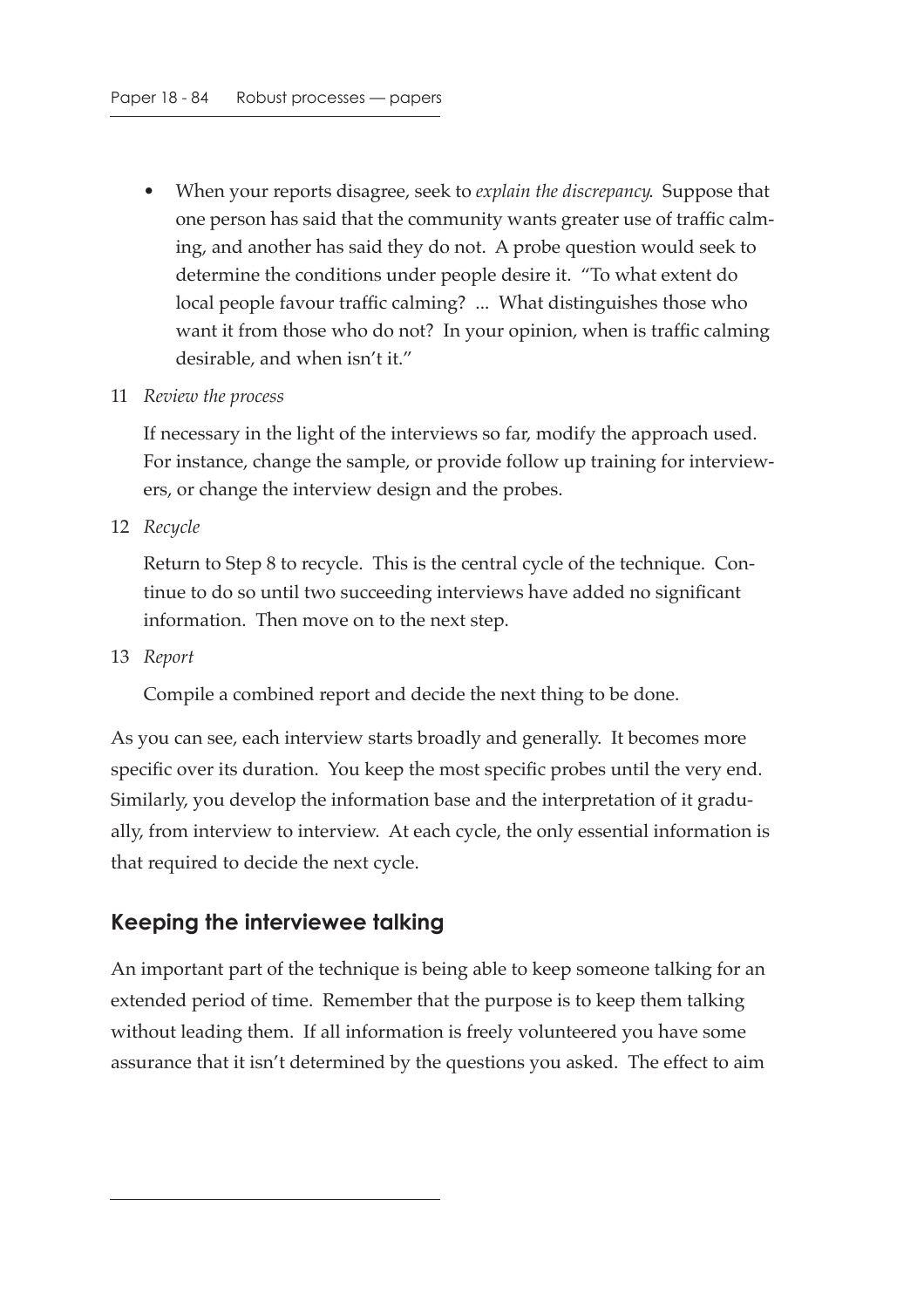for is a "content-free" question or something similar. Some methods include the following.

- The so-called pregnant pause, where you smile sweetly and say nothing. This is obviously content-free. It can be quite effective provided the only thing pregnant about it is your own expectant expression. Overdoing it may succeed only in making you and the other person uncomfortable.
- Friendly, encouraging, but otherwise non-committal noises such as "mmm?", "uh-huh?" and the like. Similar gestures — smiles, nods, and the like. This too can provoke discomfort if overused.
- Requests for more specific information: "Could you give me an example?";
- Repeating back a key word or phrase, or the last word or phrase: "Accident?". This is very effective if not overused.
- Returning to earlier business which was passed over at the time: "You mentioned public transport ...".

All of these techniques work better if you have been able to develop and maintain good rapport.

### **Opening question**

The opening question is also important to the success of the technique. Some care in choosing it is warranted.

Suppose the end goal of the program were to improve community satisfaction with road planning. A suitable opening question is one to get people talking about the strengths and weaknesses of current design; preferably, you won't wish to define the particular topic more closely than that. Examples: "What do you like most and what do you like least about travelling in these suburbs?" "What are the particular strengths and weaknesses of road planning in these suburbs?"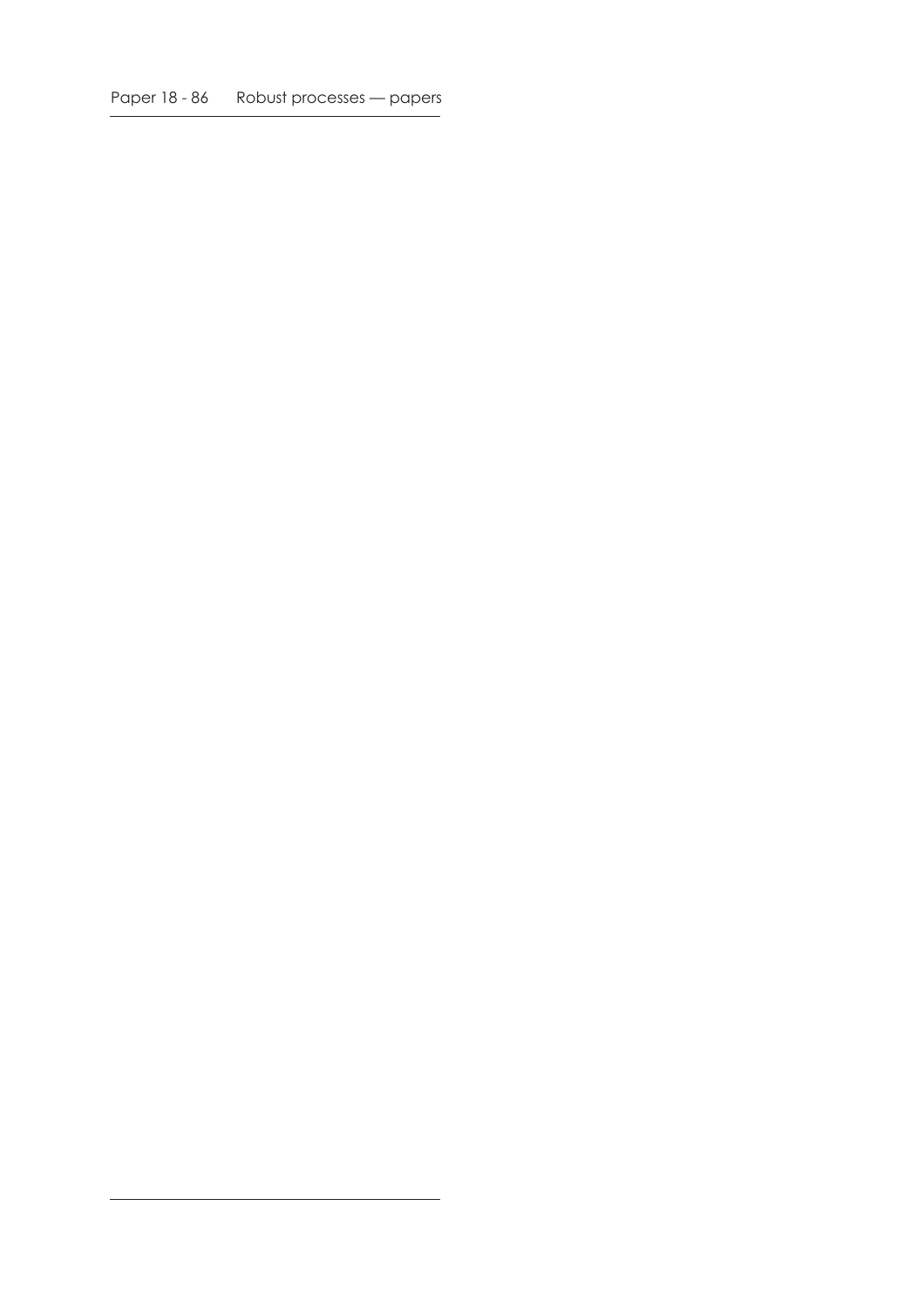# **Chapter 8: Face-to-face delphi**

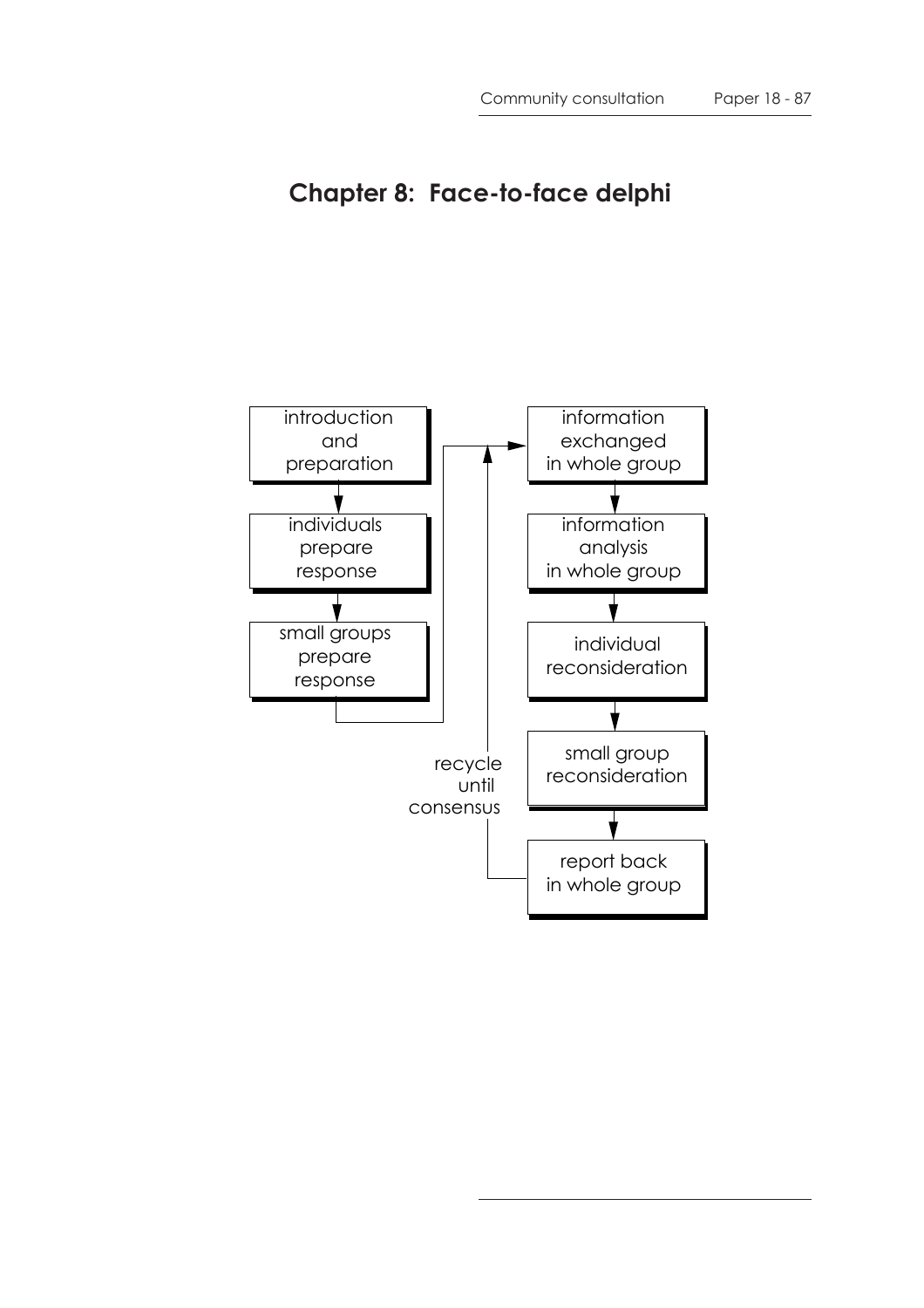Delphi is a technique for generating agreement out of disagreement. It functions by encouraging people to exchange information without debate, and to be willing to change their mind in the light of new information.

It is usually done by mail; this removes much of the need for people to be defensive, and makes agreement easier to achieve.

A face-to-face delphi, on the other hand, offers you considerable economy of time compared to a mail delphi. You can run it in a single half-day or day (or even less), instead of being spread out over several weeks or months. It allows complex and unquantifiable issues to be addressed relatively easily. It doesn't require as much ability from the organiser to understand and be able to summarise the information presented.

These advantages arise because it *is* face-to-face. The disadvantage is that you do need a *substantial* level of facilitation skills, and experience in large-group conflict resolution. I would advise against running a delphi face-to-face unless you have a facilitator who is highly skilled in large-group facilitation, with good communication and conflict resolution skills as part of her repertoire.

Here is a summary description of the process.  $^{10}$  A more detailed consideration of some of the issues appears later.

- 1. *Introduction*. Outline the information to be collected or the decision to be made. Then explain the process, and encourage both honesty and respect for other people.
- 2. *Individual work*. Each person works alone to respond to a question which defines the required information. At this stage, only a response is required, not an argument or justification.

<sup>10.</sup> Based on the description in my *Helping groups to be effective: skills, processes and concepts for group facilitation*, Chapel Hill: Interchange, 1987.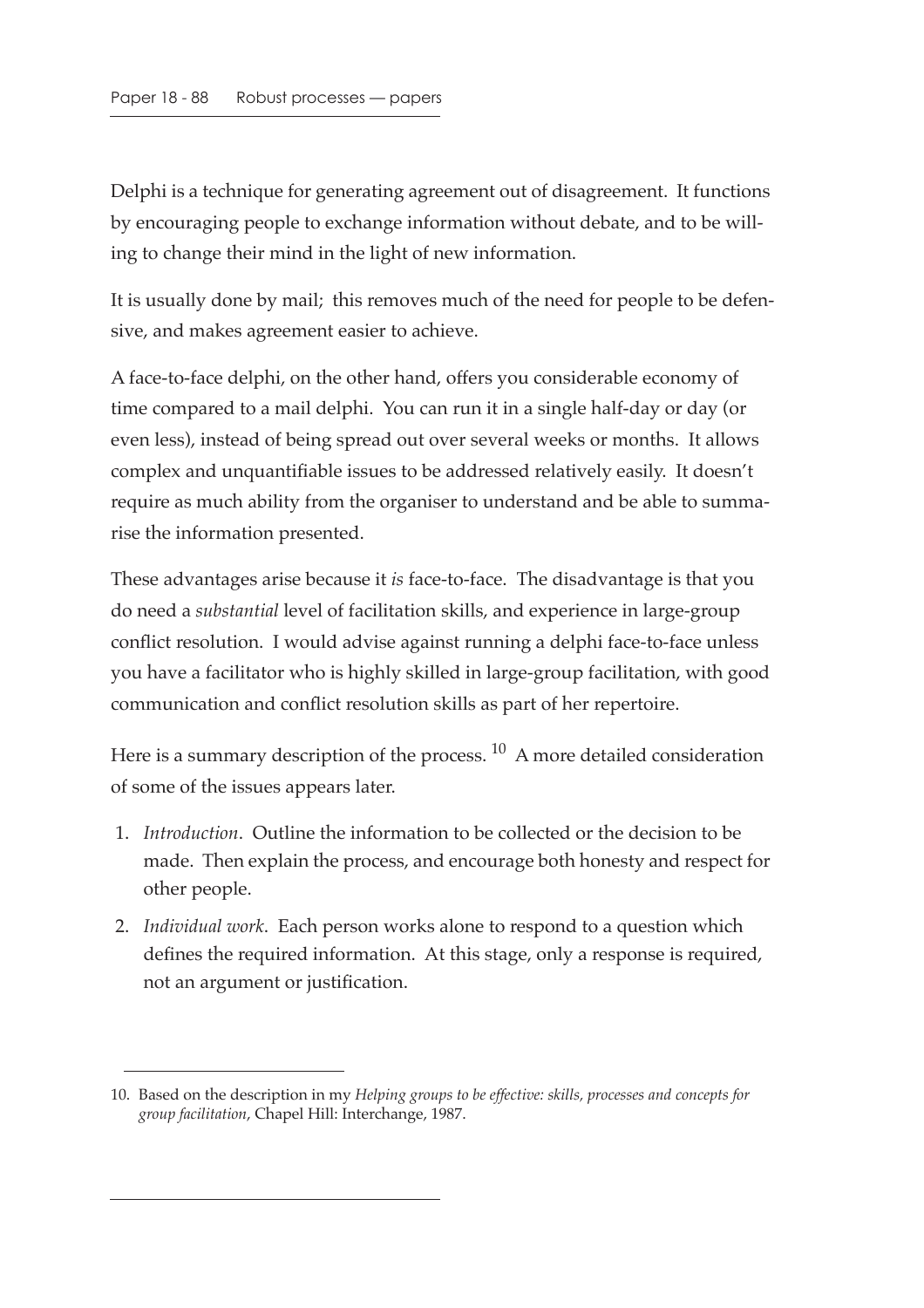3. *Small group information collection*. Participants collect together in groups with people from a similar background. They prepare a group list of information, arranged in order of importance.

The use of groups of *similar* people makes it likely that information important to a particular category of participant will reach the whole-group list. Otherwise, minority information tends to be ignored.

The small group also gives individuals a chance to rehearse their arguments before revealing them in the riskier environment of the large group.

 4. *Whole group information collection*. Gather the important items from each group on newsprint. To do this, ask each group in turn to contribute the one most important item which is on their group list but not yet on the plenary list. Go round the groups several times, to capture all of the important information.

If it is numerical information, each will will typically provide a single estimate.

- 5. *Whole group information analysis*. A voting procedure (in which participants have multiple votes) is used to rank the items from most to least important. A natural cut-off point is chosen between items with high scores, and those with low scores.
- 6. *Individual reconsideration*. Each person considers what changes she wishes to make to the group list in the light of the plenary list.
- 7. *Small group reconsideration*. Small groups compare the list of top items on the group list to those on the plenary list. Where the group list differs from the plenary list, the group has two options — change its list to conform to the plenary list; or develop evidence for changing the plenary list more in the direction of the group list.

This is done as follows. The group adds to its list those items from the plenary list which were previously omitted, but it is now prepared to accept. It prepares a brief report supporting any of the items from its list which it believes should be added to the plenary list.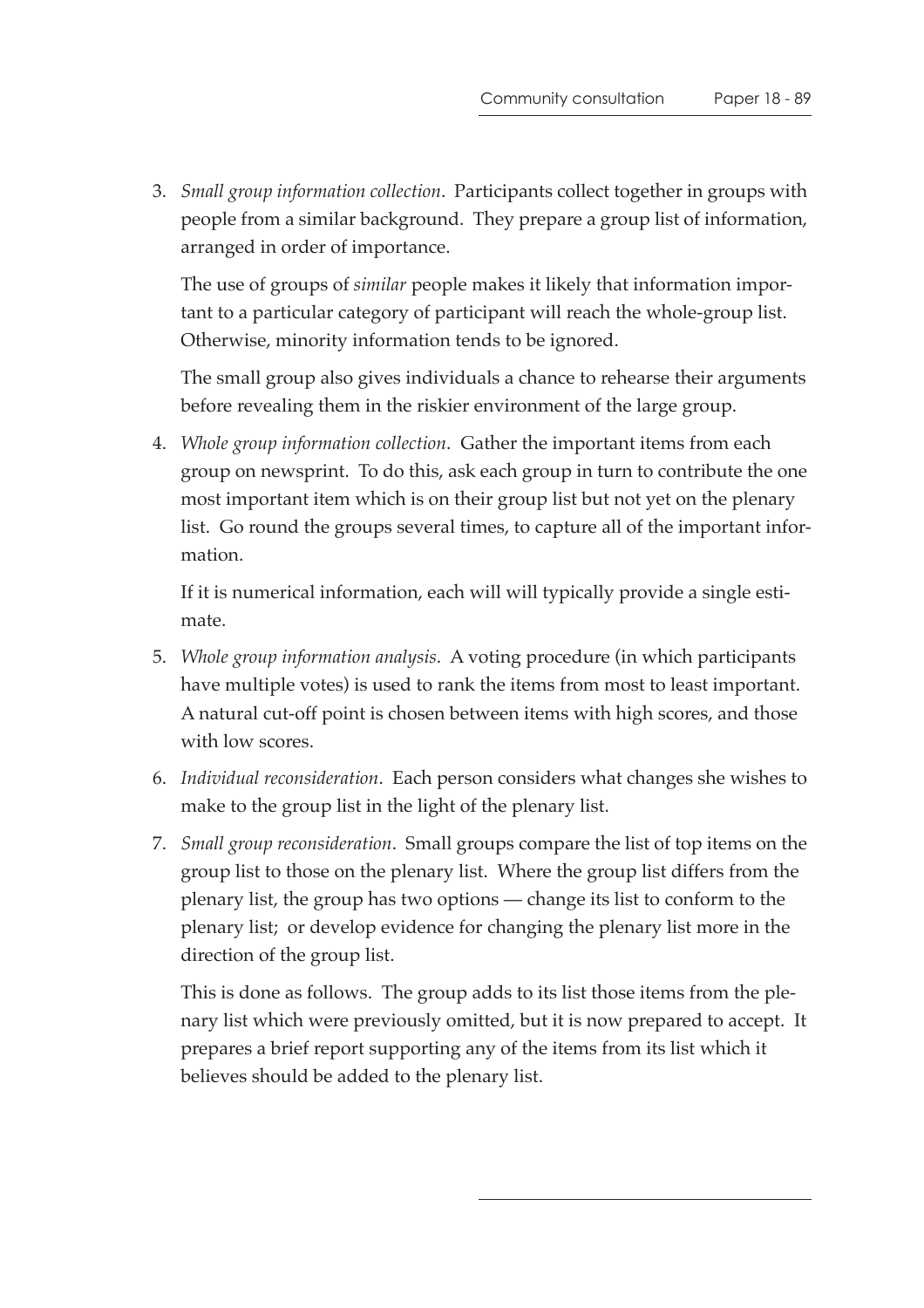This is important: The group spokesperson is to *present evidence* which her group thinks that others may have overlooked. The intention is *not to persuade others* to the group's point of view.

Each group writes its revised list on one sheet of newsprint, and its evidence (in note form) on another.

 8. *Whole-group report back*. Groups report back. Their revised lists are displayed without comment. Each group in turn displays its sheet of evidence and speaks briefly to it. Manage the process by drawing immediate attention to any persuasion or advocacy.

Each group report is followed by a brief session of questions. These must be questions *for clarification only*, and not debate or argument.

Steps 5 to 8 form the loop of the cyclic process. Cycling can continue until consensus emerges or the available time is exhausted.

If the process is managed well enough this can yield good results in quite a short time. You might use it, for example, as a more rigorous substitute for the focus groups, or group interviews.  $11$  As with many such processes, the interpretation of information is done by the participants rather than by the facilitator. This makes it particularly suitable for qualitative information.

As mentioned earlier, you can see that the task process is not all that different from the more usual variety of delphi. The relationship aspects, however, are very different.

<sup>11.</sup> See for example A. Hedges (1985), Group interviewing, in R. Walker, ed, *Applied qualitative research*, cited above.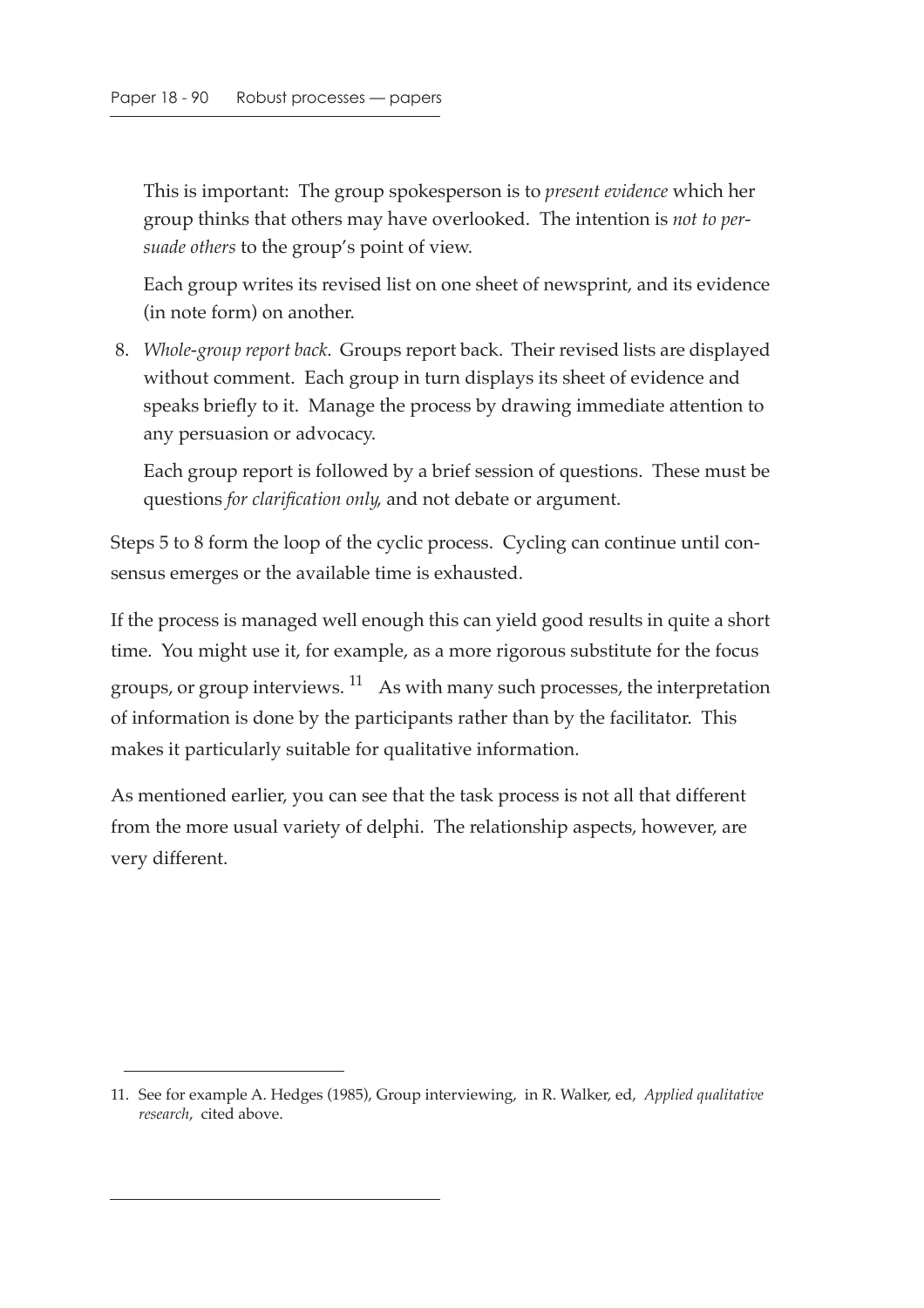## **Managing relationships in a face-to-face delphi**

A face-to-face delphi does require skilled facilitation. This can be done by managing the pressures to conformity and individuality in such a way that they are constructive rather than destructive.

An important part of this is the introduction you provide, and the effects of the very early stages of the activity. Some initial relationship-building or "ice-breaking" is useful. (One of the most powerful I have used is the "personal history trip" <sup>12</sup> described in other documents, and briefly described in the chapter on meetings for committees.) So are initial instructions which encourage people to exchange information in such a way that ...

- they are as *clear and informative* as they can be; but ...
- they don't paint themselves into a corner; that is, they are willing to *let go* of their own position in the light of new information;
- throughout, they *respect* other people as people; and ...
- that in any information exchange they concentrate on *informing rather than persuading*.

To this end, your initial instructions to the group might go something like this ...

"It is absolutely essential to the process that you speak out about your own point of view. It is extremely helpful if you do that in such a way that you don't back yourself into a corner, and that you treat people with respect even while you are challenging their views.

"The purpose of the activity is to learn from one another. We can make more informed decisions based on more and better information than any one of us is likely to bring to this activity.

<sup>12.</sup> For example in B. Dick and T. Dalmau (1988), *To tame a unicorn: recipes for cultural intervention*, Chapel Hill: Interchange.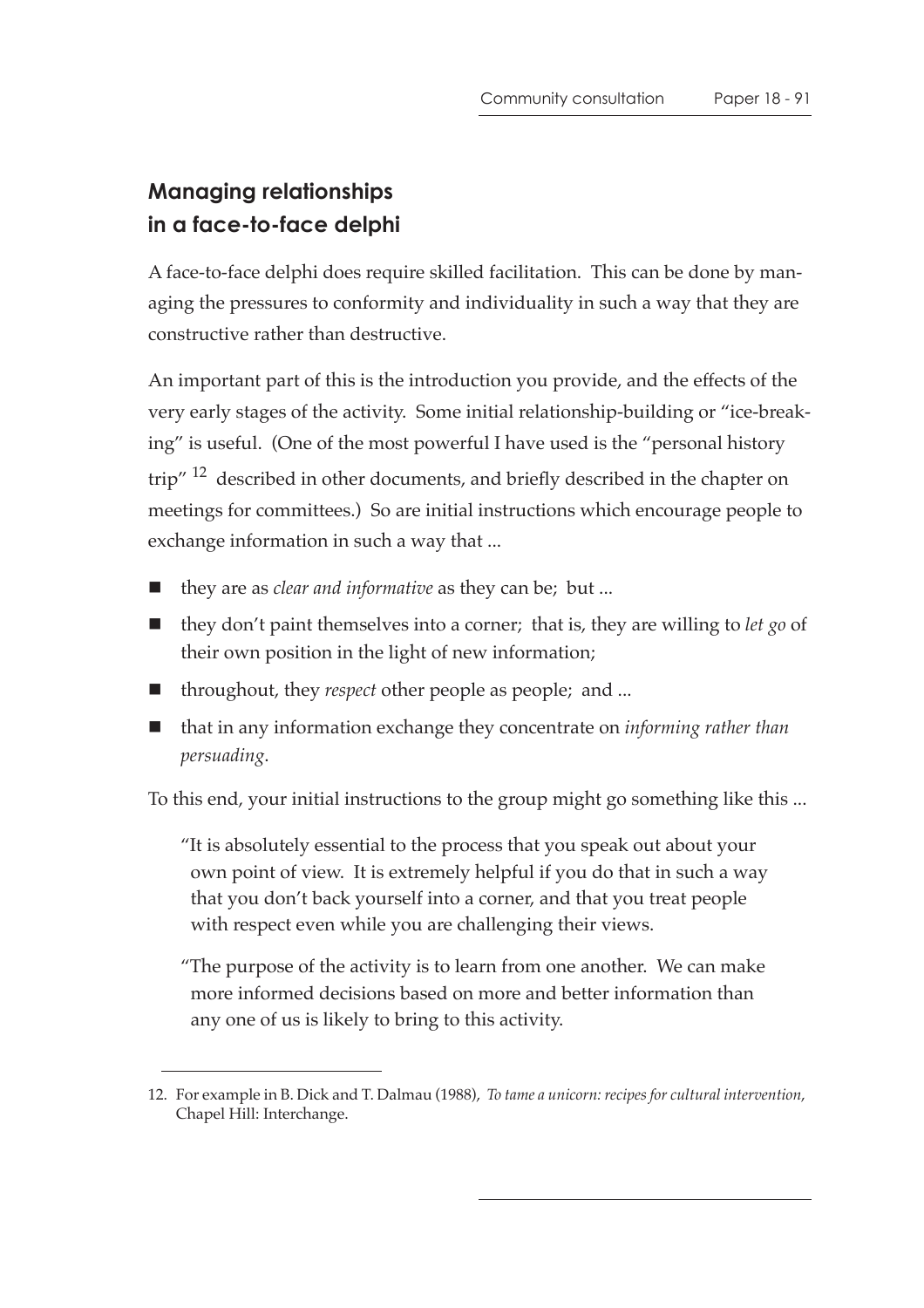"From time to time during the activity you will be asked to report your own view, or that of a small group. It will help if you recall at these times that the purpose of your report is to *inform, not persuade*. Our intention is not to have one view prevail, but to arrive collectively at a view that is better than any of the individual perceptions we bring with us."

It doesn't hurt to have a summary chart or overhead visible throughout the activity, perhaps a summary in this form ...

- Be clear and honest
- Be willing to let go
- Respect the person
- Inform rather than persuade

The purpose of these interventions is to encourage a combination of honesty and concern for others. Ask participants to be direct and open, but also to be specific and to respect others' opinions. The outcome might be described as constructive and manageable conflict.

Destructive conflict may still emerge at times between groups. If it does, you can switch to the use of conflict management processes.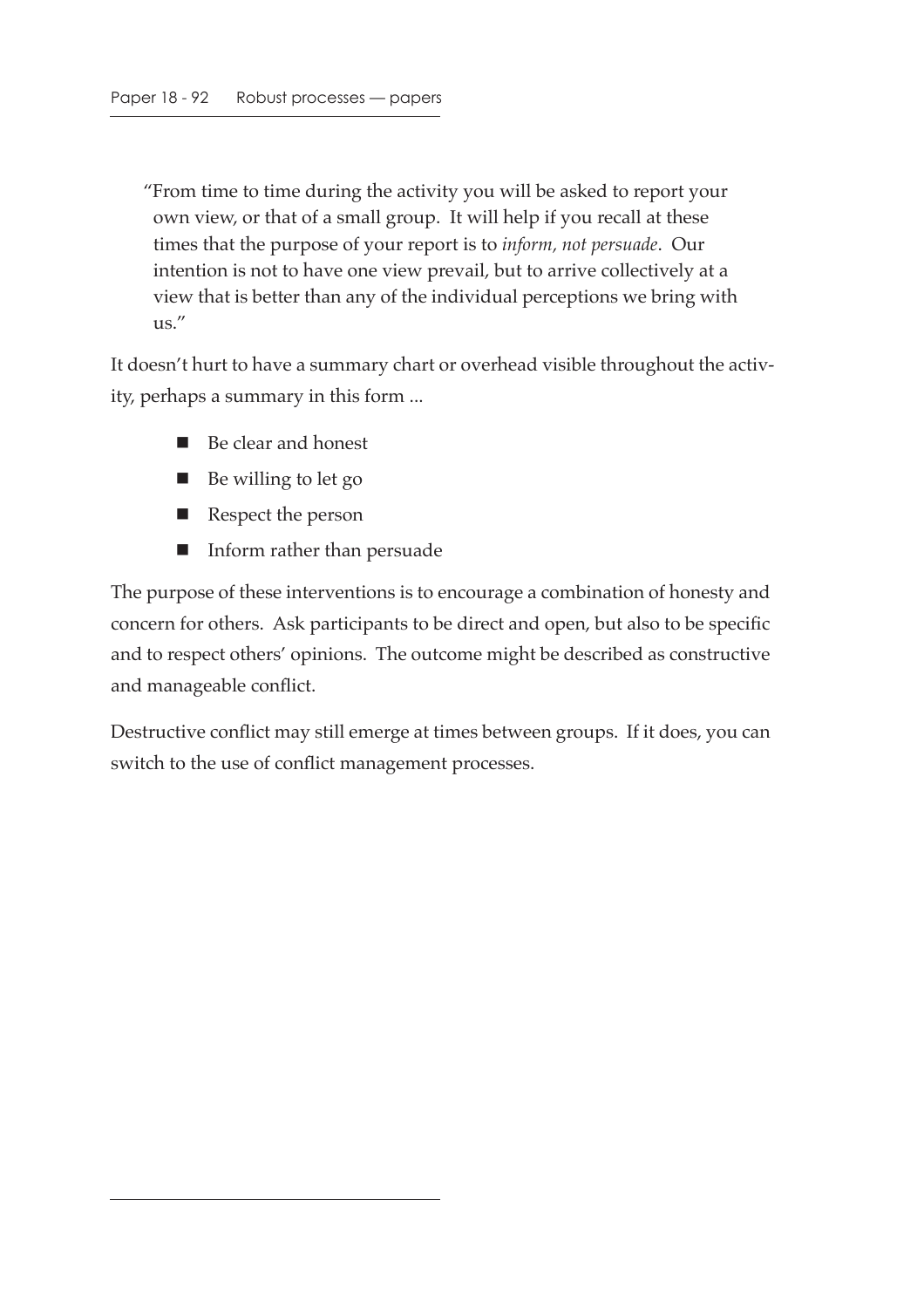# **Chapter 9: Group feedback analysis**

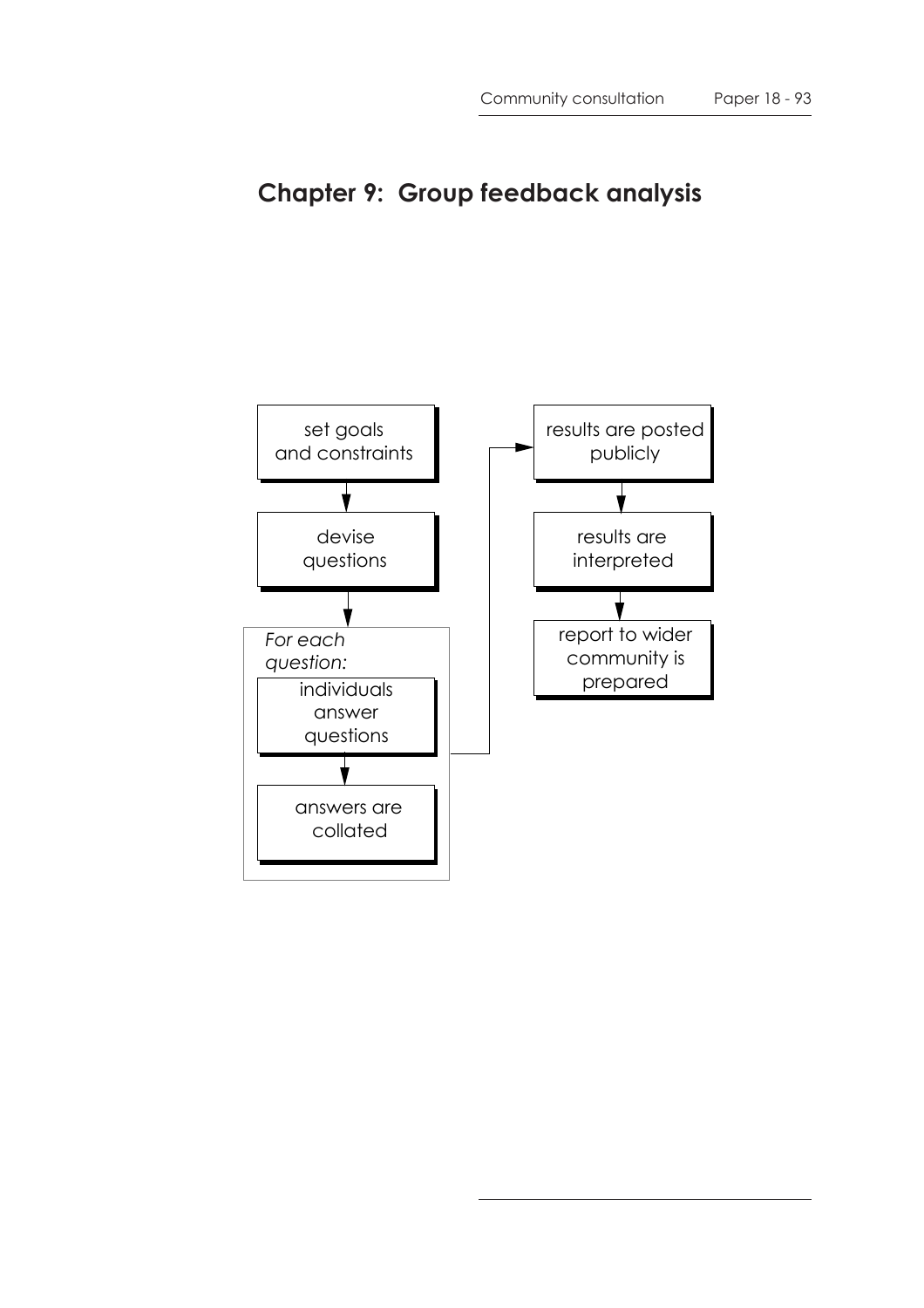Group feedback analysis,  $^{13}$  or GFA, is a small-group alternative to survey feedback (described in another chapter). Information is collected from and interpreted by a varied small group in a single session. The small group may also devise the questions before answering them.

It is also an interactive procedure; you collect the data in a dialogue with informants. It therefore offers you a more robust alternative to survey feedback, and in a form which can be used by people with relatively little experience.

### **When to use group feedback analysis**

GFA is likely to be an appropriate technique where small-group information collection is called for. It is suitable for use with numbers of people between about six and about twelve (more with skilled facilitation).

The best group is one which is a microcosm of the community. It may be chosen in the same manner as a sample for convergent interviewing (described in an earlier chapter), or it may be randomly selected as a reference group or jury.

Before you use GFA with a particular group, check that these preconditions have been met ...

- $\blacksquare$  the group is sufficiently representative;
- $\blacksquare$  there is agreement on goals; and
- group members understand what constraints apply.

<sup>13.</sup> Devised by Frank A. Heller. See his Group feedback analysis as a method of action research, In AW Clark, *Experimenting with organisational life the action research approach*, Plenum, NY., 1976. The process described here is a substantial modification of Heller's procedure; for Heller, the main emphasis was on the research component of action research, while the present description gives more emphasis to the action. This description was summarised and amended from T. Dalmau, B. Dick and P. Boas, *Getting to change*, Canberra: Work Organisation Branch, Department of Industrial Relations, 1989. In turn, that was based on *Small group diagnosis*, Chapel Hill: Interchange, mimeo.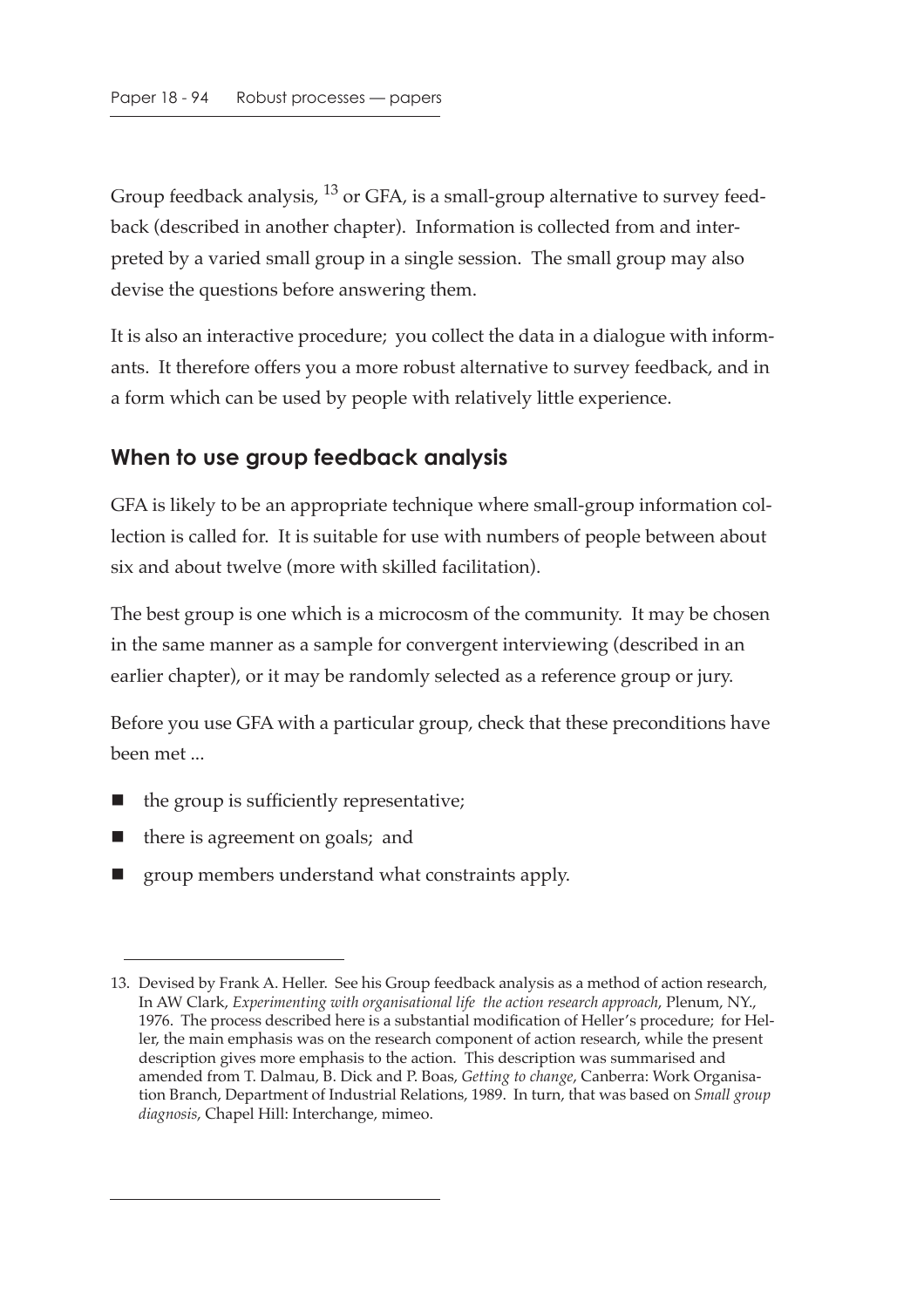Unless you are a skilled facilitator, GFA is not advised if there are serious unresolved conflicts within the group. It may also be unproductive if the information you want is unrelated to the issues of most concern to group members.

The procedure is written for use by a group without consulting help. A member of the group can fill the role of facilitator. If you have an experienced facilitator you may wish to alter the procedure accordingly.

## **Facilitator preparation**

In some settings the duties of the facilitator may be shared amongst different group members. For the present description, however, I will assume you are the facilitator.

Your main function as facilitator is to guide the group through the exercise. The purpose is to achieve an end result ...

- which is one that the group have reached by themselves,
- and which reflects their real views.

For this to happen, each member of the group must feel able to contribute her views safely. It is also important for group members to listen to one another (or a genuine group consensus cannot emerge), and to communicate cooperatively rather than competitively.

Here is a useful frame of mind for you to adopt: regard your task as helping the group to generate its own information while it takes responsibility for its own effectiveness in doing so.

## **The process**

There now follows a description of the steps involved. For many purposes you may want to precede the steps below with a definition of goals and constraints. A shortened and modified version of search might be used for this purpose. The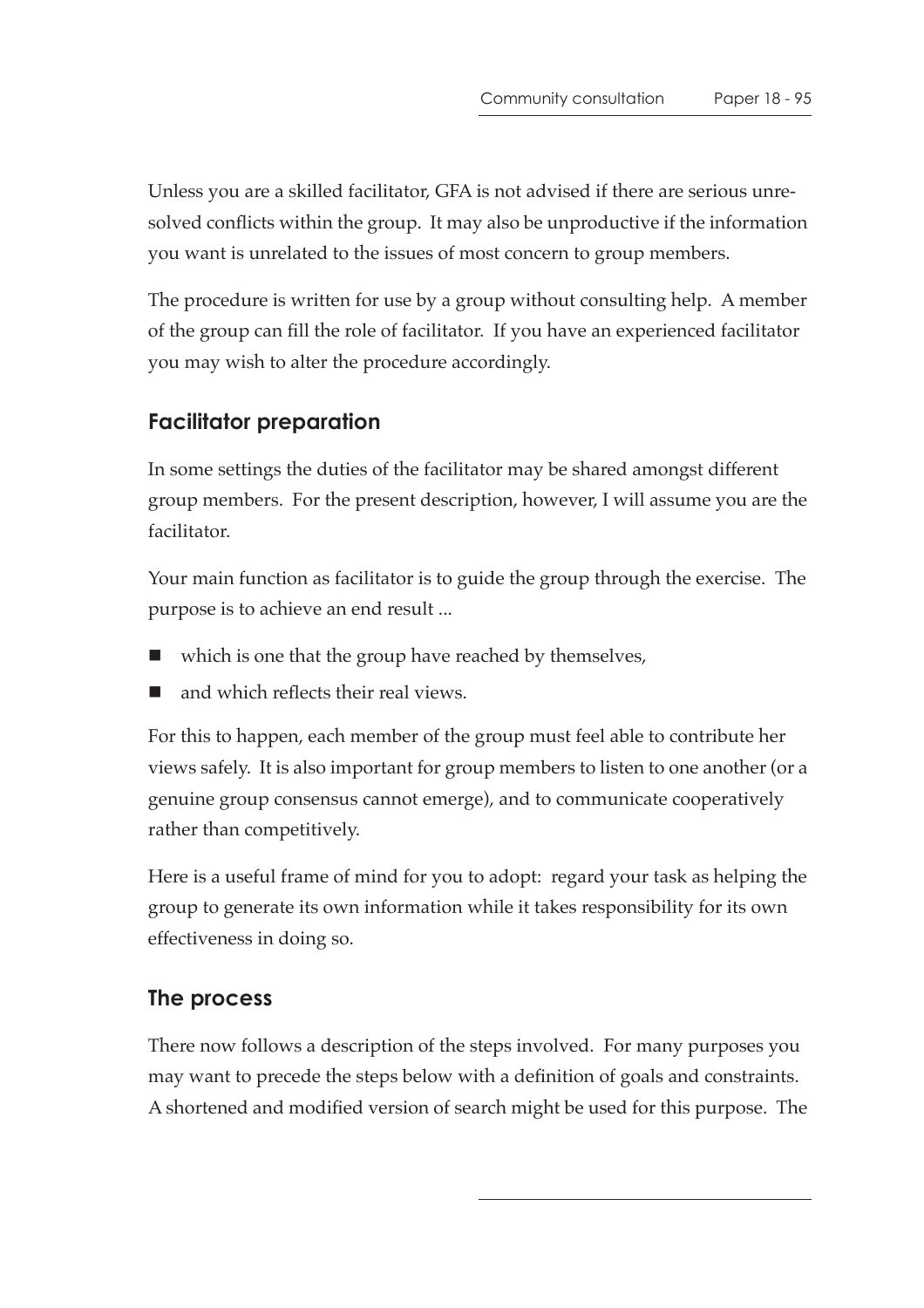constraints may be defined by someone speaking on behalf of the wider community, or perhaps some umbrella body such as the South East Queensland Passenger Transport Study (SEPTS).

Here is the process ...

1 *Developing questions*

You can develop the questions yourself, as is usually done with research-oriented versions of GFA. But if so, there is some preliminary work to be done, perhaps using convergent interviewing. In the procedure described below, the group itself decides the questions.

During both this procedure and the later collection of responses, you use cards to allow group members to remain anonymous. Standard 125mm x 75mm (5" × 3") system cards such as those used in office filing systems are small and convenient.

1.1 Ask group members to develop, individually and without discussion, two or three questions which would secure the required information from the group. Ask them to phrase these questions in such a way that they can be answered on a seven-point scale, ranging from highly favourable (7) to highly unfavourable (1).

You can suggest that in the first instance they begin questions with "To what extent ..." or "How much ..." or "How well ...". This increases the likelihood that questions will be able to be answered on the scale.

1.2 If the exercise is being done with a large group, this step may be done with small groups of three or so, so that the list of questions is not too large for easy collation. Otherwise it can be done by individuals. Each individual (or group) writes two or three questions on cards, one question to a card. These cards are then passed face down to the front of the room.

#### 2 *Collation*

You can collate the questions with the group watching. It is usually better, however, if the group is responsible for collation.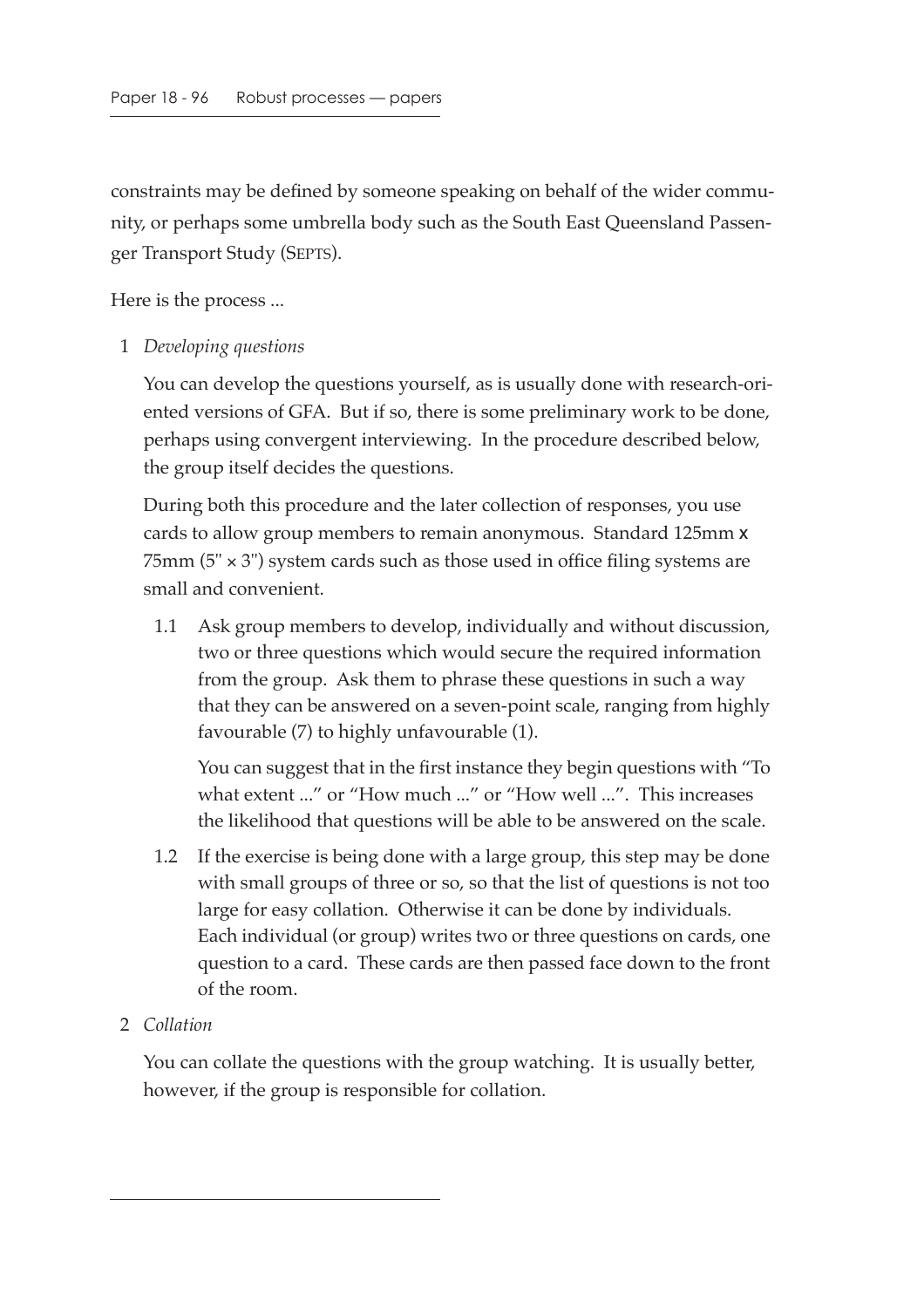- 2.1 Ask the group to nominate two or three of their members to group the questions into a smaller number (between ten and twenty). A *representative* sub-group is suitable, chosen from the quieter members of the group (they often have a more accurate perception of the situation).
- 2.2 Collation can be done conveniently on a large table placed near the front of the room, with room for other group members to gather around it.
- 2.3 The collators begin by looking for *questions which would obtain the same information*. When such a pair of questions is found, it is placed on a separate cleared part of the table. Other questions are then found which also ask for the same information, or information which is very closely related.

Questions are grouped only where they serve the same function, and not because they are about related topics or have similar wording.

- 2.4 The collators then choose from each group of questions one which captures the theme, and which can be answered on the scale used. If the best question is one which would attract a "yes/no" answer, it can often be converted by adding "To what extent" to the beginning of it.
- 2.5 The questions are written up on a chalkboard or piece of butcher paper. Space is left at the right for measures of average and spread.
- 2.6 At the end of the questions are added a number of open-ended questions to be answered with a few words or a sentence. These are "catch-all" questions to capture information not covered by the more specific questions.

The wording depends upon the type of information being sought. As an example, suppose the GFA is being used to gather reactions to a proposal. The following questions might then be useful ...

- a Write down the three major strengths of the proposal.
- b Write down the three major weaknesses of the proposal.
- c Write down the two or three specific changes which you think would do the most to increase the usefulness of the proposal.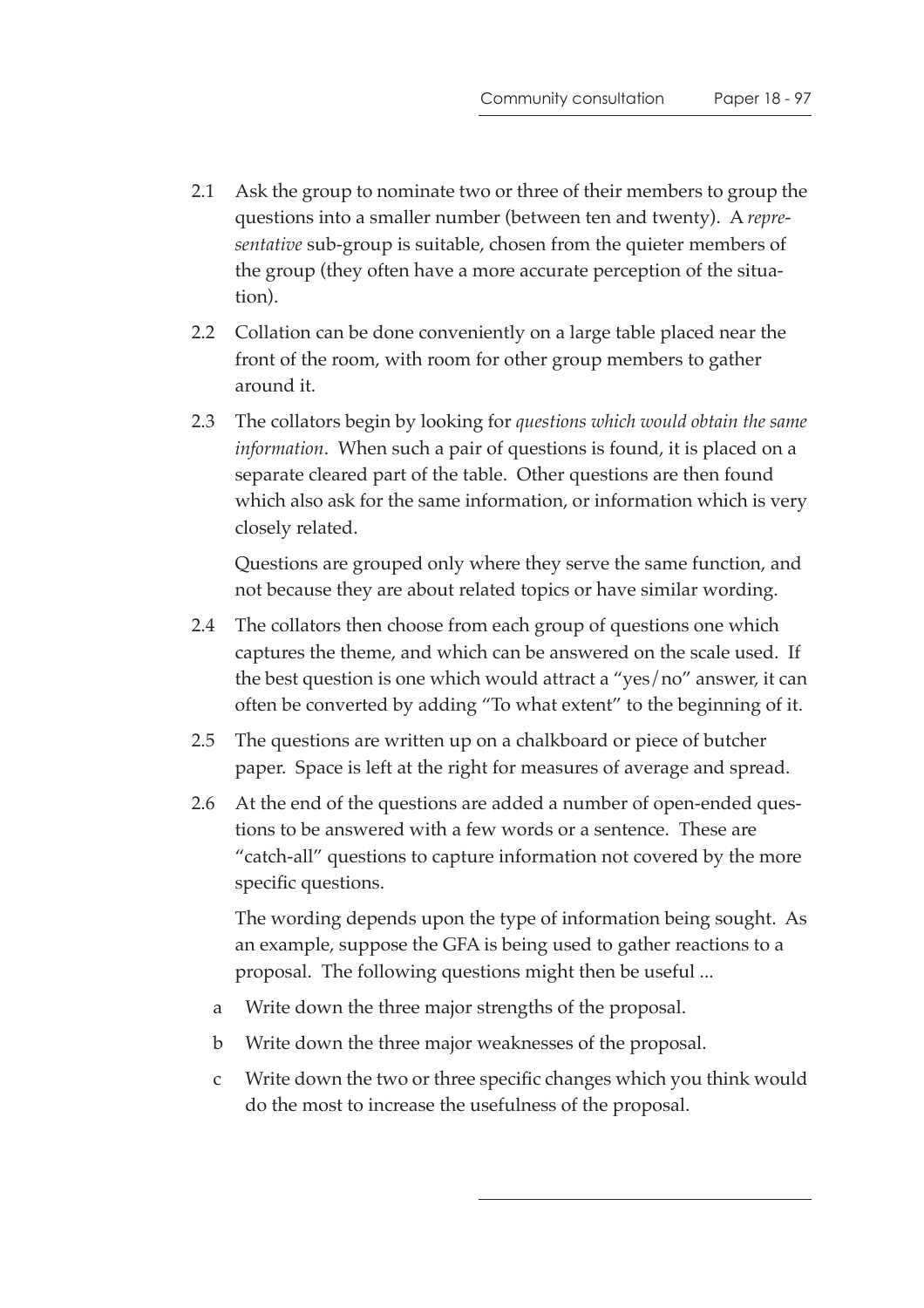#### 3 *Answering the questions*

Group members answer questions individually. Summaries are then written up and used as the basis for the later discussion. (The summaries are not written up until all questions are answered; otherwise the responses to the earlier questions may influence the later responses.) In more detail ...

- 3.1 Read out the first (or next) question to the group. Group members each take a 125mm x 75mm card. In the top left hand corner they write the question number preceded by "Q" (otherwise someone will confuse left and right, and there will be problems). In the top right hand corner they write their response to that question. If reasons for the response are also to be collected, these can be written below. The card then resembles the illustration below.
- 3.2 The cards are collected face-down by one of the collators, and given to a second collator who compiles the summaries. (The collators also record their own responses on cards. So does the facilitator if she is a member of the group.)



3.3 The second collator sorts the card into rank order, with all the "l" responses first, then the "2" responses, and so on. The cards are sorted into two equal piles; and each of those piles is itself further divided into two.

The middle card (or the average of the middle two cards) provides an average (technically, the "median"). The difference between the quar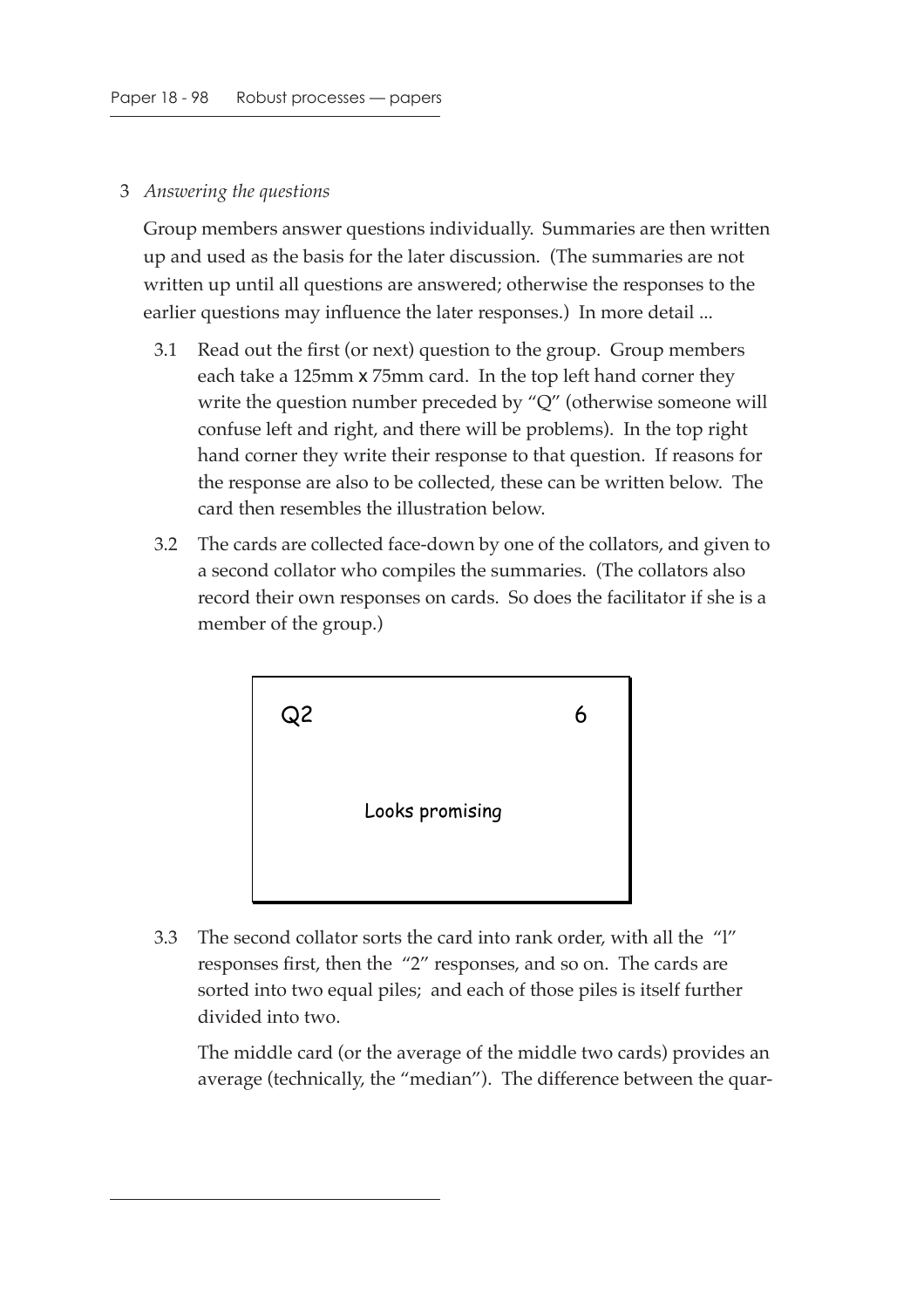ter and three-quarter marks gives a measure of the spread (technically, the "interquartile range") —

> Original order 3 5 3 7 1 3 5 5 4 2 3 2 4 Arranged in rank order 1 2 2 3 3 3 3 4 4 5 5 5 6 Sorted into four equal stacks 1 2 2 3 3 3 4 4 5 5 5 6 Q1=2.5 Mdn=3 Q3=5

The median is 3 (the midpoint) The interquartile range =  $5 - 2.5 = 2.5$ 

The procedure of step 2 is then repeated for each of the scaled questions. For the open-ended questions, the responses are recorded one to a card. They can be collated on the same table used to prepare the questions, and a summary of the main themes recorded.

4 *Preparation for the discussion*

This and the following steps form the core of the procedure. Group members use their previous responses as a means of knowing if there is close to a group consensus on some items. They reach agreement on a summary statement of the views of their group.

In the interests of free and open discussion, it is better if this part of the procedure is conducted with the understanding that it is confidential. The task of deciding finally what will be communicated to others outside the group is then left to become a separate exercise.

In more detail ...

4.1 The facilitator suggests that the rest of the discussion might be anonymous and confidential.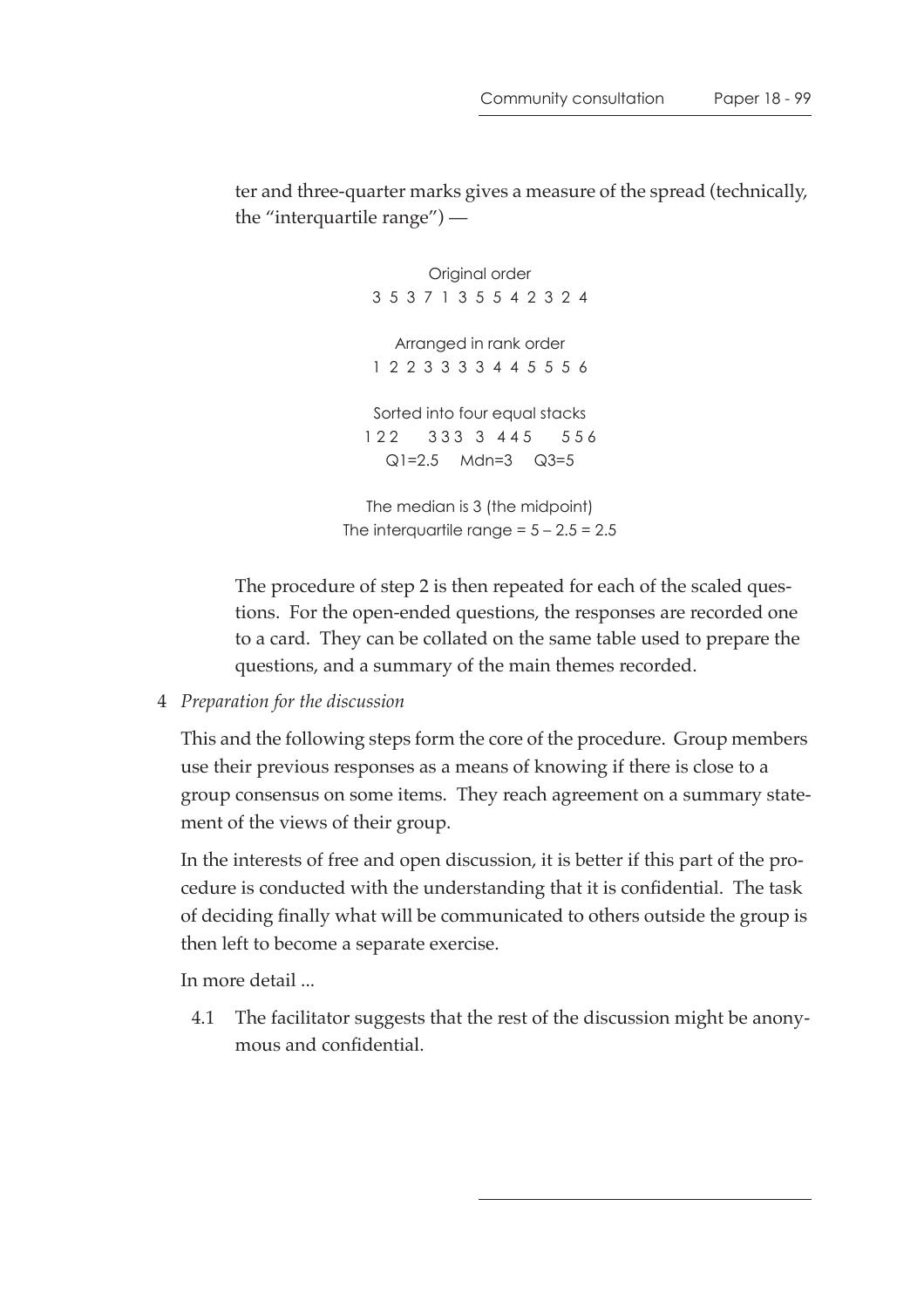The facilitator reminds group members that they are using a collaborative process. Their goal is to understand and communicate the view or views of the community as a whole.

During the discussion which follows *any points made are written up on a second sheet of butcher paper*. This written record, like the discussion, is confidential.

- 4.2 The items are worked through in an order determined by their average, from most negative to most positive. For each, group members are given individual thinking time to prepare their interpretation of the results. These are then compared. Either a consensus is identified, or several views are recorded for reporting.
- 5 *The report*

All information so far generated and recorded is private information: confidential to the group. The final session of the procedure is used to develop public information, or information which can go outside the group. In more detail ...

5.1 Taking each agenda item in turn, group members decide if they want to communicate it to others. If they do, they then agree on the wording with which it can be communicated. This can often be done most easily be editing the summary developed when the item was first discussed. When a final wording is agreed on it can be transferred to an appropriate action sheet.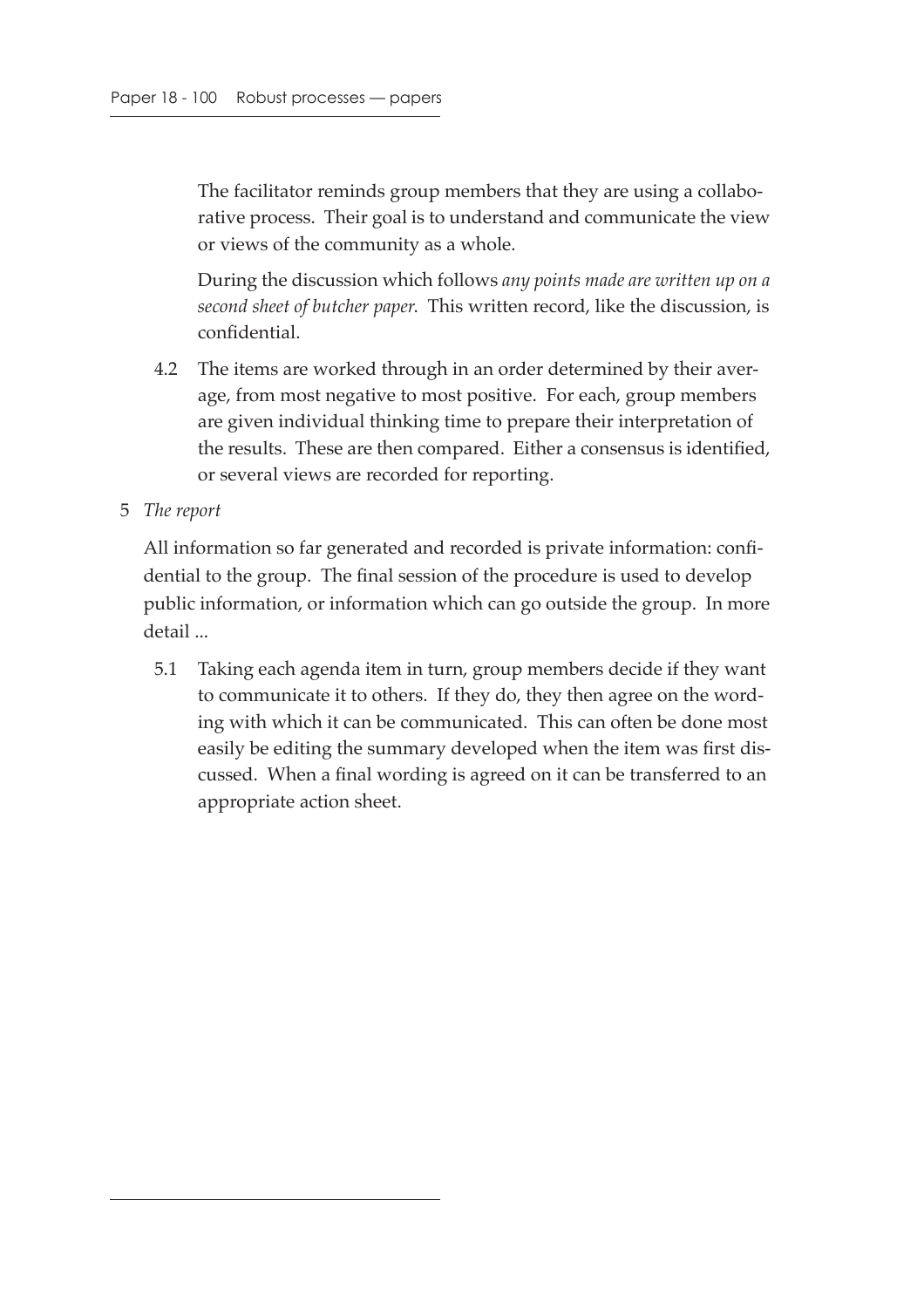# **Chapter 10: Intergroup conflict resolution**

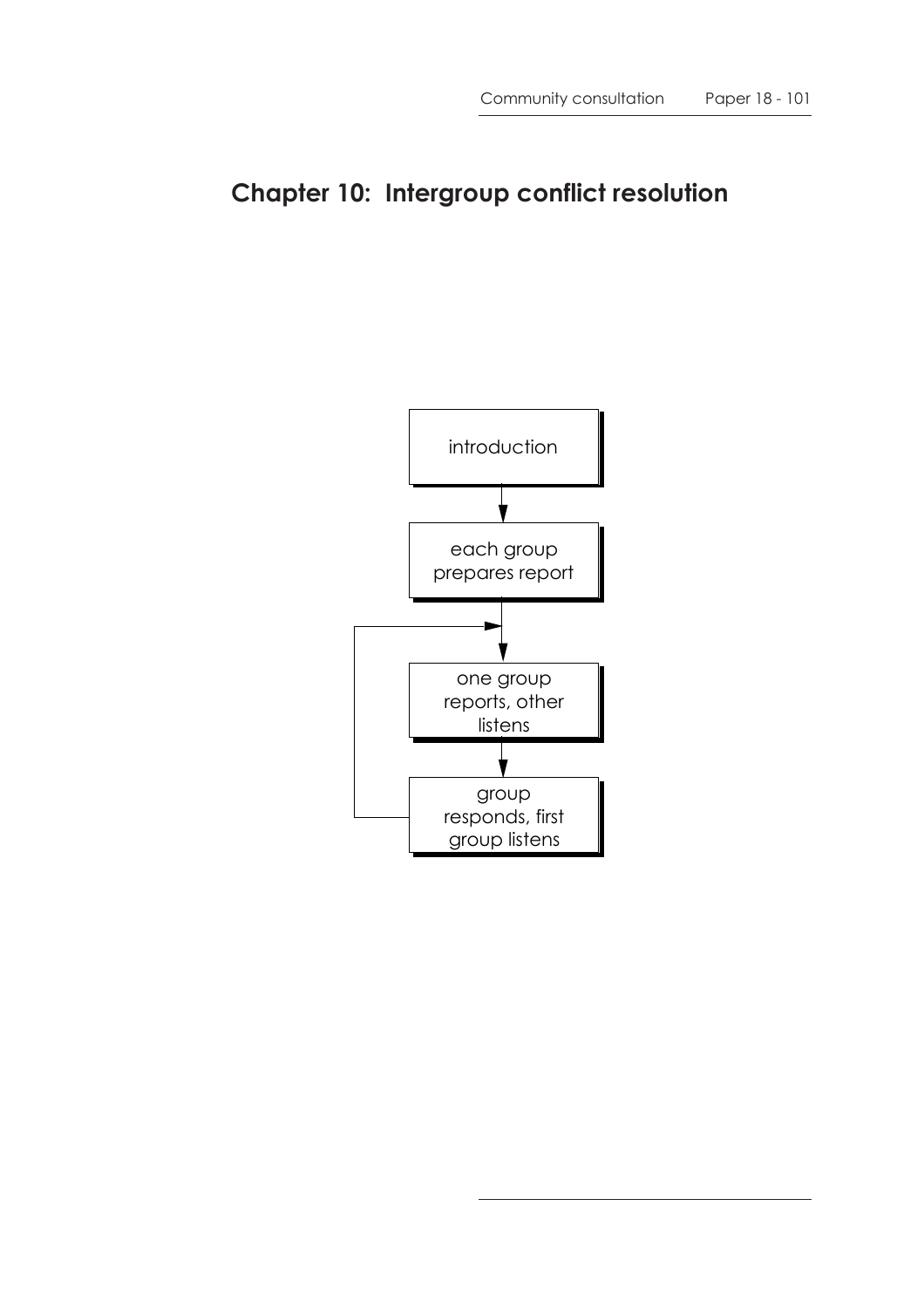Intergroup conflict resolution is a process by which two groups gain at least a better understanding of each other, and a better relationship. It often leads also to agreement on a third position, which is frequently more creative than either of the original positions of the group.

It is a method  $14$  for experienced facilitators. Its use is indicated when there are two groups with differing views, and you suspect that many of their differences arise out of mutual misunderstanding. If there are more than two groups, or if the differences are very complex, a face-to-face delphi may be more effective. If there are two groups, and the differences are about desired approaches, option  $1\frac{1}{2}$  may be appropriate.

The procedure described below will be more effective if you have had a chance to meet the two groups separately before they come together. It is important at least that you have from each of them a commitment ...

- $\blacksquare$  that they want the situation to improve;
- that they are willing to meet others half-way to achieve an improvement (this condition is not necessary for highly experienced facilitators);
- that they will not abandon the process during the first session (sometimes it gets worse before it gets better);
- that they accept your responsibility to manage the process, and will cooperate in helping you to make it work.

The procedure is as follows ...

1 *Introduction*

The facilitator explains the procedure, and reminds the groups of the commitments they gave previously.

<sup>14.</sup> The process described here is modified from one in *Frameworks for effective third party conflict resolution* (Chapel Hill: Interchange, 1990), a document which describes an interpersonal (rather than intergroup) conflict resolution process.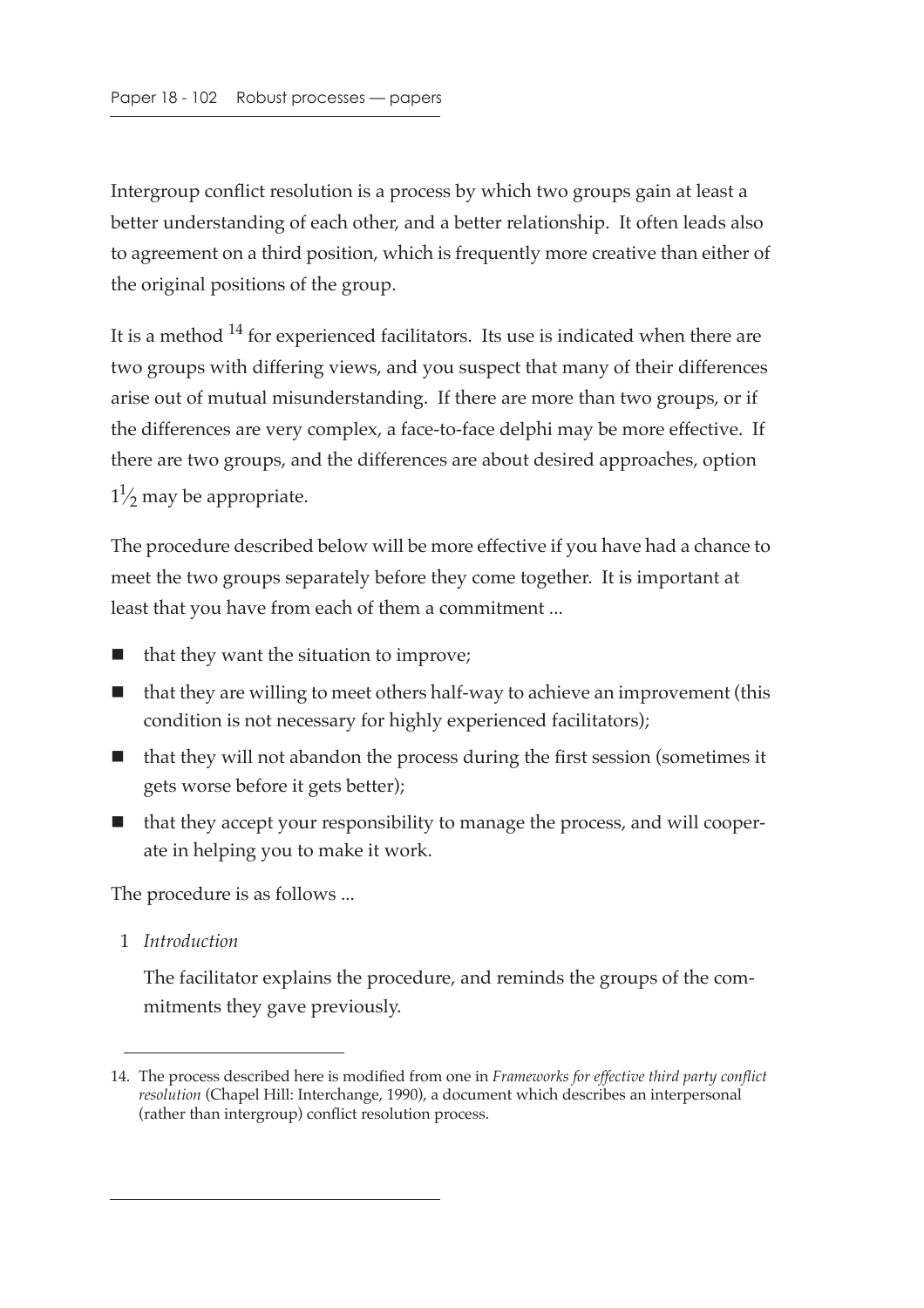#### 2 *Preparation*

Each group is asked to prepare, on butcher paper, its own description of the situation. The exact instructions depend upon the differences between the groups.

If the main issue is suspicion, for example, each group might describe itself and the other group. If it is dissatisfaction with each other's behaviour, each might prepare a list of what different behaviour they would prefer. It if is differences in perception, each might prepare a description of its own perception, and their assumptions about the perceptions of the other group.

In any event, this is most effectively done in three stages ...

- 2.1 each group member individually prepares and lists her own views;
- 2.2 these are collected into a group view;
- 2.3 the group chooses and briefs one of its members as spokesperson, while preparing a summary on butcher paper of its views.
- 3 *Exchange*

The groups come together to exchange and examine their view of themselves and the other group. In more detail ...

- 3.1 You explain that *the only task is to understand each other's perception*, not to debate the issue.
- 3.2 One group spokesperson posts her group's butcher paper on

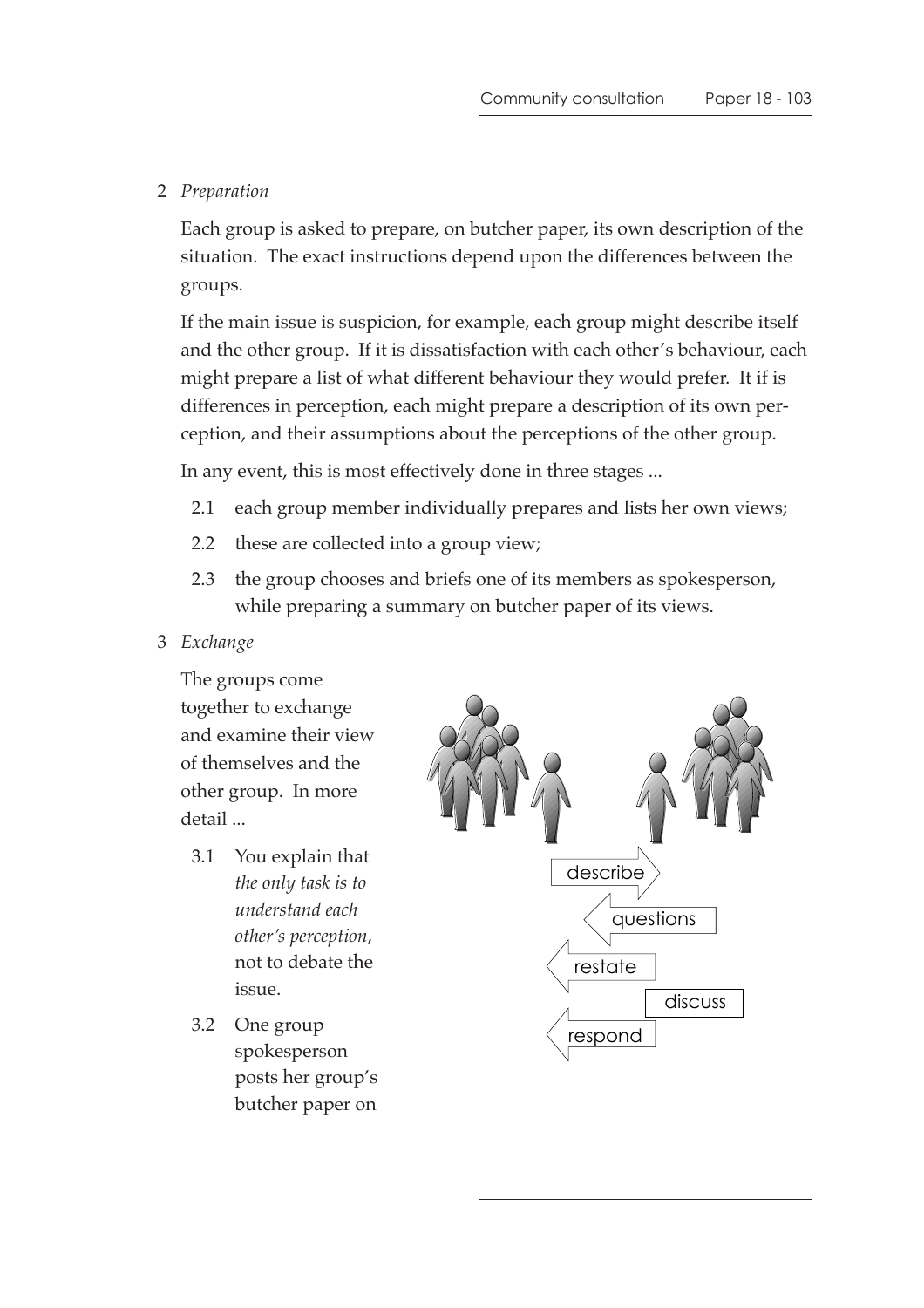the wall, and speaks to it. Other members of the same group may then briefly add to her description.

- 3.3 Any member of the other group may ask questions of the first group's spokesperson, but for clarification only. It is important that you *challenge any questions which are deliberately difficult, or deliberately "clever", or seem intended to imply that the first group's account is inaccurate.*
- 3.4 The spokesperson for the second group describes, in her own words, the perception which she thinks the first group presented. She continues this until the first group are satisfied that she understands the point of view as so far expressed.
- 3.5 Other members of the second group may discuss with their own spokesperson what is meant.
- 3.6 The spokesperson for the second group then responds to the first group's perception. She may ask for ten minutes time out, if she wishes, to be briefed by her group.

Discussion alternates between the two groups until all present are satisfied that the second group understands the first group's position

3.7 The two groups reverse roles, with the second group's spokesperson presenting its perception, and the first group responding. This repeats steps 3.1 to 3.6.

This third step may appear complex. If so, it may help to keep in mind that it is two processes in one. One process is for the interchange of information between the two groups. As a procedure for two individuals, it may be summarised as follows ...

Person A describes her position, while ...

Person B listens and tries to understand

Person B asks questions for clarification

Person B restates what A has said, in her own words

Person B responds, while ...

Person B listens and tries to understand

Person A asks questions for clarification

Person A restates what B has said, in her own words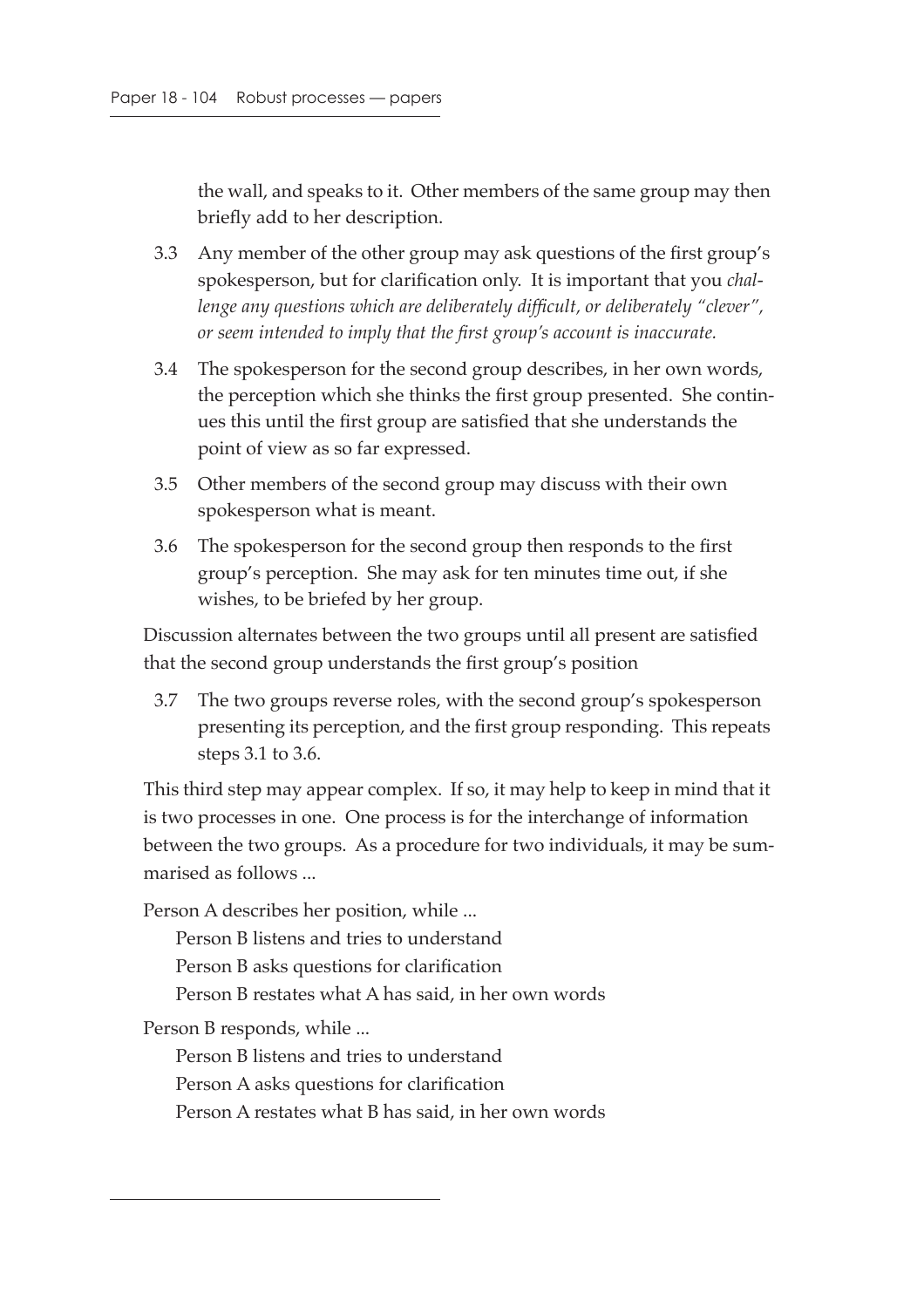... and so on

Superimposed on this is a process whereby a member of each group acts as spokesperson for the group. There must be enough opportunity for the group to brief the spokesperson, and for other group members to comment on what the spokesperson has said.

 4 The groups prepare proposals for improving their relationship, or working more effectively together, or whatever would be a resolution of their situation. The procedures of step 3 are then repeated until the two groups agree on further actions, or agree to differ.

This description is not given in sufficient detail for an inexperienced facilitator to use it. If necessary, you may wish to obtain and study a more detailed description of conflict resolution methods. 15

<sup>15.</sup> Many of the processes in Helena Cornelius and Shoshana Faire (1989), *Everyone can win: how to resolve conflict*, Brookvale, NSW: Simon and Schuster, can be used in intergroup situations.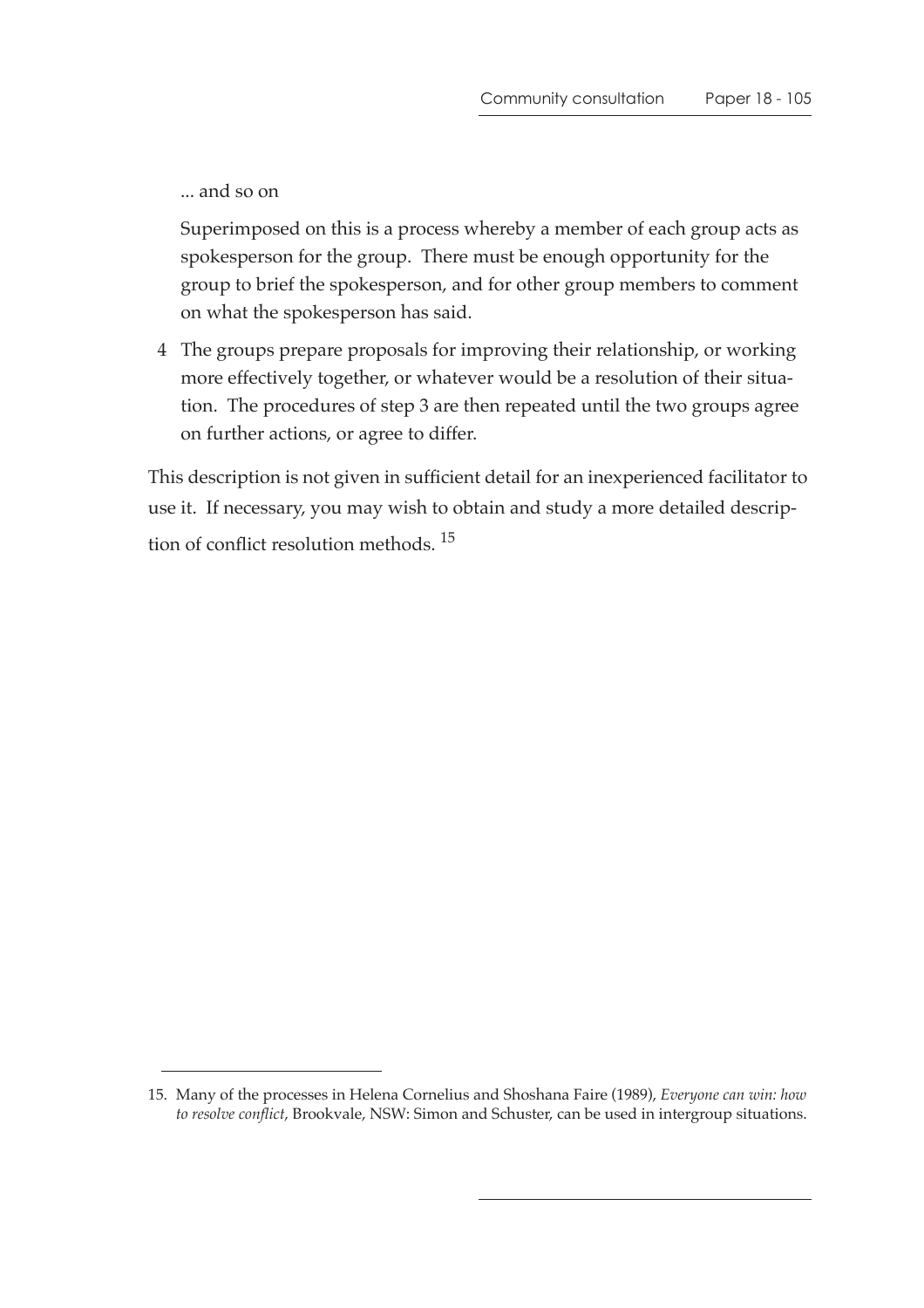Paper 18 - 106 Robust processes — papers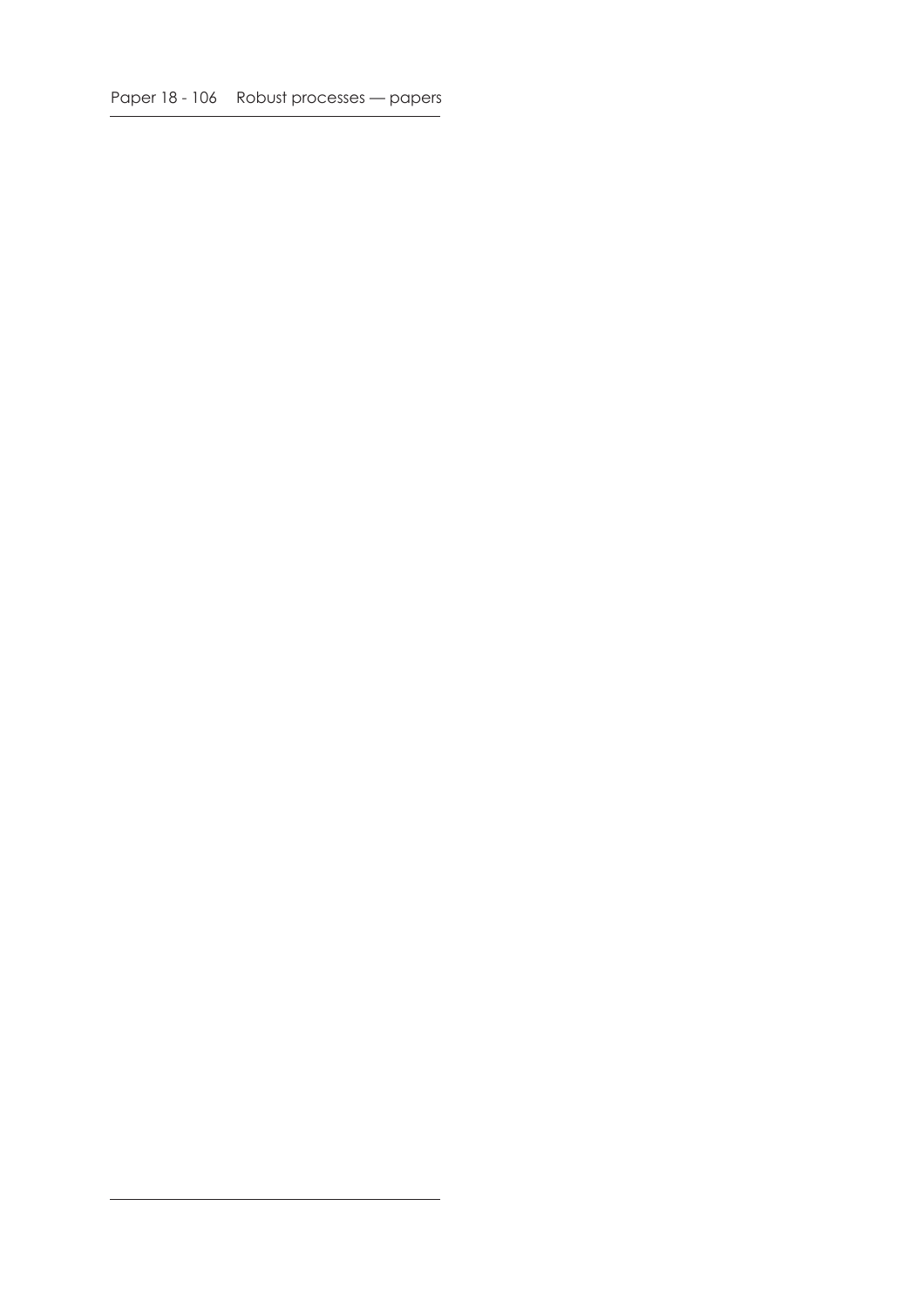# **Chapter 11: Juries and panels**

Juries 16 (or "panels") consist of groups of people chosen from the community of stakeholders by random selection. The selection can be random from the whole population of stakeholders, or random within defined groupings of people ("strata").

The key advantage for the use of juries is that the selection cannot be influenced by lobbying, political favours, or other deals. Each of the eligible stakeholders is as likely to be selected as any other.

This achieves an outcome which is more participative than representative, in that the members of the panel are there as individuals; each one is free to speak for herself. It also appears that because people are chosen at random, they are more likely to regard their responsibilities as to the community — something like a civic duty.

Here, as examples, are some of the ways in which juries can be set up ...

**Random selection.** Panelists are chosen by random selection from the whole community of stakeholders. The commonest method for identifying stakeholders is from electoral rolls (though this omits those not of voting age).

**Stratified random selection.** Panelists are chosen by random selection from the various strata or identifiable interest groups within the community of stakeholders. The different strata within the community are first determined. People are then drawn from each strata by random selection.

<sup>16.</sup> As mentioned earlier, I have little first hand knowledge of the use of juries, except for the random selection of hosts for neighbourhood meetings. Substantial parts of this description depend upon conversations with Alan Davies of the University of New England, Northern Rivers (formerly of the Centre for Continuing Education, Australian National University), and the written work of Fred Emery, for example in Merrilyn Emery, ed. (1989), *Participative design for participative democracy*, Canberra: Centre for Continuing Education, Australian National University.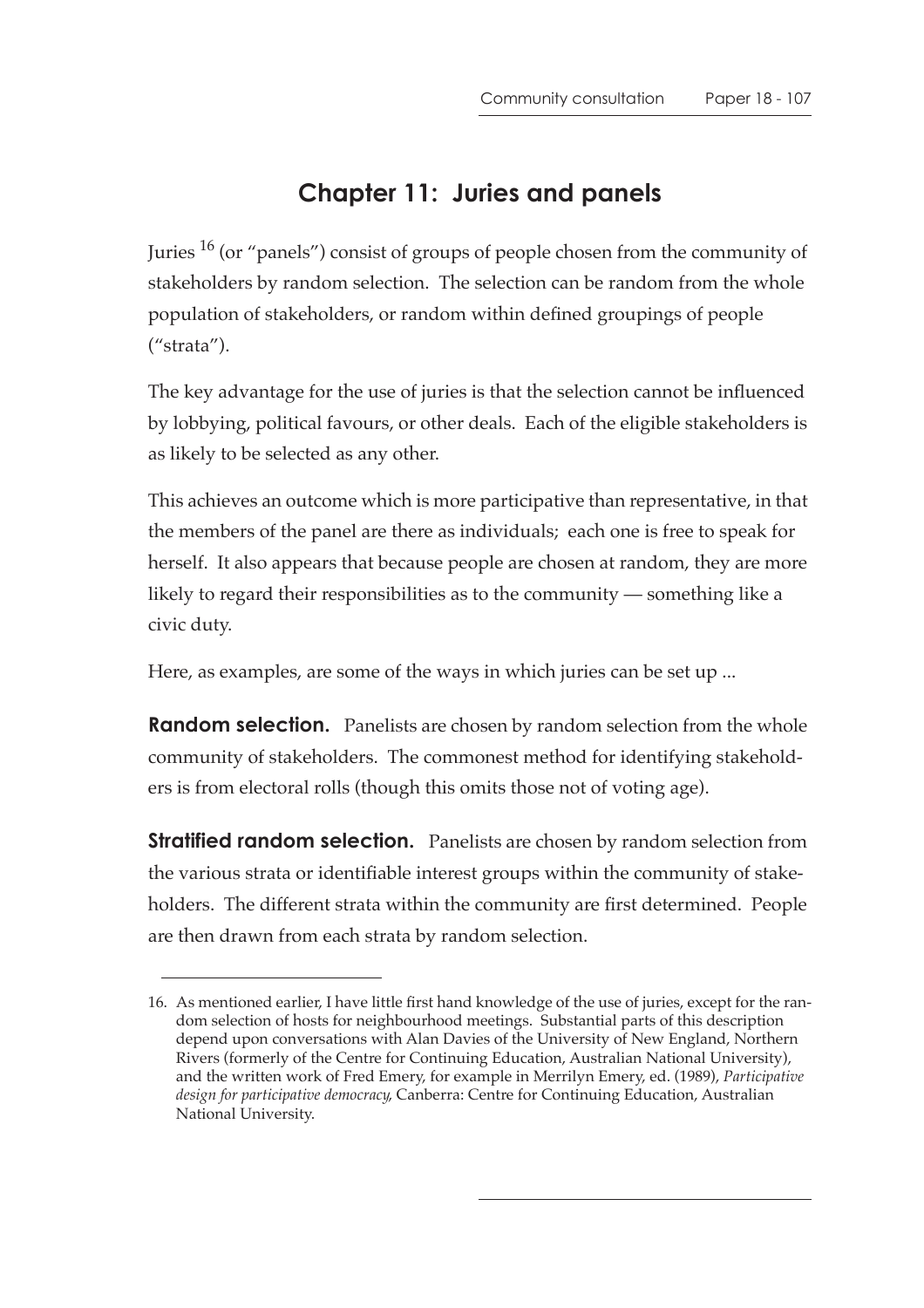The number drawn from each stratum may be in rough proportion to the numbers in the community as a whole; or they may be chosen to give the broadest range of panelists within a manageable number. As the processes are consensual, this need not be an issue.

**Random selection from a list of eligible people.** Panelists are chosen from a list of those who are "eligible", where eligibility is determined in some way by the members of the interest group to which the members belong.

To form the list, interest groups are identified. Each is then asked to provide a list of people who meet certain criteria. For present purposes, these might be the same criteria as those listed for members of local area consultative committees.

 $\overline{\phantom{a}}$ 

A number of uses for juries suggests itself. The suggestions which follow are intended merely as examples ...

■ An interim committee, or a meeting of local stakeholders, may nominate many more people for positions on the local area consultative committee than there are positions. As an alternative to election, the members of the first local committee might be chosen by random selection. Those not selected might then be eligible to rotate on to the committee after some time.

There are several advantages in having a slow rotation of the local committees. Involvement and ownership is spread more widely. So is the workload. The local committee is less likely to come to be seen as an élite, distanced from the community. The rotation might consist of half of the members every six months.

**From time to time, a quick response may be required to a proposed option** (from the Department of Transport or elsewhere), for example as a pilot to a more extensive study. A randomly selected panel might provide the vehicle for such a quick response.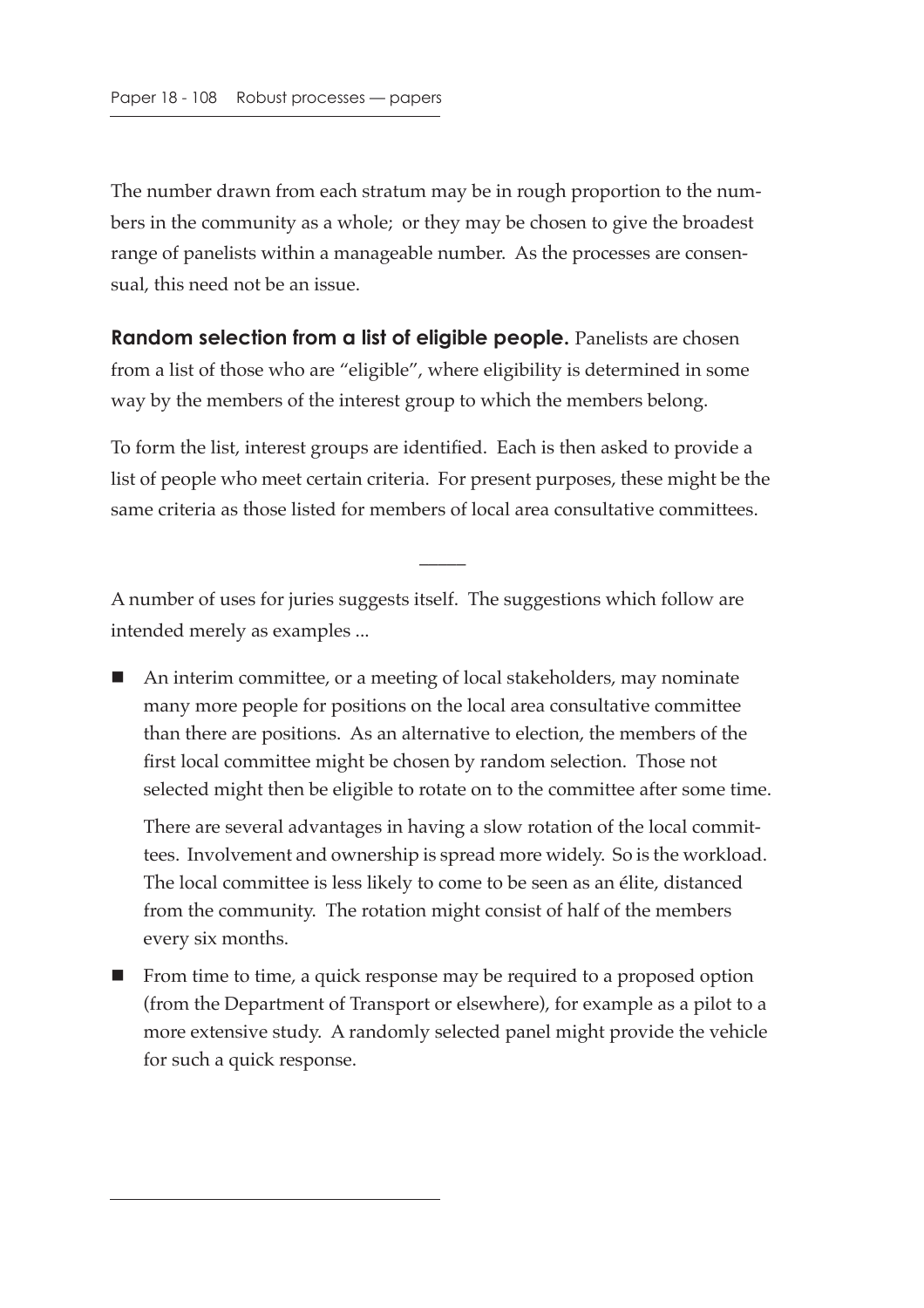There are a number of ways of guarding against the risk of a very unrepresentative panel. For example, two panels might be formed and their responses compared. Alternatively, the meetings with the panel might be spaced apart, and the panel members given time to check their views with some of the local community in between meetings.

 Intergroup conflict resolution, a face-to-face delphi, and search, are described elsewhere in this document as collaborative procedures useful in community consultation. On occasion, the body of stakeholders may be too large for effective involvement of more than a small number. Panels could be chosen, either from the stakeholders as a whole, or from groups within the stakeholders. Collaborative procedures can then be used to achieve mutually-satisfactory agreement between the panel members (or between the panels, if there are several).

This would require follow-up to inform the wider community of the results of the process. Prior notification of the process to the community can be expected to increase the acceptance of the results of the process.

 In a number of consultative techniques, reference groups are used. A reference group is a group chosen to be a microcosm of the community, and so to act on behalf of the community as a whole. (Reference groups are not intended to substitute for community involvement, but to be an intermediate step enabling community involvement. The interim committees, for example, might be regarded as reference groups.)

Randomly-selected juries form an alternative to reference groups chosen by other means.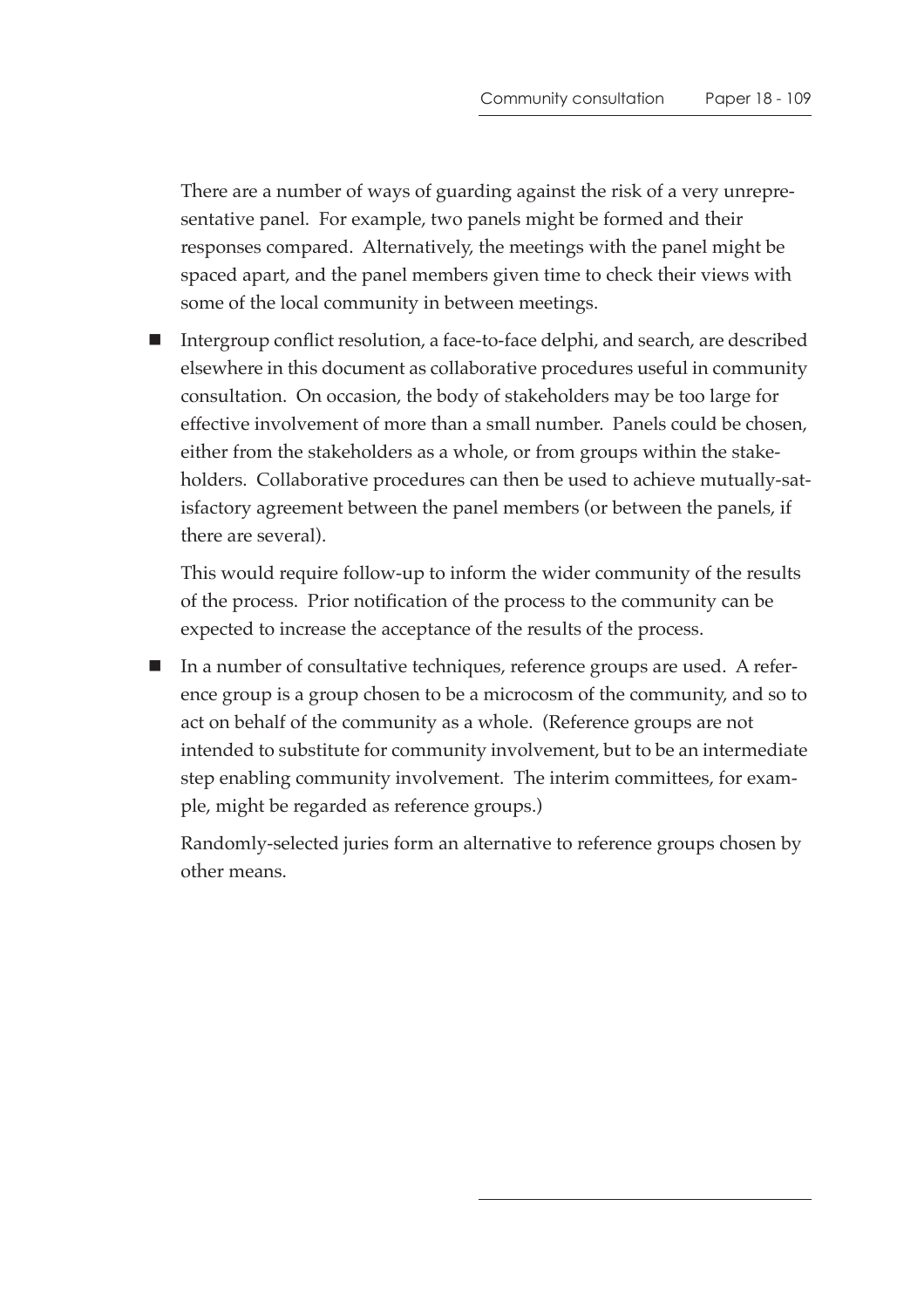Paper 18 - 110 Robust processes — papers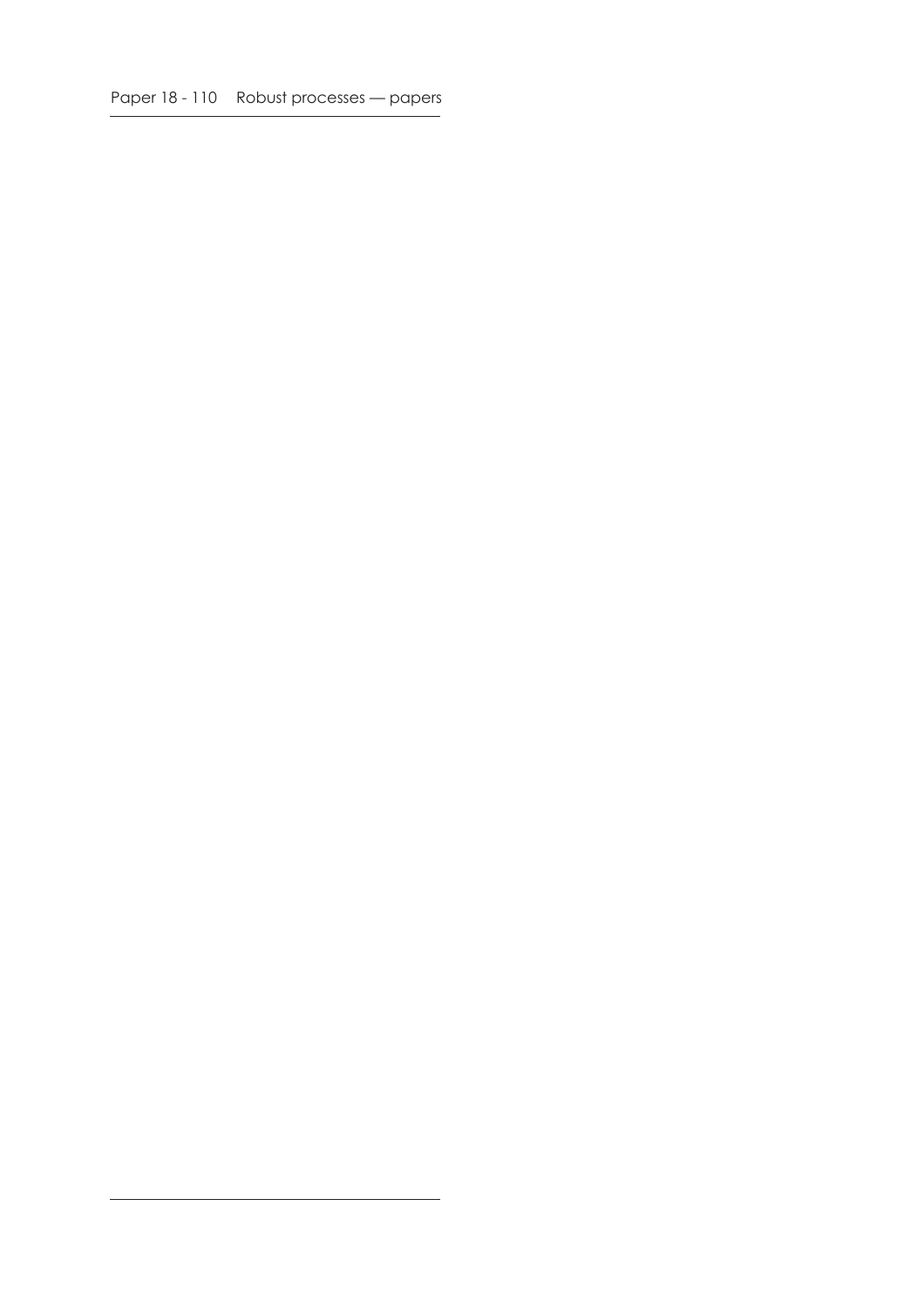## **Chapter 12: Meetings for committees**

This section present a very brief outline of some ways <sup>17</sup> in which a committee's own meetings can be kept efficient, effective and enjoyable. In keeping with the overall aim of the consultative program, these meetings too are collaborative and participative. I first describe the style of the meeting in the form of a set of guidelines. Some specific suggestions for running meetings are then offered.

This section, and in fact the document as a whole, is intended primarily for the local area consultative committees. The same approach can be used for meetings of other committees too, however. The members of the local consultative committees may have, or acquire, some skills at meeting facilitation. If so, they may be able to play a valuable role as facilitators on temporary or other local working parties which they may set up.

#### **Preliminaries**

At the formation of any group or committee, it is useful to deal with three issues before proceeding. They are ...

#### **Relationships**

If you have quality relationships with all of the other people on the group or committee, the committee work is much more enjoyable and productive for you. Good relationships mean better attendance, higher involvement, and more continuity for the committee or group. In addition, people with effective relationships find it easier to work well together.

<sup>17.</sup> The material in this section is consistent with that in the book *Helping groups to be effective* (Chapel Hill: Interchange, 1987), which may be used as a resource book.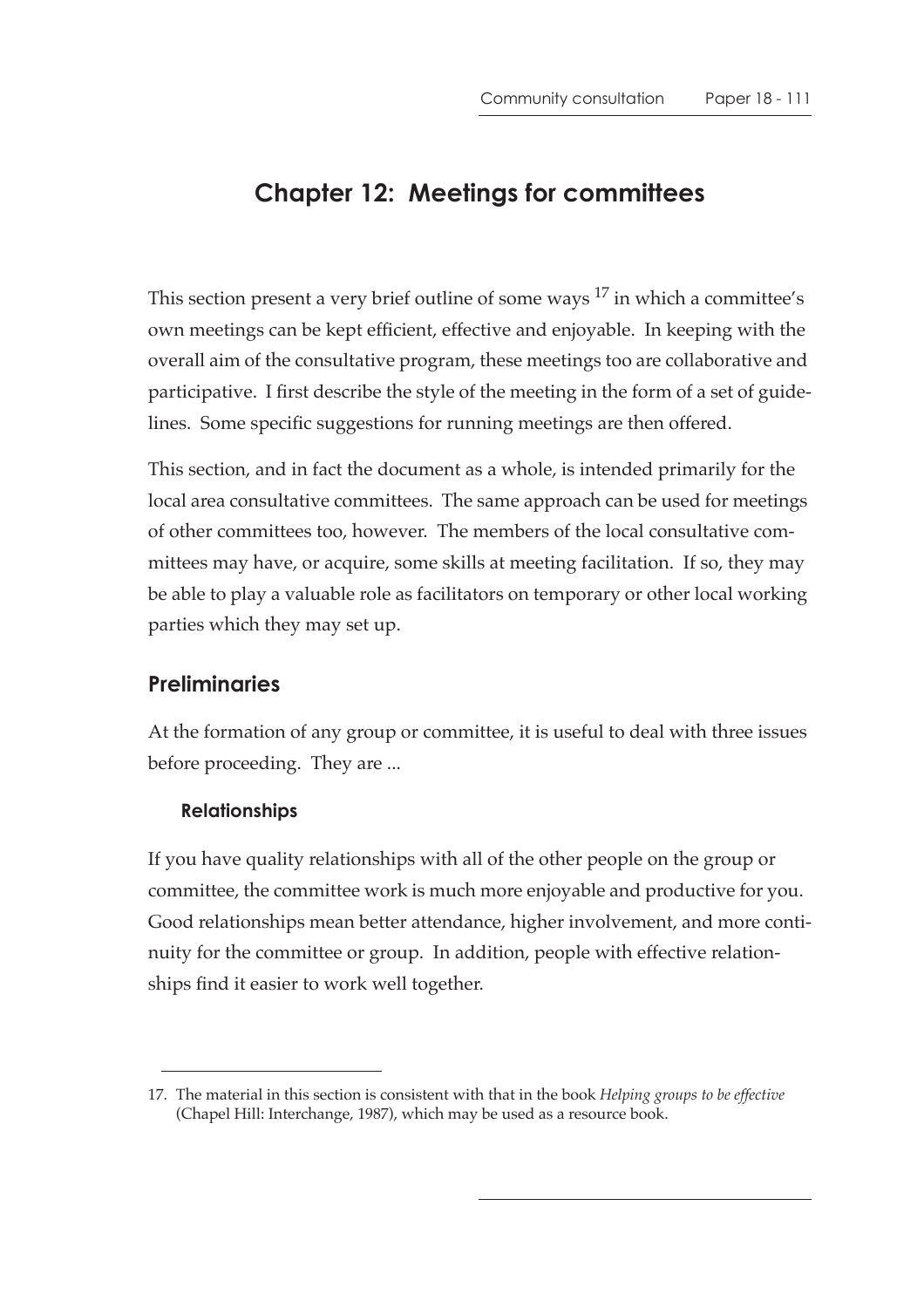All else being equal, groups and committees provide more enjoyment and productivity for their members if people can relate to each other as both friends and colleagues.

Many techniques are available for building better relationships; they are often called team-building. If time is short, processes for climate setting and goal setting can be chosen in such a way that relationships are developed at the same time. If there is time for actual relationship-building activities, the following works well and is economical of time. <sup>18</sup> Here is a brief description ...

1 *Individual preparation*

*Identify turning points*. Think back over your life so far, working backwards from the present. Identify any "turning points" — events or people (or both) which led you to change your attitude towards yourself, or people, or the work, or the world. Try to put together a list of about six or seven.

*Prepare.* When you have a list of six or so, choose three (or if time is short, two) that you are willing to talk about. For each of the three (or two), prepare three pieces of information ...

- a A brief description
- b A brief account of its meaning to you at the time: why was it important or significant in any way, or what was the change which it triggered
- c A brief account of its meaning to you now. What is it about you, now, which you owe in some way to that turning point.

I suggest you prepare your material only in "key point" form, as a reminder of what you want to say. In that way you will be able to tell the story of the turning points in conversation with others, rather than reading a prepared script.

<sup>18.</sup> Known as a "personal history trip", it is described in Bob Dick and Tim Dalmau (1990), *To tame a unicorn: recipes for cultural intervention*, Chapel Hill: Interchange.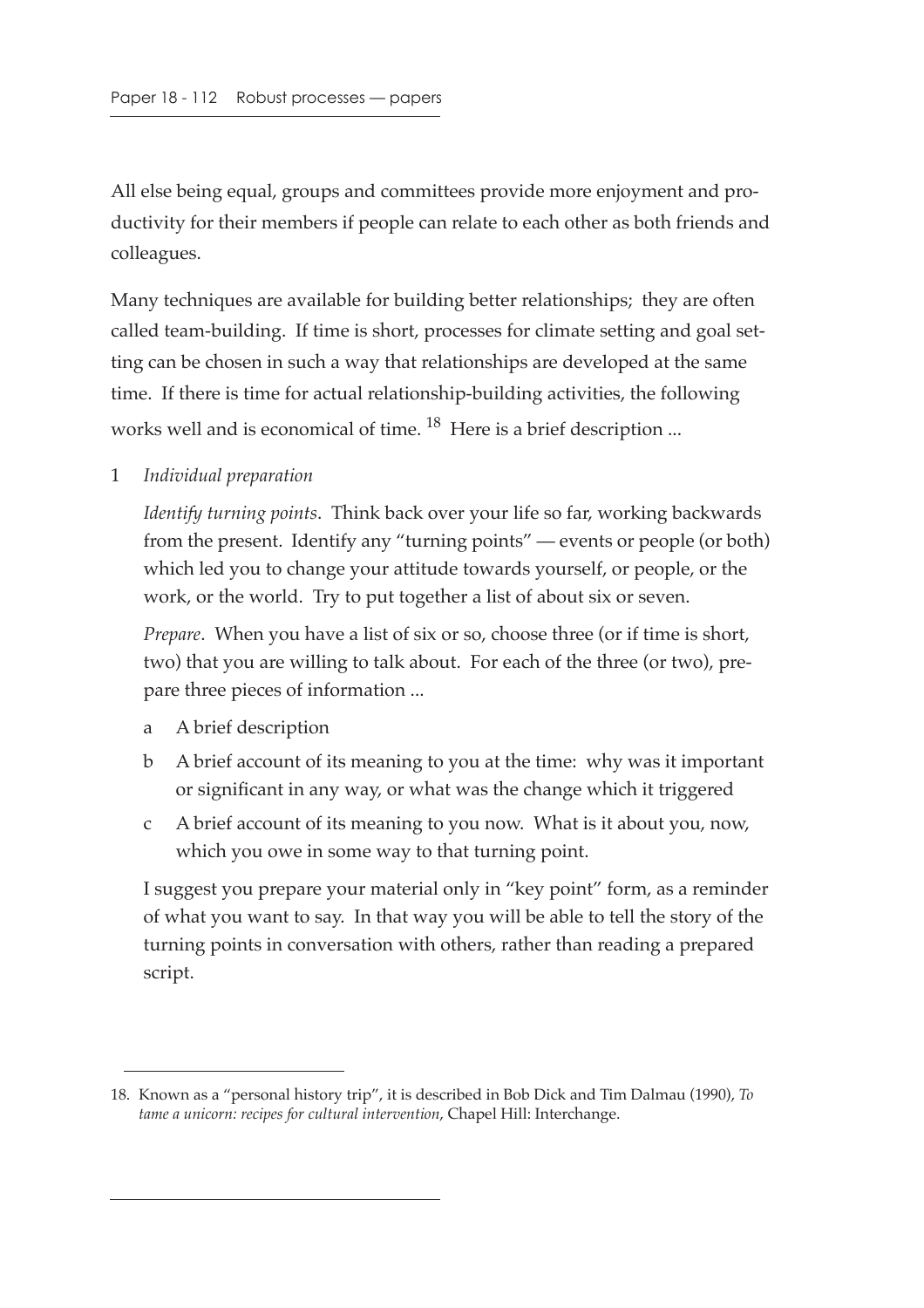2 *Telling your stories*

Arrange the seating so that you are comfortable, and you can see and hear each other easily.

Each tell one of your stories about a turning point. While someone else is talking, try to give her *all* of your attention.

Rotate three (or two) times around the circle, until all the stories are told.

#### **Process**

Agreement on the type of process to be used also can do much to improve effectiveness and satisfaction. A facilitated meeting which functions as a collaborative and task-oriented activity works more effectively for present purposes than one which operates using rules of debate or the like.

There are processes for agreeing on process, sometimes described as climate setting. <sup>19</sup> Using them, a group agrees on what might be called its "operating style". Alternatively, the group can adopt a set of groundrules taken from some other source. Here is a sample ...

- agree on and pursue common goals
- share time and decisions
- $\blacksquare$  attend to others and listen for understanding
- **D** build on ideas
- **reveal assumptions and motives before acting on them**  $20$
- all take responsibility for the group's effectiveness

<sup>19.</sup> One is described in *Helping groups* ... (referenced above). The groundrules given are taken from the same source.

<sup>20.</sup> This is often phrased "be open and honest". The form given here is more achievable in practice, and helps you to decide what part of the truth to tell when there isn't time to tell the whole truth. It is based on evidence which suggests that it is the incorrect motives which people attribute to each other which often does the most to damage relationships — see for example Argyris, C. and Schön, D.A. (1974), *Theory in practice: increasing professional effectiveness*. San Francisco, Ca.: Jossey-Bass.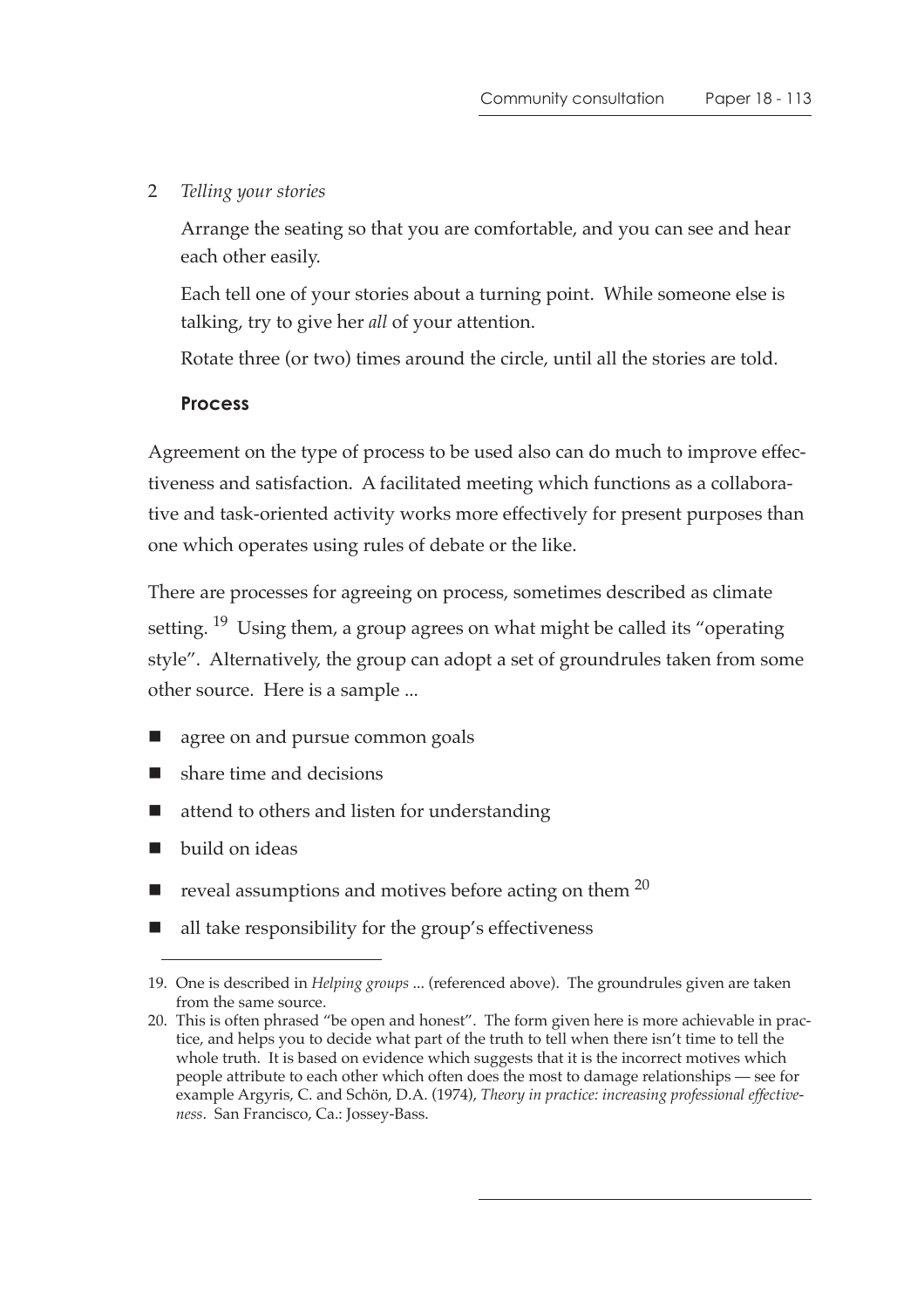#### **Goals**

Determine the overall goals of the group or committee. For this purpose, you can use a shortened modification for what is described in another chapter of this document as "search".

Search has the advantage that it also assists in developing more effective relationships.

These same issues require addressing whenever there is a change of membership on the committee.

 $\overline{\phantom{a}}$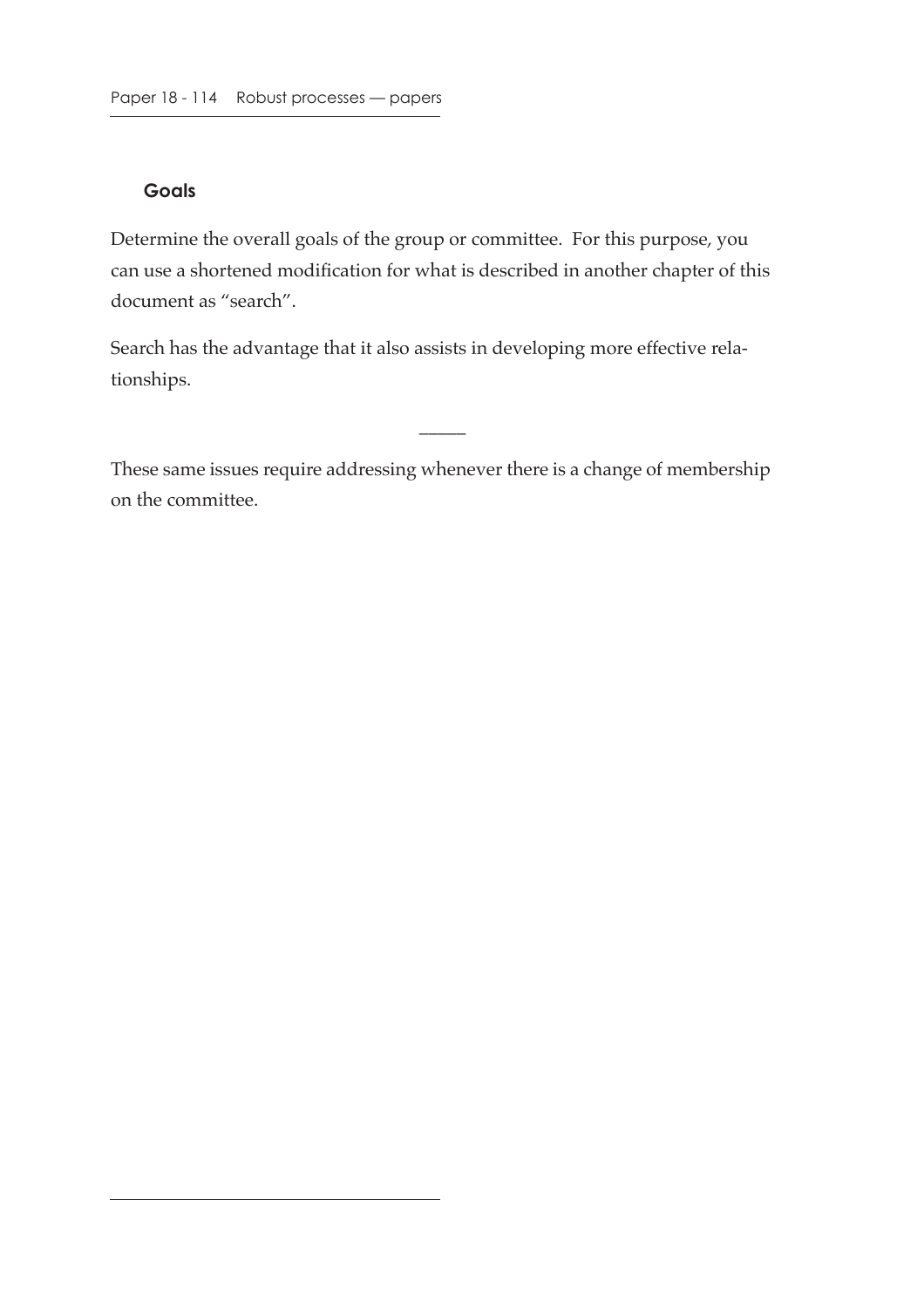# **Conducting a meeting**

If you follow the suggestions below, you will find your meetings will be effective. None of the guidelines (or groundrules) are beyond the skills of a typical group. However, this style of meeting is so different to what people know that it may at first seem strange to be doing things this way.

In fact, the hardest part of it is being prepared to start it, both initially and at the beginning of each meeting. You may otherwise lapse into traditional meeting styles, which are neither collaborative nor problem-solving in many instances.

Here, very briefly, are the most important aspects of meetings run on collaborative and problem-solving lines ...

**Pay attention to the preliminaries.** At the start of each meeting, pay some attention to each of the preliminary activities already suggested for the initial activities of the group: taking time to re-establish relationships, agreeing on the goals of the meeting, agreeing on the process to be used.

Relationship building is important if there are any guests at the meeting. It is good for their comfort and yours to take a little time in brief introductions.

**Appoint a facilitator.** For important meetings, use an outside facilitator. In general, the greater the number of participants, the greater the contention and the less the time available, the more skill and experience your facilitator will need.

The facilitator can be one of the independent consulting team, or a resource person from the Department of Transport, or perhaps a suitably-skilled member of one of the other committees.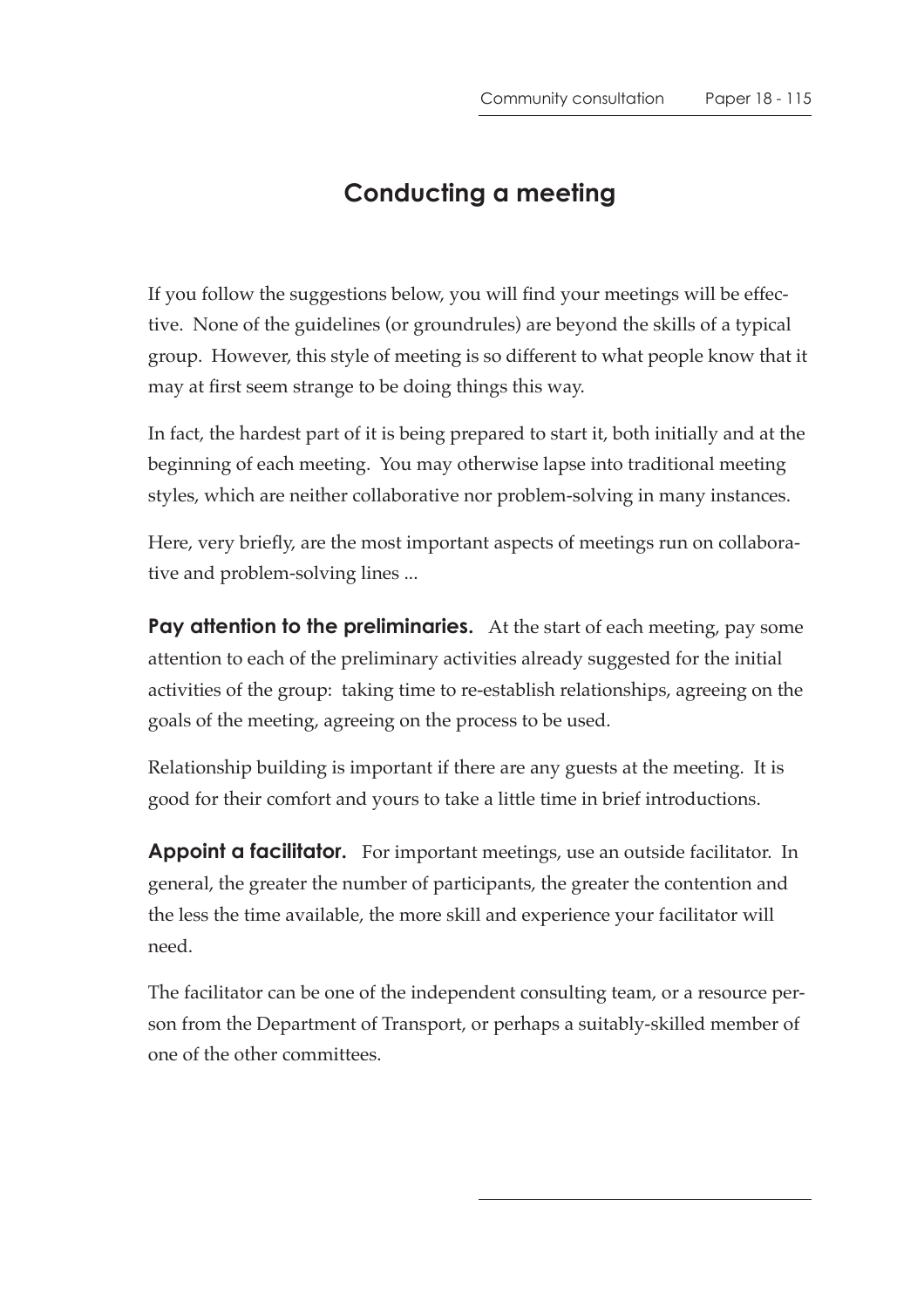At other meetings, take turns in facilitating the process. You do this by guiding people through the type of process suggested here, and drawing their attention to any breach of the agreed groundrules.

The role of the facilitator is to manage the *process* only. *That is, it is no part of your task to offer, or argue for, or comment on, any of the goals which are being pursued or the topics which are being discussed.*

Match the facilitator to the difficulty of the task and the importance of the meeting — see the Box 3 below.

#### **Box 3: Facilitation required**

For simple meetings, only a few participants, no contentious issues, and enough time: rotate the role of facilitator amongst the members of your committee

For meetings where there are contentious issues, or time is urgent, or the outcomes are more than usually important: obtain the services of a facilitator from outside. It may be a volunteer facilitator from the community, or someone from another committee. A moderate level of skill and experience is useful.

For crucial meetings, large numbers, or where agreement is to be derived from disagreement: obtain the services of a skilled and experienced facilitator. The more adverse the conditions, the greater the need for skill and experience.

All of this works better if you don't just leave it to the facilitator. It is better if everyone tries to keep meeting on track, productive and enjoyable.

**Work to butcher paper.** Post butcher paper on the wall where everyone can see it. As information is offered, it can be written up where it becomes public property. In other words, the butcher paper becomes a sort of "group memory", to use a phrase from Doyle and Straus. 21

If you label each sheet with the goal or subgoal you are pursuing at the time, the butcher paper can also be a convenient record.

21. Doyle, M. and Straus, D. (1976), *How to make meetings work*, New York: Playboy.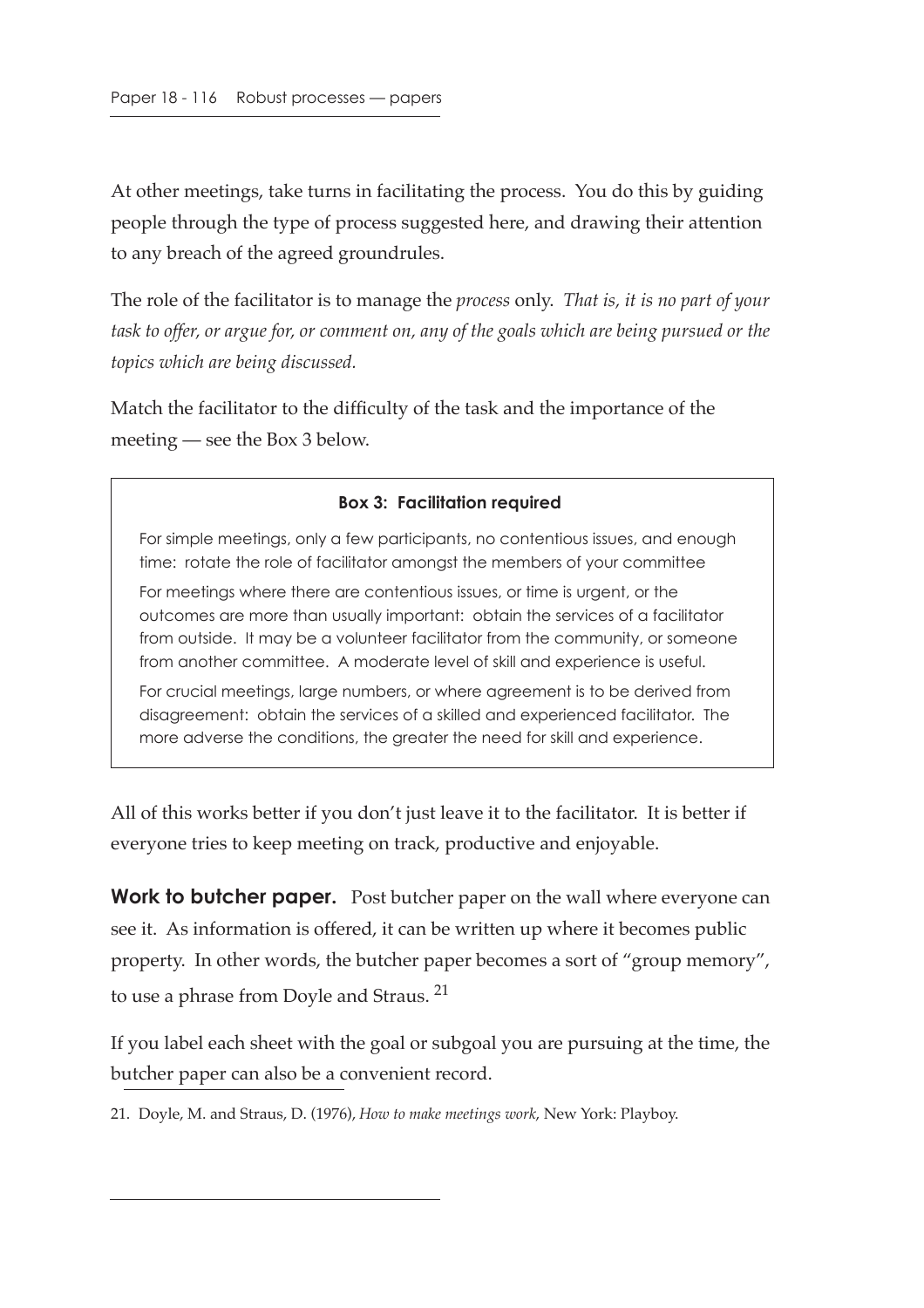**Arrange the work in stages.** Keep a clear distinction between the different phases of effective problem-solving or planning: setting goals, collecting information, analysing the information, identifying the options, choosing the favoured option, developing a detailed plan of action. (A process for action planning is included as the first section of Part 3.)

### **Match the process to the importance**

**of the task.** For simple decisions, or where time is the issue, a vote can be a convenient decision-making method. In general, however, majority-vote decision-making leads in time to adversarial behaviour. Try a straw vote, to check if there is agreement. If there



isn't, exchange more information; try to do it to inform, not to persuade. If there is strong disagreement, try using Option  $1\frac{1}{2}$  (described later), or ask for help from a facilitator.

There is material in the next chapter on choice of processes for meetings of different sizes.

**Have brief and regular reviews.** Review your own process from time to time. Set aside ten minutes every few meetings to ask: "How are we managing our own process?" and "What could we do to help ourselves to be more productive and enjoy our work more?"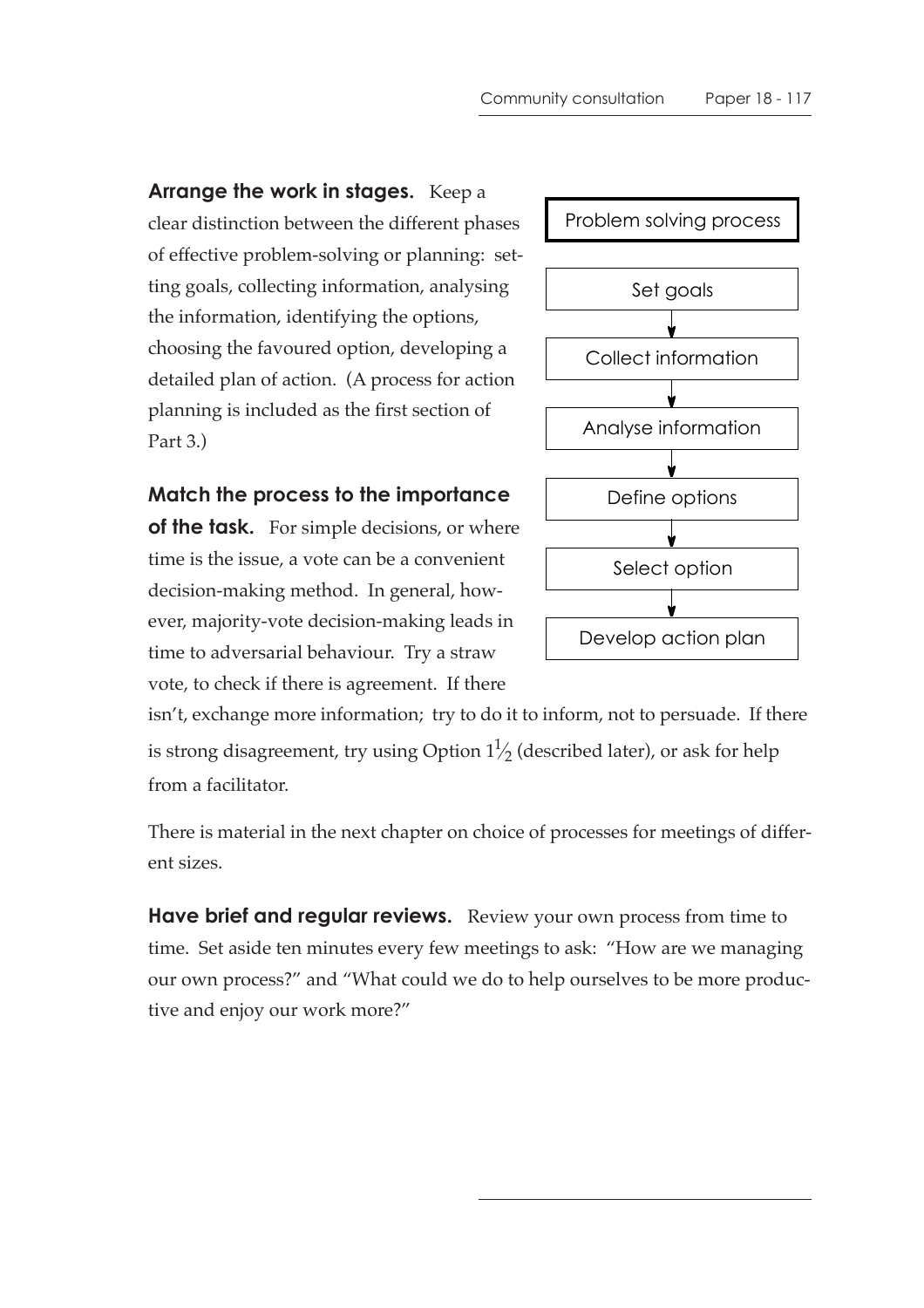Paper 18 - 118 Robust processes — papers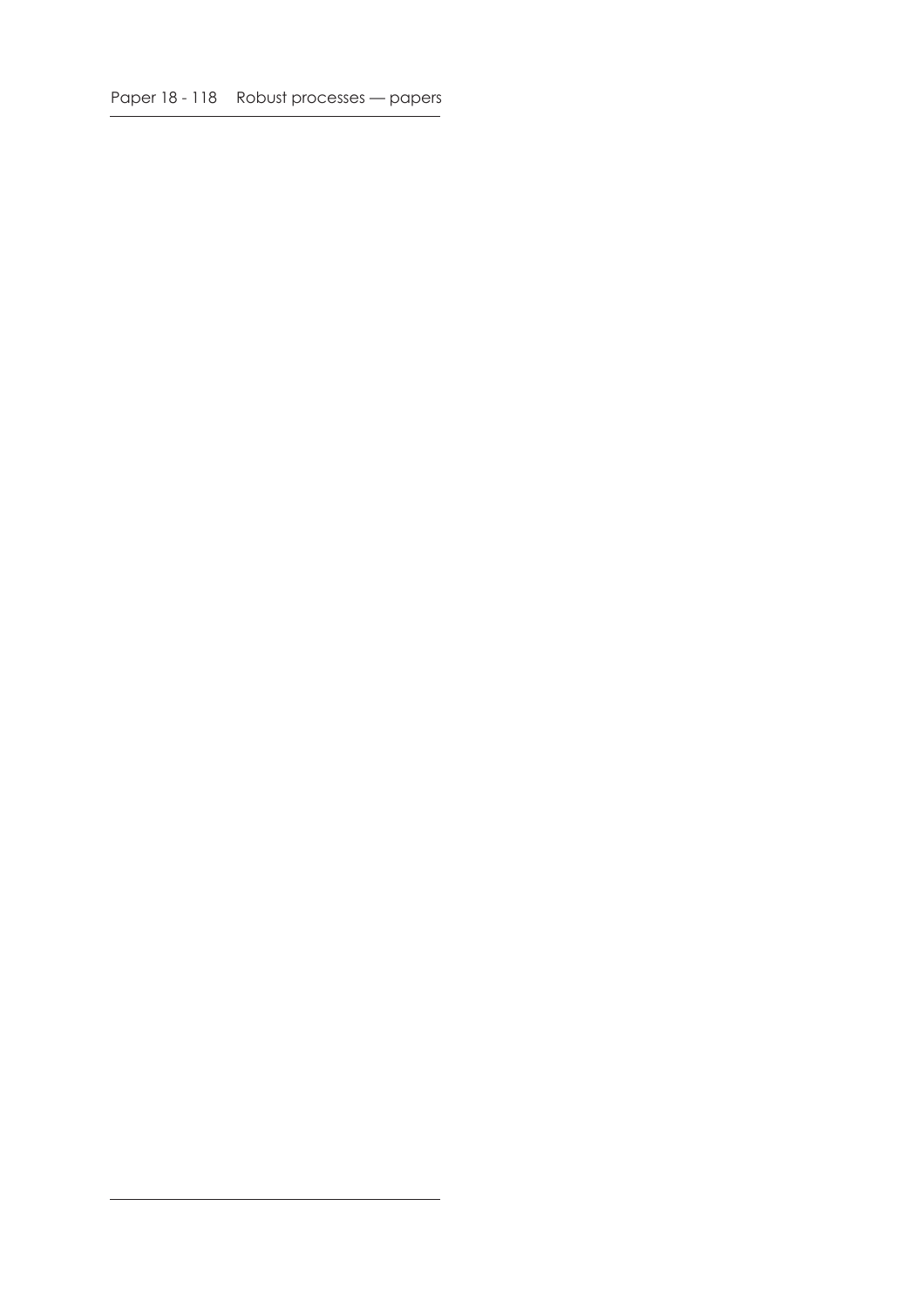## **Chapter 13: Meetings for consultation**

For many purposes, meetings can be an effective and economical method. They can be used, for example, to give or get information to the community. They are one of the most effective way of electing the members of a local area consultative committee.

There are also specific forms of meeting, including search and face-to-face delphi. These are described elsewhere in this document. The general approach for planning and calling a meeting is described here. The present descriptions can therefore be regarded as a supplement to such descriptions as those for search and delphi, as well as those for setting up local area consultative committees.

Neighbourhood meetings, which are rather different in style and planning, are also separately discussed.

### **Describing the meeting**

You may have noticed that the term "public meeting" has been avoided here. There are a number of reasons for this, but two in particular ...

■ A public meeting is one where the meeting is widely advertised, and anyone who wishes to come turns up on the day or evening.

This leaves you at risk of finding that those who attend are not at all representative of the community as a whole. Even worse, it may be unrepresentative, and you may not realise this; you may base your further actions on information which is selective or biased.

The process described here is designed to increase the likelihood that those attending the meeting will be drawn from all interest groups in the community.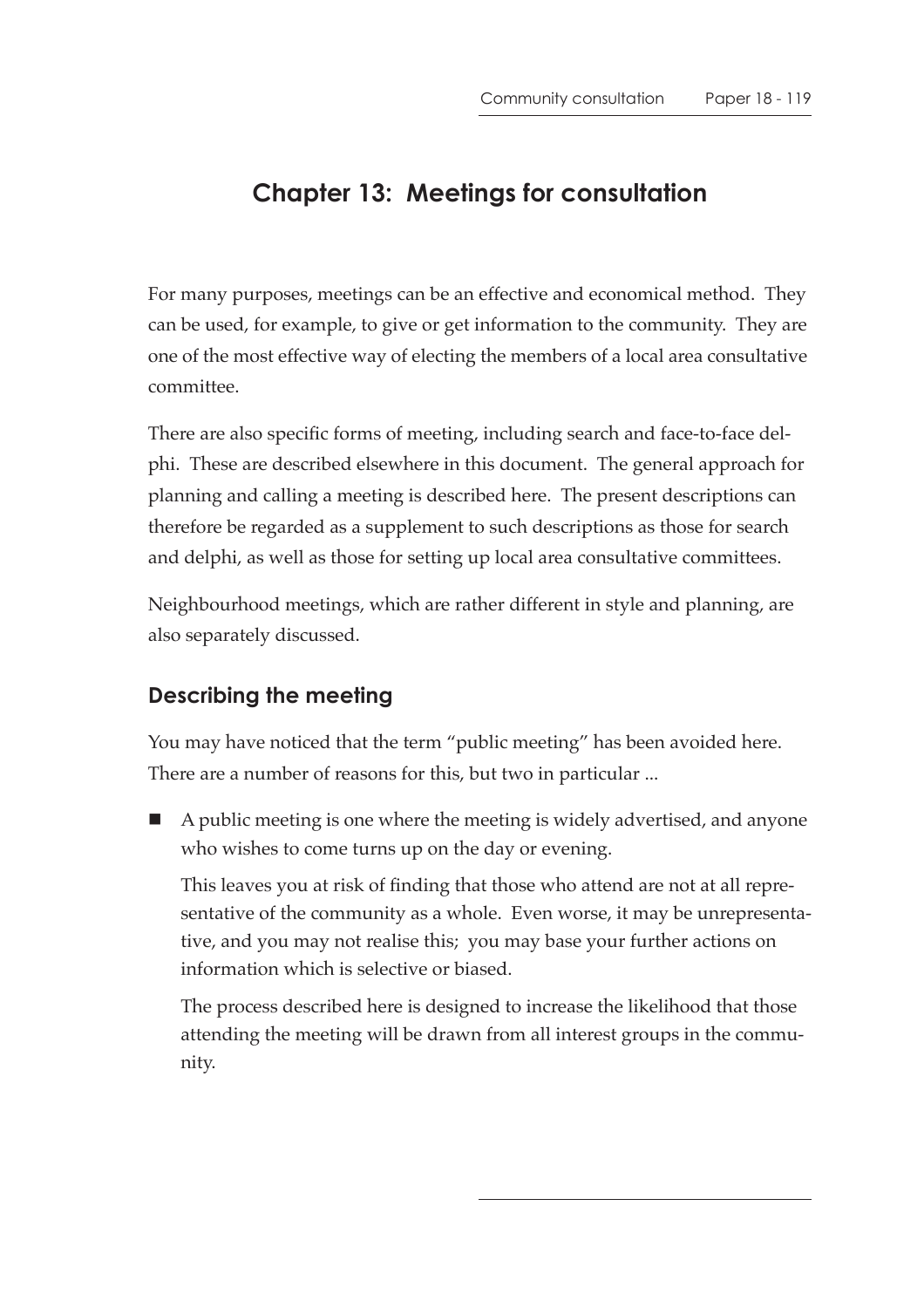People have expectations of how public meetings will be run. Those expectations may well be more suited to adversarial and representative processes, instead of the non-adversarial and participative processes which are being used in the community consultation. It is an advantage if you can avoid raising expectation which will not be met.

To this end, this chapter gives attention to explaining the meeting process, and obtaining the cooperation of those attending.

#### **Choosing the meeting style**

There is material in Part 1 of this document which suggests some of the procedures which can be chosen to suit different purposes. You will find this useful in helping you to choose the consultative process to be used. When it is a meeting, the number of participants has an important influence on its style, and the needs for facilitation. The table at the end of the section summarises the sub-types. (This is a general guide only: there are many exceptions to this.)

### **Planning the meeting**

Among the decisions to be made are some which are obvious ...

What is the purpose of the meeting?

If you were to come to a meeting *as a participant*, you would hope that certain decisions would emerge from the meeting. For example, you would hope that the meeting would support traffic calming, or support upgrading the traffic carrying capacity of a portion of the road, or the like.

*Your* role, however, is different. In this instance it is that of *meeting designer*. Your task is to design a meeting which, for example, ...

- attracts the appropriate participants;
- helps them to exchange and understand the relevant information; and
- guides them through a productive and enjoyable process.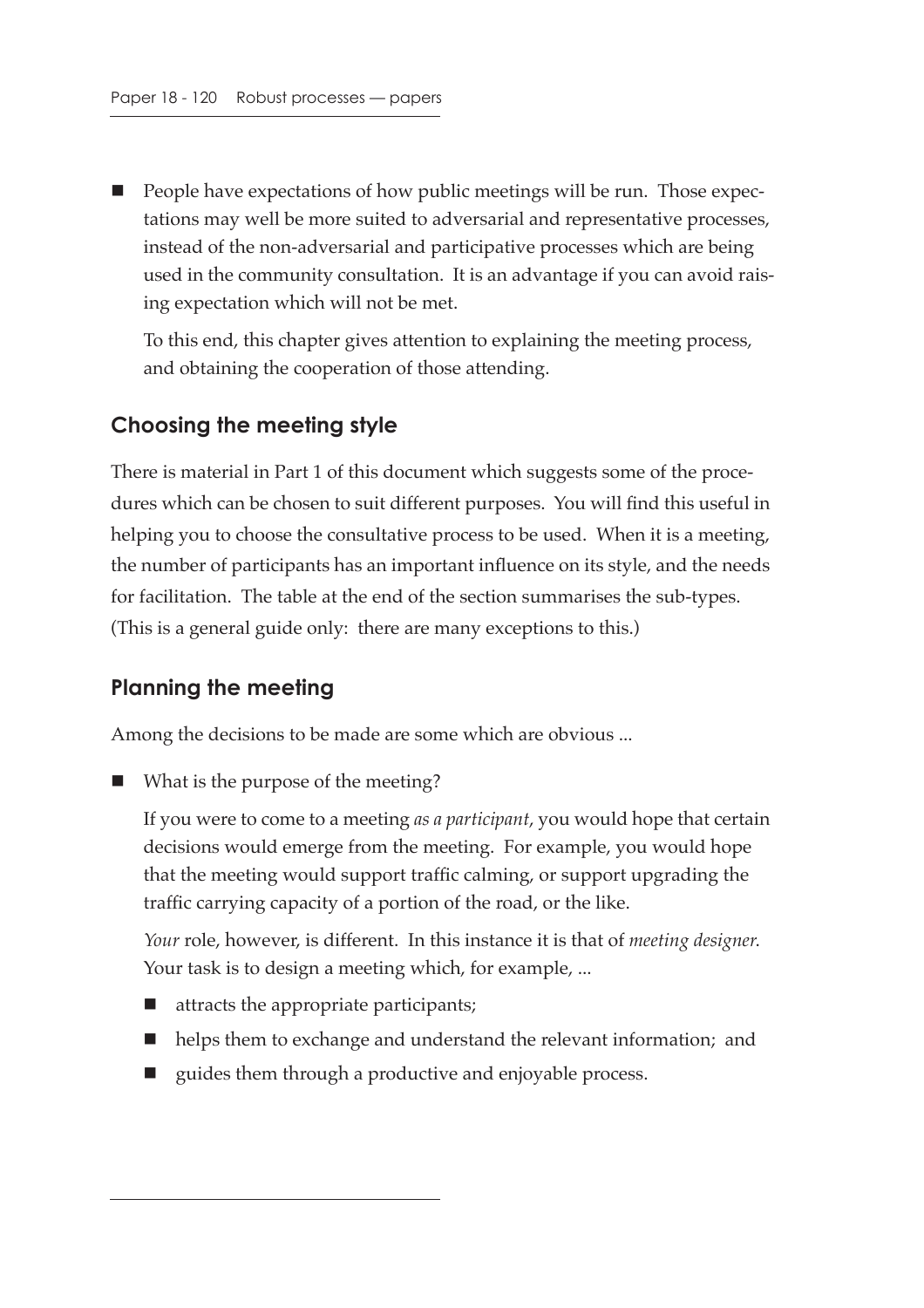Consider this now in terms of *outcomes —* the end results of the meeting. For a participant, the outcomes are *content* outcomes. They take the form of understanding, or decisions, or a chance to provide information to the Department, ..., or the like.

As meeting designer, your outcomes are *process* outcomes. The question to ask yourself is: "Which process will best aid the goals of community consulta-

"Your task is to design a meeting which will obtain the best possible involvement, and the most satisfying outcome for as many of the stakeholders as possible."

tion?" In brief, your task is to design a meeting which will obtain the best possible involvement, and the most satisfying outcome, for as many of the stakeholders as possible.

The following material is written as if there were a simple set of questions to be answered. And it is true that your answers to the earlier questions feed into your answers to the later questions. Unfortunately, it is also true that your answers to the later questions will lead you to change your mind about your answers to the earlier questions. It is a cyclic process. I urge you to treat your first answers as tentative, something like a "first approximation" to the eventual answers.

 How many people do you wish or expect to attend? (See also "Stakeholder analysis" in a later section.)

This is partly a matter of having those at the meeting sufficiently representative of the community as a whole. For some purposes, it is helpful for a reasonably large proportion of the stakeholders to attend, or at least most of the opinion leaders in the major interest groups of stakeholders.

Although this is not the place to deal with it in detail, it is important that participants do not come "as representatives".

 How much lead time do you require to publicise and prepare for the meeting? (This has to include the lead time which intending participants will require.)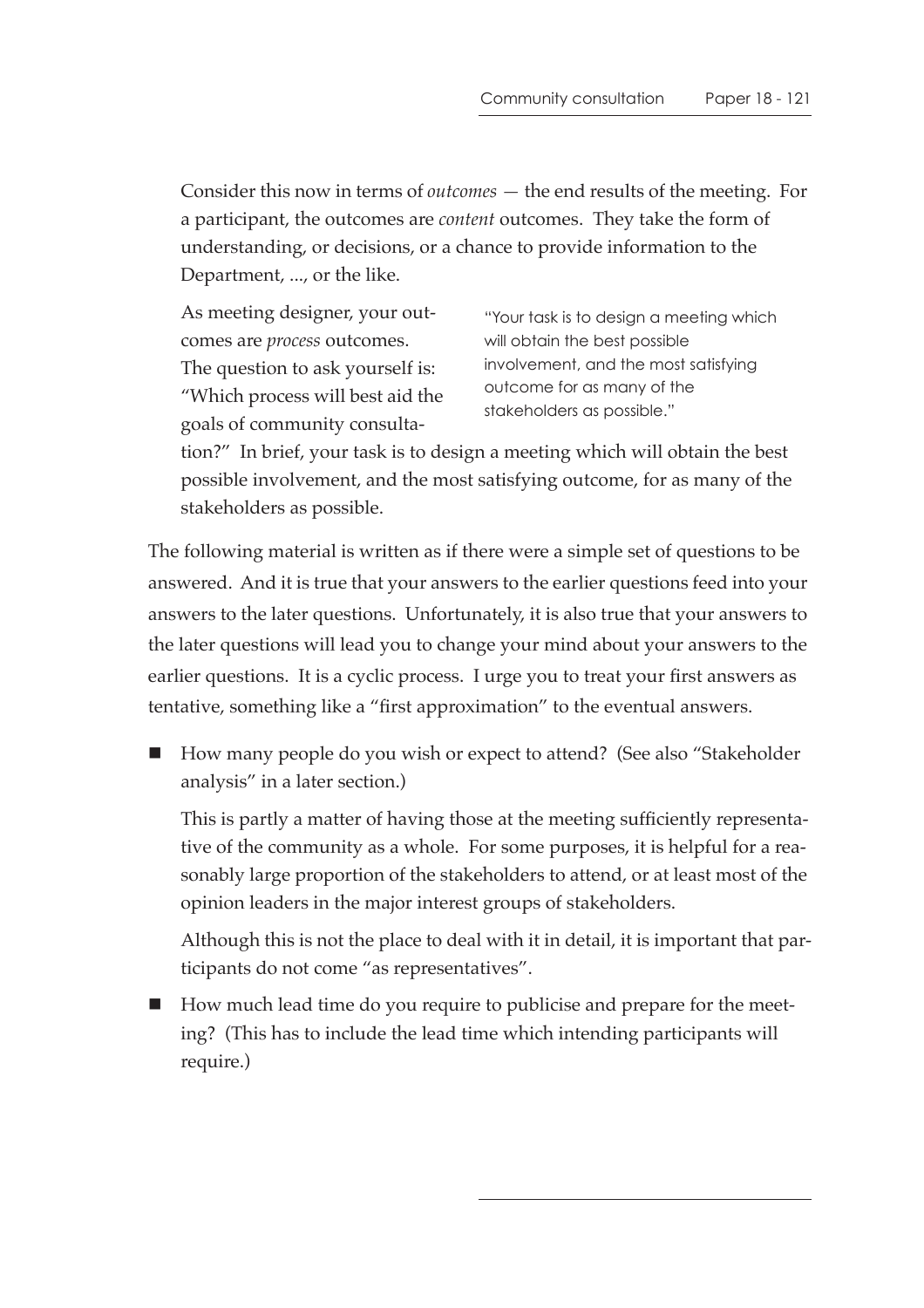As you have to choose and book a venue ahead of time, inaccurate predictions of the required lead time can cause later embarrassment.

■ What will be the agenda *and process* for the day?

At the end of this section, you will find material on the styles of process which suit meetings with different numbers of participants. An earlier section, in Part 1, provides an overview of different types of process for different purposes.

In the interests of creating realistic expectations, it is desirable that you communicate the intended outcomes, and the process to be used, in your publicity for the meeting. It is important to repeat this at the start of the meeting.

■ What resources will you need?

These fall into four major categories ...

- (a) Roles and people.
- (b) Venue.
- (c) Resources for getting quality information to and/or from the group, such as butcher paper, briefing notes and the like.
- (d) Materials and resources for comfort, hygiene and the like.

A checklist is included at the end of this chapter.

■ *Have a mental rehearsal.* Gather a few friends, and imagine the whole exercise in as much detail as possible from start to finish.

(For a complex meeting, you may wish to use the technique for action planning to develop your plan for the meeting.)

#### **Preparing for electoral meetings**

If the meeting is one to elect the members of a committee or group, there is also some other preparation to be done. This may arise, for example, if the interim committees use a meeting for the community to elect the members of the local area consultative committee.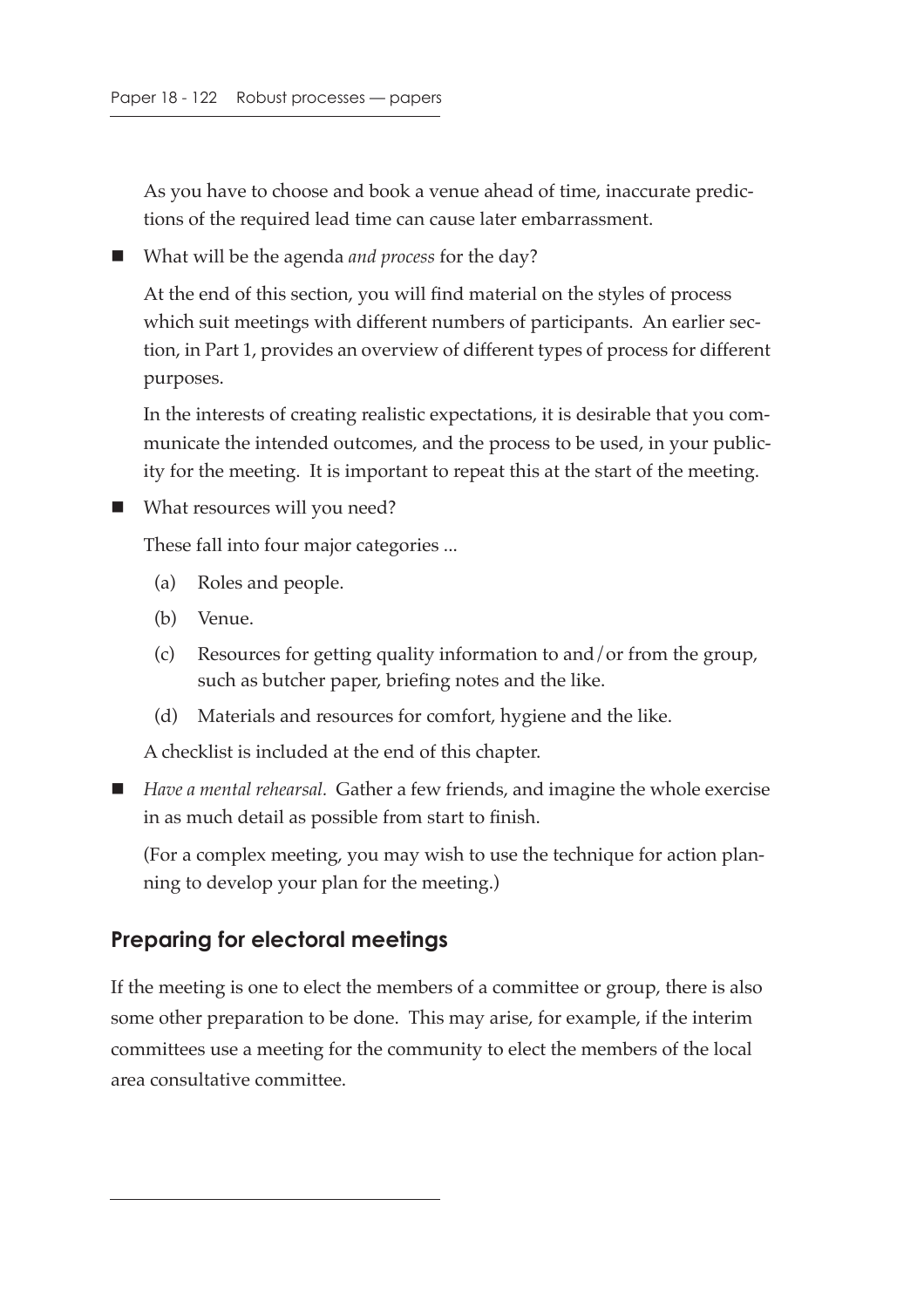The preparation consists of ensuring that enough of those people likely to be nominated are present, and have already indicated their willingness to accept. You may otherwise finish up with a last-minute default committee, because people who would have been effective committee members were not present.

I am most definitely not suggesting that you lobby for particular outcomes. If you do that, you will undermine the credibility of yourself and the process as a whole.

Part 2 describes the process in more detail.

## **Publicising the meeting**

In whole-community activities, the best results have been achieved through the use of both mass media and face-to-face or telephone contact. It seems that, unless there is prior mass media coverage, telephone and face-to-face contact is less effective. But many people finally make the decision to attend only when they are approached personally. The mass media, it appears, informs the people; the contact triggers the decision to attend.

Advertisements and feature articles in the local press are valuable. For localised issues, letter-box drops can work well. A variety of mass media used together seem to work better than any one of them alone.

On other occasions it is possible to identify the local stakeholders through existing organisations and clubs and the like in the area. Use personalised letters, with telephone or face-to-face follow-up. (Beware: if this is not done with care, it can result in people coming in the role of spokespeople for the group they are drawn from, and undermining the participative and consensual process which is intended.)

The wording of advertisements, and letters to clubs and organisations and the like, can be important. It is therefore given a subsection to itself, below.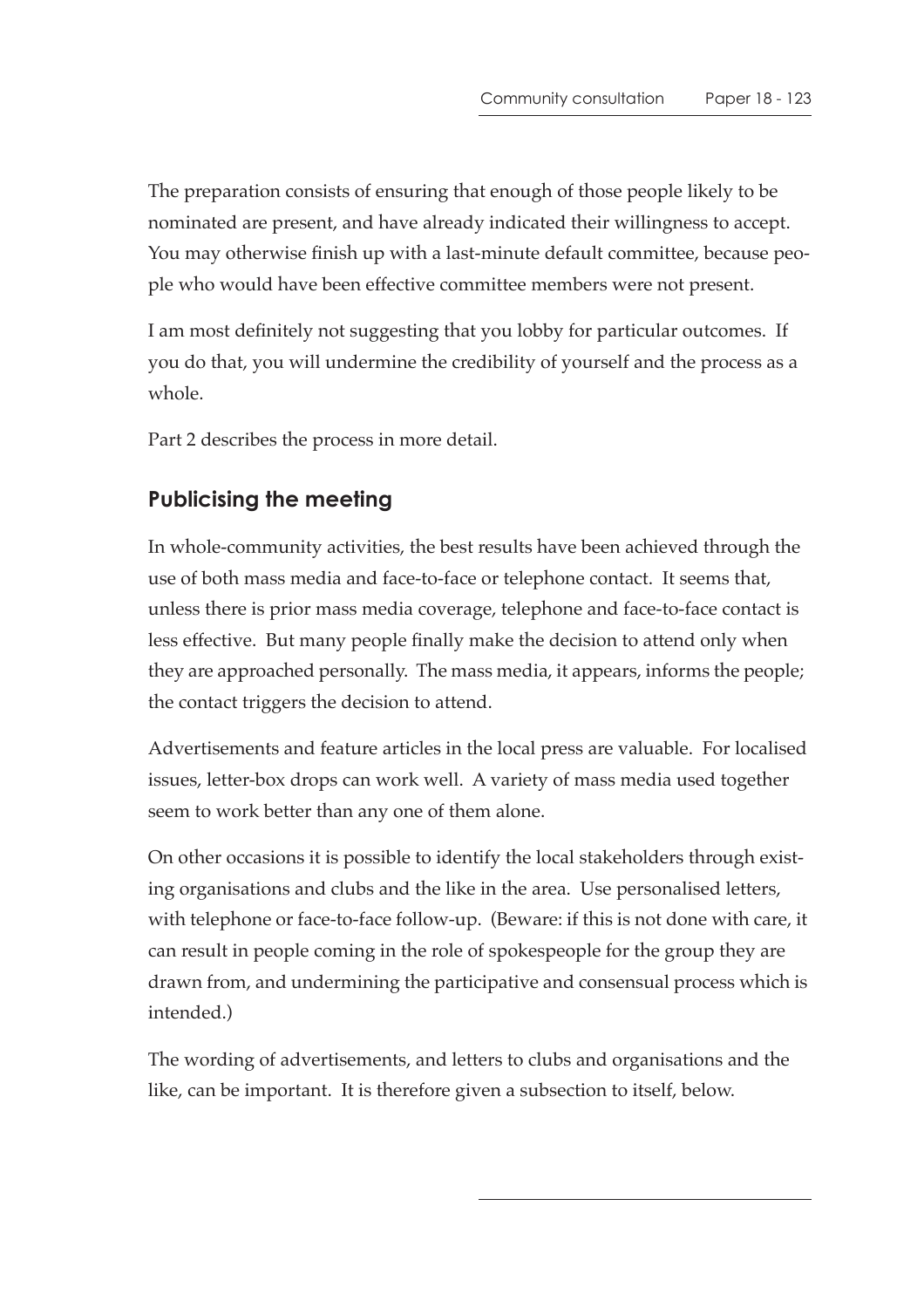#### **The wording of invitations and announcements**

Announcements and invitations can be important in creating expectation in the minds of those attending. The most important expectations seem to be about ...

- $\blacksquare$  The purpose of the meeting. Who called it, with what motives and intended outcomes?
- The form and style of the process to be used. Unless you do something about it, people will arrive expecting to listen to a series of speakers, and perhaps have a chance to ask questions.

It helps to give them information about such things as the numbers expected, the main steps of the process to be used, how formal or informal. They will also want to be warned if any preparation or thought is required beforehand.

You can often prepare appropriate material by imagining the questions *you* would have if you were invited to a meeting.

For reasons already mentioned, it is preferable not to advertise it as a "public" meeting. Instead, the result to aim for is one where everyone who wishes to attend can do so, but where a condition for attendance is that they first

"It is important that people come along as citizens, able to speak for themselves, willing to take account of information from the whole community, and willing to act for the benefit of the community as a whole."

contact you for an invitation. This gives you information on likely numbers. It also provides you with an indication of the representativeness of the group. If some important stakeholder group is not included, you can make direct contact with them.

*It is important that people come along as citizens, able to speak for themselves, willing to take account of information from the whole community, and willing to act for the benefit of the community as a whole.*There have been some unfortunate incidents where people came to a meeting thinking they were expected to represent the views of a particular group. This usually results in unconstructive debate.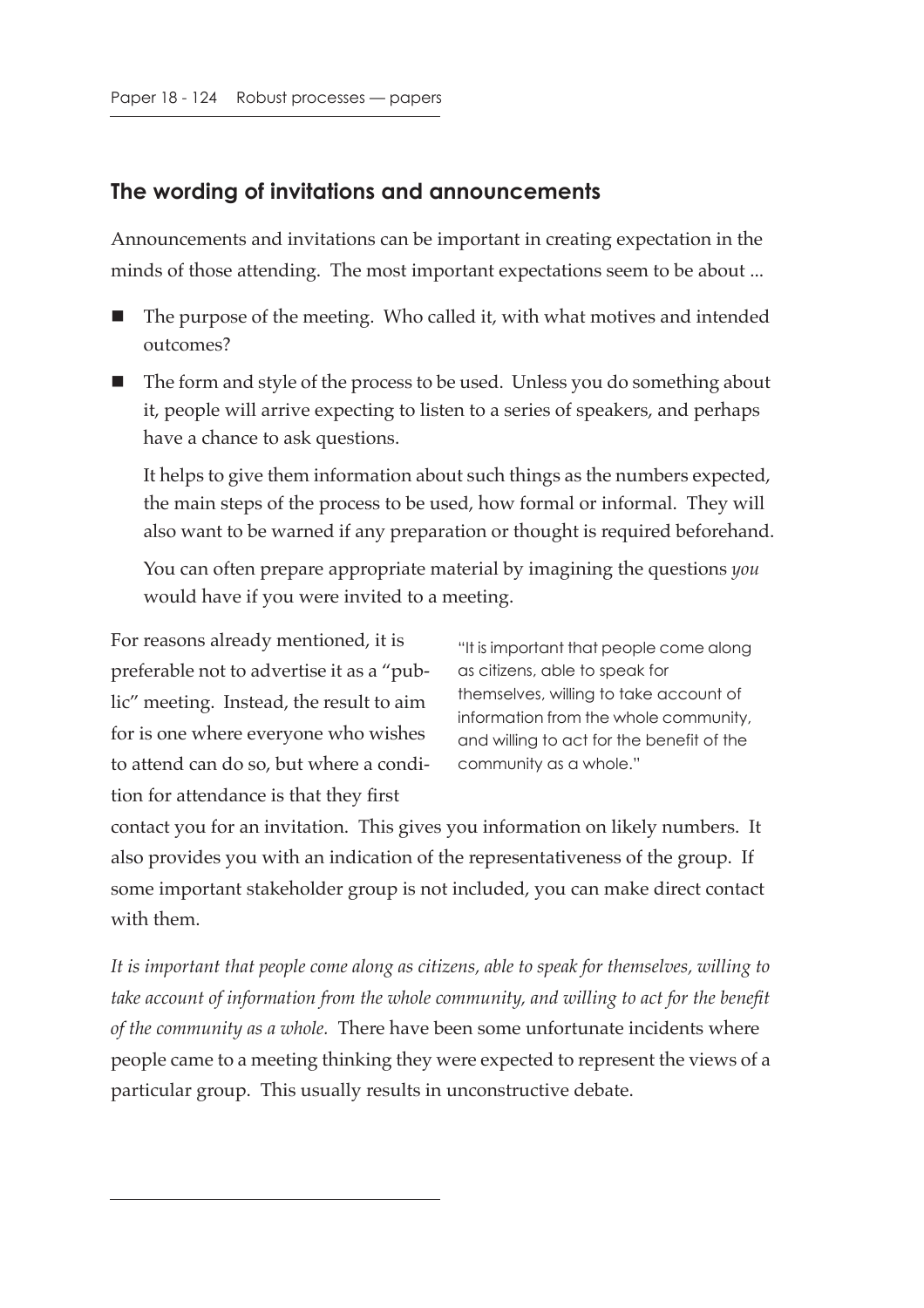This is especially important when people are invited through organisations and other groups. This is where the temptation is particularly strong for people to come "as representatives", expecting to get the best they can for their own group. In such instances, you can write to the president or chairperson or secretary. Instead of inviting *them*, however, you can ask them to nominate someone who "has enough breadth of vision to be eager to act for the benefit of the community as a whole, rather than argue for a particular view".

## **Running the meeting**

For most styles of meeting, latecomers are a potential problem. One easy way of allowing for this is to provide refreshments (not including alcohol) at the beginning of the meeting. As they arrive, people can register, help themselves to refreshments, and circulate to talk to friends. (You can usefully invite them, too, to introduce themselves to those they don't know.)

Depending on the length of the meeting, tardiness varies. For a whole-day meeting (such as a search), almost everyone will be there about 20 minutes after the announced starting time. You can then start without interruption. Otherwise you risk some people missing the important early stages of the meeting.

When the official part of the meeting begins, provide a clear and *brief* introduction ...

■ Explain the purpose of the meeting, and your motives in deciding to hold it. You can describe the purpose in terms of the outcomes ...

"By the end of the meeting we will have set up a local area consultative committee. This committee will be a microcosm of the whole community. It will consist of people who are able to involve the community as a whole, not speak on behalf of the community, or argue for their own points of view."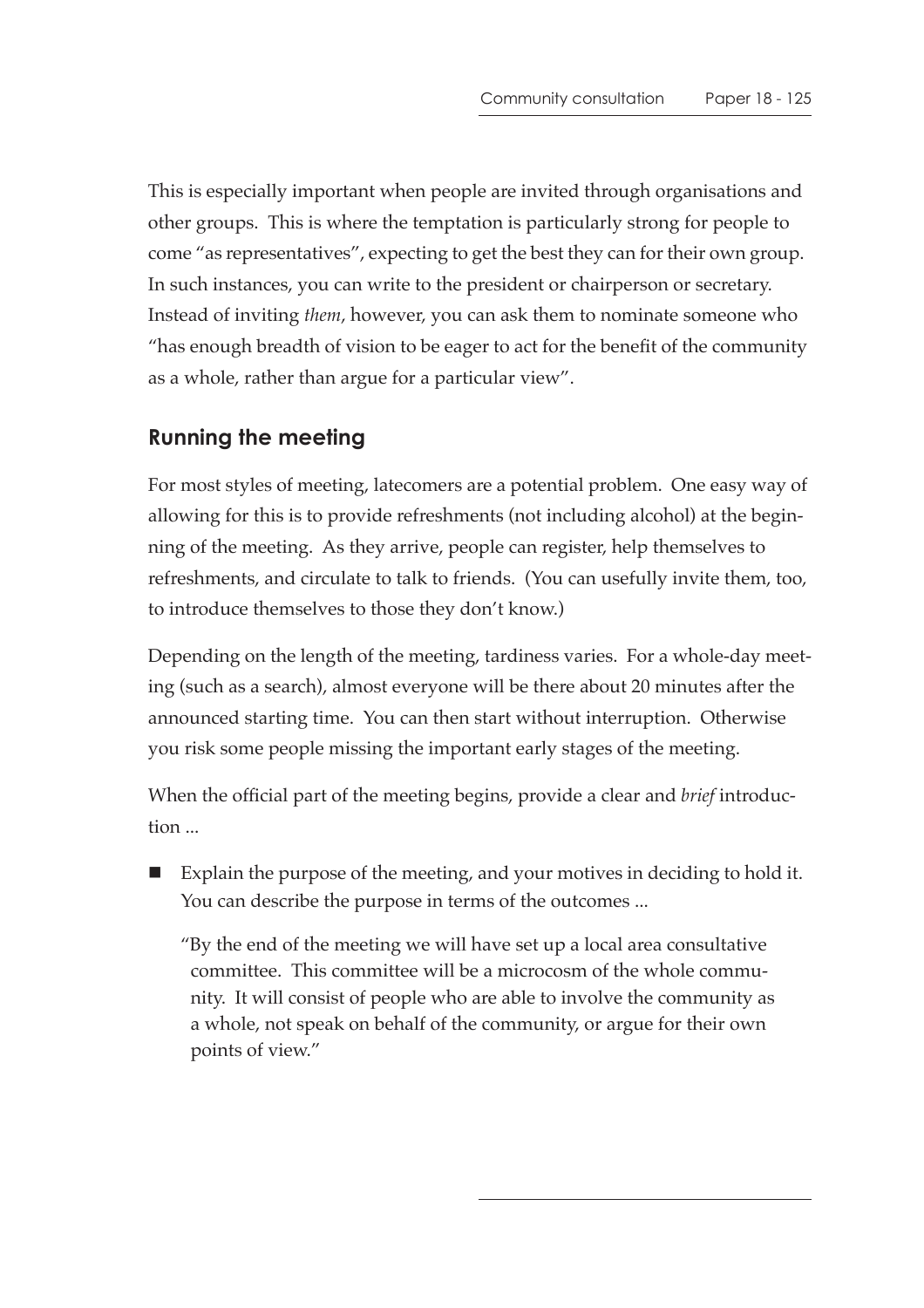It is dangerous to assume that everyone there understands the place of the meeting in the wider scheme of things. You may have to say something, preferably very briefly, of the history and background.

- Explain the agenda for the meeting, in step by step form, together with the intended timing. Be generous in your estimates of time: it is better to send people home earlier than they expect rather than later.
- Introduce the facilitator, and turn the meeting over to her. Large meetings are best facilitated by someone with substantial experience of non-adversarial gatherings.

Keep speeches to the absolute minimum. It is desirable that there are few, and they are extremely brief. It is even better if there are none.

### **After the meeting**

You can improve your skill at conducting meetings by reviewing each meeting after its conclusion. In particular, which of your outcomes were achieved, and which required some adjustments on the run? How could you have done it differently, the better to achieve the outcomes, and with economy and enjoyment?

Some meetings generate their own outcomes; for examples, there may have been decisions to be made, or information to be collected. After such meetings, all you may have to do for follow-up is convey the outcomes to appropriate people.

Other meetings (such as "search") create the *potential* for outcomes. They are valuable as catalysts; but without follow-up they achieve little. (In fact, by raising unmet expectations, they may even do harm.) For such meetings, it is useful ...

- to plan the follow-up as part of the meeting;
- to give participants clear expectations of *their* future involvement; and
- $\blacksquare$  to make sure it happens.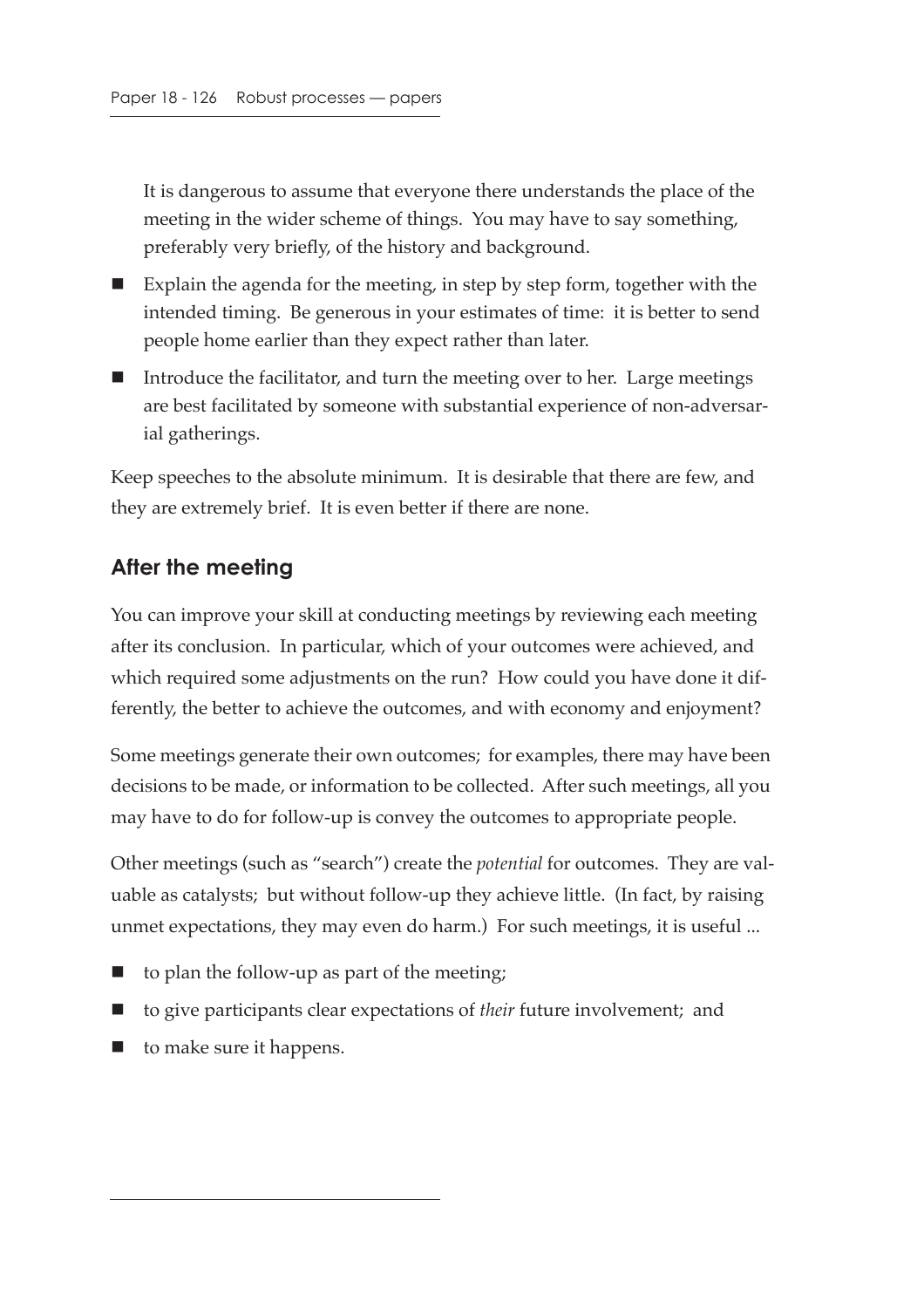## **Meetings to elect committees**

There are some special cautions when meetings are being used to elect committee members. A procedure which can be expected to work well is ...

- 1 Explain the purpose of the committee, and the way it will operate.
- 2 Describe the qualities and role of the committee members.
- 3 Call for nominations for possible members.

Then, if there are more nominations than positions ...

- 4 Repeat the descriptions of the purpose of the committee, and the qualities of its members.
- 5 Ask for volunteers to act as returning officers.
- 6 Conduct a secret ballot.
- 7 Have the returning officers declare the results.

If you have any reason to believe that there will be too few people interested, or that there will be active lobbying for particular points of view, elect only half of the committee. They can then be given power to co-opt the remaining half when they understand their role fully.

More is said about this in Part 2.

#### **Partial checklist of meeting resources**

(These are arranged in the four categories mentioned earlier)

*Roles and people*

Facilitators? Small group helpers?

Lists to record names and addresses of those attending, for follow up

continued ...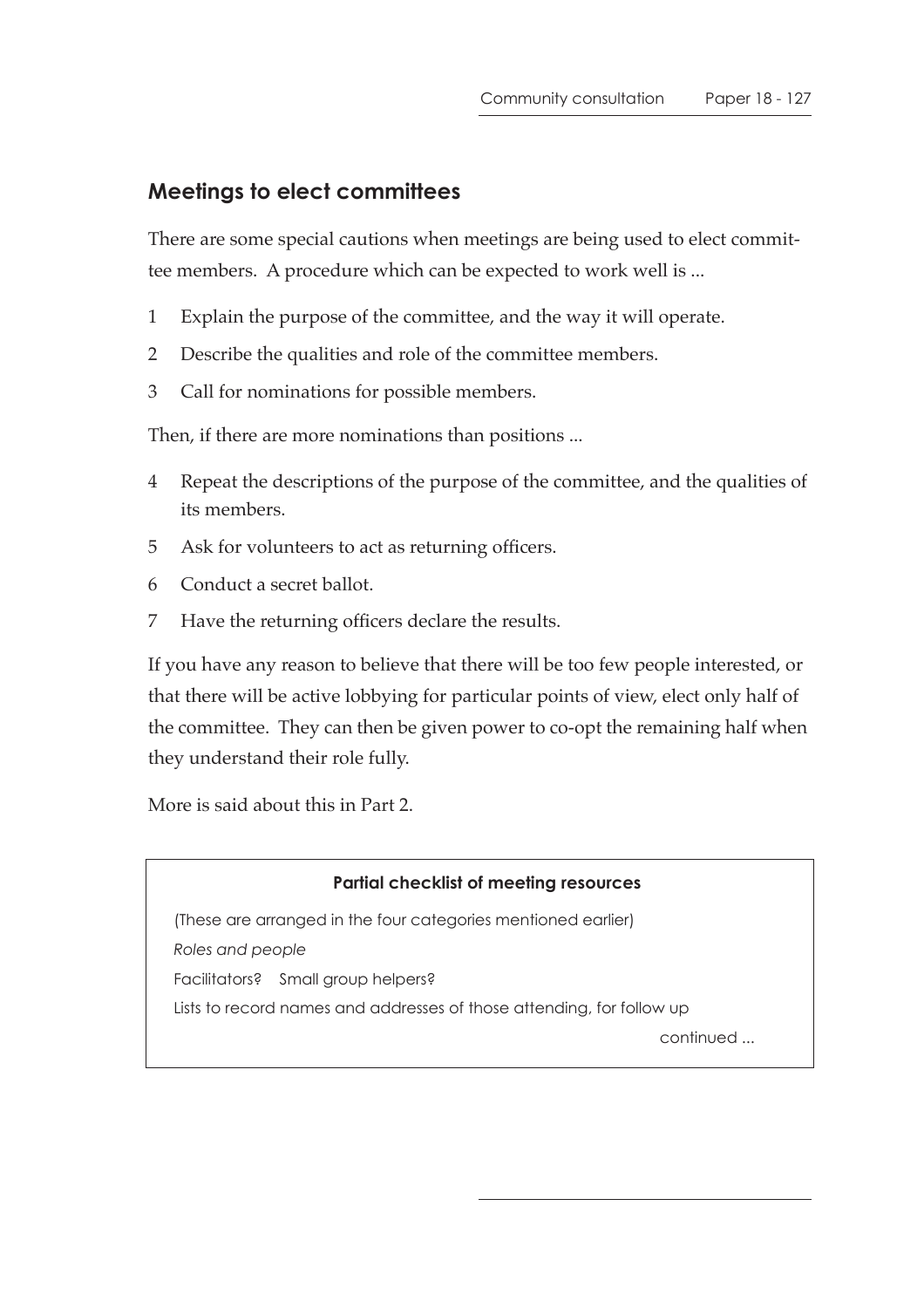$\overline{\phantom{a}}$ 

| <b>Partial checklist of meeting resources (continued)</b>                                                                                                                                 |
|-------------------------------------------------------------------------------------------------------------------------------------------------------------------------------------------|
|                                                                                                                                                                                           |
| Invited speakers? Guests?<br>"Experts"?                                                                                                                                                   |
| Helpers for the various tasks to be done?                                                                                                                                                 |
| Name tags, briefing sheets for participants, etc?                                                                                                                                         |
| Venue                                                                                                                                                                                     |
| Main venue?<br>Rooms for small group work?<br>Somewhere to post the reams of<br>butcher paper which may be generated?                                                                     |
| Lighting?<br>Heating? Ventilation? (some ventilation systems wreak havoc on<br>butcher paper)                                                                                             |
| Resources for gathering information, etc.                                                                                                                                                 |
| Butcher paper, felt pens, masking tape?                                                                                                                                                   |
| Something to fix the butcher paper to (some venue caretakers won't allow you to<br>tape it to the wall, even though proper masking tape leaves no mark on almost all<br>painted surfaces) |
| Whiteboards, whiteboard pens?                                                                                                                                                             |
| Pens, paper?                                                                                                                                                                              |
| Agenda lists?<br>Prompt sheets? Briefing sheets? Survey forms?                                                                                                                            |
| A public address system                                                                                                                                                                   |
| Note paper and writing implements                                                                                                                                                         |
|                                                                                                                                                                                           |
| Comfort and hygiene                                                                                                                                                                       |
| Toilets?                                                                                                                                                                                  |
| (It is often useful to have non-alcoholic drinks available<br>Refreshments?<br>throughout the meeting if it is of any length.)                                                            |
| Chairs?<br>For some purposes, tables? (For most meetings, it is better to do without<br>tables.)                                                                                          |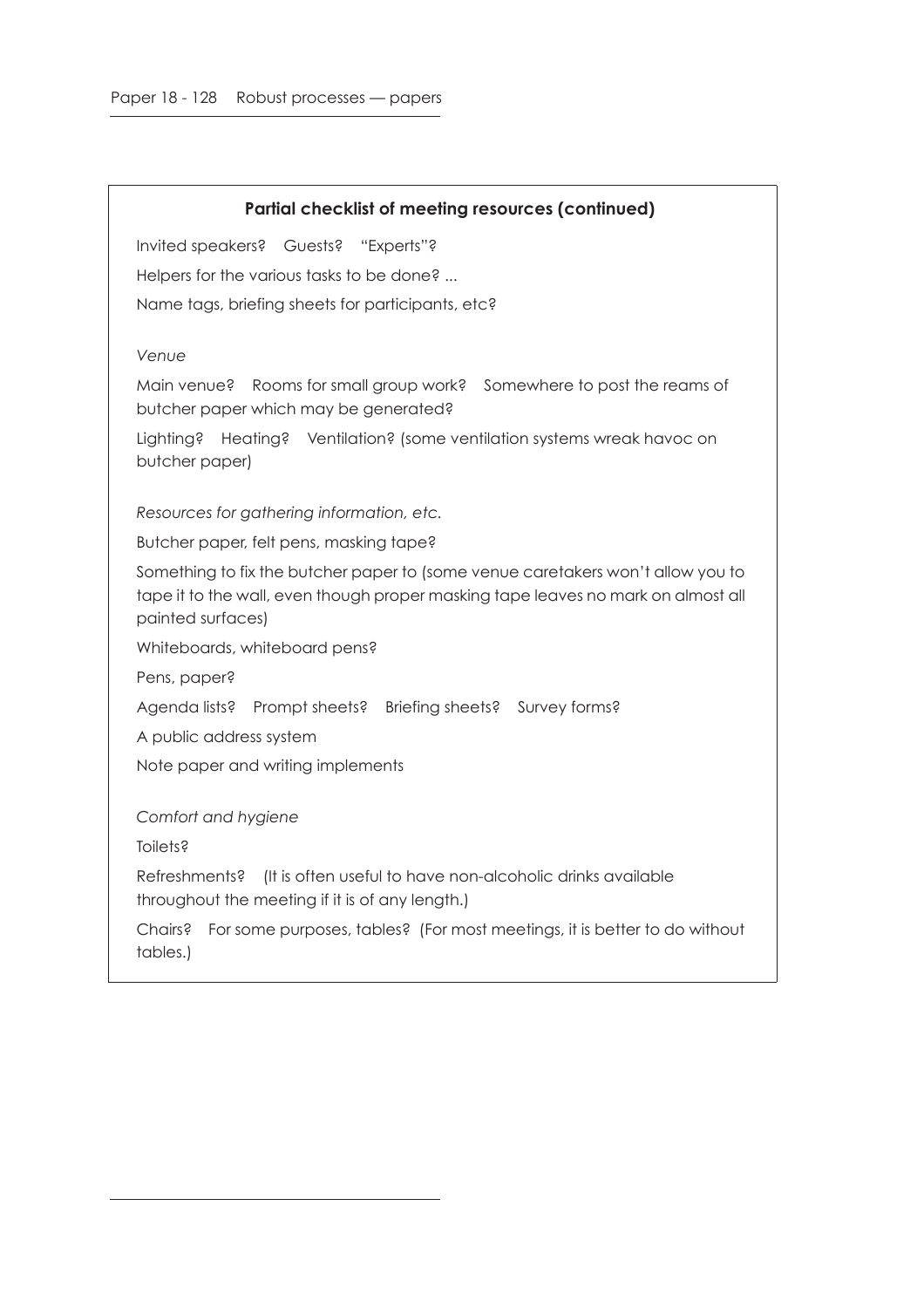| The effect of number of participants on meeting style <sup>22</sup>                                                                                                                                       |                                                                                                                                                                                                                                                                                                                                    |  |
|-----------------------------------------------------------------------------------------------------------------------------------------------------------------------------------------------------------|------------------------------------------------------------------------------------------------------------------------------------------------------------------------------------------------------------------------------------------------------------------------------------------------------------------------------------|--|
| <b>Size</b>                                                                                                                                                                                               | <b>Description</b>                                                                                                                                                                                                                                                                                                                 |  |
| Below 12 participants, normal conversational skills are almost adequate for information<br>exchange. People may actually resent structure or facilitation, though they augment<br>effectiveness           |                                                                                                                                                                                                                                                                                                                                    |  |
| $5 - 6$                                                                                                                                                                                                   | Conversational. Groundrules (see Part 1) may be useful, but beyond<br>this there may be little need for structure or facilitation                                                                                                                                                                                                  |  |
| $6 - 12$                                                                                                                                                                                                  | Structured informal. If the group contains people with process skills, and<br>the issues are not contentious, a facilitator may not be required. A<br>facilitator (perhaps a novice with the help of some briefing) may be<br>safer. Some agreement on groundrules and the overall process to be<br>followed are highly desirable  |  |
| Above 12 participants, decision making and effective communication become almost<br>impossible without structure and facilitation. The need for skilled facilitation increases<br>with increasing numbers |                                                                                                                                                                                                                                                                                                                                    |  |
| $12 - 20$                                                                                                                                                                                                 | Structure and facilitation are almost necessary, and at least highly<br>desirable.                                                                                                                                                                                                                                                 |  |
| $20 - 35$                                                                                                                                                                                                 | A novice facilitator may be able to use a sound process (one which is<br>reasonably fail-safe); or a skilled facilitator may be able to manage a<br>semi-structured meeting (or at least one where the structure is not<br>intrusive). But this size is at the margin of what can be done without<br>elaborate and careful design. |  |
| 30-100                                                                                                                                                                                                    | A skilled facilitator, a good process, an issue which is not too<br>contentious, and adequate time. If these conditions are met, it may be<br>manageable. If it falls to pieces, it may do so spectacularly                                                                                                                        |  |
| $100+$                                                                                                                                                                                                    | You are in deep trouble, and need some highly skilled assistance from<br>more than one facilitator.                                                                                                                                                                                                                                |  |

<sup>22.</sup> Thanks to Alf Lizzio for his help with compiling this table.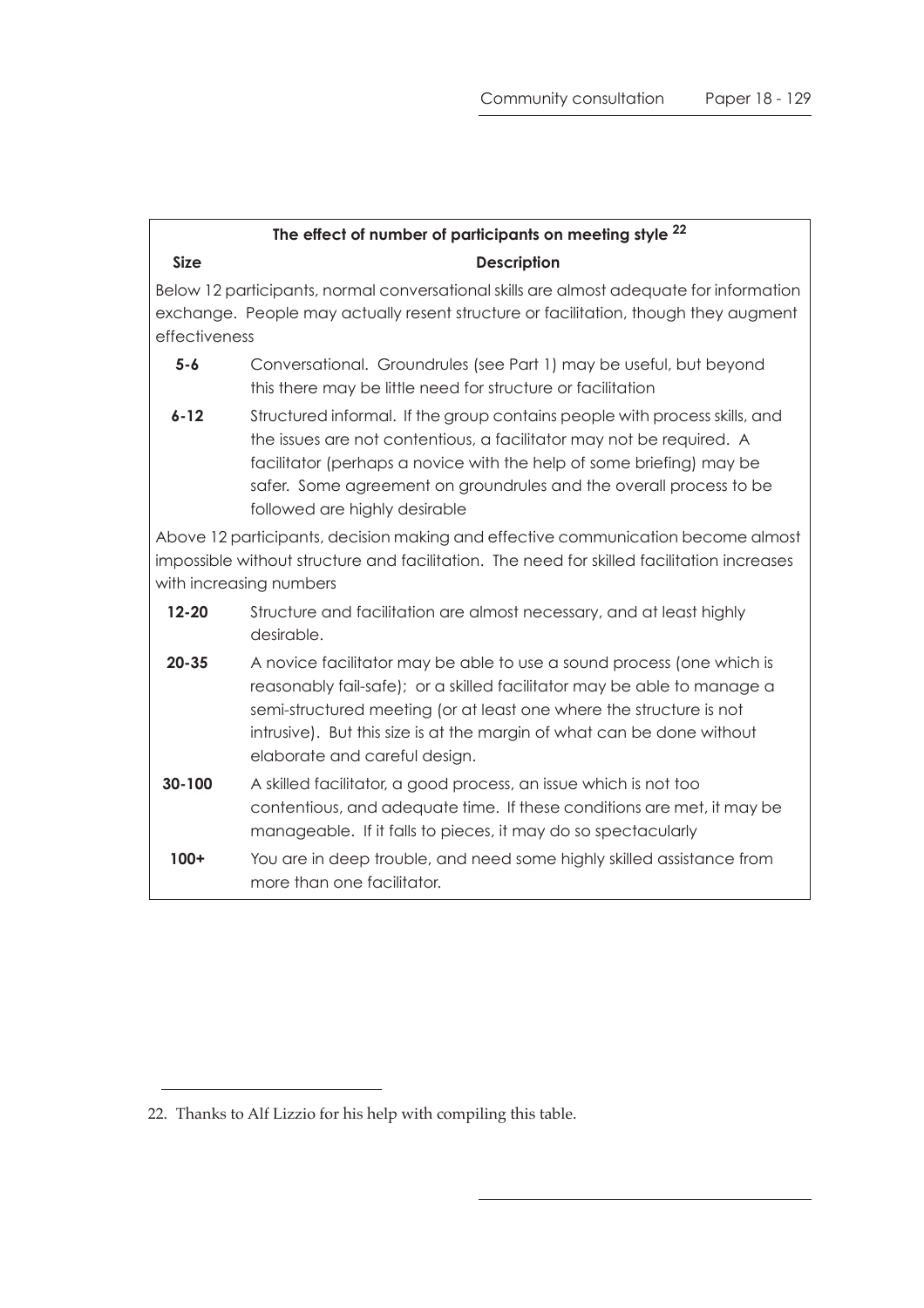Paper 18 - 130 Robust processes — papers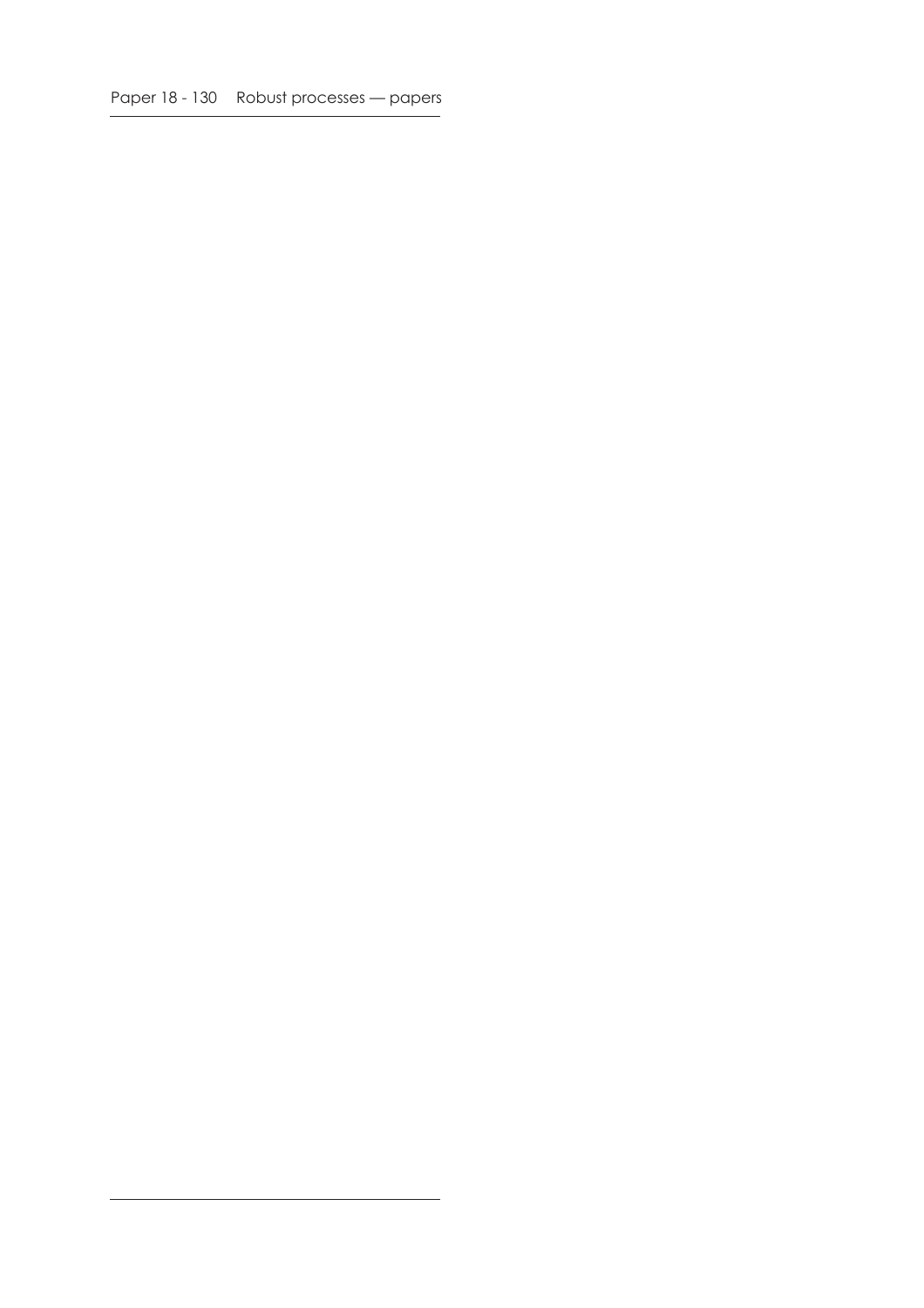# **Chapter 14: Neighbourhood meetings**

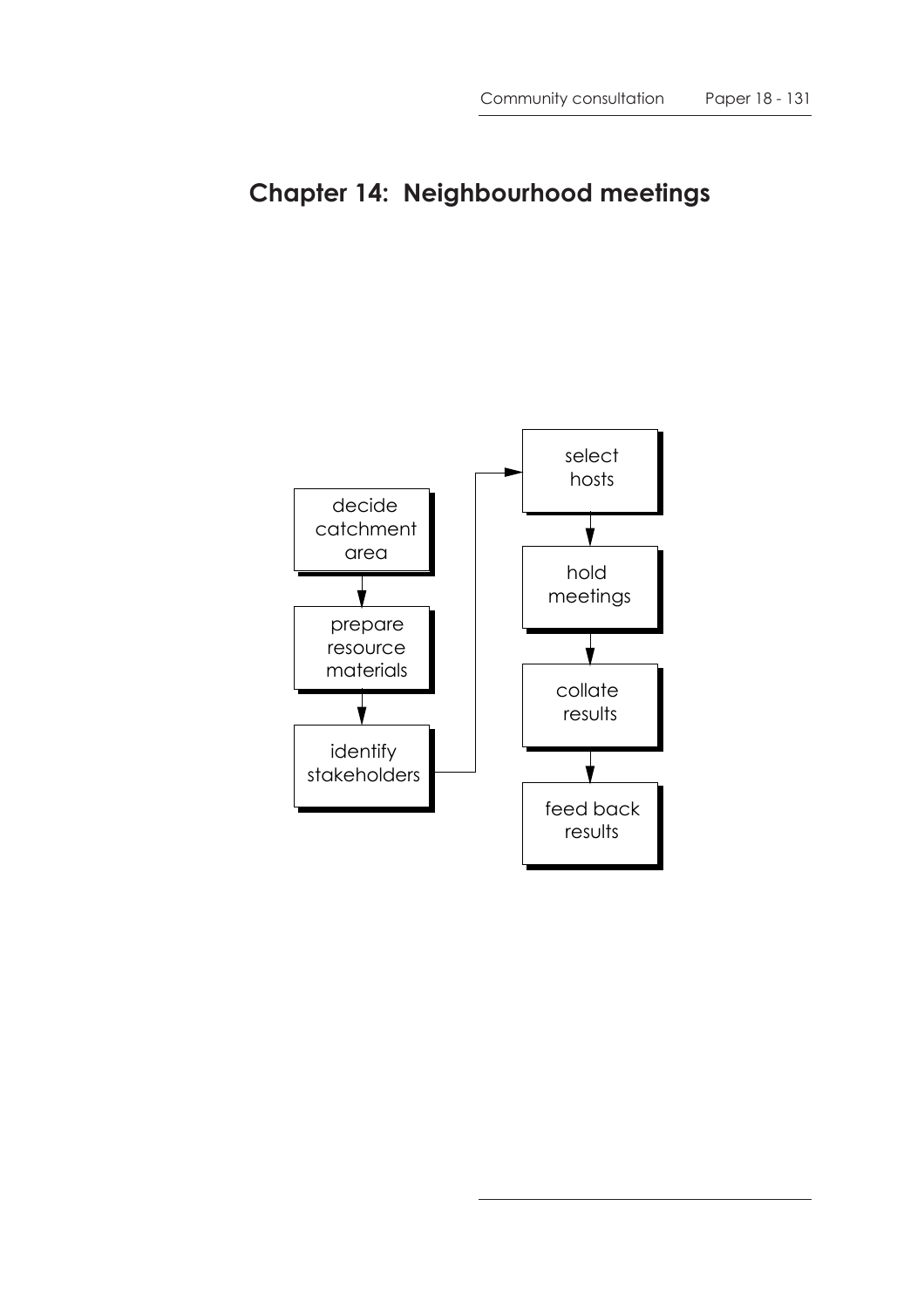Neighbourhood meetings 23 are semi-informal meetings of a small group of neighbours. They are hosted by one of the neighbours, who has been approached and briefed on the task for the meeting.

These meetings provide an approach which can achieve real participation for a very high proportion of the stakeholder community. It can also generate high levels of involvement, and often identify "quiet achievers" who are a valuable addition to the committees and other mechanisms set up.

If the purpose of the activity is to collect or exchange information, and time and resources permit, this is the preferred option for community consultation. It generates levels of community involvement well beyond most other methods. By attracting a wider range of community members, it yields less biased information. Further, a high proportion of the community are more directly involved as the hosts of the neighbourhood meetings.

The use of resources is actually low for the involvement produced. It is much less expensive of money and other resources, for example, than group interviews would take to reach the same number of people. Most of the expense comes about from the high response rate: in some communities more than 60 per cent of people respond.

## **The overall rationale**

The underlying rationale is that some proportion of the local stakeholders are approached directly, or by mail or telephone. They are asked to invite other stakeholders to a small meeting held in their home.

Prior to their meeting, they are provided with butcher paper, felt pens, and a brief description of how a meeting can be run. For more elaborate versions, they

<sup>23.</sup> I am indebted to my friends at the Centre for Continuing Education, especially Alan Davies, for information about some of the details of this approach.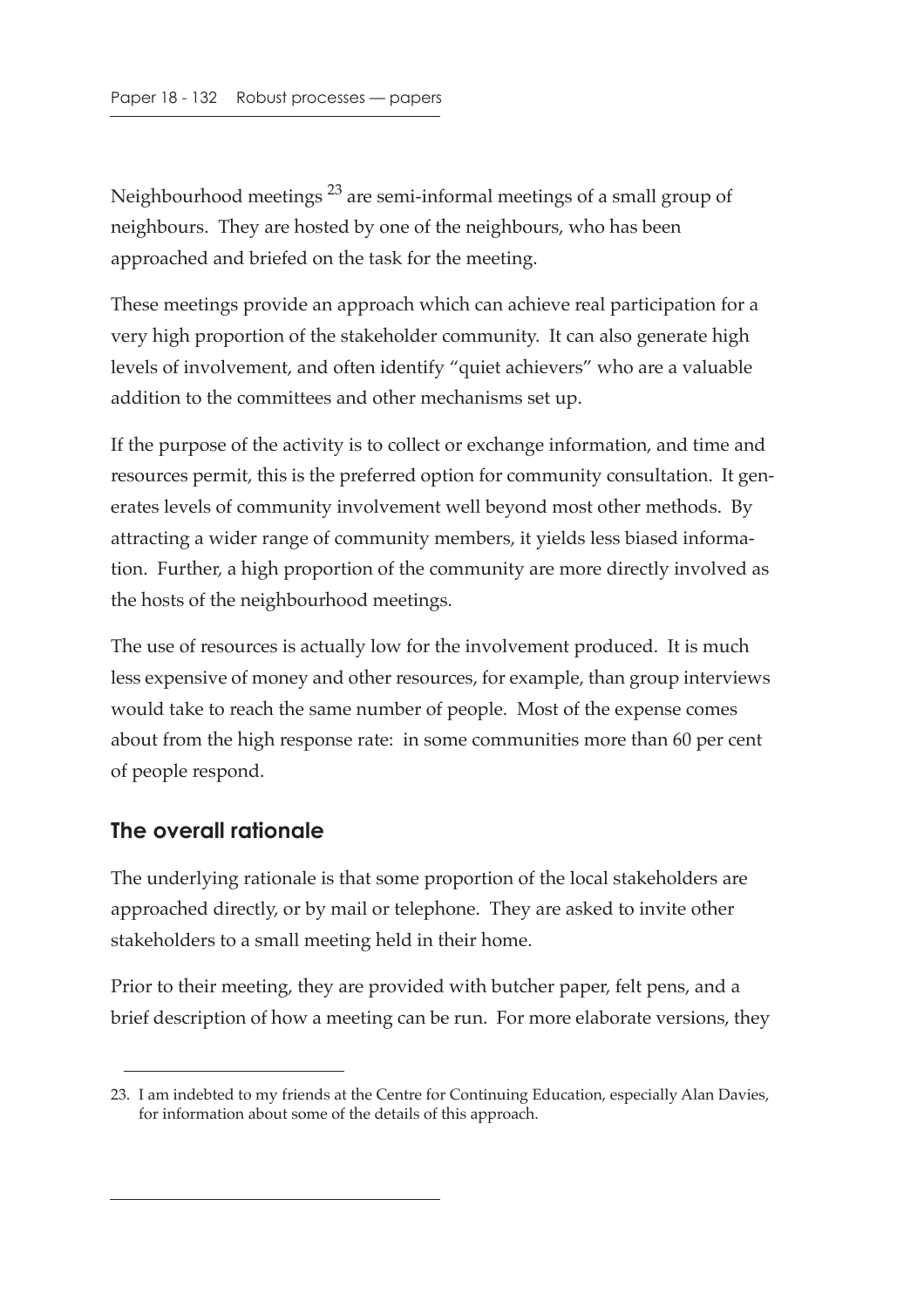may be invited to attend a prior meeting which explains the purpose and outlines a process.

It is usual to encourage the hosts to run the first part of the meeting as an openended discussion. The second part then seeks answers to more specific questions. Key points arising in both early and late discussions are written on butcher paper, which is returned to the organisers.

"If the purpose of the activity is to collect or exchange information, and time and resources permit, this is the preferred option for community consultation. It generates levels of community involvement well beyond most other methods."

Most of the remainder of this section describes in some detail how neighbourhood meetings might actually be set up.

## **Neighbourhood meetings in detail**

This description is intended as one example of the way in which neighbourhood meetings might be organised. Many variations are possible. Here is the example in step-by-step form ...

1 *Decide the catchment area*

Decide the catchment area appropriate to the issue. In some situations it might be the entire zone. In others, it might consist of a certain number of blocks around the part of Route 20 under consideration, with perhaps sparser representation elsewhere in the zone.

2 *Prepare resource materials*

To speed up the process, this can take place at the same time as the following two steps. Assemble the butcher paper, felt pens, and other material required for the neighbourhood meetings.

You might decide to run some small meetings yourself, to gauge the reactions of local stakeholders. This can then be videotaped. The edited video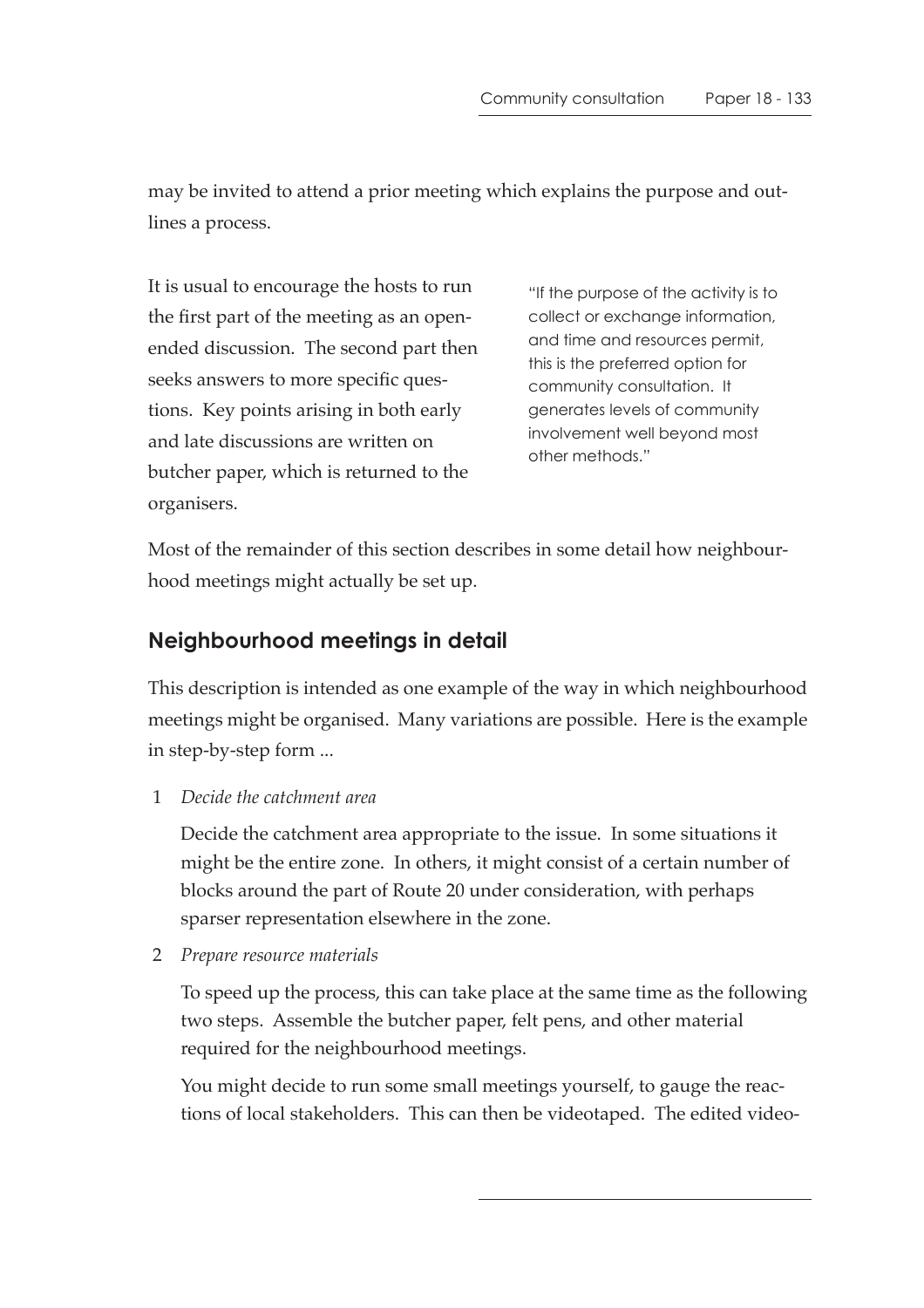tape then provides a useful briefing device both for the hosts and their guests. 24

In any event, you will want to provide on paper a brief and clear account of how a neighbourhood meeting can be run.

If the meetings are being used for an exchange of information, you will also require other briefing materials for the information to be given.

3 *Identify the stakeholders within the catchment area*

Provided your interest is with people of voting age, this is often most easily done from electoral rolls. Those people on the electoral roll, and within the catchment area, are identified.

On the other hand, if an issue is extremely limited and local, door-knocking may yield better results.

Note that the method identifies local stakeholders only. Neighbourhood meetings, at least in their usual form, do not involve stakeholders from areas outside the catchment area. You may want to include in your briefing information some details of the attitudes of non-local stakeholders. (There are also more elaborate possibilities which I will not go into here.)

4 *Select the hosts*

Decide the proportion of stakeholders you will approach as hosts. To do this, you have to make some estimates of response rate, and decide the best size for the meeting. Let's assume an overall response rate of about 50 per cent, as the higher response rates were obtained in more cohesive communities than Brisbane. For an eventual meeting size of about 8 (1 host and 7 guests), approaching about 8 per cent of the people on the list is appropriate.

When some neighbourhood meetings have been held, we will be in a position to estimate response rates more accurately.

(5 *Optionally, provide a briefing session for hosts)*

<sup>24.</sup> When I was in Canberra on study leave in 1984, I assisted Alan Davies with some community consultation in a school community in Canberra. This helped me greatly to understand the process for organising and holding neighbourhood meetings.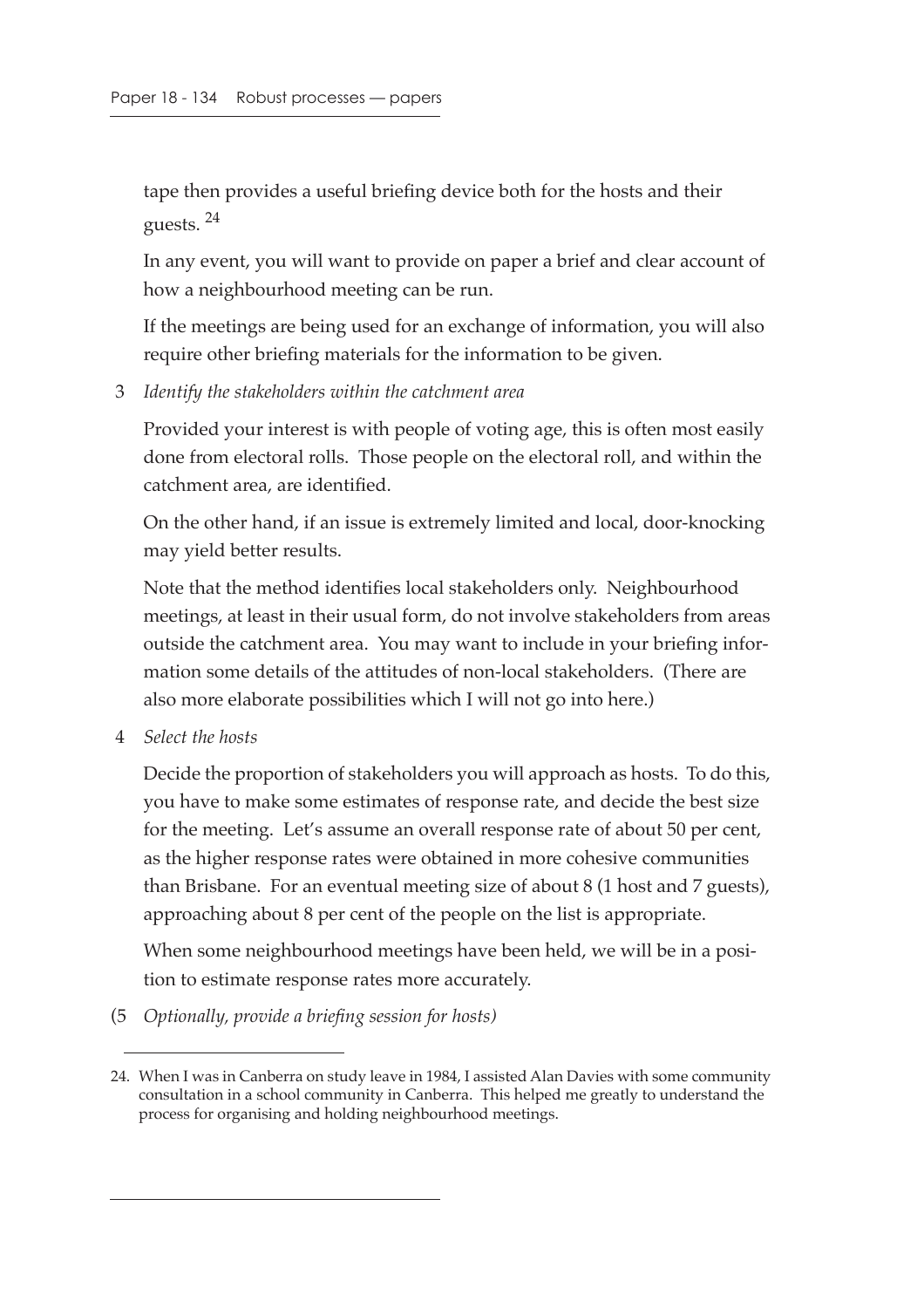This is most effective when the interest is highly localised, and volunteer hosts can be used. It is more easily done for an identifiable group of stakeholders (such as parents with children at a particular school) than for more dispersed people; but it may be feasible for very local proposed changes in road design.

An effective way of running a briefing meeting is for the hosts to take part in a neighbourhood meeting run by facilitators (or skilled local people who were approached and instructed for the purpose). An overall explanation is given first. Those present then break up into groups of 8 to 12 (facilitators can presumably handle larger groups than might otherwise be desirable). A neighbourhood meeting is held. All participants reconvene to raise questions and discuss the process.

6 *The meetings are held*

A description of a typical meeting is given later.

7 *Collate the results*

To ensure community ownership of the results, this is best done with help from some of the hosts or other community members. If the information is to be conveyed to the Department of Transport (as will often be the case), it will be helpful to have one or two Departmental officers present as observers.

Hosts send in the replies from the neighbourhood meetings on butcher paper. These replies are combined, and the number of meetings recording each of them is noted. It is often useful to prepare a typed list in order of priority: that is, with the most often mentioned items at the top of the list.

If you can do so without colouring the results, it is also a good idea to provide a one- or two-paragraph summary of the main responses.

8 *Feed the results back to the community and the Department*

In all community consultation, your relationship with the community is your most valuable asset. This will be maintained more effectively if you always provide prompt and accurate feedback to anyone taking part in any consultation activity.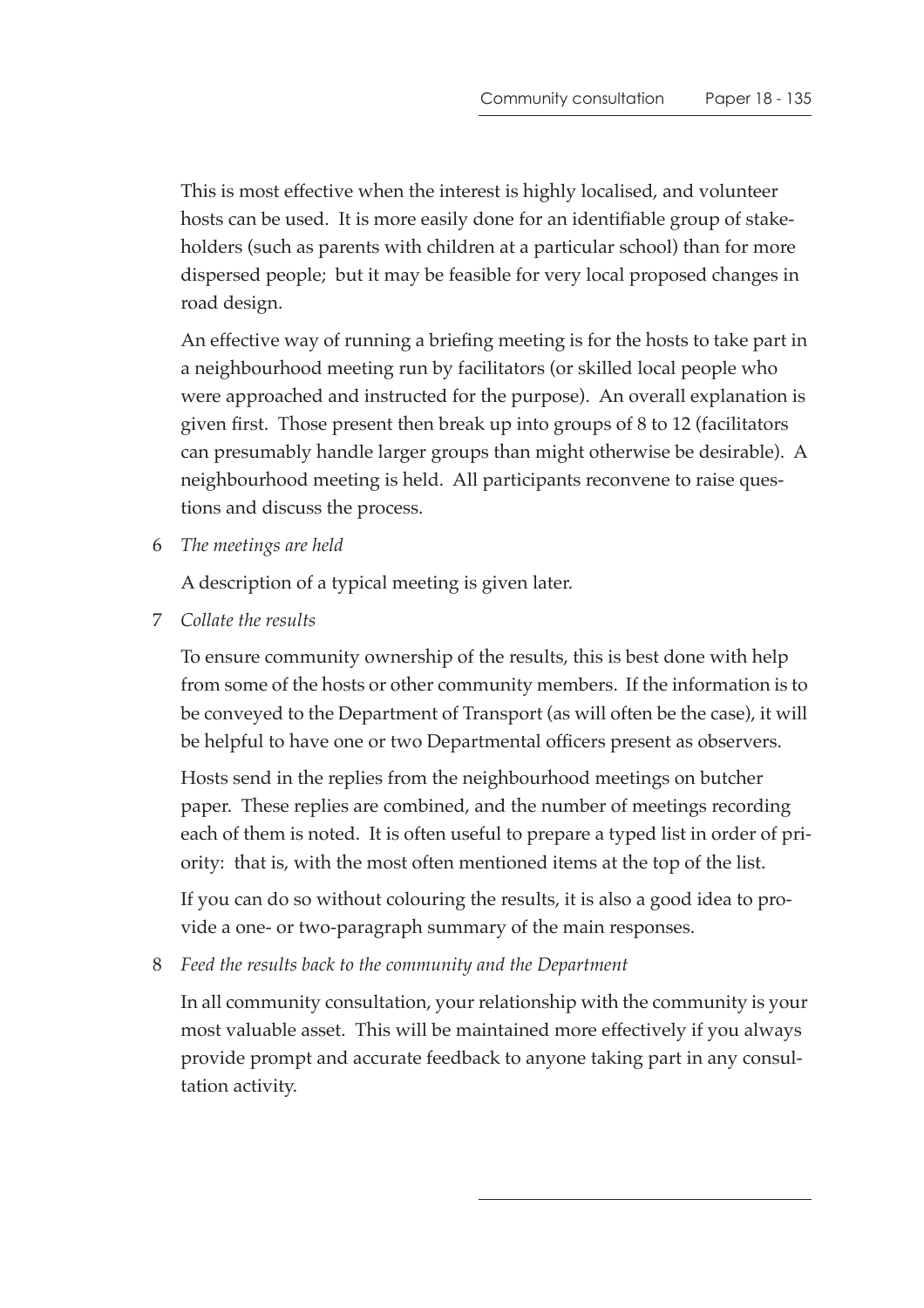It also provides a check on your interpretation of the results.

At the same time, a preliminary report to the Department can be provided.

9 *Final report to community and Department*

If necessary, revise the results in the light of the reaction from the community. Circulate the revised report, perhaps in the form of a feature article in the local newspaper; the editor may permit you to write it, to ensure accuracy. Send a copy of the report to other stakeholders, such as the Department of Transport.

## **A typical meeting**

A typical arrangement might be as follows. Again, this is just one example of how it might be done. You will of course modify this process to suit the actual situation ...

- 6 *The meetings are held*
- 6.01 *Greeting guests.* To allow for latecomers, the first 15 minutes is treated as an informal gathering. Guests are served with coffee (not alcohol) and perhaps nibbles when they arrive.
- 6.02 *Opening the meeting.* The meeting is opened. It is kept informal, but butcher paper is taped up in a prominent position, and the host is encouraged to stick reasonably close to the agenda.

The purpose of the meeting, and the agenda, are explained. So is the use of butcher paper, and the overall timing for the evening. Guests are invited to help in staying close to the agenda and timetable.

The uses to be made of the resulting information are clearly described. The reasons for using neighbourhood meetings are explained. It helps if the host very briefly explains her motives for being host.

If there is to be a later provision of information, or a visitor from elsewhere, it is important to say so at this point. Guests may otherwise suspect some ulterior motives.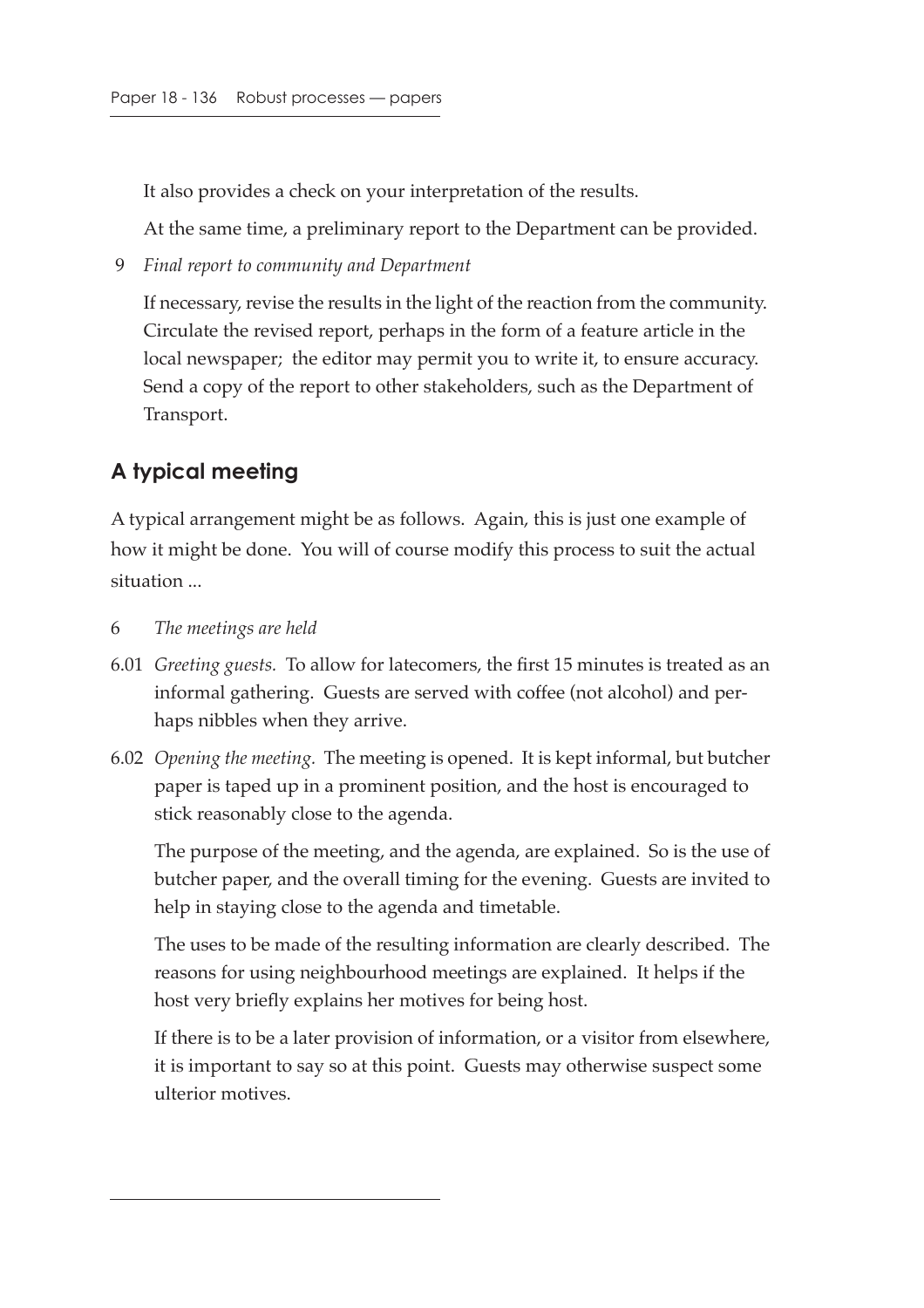- 6.03 *Introductions.* Each guest is asked to introduce herself in not more than one or two sentences. (For example: What you prefer to be called, and something about yourself as a person.) It can be helpful for the host to begin, thus modelling a brief and personal introduction.
- 6.04 *Thinking time.* Guest are given about five minutes, without discussion, to collect their thoughts. They are encouraged to take notes if they wish to do so.
- 6.05 *Open discussion.* An open discussion is held: people are asked for their points of view on the issue being discussed. The host encourages short speeches by asking for regular six-word summaries to record on the butcher paper. Views are sought from those who might not otherwise have a chance to speak.

When people differ, the host thanks them for their frankness, states that it isn't necessary to reach agreement, and asks for a way of recording all views on the butcher paper.

At the appointed time, cut short the open discussion and move on to the next phase.

6.06 *Possible input.* If there is to be an input of information, or comments from another guest, or the like, there is a choice. It may be done now, or after the more specific questions have been answered.

Here is a rough rule of thumb ... If the information is required for people to answer the specific questions, introduce it now. Otherwise, leave it until later. Your intention is not to distort people's reactions.

6.07 *Specific questions.* The host announces the number of specific questions, and the time therefore available for each. The guests discuss each question in turn. About one or two minutes before it is time to move on to the next question, the host asks something like "What can I write down which will capture faithfully all of the points of view which have been expressed?".

The answers to each question are captured briefly and legibly on butcher paper.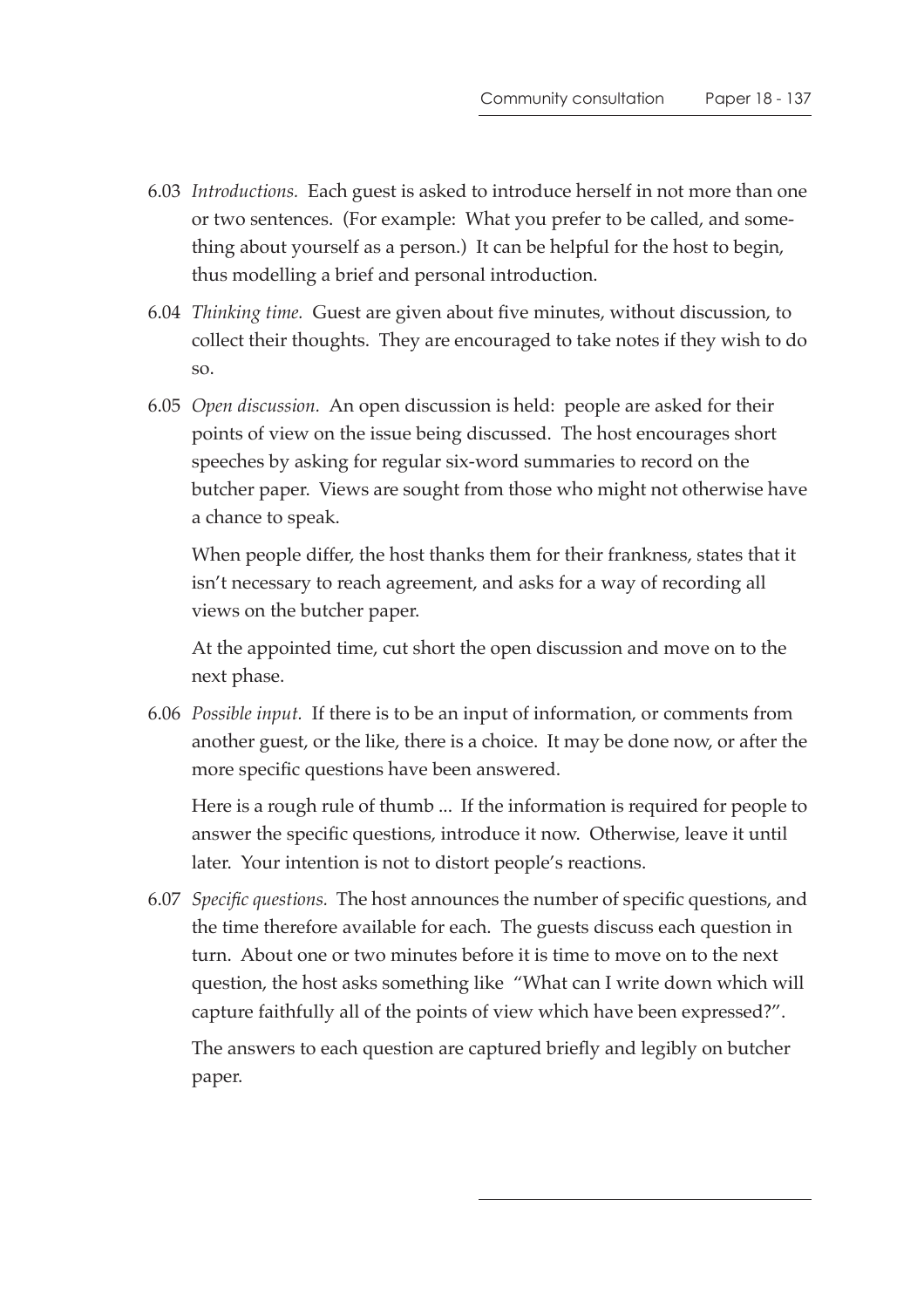- 6.08 *Possible input or visitor.* If there is to be an input of information or a visitor after the detailed discussion, it occurs now.
- 6.09 *Revision of lists.* Guests may wish to add to, or revise, their ideas in the light of the extra information. If so, they are given a few minutes to capture any additions or variations on butcher paper.
- 6.10 *Closure*. The host thanks guests (and visitors, if any) and closes the official meeting. She indicates when the feedback of results is expected, and how it will be done.

Many guests, if invited, will take the chance to continue an informal conversation for some while afterwards.

#### **Variations**

A number of variations suggest themselves ...

 If the neighbourhood meetings are staged over some weeks, the results of the early meetings can be fed into the later meetings for a reaction.

If so, I strongly recommend that this is done part way through a meeting. It is important that people have a chance to voice their own opinions before they hear the results of other meetings.

■ Instead of choosing the hosts at random, you might call a local meeting. Those attending might be asked to volunteer for the task.

This does sacrifice one feature of the selection at random. When people are selected randomly, they seem to find it easier to act for the community as a whole rather than pursue their own vested interests. However, this is a matter of how well briefed they are. Most people respond well to a clear invitation to use their energies to involve others rather than to work for a particular outcome.

■ Meetings might be attended by Departmental officers, for example, or stakeholders from beyond the local area. In most instances, this is best done by asking them to arrive at some point during the meeting, and to remain as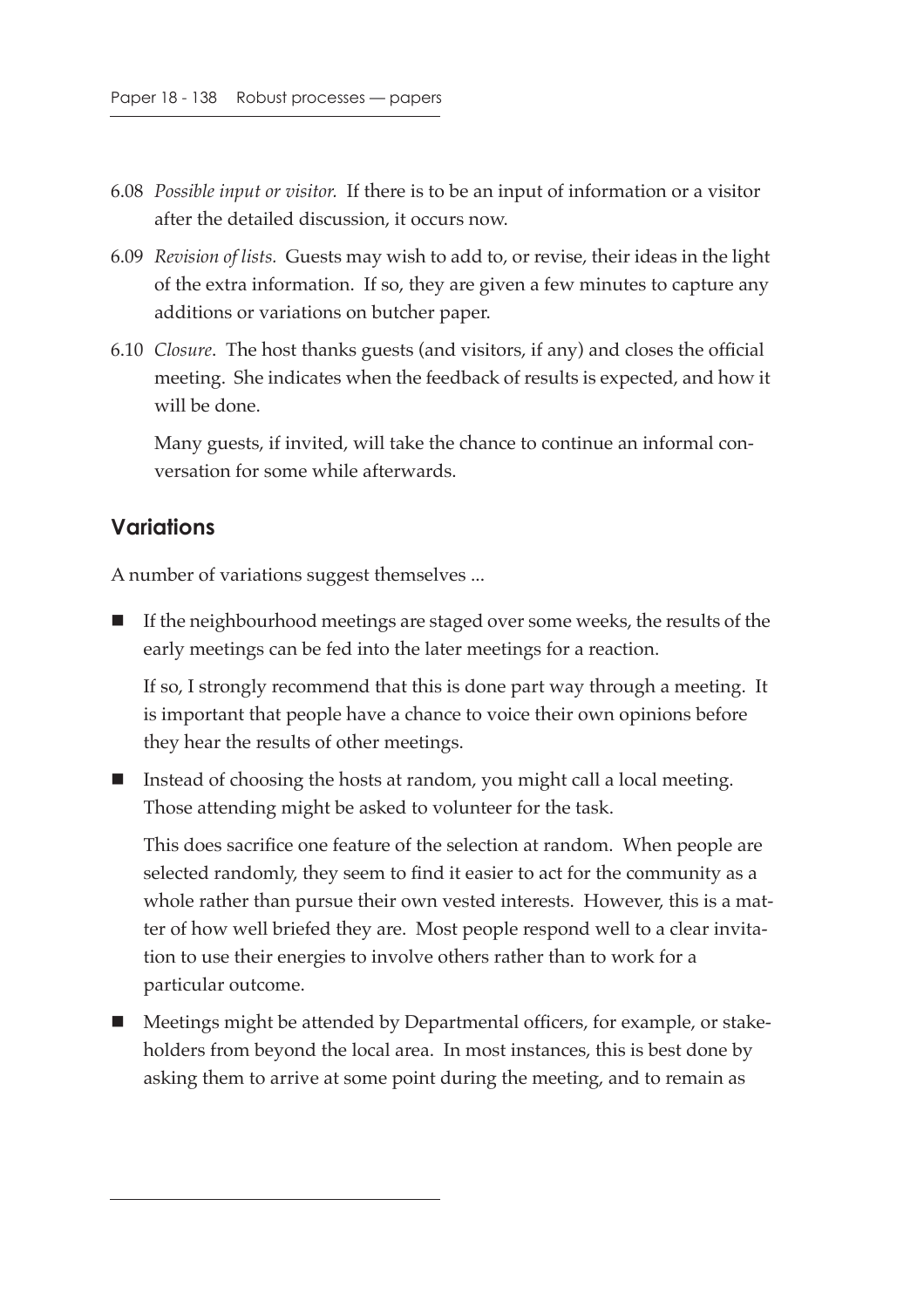observers until invited to comment or respond to questions. The participation of the locals may otherwise be inhibited.

■ Neighbourhood meetings might be combined with other consultative methods. For example, if text media such as newspapers are used to notify people of some event, neighbourhood meetings might be used to collect information on reactions to the event.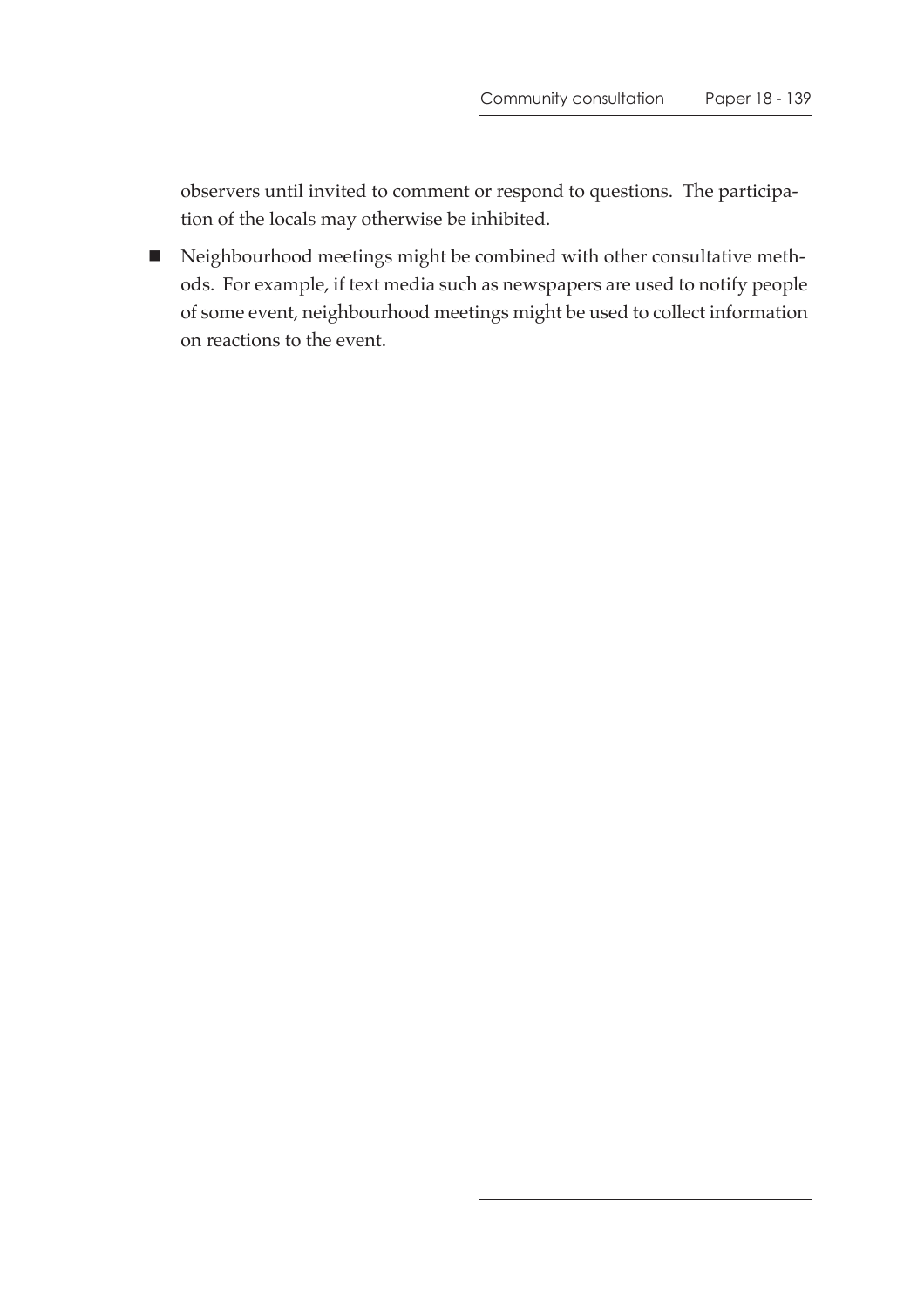Paper 18 - 140 Robust processes — papers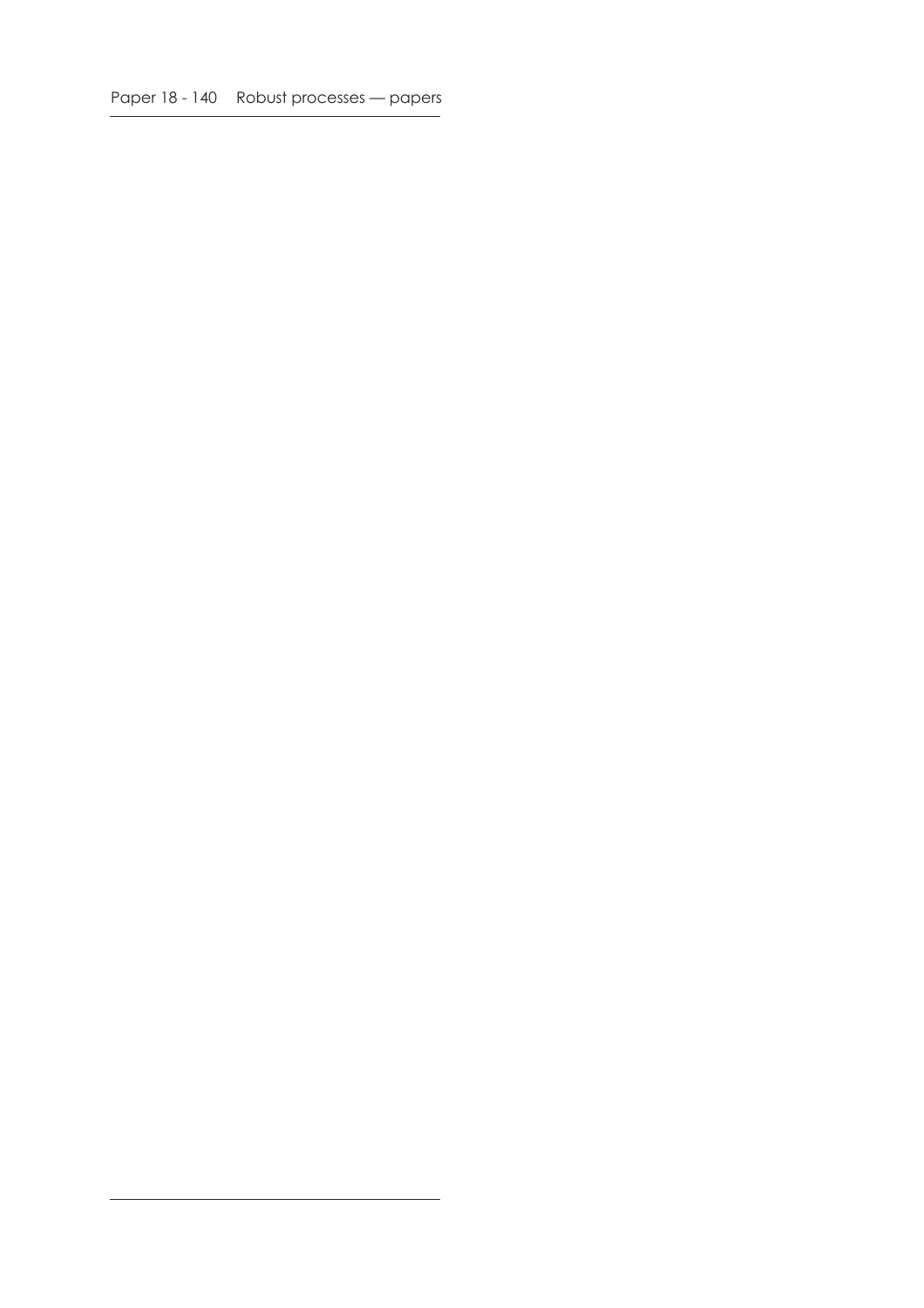# **Chapter 15: Option 11⁄ 2**

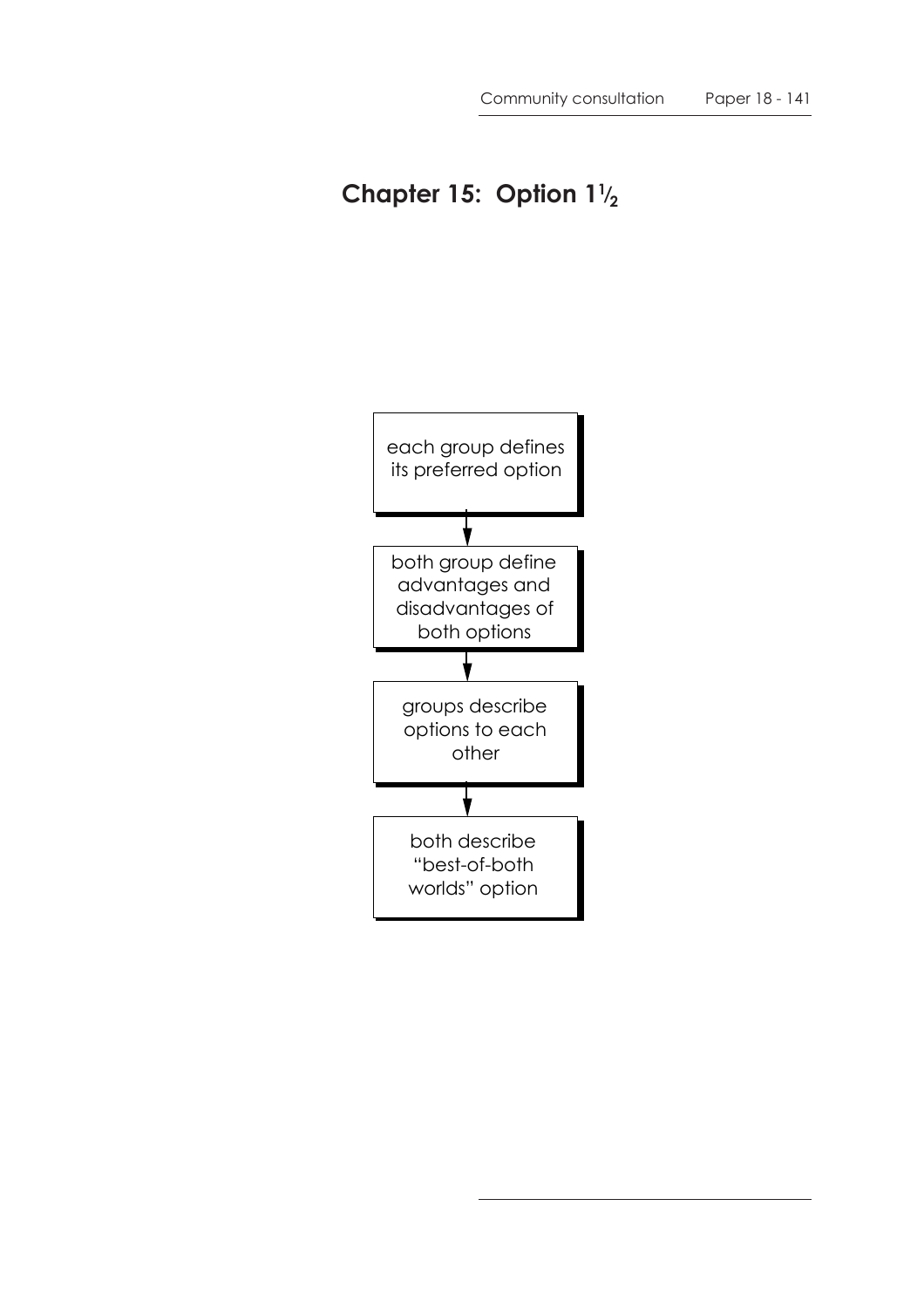Option  $1\frac{1}{2}$  is a useful technique for encouraging two groups to collaborate in combining their different preferred options into a best-of-bothworlds combination. It is included here because it is a option 1 option 2 advantages disadvantages advantages disadvantages option  $1\frac{1}{2}$  $\frac{1}{2}$ 

simple and easily-used safety net which you can fall back on when consensual processes threaten to break down. It also illustrates quite well the nature of processes for generating agreement out of disagreement.

Assuming that there are two groups, each with a different point of view, the procedure is as follows ...

- 1 Each group separately defines its preferred option, and documents it on butcher paper.
- 2 The groups come together, and each describes its preferred option as clearly as possible to the other group. The processes used to exchange information in intergroup conflict resolution can be used. Groups are instructed to "*inform, not persuade*".
- 3 Working as a single large group, the participants list the advantages and disadvantages of the first option.
- 4 They now do the same for the second option.
- 5 Still working as a large group, they try to devise a third option which combines most of the advantages of both while avoiding most of the disadvantages.

In a large group, you may instead break them up into smaller groups to devise as many combined options as they can. It is important that each small group is comprised of equal numbers of people from each of the prior groups. Finally, the whole group selects the best of all the options offered.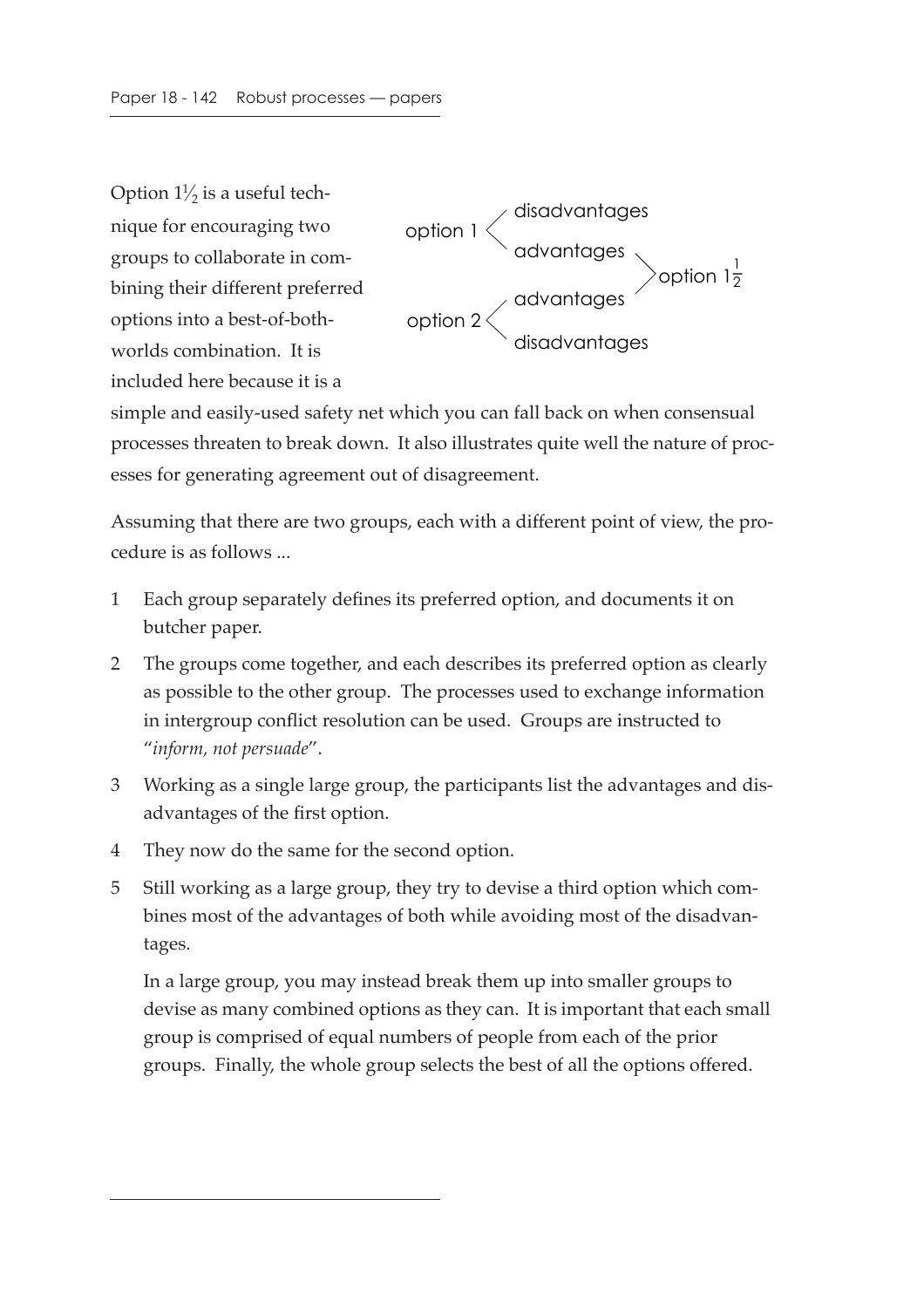# **Chapter 16: Search**

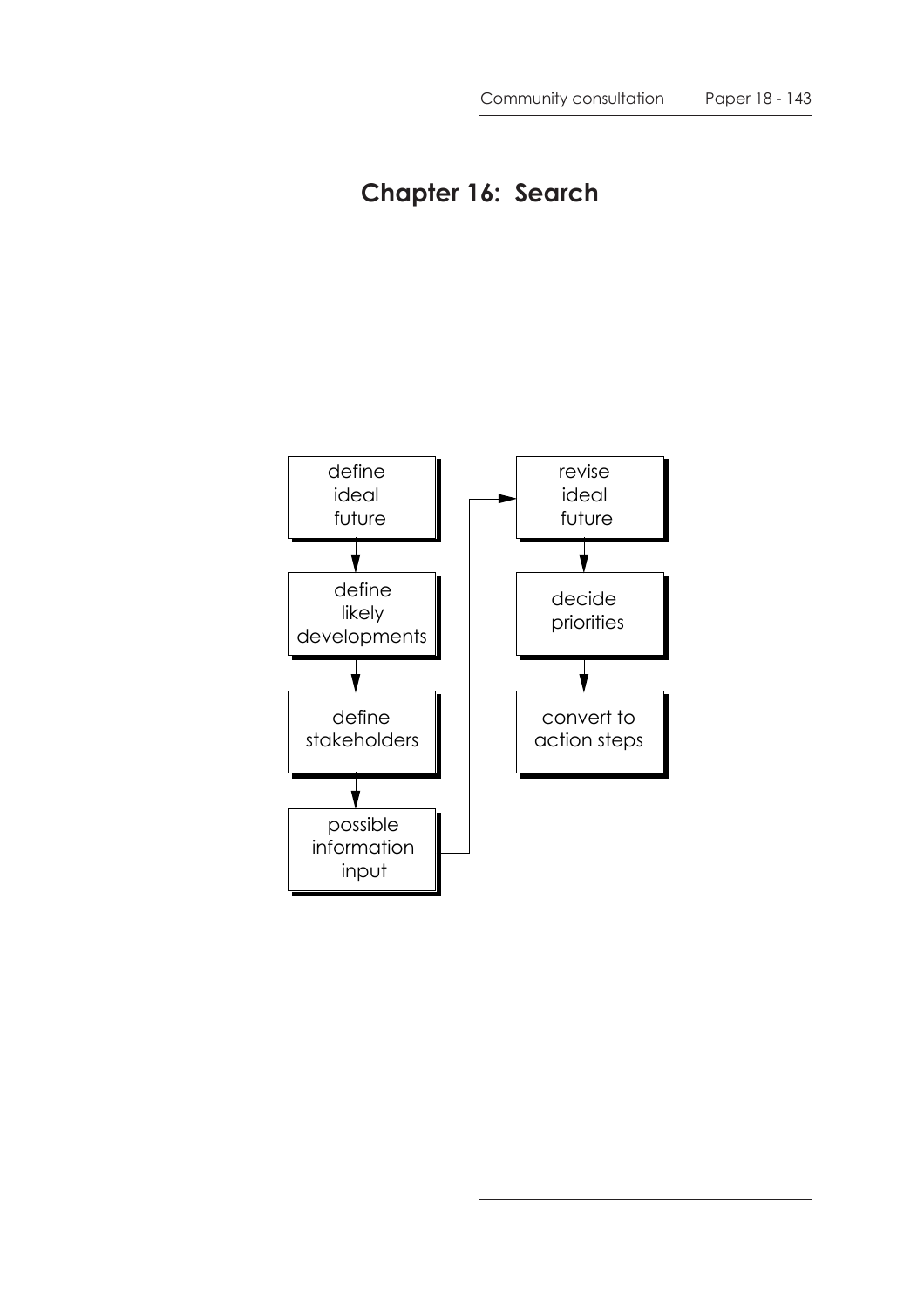Search <sup>25</sup> is a technique which enables large numbers of people to work cooperatively together for planning purposes. It is therefore sometimes appropriate for use in the early stages of a consultative activity, or where it is useful to determine overall community priorities. It is capable of generating more agreement than you would expect, though it may not be entirely effective if the community is highly polarised over an issue.

The agreement arises for two main reasons. First, in a brief search such as that described here, people are encouraged to try to identify agreements, and not to pursue disagreements. There isn't time for more than this in a brief search. Second, participants define a future ideal; and it happens that people are in more agreement about their ideals than they are about how to achieve them. People can usually identify enough agreed goals that they are willing to devote effort to achieving them.

As a result, search can often catalyse a community into action by identifying those areas where common action is beneficial for all.

You can amplify this catalysing effect by encouraging those attending the search to talk to, and involve, their friends and neighbours.

### **Choosing search**

Search is therefore indicated when there is sufficient agreement to generate collective action. It is ideally suited for use when the target group is large in number and it is possible to get them all together in the same place at the same time. (One-day searches have been run in Queensland with up to 110 people at a time, usually with good results.)

<sup>25.</sup> Search was initially developed as a technique primarily at the Centre for Continuing Education, Australian National University, by Fred Emery and his colleagues. See Merrilyn Emery (Ed.), *Searching*, Canberra: Centre for Continuing Education, 1984.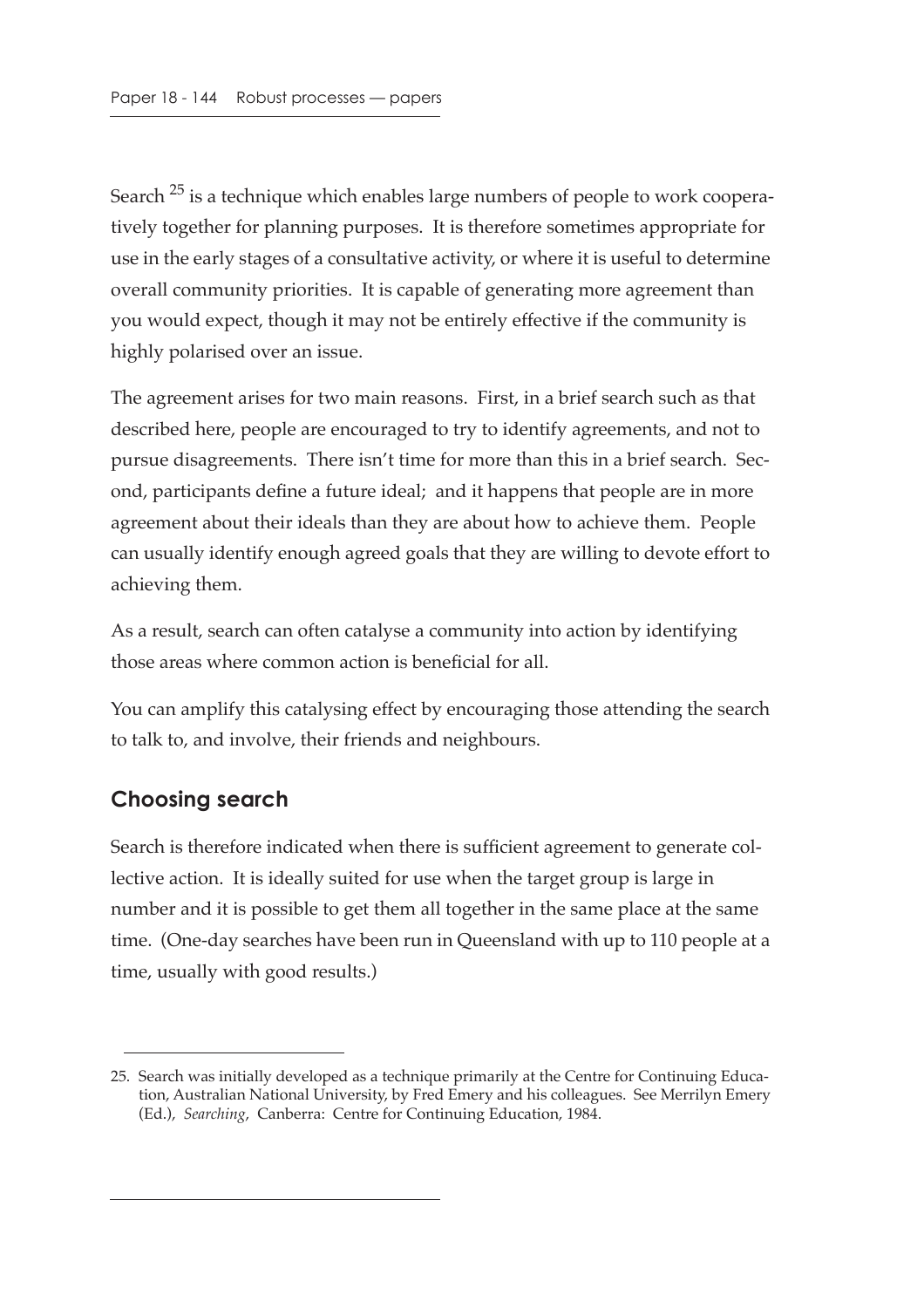Search functions primarily as a way of collecting information from the community. In addition it can be used to bring about a constructive exchange of information. In this case, information is fed into the search at about the midpoint, and people then take the information into account.

# **Planning for a search**

Many of the steps in the overall process are similar to those for community meetings generally, and were described in an earlier chapter. They are described here in outline form only. The important features are ...

- Print media and direct contact are both used. The print media inform people; the contact is usually what triggers a decision to attend.
- People may ask for an invitation to attend. All who ask are invited. They are asked to provide details which allow the consultative committee to identify missing stakeholders, and recruit them.
- $\blacksquare$  When people are invited through organisations or other groups, it is made clear that they come as community-minded individuals, not as representatives of the group they are drawn from.

One design for a search workshop, suitable for about a day or a little more, is given below. A detailed workbook is available. <sup>26</sup>

## **Typical design for search**

Search is usually conducted using a workshop format. The workshop is given the task of identifying likely future developments in the community's environment, desirable future achievements, and ways of bringing those achievements about in broad terms.

In the design used here there are seven broad phases to a search workshop. (There can be an eighth phase where detailed action is planned.)

<sup>26.</sup> *Search*, Chapel Hill: Interchange, 1989..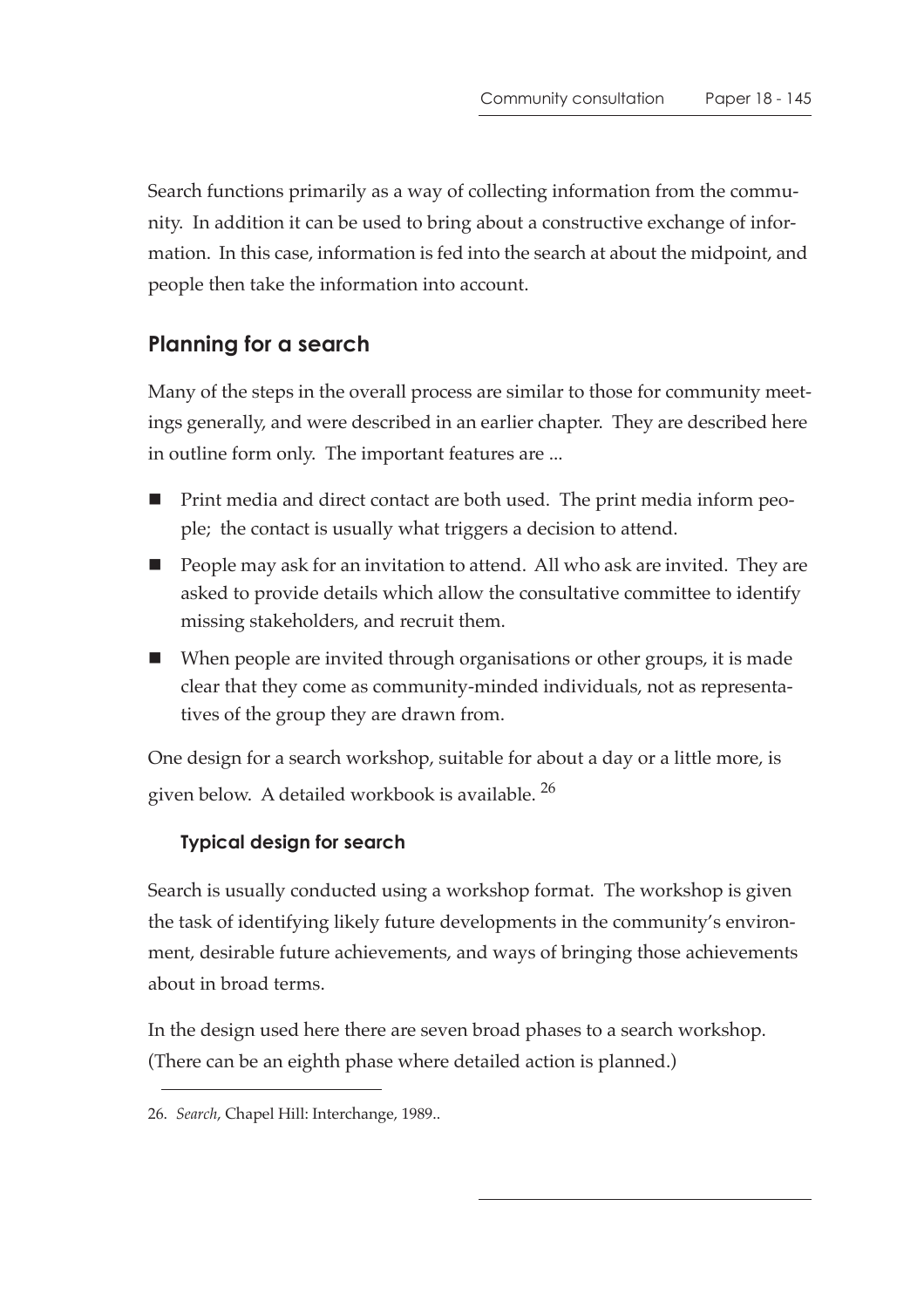Here are the seven phases ...

- 1 An ideal future for the organisation is defined.
- 2 Probable future developments in society are identified.
- 3 Stakeholders are identified.
- 4 There may be an input of information.
- 5 The future vision is modified to take account of steps 2, 3 and 4.
- 6 The elements of the vision are arranged in order of priority.
- 7 Ways of achieving the vision are identified.

It is at step 4 that outside information can be fed into the process.

At most steps, people work through a three-stage process. There is individual work, noting down ideas in space provided in the workbook. A small group then collates these ideas and arranges them in order of priority. Finally, a wholegroup list is compiled.

Just as the participants as a whole duplicate the wider community in microcosm, so does each small group. In that way, there is usually substantial agreement between one group and another. High degrees of consensus usually result. It also helps if these small groups are facilitated, for example by locals who are willing to take a process role.

## **Timing**

Although search is a little rushed in a day, it can be done. If numbers are large, skilled facilitation may be desirable. It also helps if ...

- participants are urged to act for the stakeholders as a whole, not argue for their own preferred outcomes; and
- each participant is issued with a detailed workbook which guides her through the process.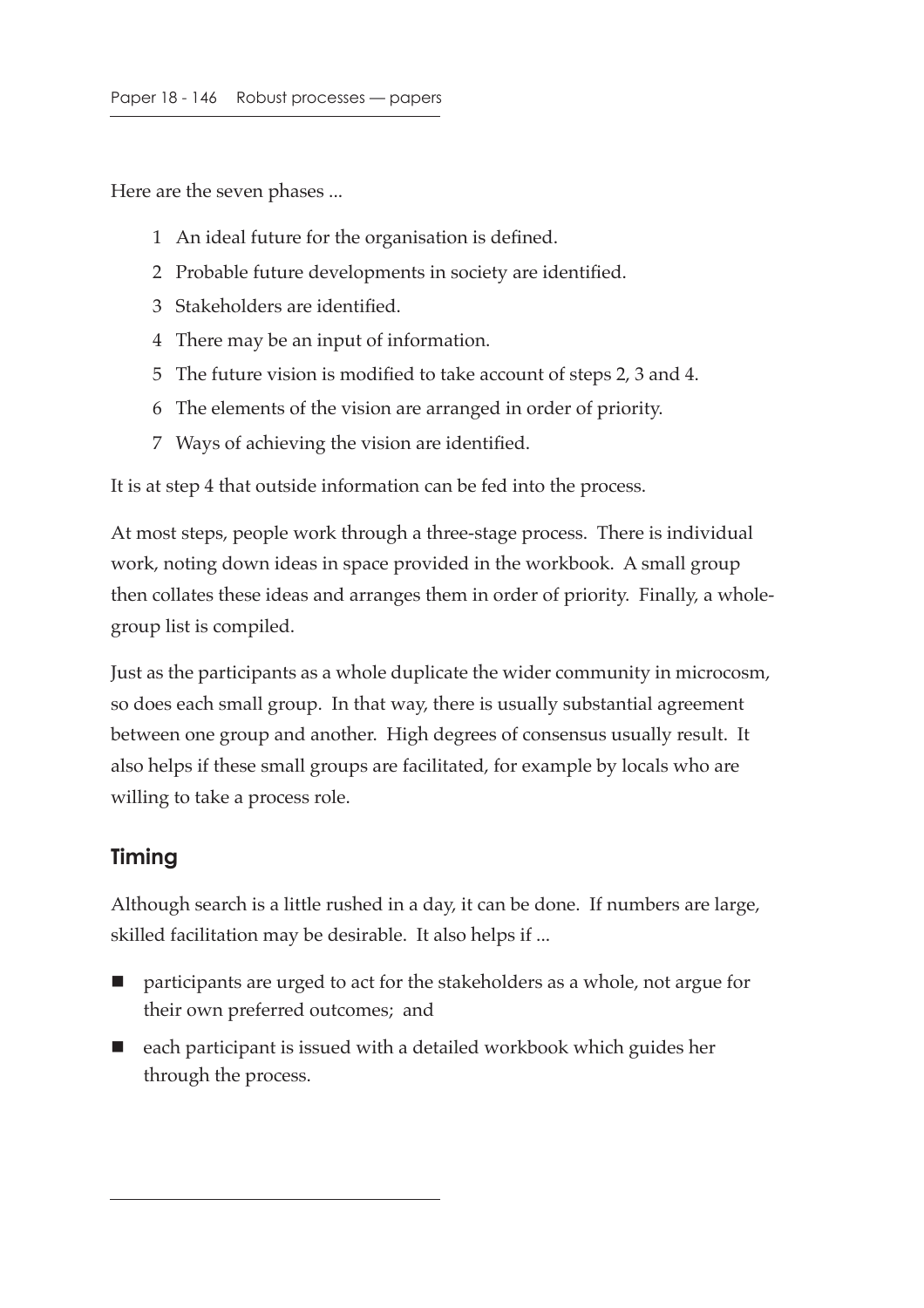# **Chapter 17: Stakeholder analysis**

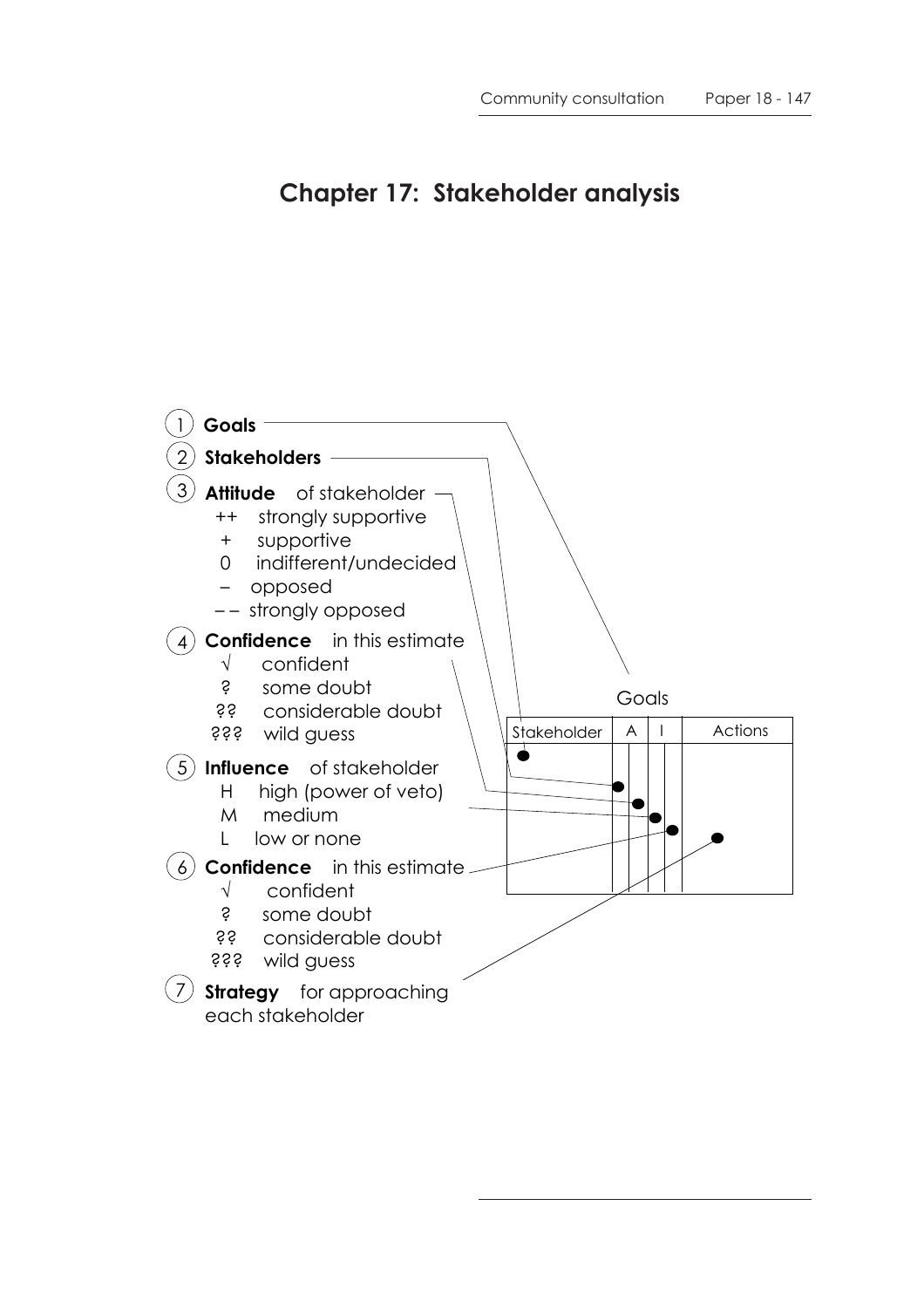Stakeholder analysis<sup>27</sup> is a method for helping a group to pool, and make better use of, what it already knows about stakeholders. The group can then use the pooled information to decide how to approach each of the stakeholders.

Here is a step-by-step description ...

- 1 Determine the goals of the change, and write them up at the top of a sheet of butcher paper.
- 2 List the stakeholders: those people who have a "stake" in what is to be done or how it is to be done.

In some instances this may consist of classes or types of stakeholder (for example, local business). On other occasions it may be specific people (for example, the Minister of Transport).

For steps 3 to 6, complete the activity for each stakeholder at a time ...

- 3 List your pooled best guess as to the *attitude* of the stakeholder, for example you might use a scale ranging from ++ (highly in favour) to -- (highly opposed).
- 4 Immediately after this, write your *confidence* in the previous estimate. You might use this scale ...
	- 0 Confident. An easy estimate based on clear and full information
	- ? Some doubt. Most information was probably available and easy to interpret, though there is a possibility some is unknown.
	- ?? Considerable doubt. It is known that there is missing or fuzzy information.
	- ??? Wild guess. Little was known: this was the best possible guess under the circumstances.
- 5 In the next column write your pooled estimate of how much influence the stakeholder has. A convenient rating scale is ...

<sup>27.</sup> I learned this version of stakeholder analysis from David Napoli, of Alcoa (WA). He tells me it was devised by Richard Beckhard.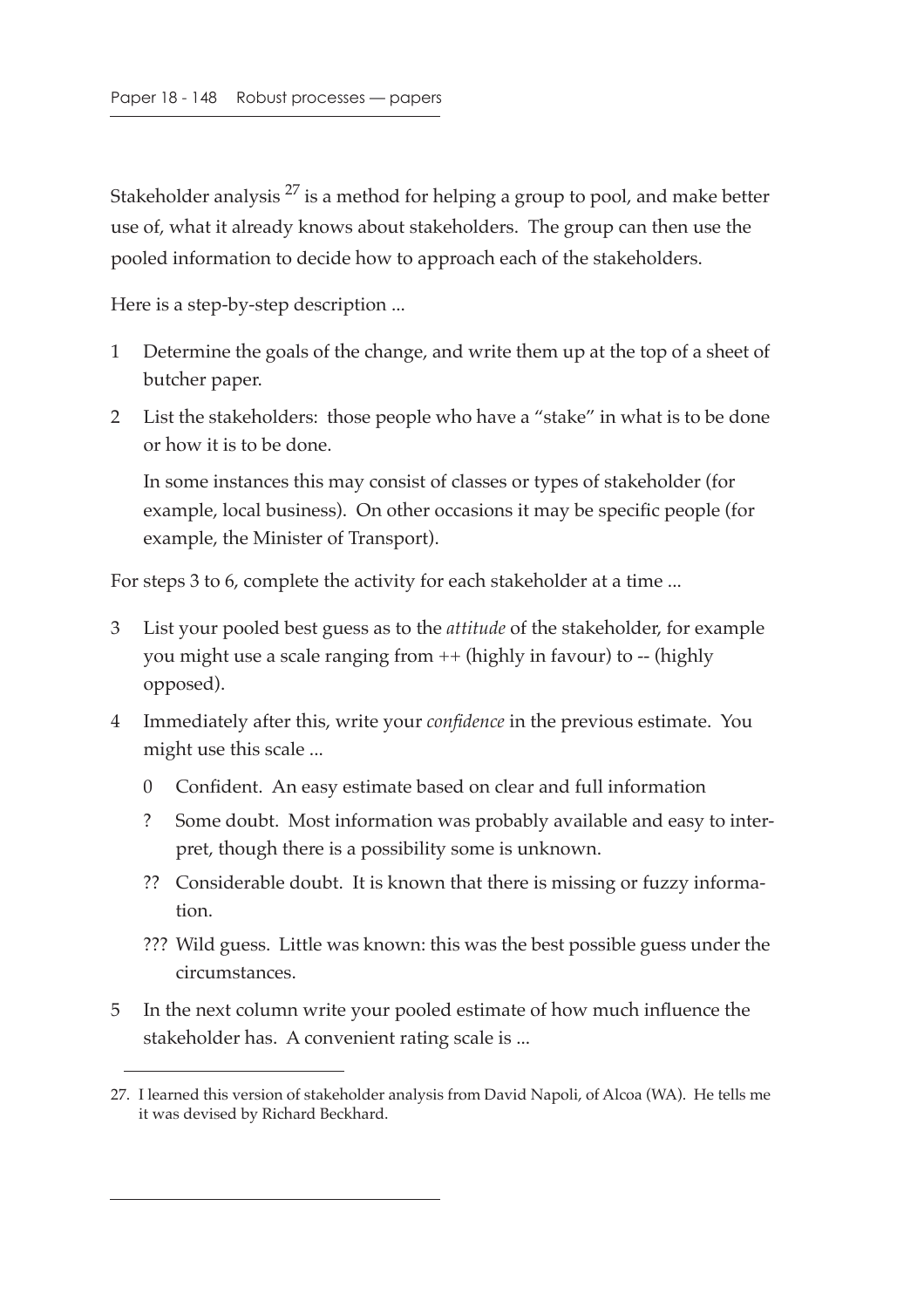- H High. The person has power of veto. If she decides it won't happen, it won't.
- M Medium. You might conceivably carry through a change against opposition from this person, though it would be difficult.
- L Low. This person is unlikely to have much influence on the outcome.
- 6 Immediately after, write your confidence in this guess, as before.
- 7 Decide which stakeholders it is most important for you to involve, who will approach them, and how to do so.

Question marks, particularly "??" or "???", indicate that you need more information. Decide how you are going to get it.

The stakeholders who require the most sensitive approach are those with high or medium influence, and who are opposed.

Note: Community consultation is intended to be a collaborative and participative exercise. That someone has no influence is not any reason to omit them from involvement.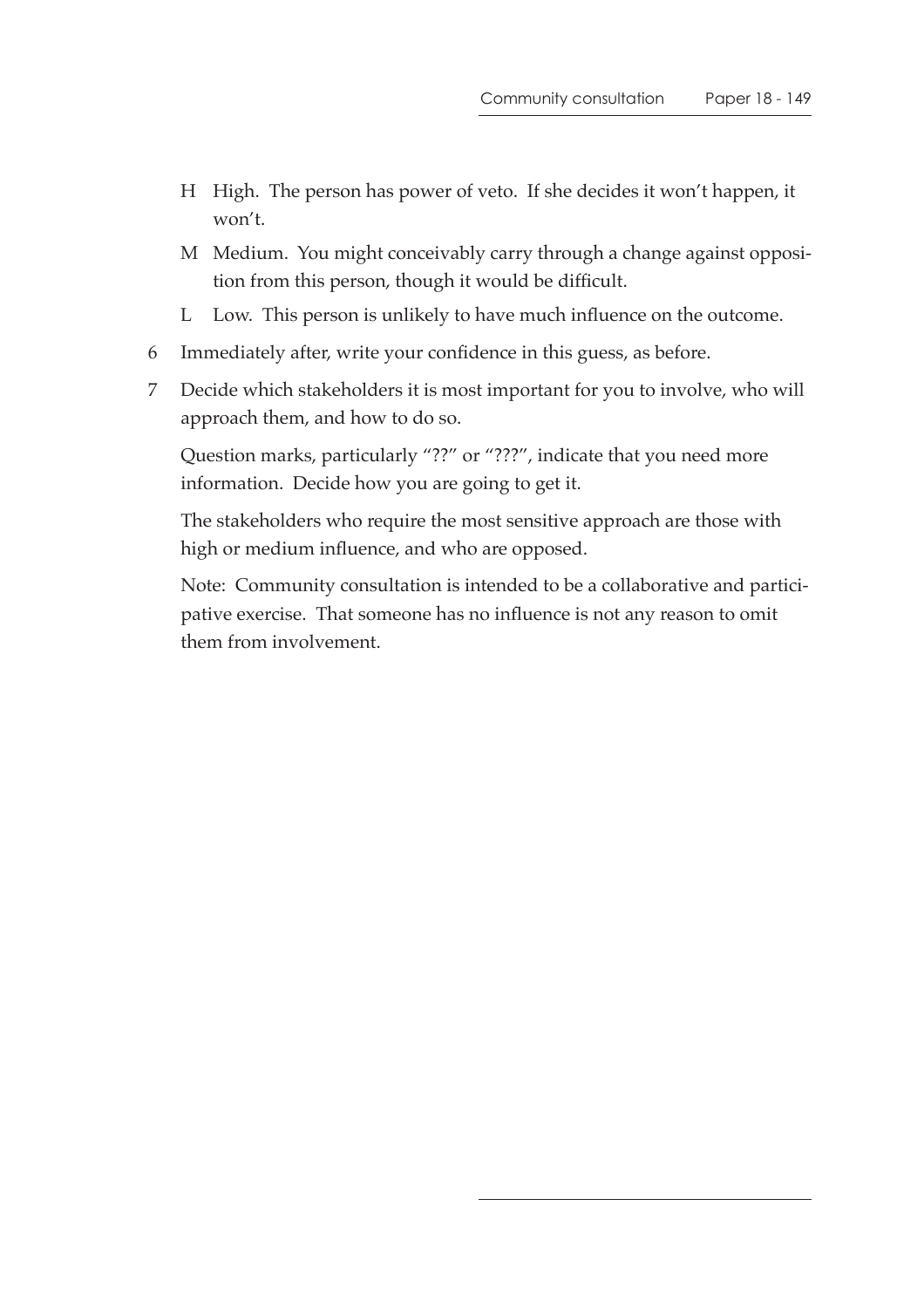Paper 18 - 150 Robust processes — papers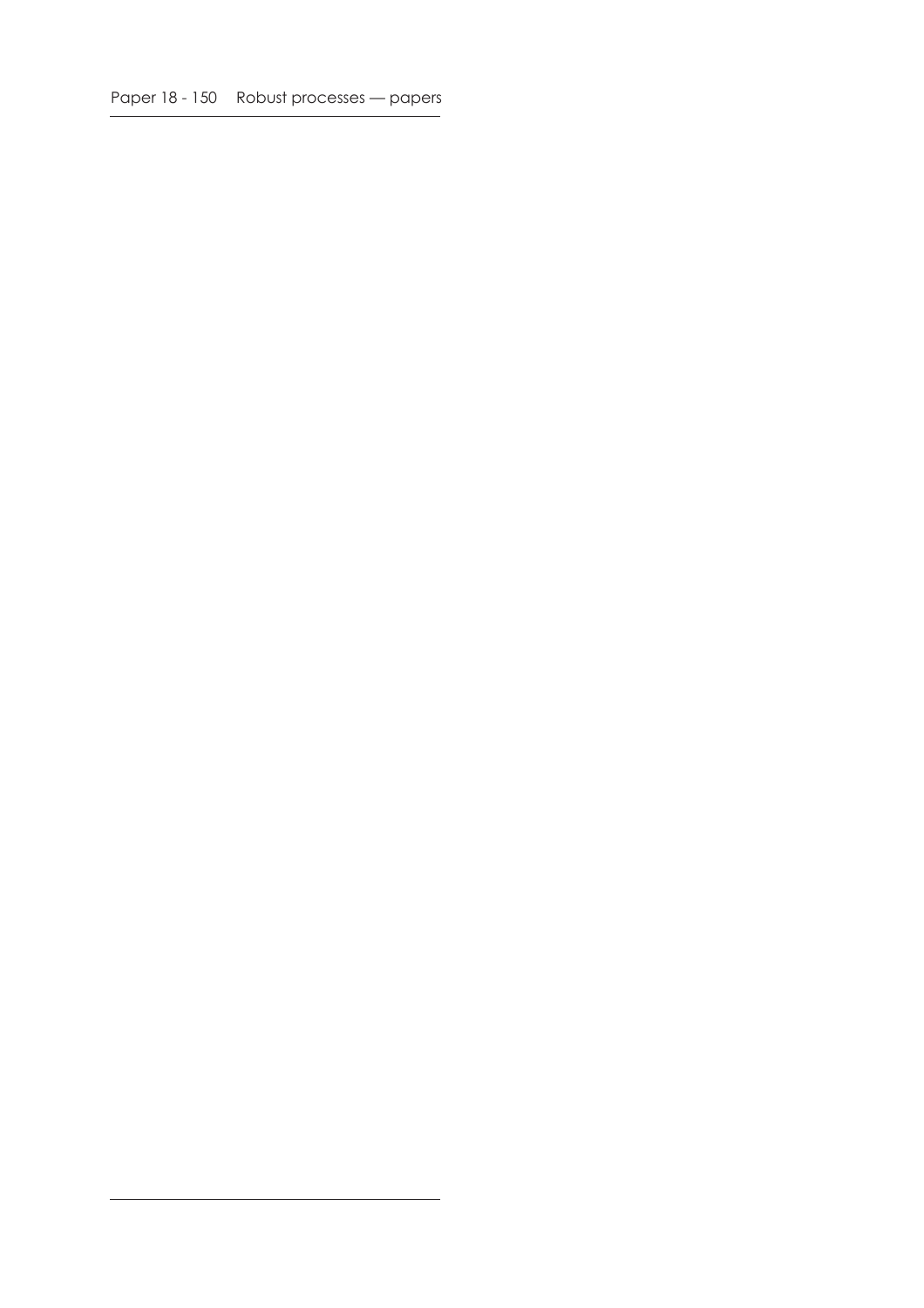# **Chapter 18: Survey feedback**

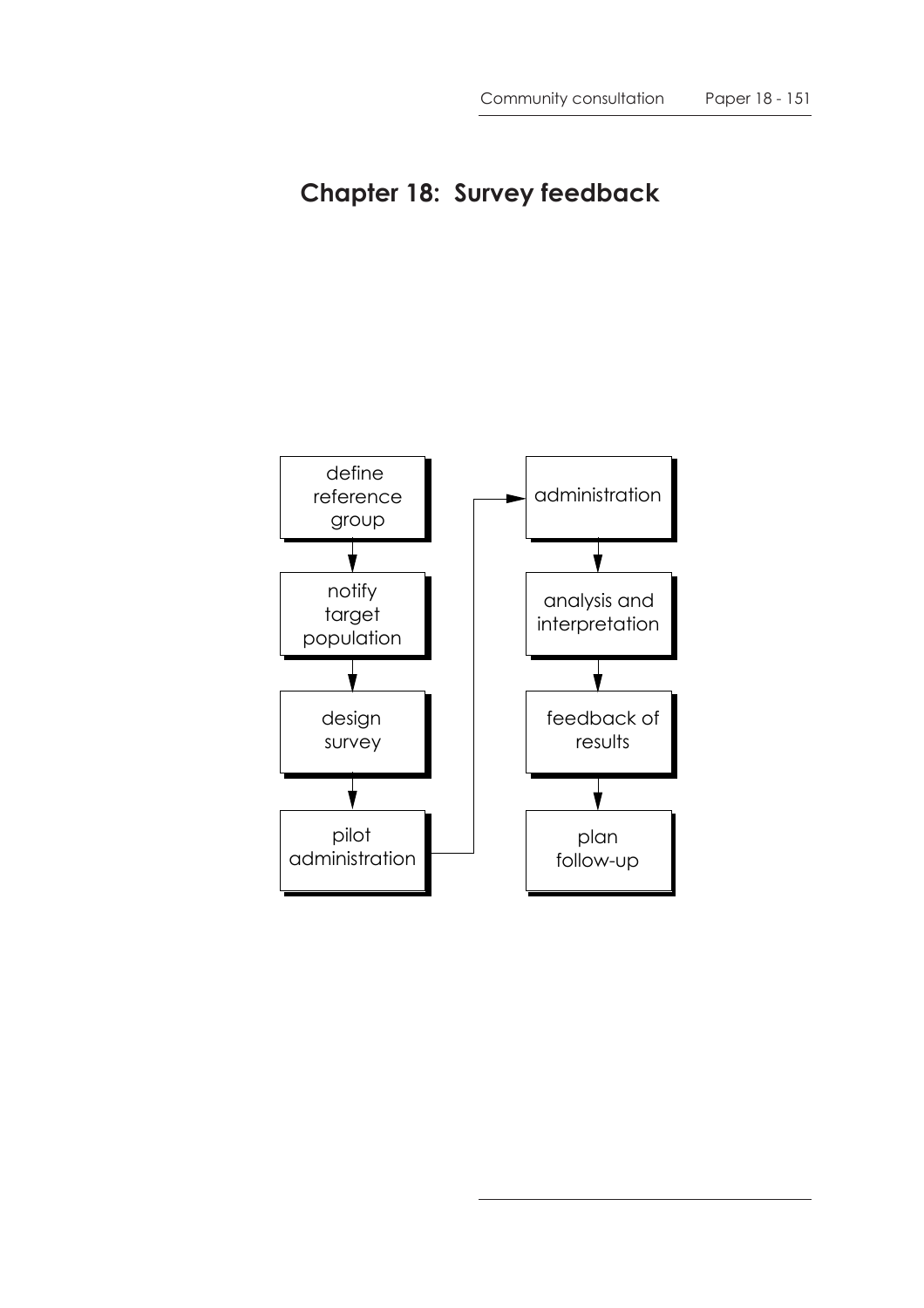Survey feedback  $^{28}$  is a form of written survey in which the feedback of results to respondents forms an important part of the process. The data are interpreted roughly for feedback, and then interpreted in greater depth by those taking part. The interpretation is then used as the basis for further work or planning.

It is included here mainly because it is such a common technique. However, its apparent ease of use conceals a number of important traps and disadvantages. I would normally use it only when the advantages are compelling. Group feedback analysis can usually achieve the same purpose more effectively, with only a little extra cost.

If survey feedback is used, it is often most effectively preceded by unstructured or convergent interviewing. The questions as well as the answers then arise from the community.

The approach described here assumes that you will use a carefully prepared sample, or try to approach all the stakeholders. For some purposes it is possible to use media to ask questions, and rely on volunteer responses. But this gives you no real check on the representativeness of those responding. I suggest that you use this only when you have other independent checks on the validity of the data. In a non-random sample, those responding tend to be those with more polarised views, or who are better organised.

## **Purposes of survey feedback**

The aims of a survey typically include the following ...

- $\blacksquare$  To learn what people think and feel about their community, some aspect of it, or some event or possibility which affects it.
- To identify the problems and concerns that community members have.

<sup>28.</sup> This description is abbreviated and modified from Bob Dick and Hollis Peter, *Changing attitudes to work in the Brisbane Mail Exchange*, St. Lucia: Organisational Studies Group, Departments of Management and Psychology, University of Queensland, 1977.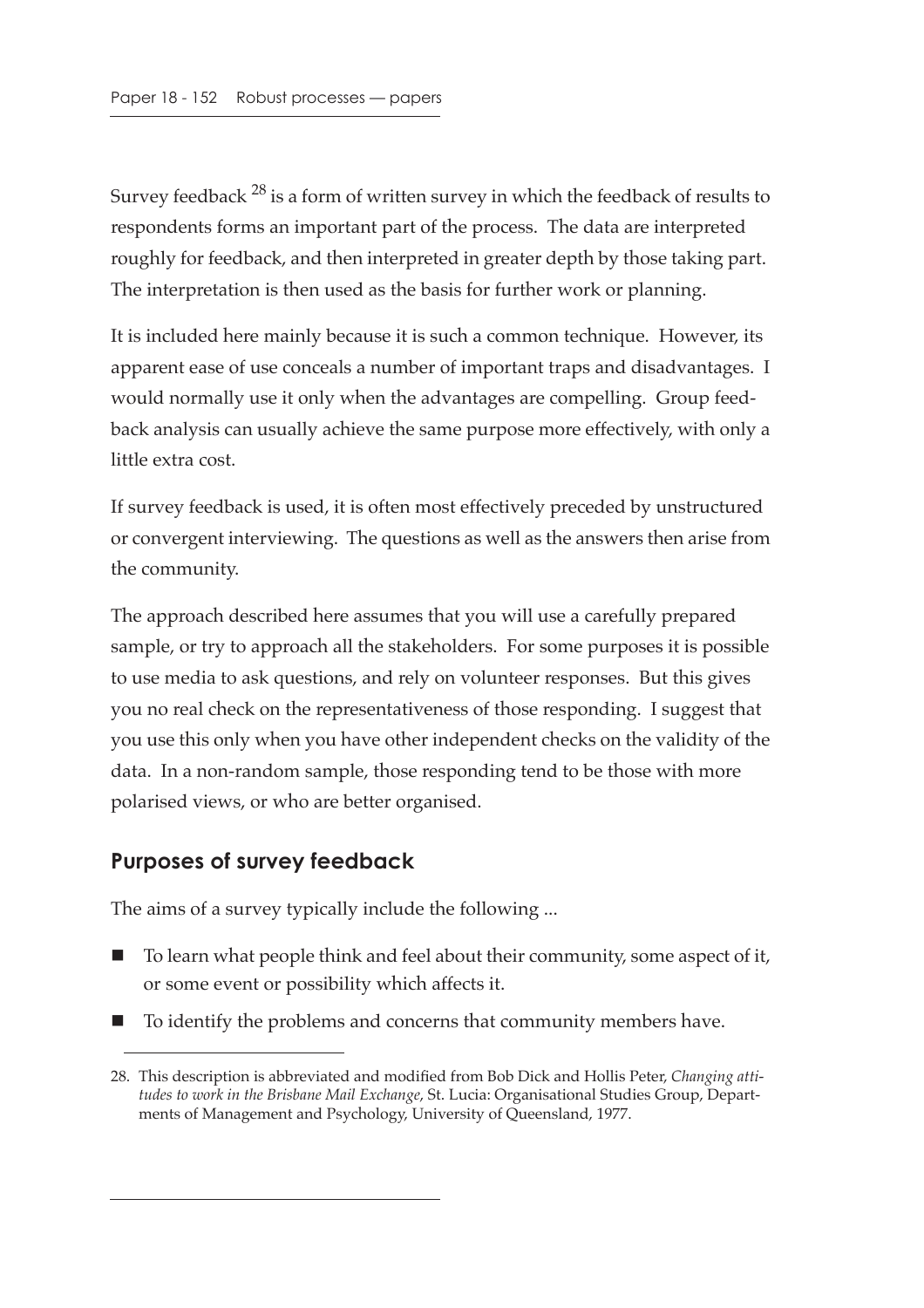■ Occasionally, to understand the relationships between various attitudes and behaviours. In this form it is likely to be part of some research program, for instance to identify the likely sources of different points of view in the community.

The feedback stage, an essential part of participative surveys, differentiates survey feedback from some other survey techniques. Its aims are ...

- To allow members of the community to understand better their situation as it is now.
- To provide factual information which can be used for diagnostic purposes and to design corrective action.
- To permit and encourage local participation in the consultative process.

## **Advantages**

Survey feedback is most likely to be useful when ...

- $\blacksquare$  the data are numerical;
- are relevant to a fixed set of questions;
- are about attitudes; and
- are collected from a large number of people.

It may also be appropriate for such purposes as the following ...

- initiating an overall program, particularly amongst geographically dispersed stakeholders; for example, it could be used to supplement local activities using search or neighbourhood meetings.
- collecting information for comparative analysis or where sophisticated statistical methods are to be used;
- (used recurrently) for tracking attitudes over time.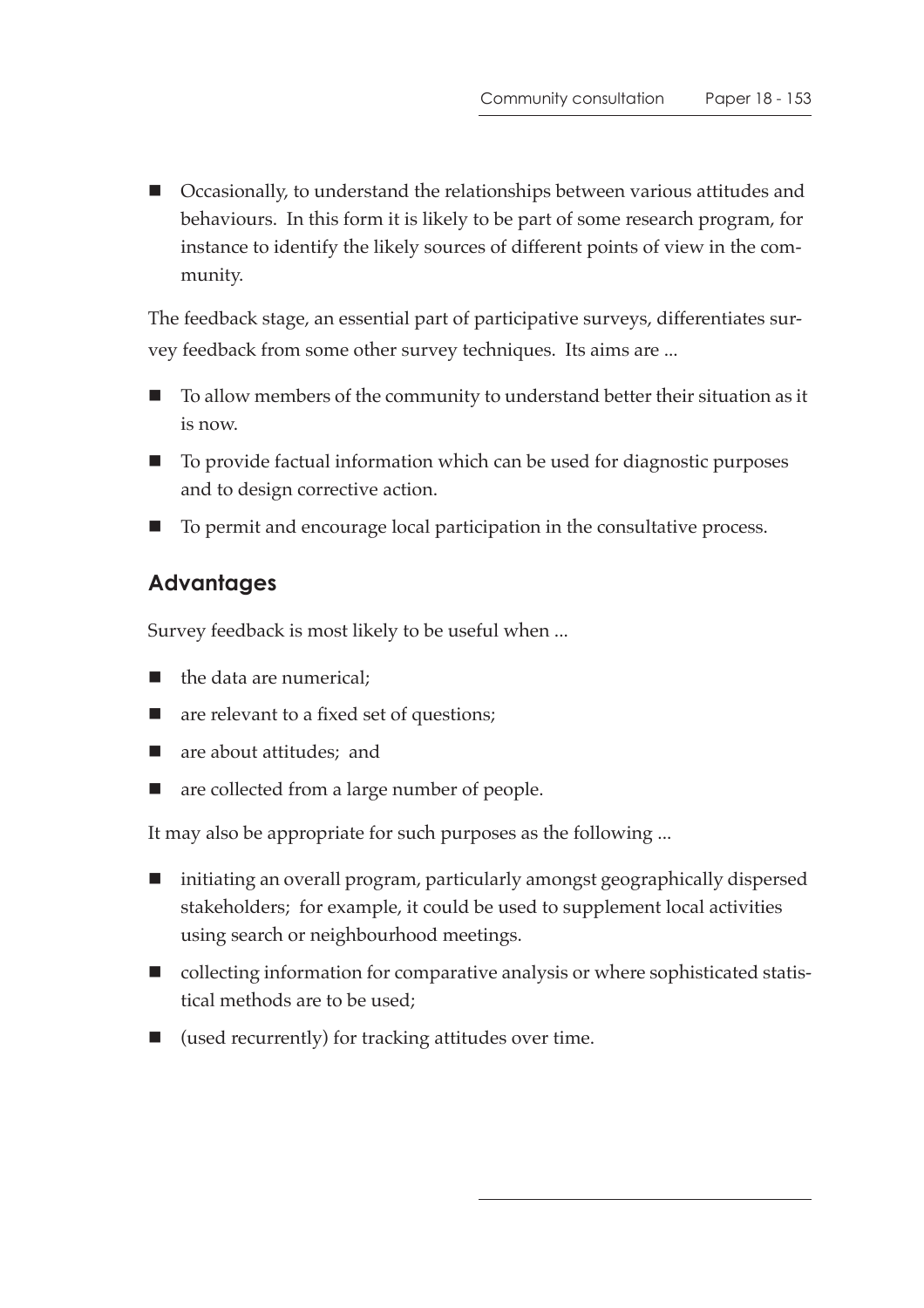# **Disadvantages**

Some of the disadvantages are almost unavoidably characteristic of surveys as such.

- Analysis and interpretation of survey data is still a skilled exercise, part art and only part science. If rash decisions are not to be made it is often necessary to call on other data to help in interpretation.
- Surveys attach numbers to attitudes, often numbers with many decimal points after them. This can add a spurious air of accuracy to things which are of their nature hard to quantify accurately.
- Technical expertise in survey analysis and feedback may have to be imported from outside the community. This can water down local ownership.
- As with any one-stage method of data collection it is hard to know which questions to ask until all the answers are available.

Other disadvantages arise more from the scope of the survey.

- People will often respond by wondering "What are they up to this time?". When a large part of a community is being approached at one time, the sum total of distrust can be considerable.
- $\blacksquare$  It is very hard for surveys to be done in any sort of low-key fashion. They tend to be clearly identified as the start of major programs. If the raised expectations cannot be met, a survey may leave you worse off than if you had done nothing.

Perhaps other methods lack credibility. Or comparative data may be required. Or it may be important for all or almost all of the community to be covered, and there may be some reason why neighbourhood meetings and group feedback analysis are difficult. If so, use survey feedback; and do so with caution.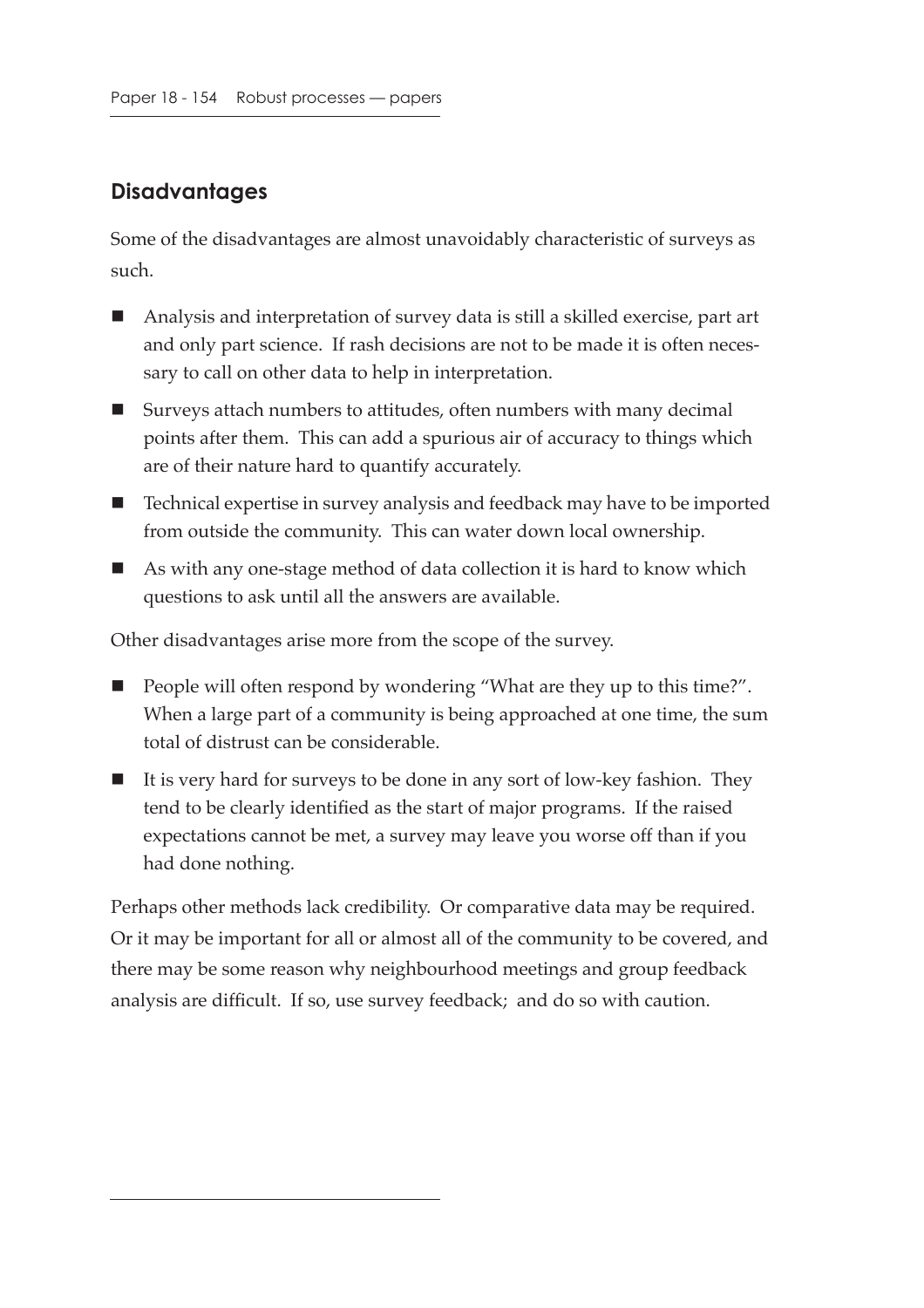# **Some design options**

Should you wish to use survey feedback, here are some variations to help you choose your approach.

#### **Sampling**

One of the main advantages of the survey is its credibility compared to some other means of collecting information. This depends upon securing a high response rate, however, which is often difficult.

On those occasions when survey feedback is an appropriate tool, a large sample (or a 100 per cent sample) is probably indicated. It is then worth striving for a high response rate.

#### **Length**

The length of the survey influences the enthusiasm of those who answer it: longer surveys are less well answered. As the length grows beyond about one hundred items, the number of careless responses increases. There are also technical reasons why lengthy questionnaires may yield less accurate results from some of the statistical techniques used for analysis.

## **Type of question**

Questions can be answered on a numerical scale, or by responding to openended questions with a word, phrase or sentence. Scaled questions are easier to collate and to analyse, and are far superior to open-ended questions if complex analyses are to be used. On the other hand, open-ended questions often provide richer data.

The best compromise is often to use both scaled and open-ended questions within the one questionnaire. The scaled questions can be easily analysed and summarised. The open-ended questions provide a useful additional source of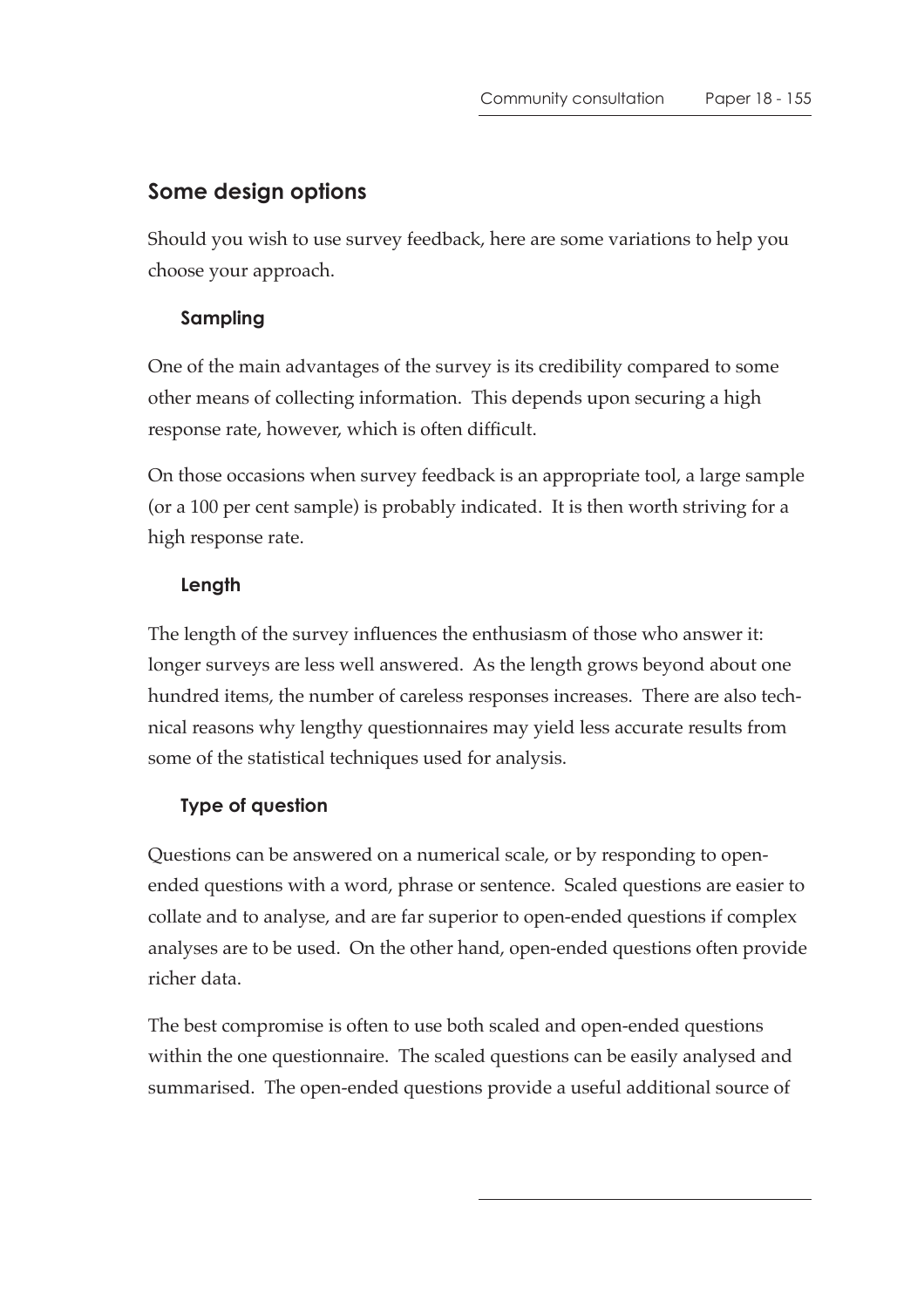information to aid in interpreting the scaled responses. They also allow you to collect information when you don't know enough to ask a precise question.

#### **Main sequence of events**

The following description lists in turn the key events in a typical survey feedback program up to (but not including) action planning.

1 *Reference group*

If it has not already been done, set up a reference group. This group, chosen to be the community in microcosm, helps frame the questions and interpret the results.

2 *Notification*

People in the catchment area are given prior notice. The text media are the best vehicle, preferably more than one. Include information on ...

- the aims of the survey program; and
- the method by which any person can find out more about the survey and her likely part in it.
- 3 *Design*

Determine which questions are to be asked. This may need preliminary interviewing , meetings of the reference group to identify major issues, and other preliminary information collection.

The actual wording of the questions is the next step. It is best left to someone who has some experience in the design and use of survey questionnaires, someone with technical expertise in this field. Those who are to do the analysis of the data, probably by computer, will also need to be consulted if they are not already part of the consultative committee.

4 *Pilot administration*

First check with the reference group on any local word usage which those compiling the questionnaire may not have taken into account. Then administer the draft questionnaire to a representative cross-section of local stake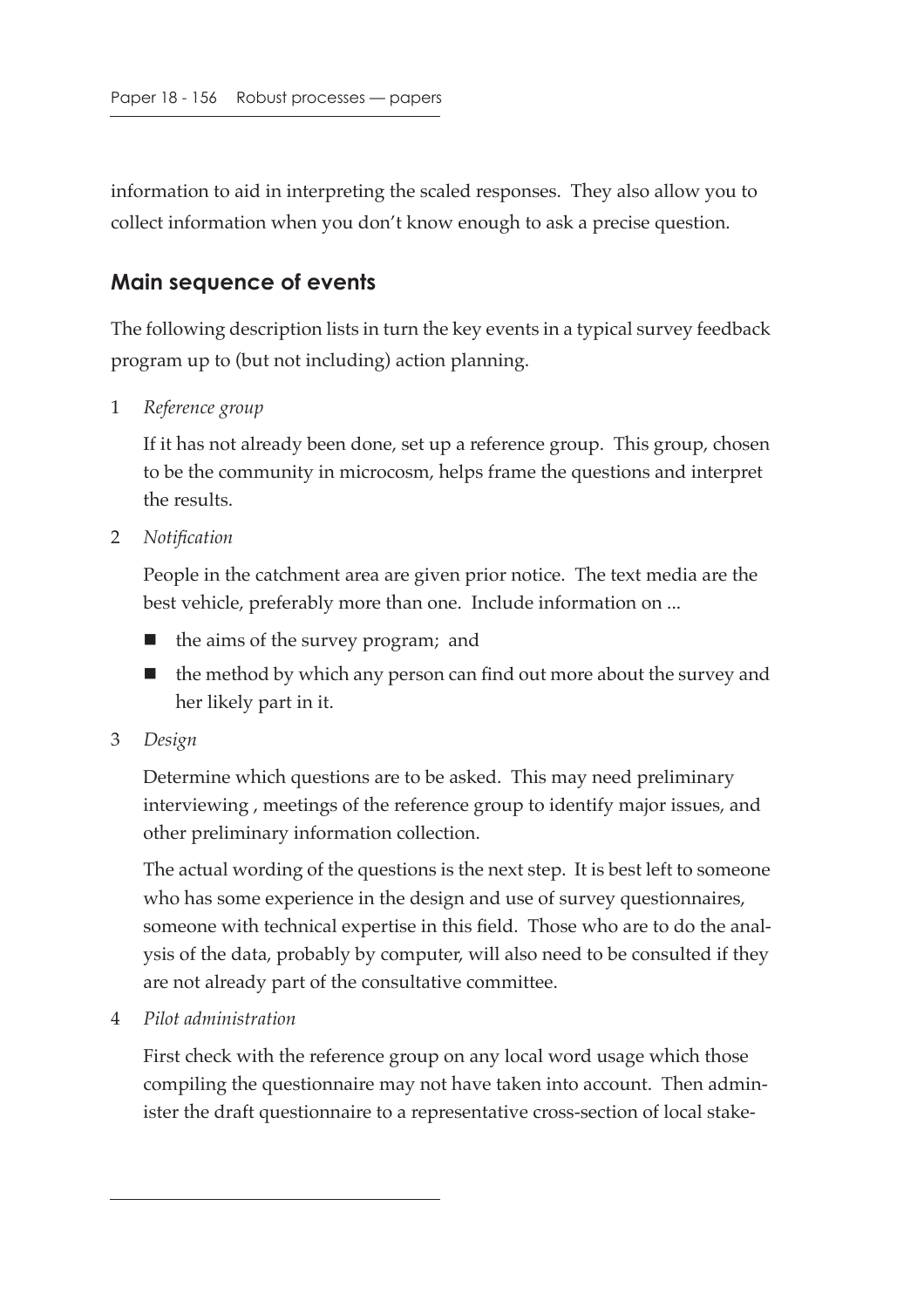holders (about a dozen, perhaps). Invite them to be very "nit-picky". Interview them to uncover any difficulty they may have had in answering it.

Where previously tried questions have been used, the pilot run may with some risk be omitted. A check by a group with local knowledge is still advisable.

5 *Administration*

Only now, after this considerable amount of groundwork, can the questionnaire proceed. Questionnaires are distributed to the entire local population, or the chosen sample.

Those not returning questionnaires within about four days are contacted, usually by mail, and invited to respond; an extra questionnaire is enclosed. A further reminder, preferably by phone or face-to-face, is given after about ten days.

Categorise each questionnaire: returned before the first reminder, after the first reminder, and after the second reminder. (This helps in later analysis. If there are few differences between the three categories, this may mean you can have some trust in the results even when the response rate is not high.)

6 *Analysis*

The data, once collected, can be analysed. There are a number of different options open to you at this stage, depending partly on the resources available. A direct collation of the results is adequate for some purposes.

There are some powerful data-processing techniques available for survey analysis. Wisely used, they can greatly improve the usefulness and meaningfulness of the survey.

7 *Interpretation*

After initial analysis of the results, interpretation is needed. An analysis may show a mean of, say, 3.5 and a standard deviation of 1.1; this may not by itself mean very much.

Interpretation is best done by a reference group or jury, guided by someone with expertise in the use of surveys. Where the advisor can suggest a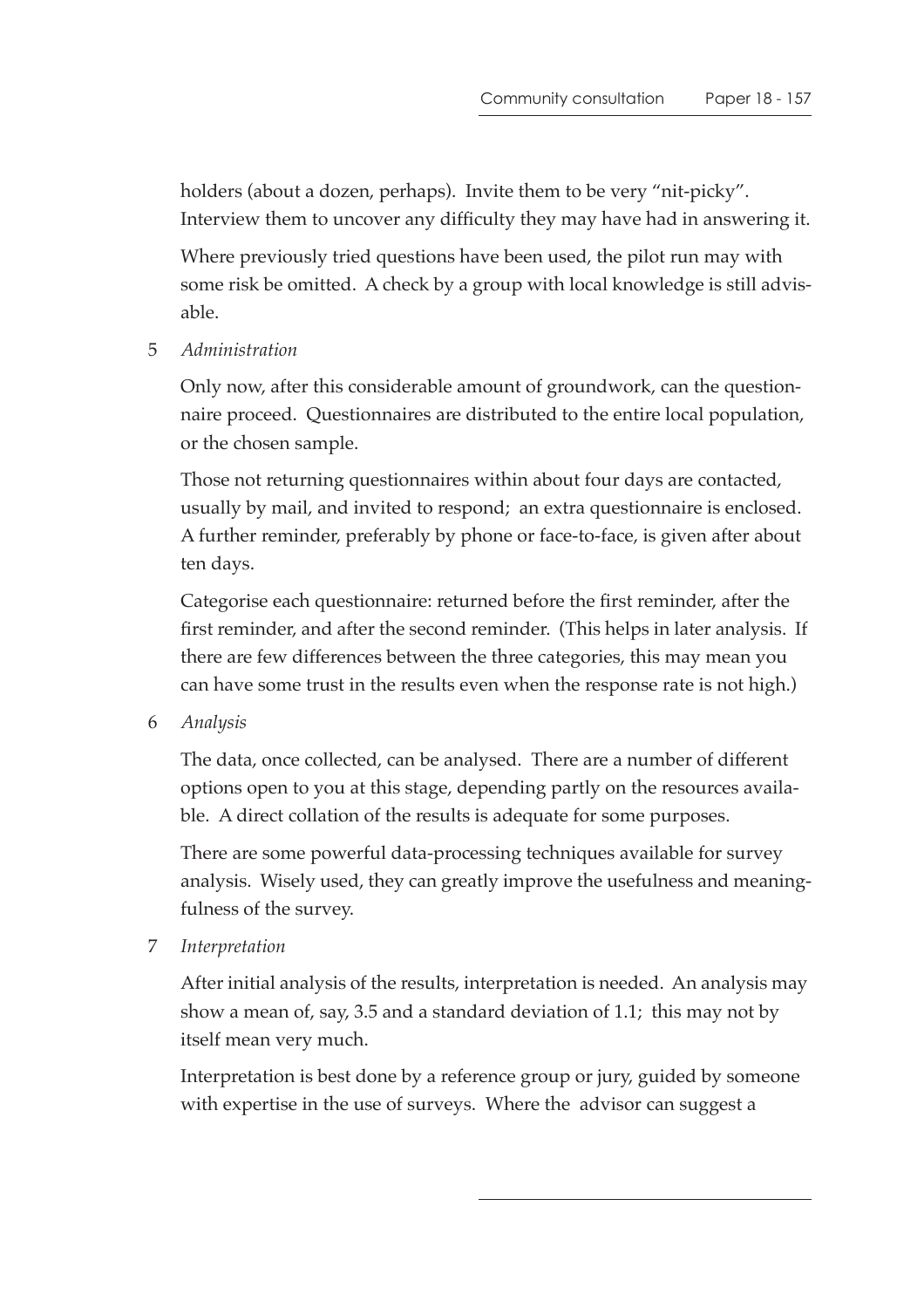number of possible interpretations of the results, the slice group will often be able to choose one of these as most likely, or to provide the advisor with additional information which can help in interpretation.

8 *Feedback*

This is of itself an important part of a survey feedback program. It is often an advantage to develop three tiers of analysis, with three corresponding feedback options.

- The first such analysis might not go much beyond means (or some other average) and standard deviations (or some other measure of the amount of spread within the answers to each question). It is circulated very widely and quickly through the community, preferably by mail to everyone who took part. The accompanying letter can explain when the second-phase results will be available, and how to obtain them.
- The second stage of analysis may provide breakdowns of the results. It may do this, for example, by giving averages and spreads for different categories of stakeholders. It may also make some use of answers to open-ended questions, if any. It can be publicised by a feature article in the local press, if the editor is cooperative.
- $\blacksquare$  If desired, a third level of feedback may then make use of some of the more sophisticated techniques for data analysis. These are likely to include correlational analysis, to indicate which attitudes are closely related. Going beyond this, and building on it, are methods which can be used to develop an overall picture of the attitudes of the community.<sup>29</sup>

9 *Follow up*

After feedback comes the stage of the exercise which is the justification for all the effort which precedes it: improvement planning.

<sup>29.</sup> For example these can include such multivariate techniques as factor analysis, cluster analysis, causal path analysis, or some of the multi-dimensional scaling techniques.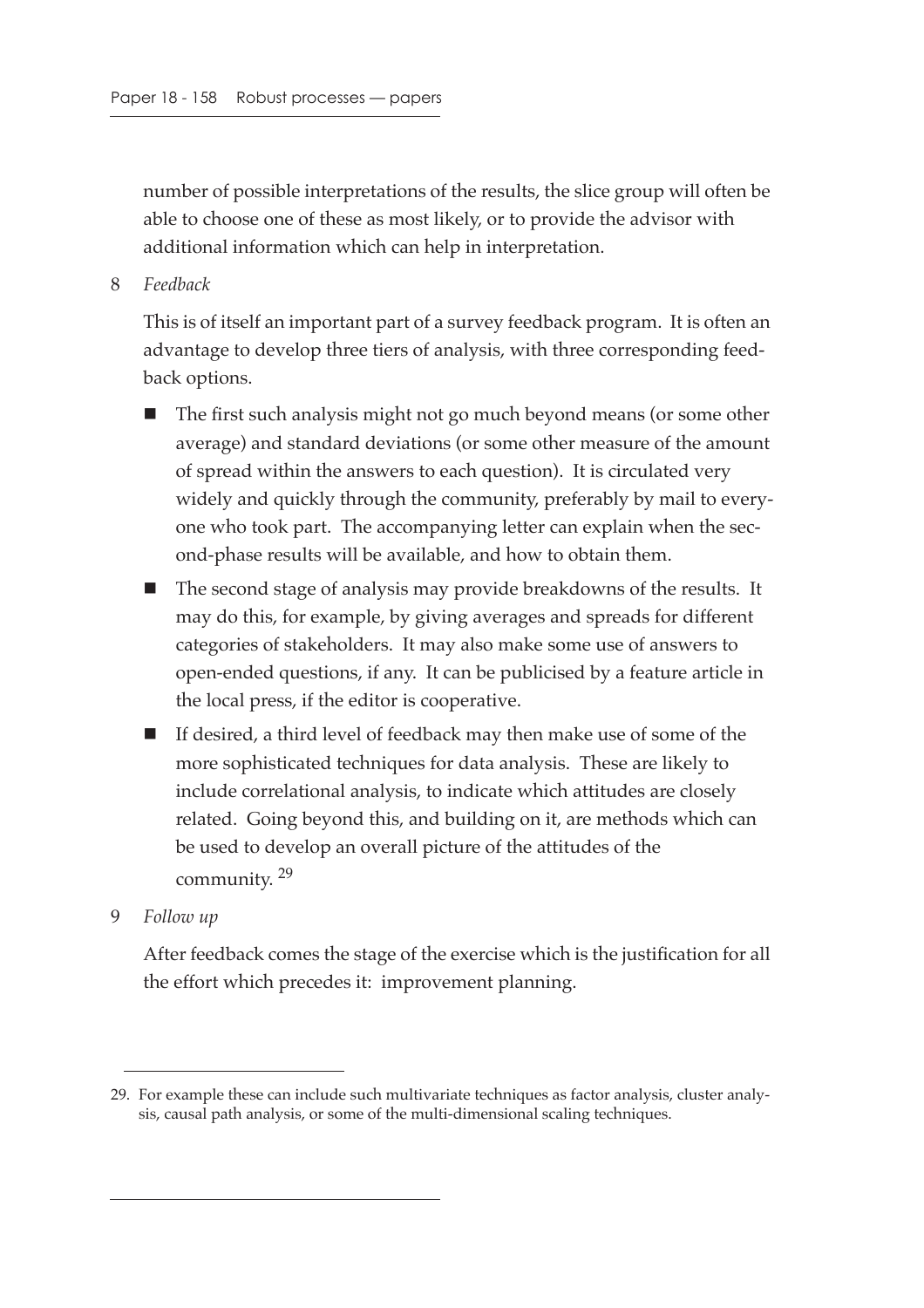There is a strong temptation at this stage for the consultative committee to do the planning, based on the survey results. But to do this is to undermine the consultative process.

A more constructive approach is to analyse the results, and then set up consultative processes (such as local working parties) around the priority issues.